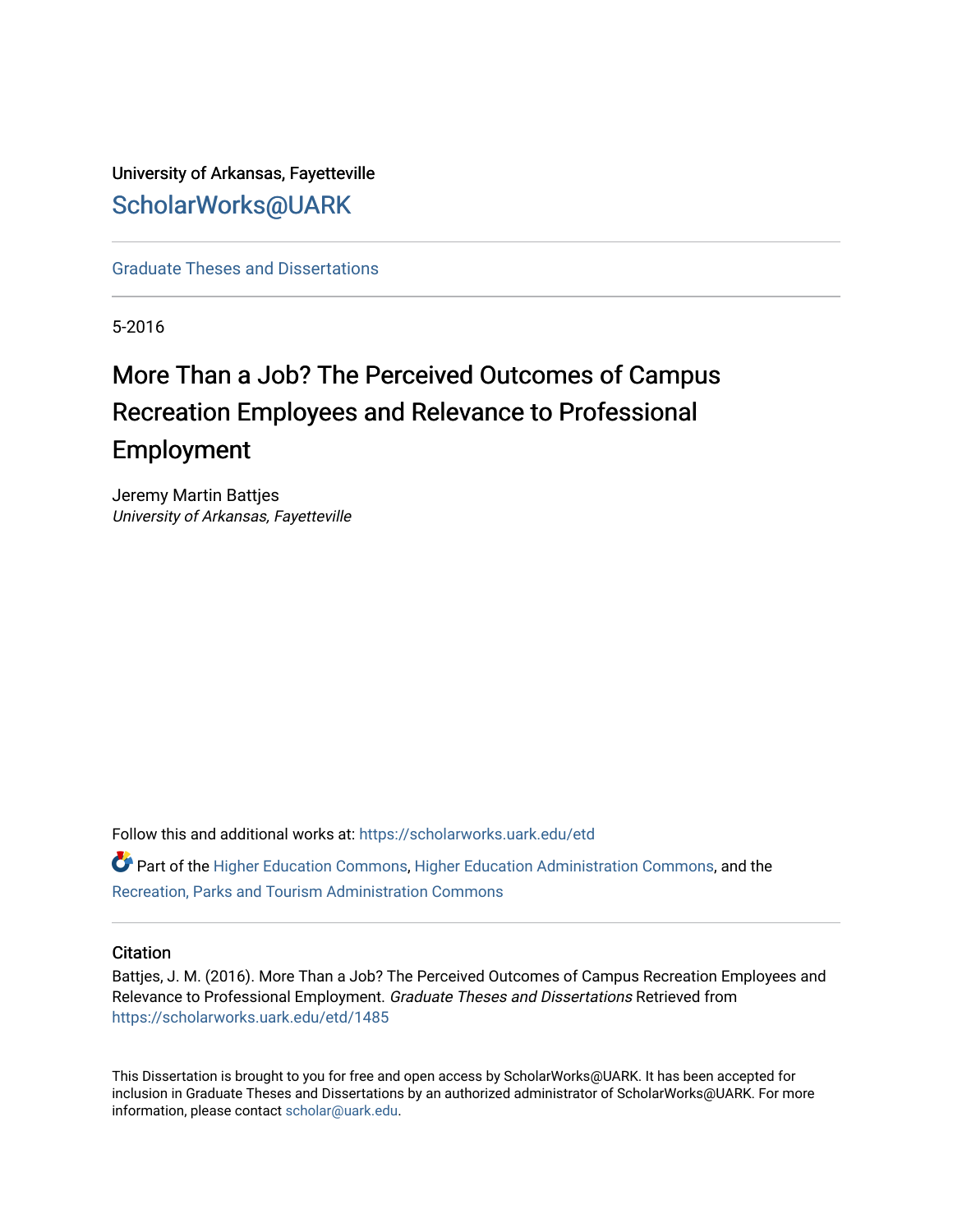# More Than a Job? The Perceived Outcomes of Campus Recreation Employees and Relevance to Professional Employment

A dissertation submitted in partial fulfillment of the requirements for the degree of Doctor of Education in Higher Education

by

Jeremy Battjes Central Michigan University Bachelor of Science in Education, 2003 University of Arkansas Masters of Education in Recreation and Sport Management, 2005

# May 2016 University of Arkansas

This dissertation is approved for recommendation to the Graduate Council.

\_\_\_\_\_\_\_\_\_\_\_\_\_\_\_\_\_\_\_\_\_\_\_\_\_\_\_\_\_ \_\_\_\_\_\_\_\_\_\_\_\_\_\_\_\_\_\_\_\_\_\_\_\_\_\_\_\_

Michael T. Miller Dissertation Director

\_\_\_\_\_\_\_\_\_\_\_\_\_\_\_\_\_\_\_\_\_\_\_\_\_\_\_\_

Kristin K. Higgins Tom E. C. Smith Committee Member Committee Member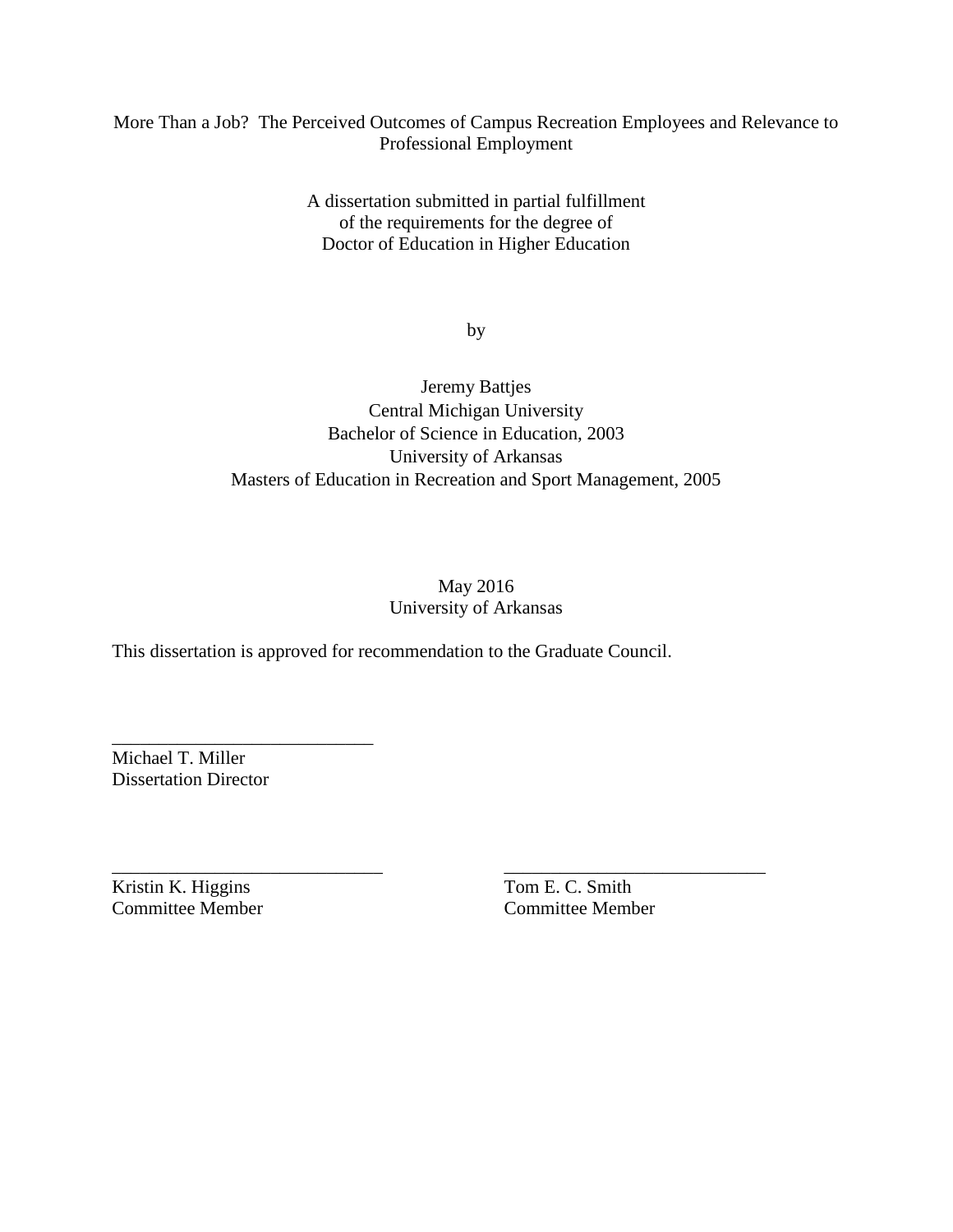#### **Abstract**

As grant programs dwindle and students are needing to become less reliant on parents to help finance their education, employment while enrolled is shifting from a choice to a near requirement. Collegiate comprehensive recreation programs employ several hundred students annually. Employers must be intentional in creating positions that help meet their needs, but also serve as a co-curricular experience for the student, assisting them in preparation for experiences beyond graduation. This study explores the perceived outcomes of campus recreation employment and the relevance to professional employment.

Student employees at a large university with a comprehensive collegiate campus recreation program reported their perceived skill enhancement based on their employment with campus recreation. Data were collected quantitatively and qualitatively. The quantitative data were collected via a paper and pencil survey, distributed and collected at in-service training meetings. All students, employed in December 2015 and January 2016, were invited to complete the survey. This data were analyzed through a comparison of mean scores, one way ANOVA, and independent samples t test. The qualitative data were collected through a series of focus groups. This data demonstrated additional motivation for pursuing employment and what skills they perceived enhancement in and where they would like to see more improvement.

The data revealed that student employees did perceive enhancement in some skill areas, but there was opportunity for improvement in others. Students demonstrated a stronger perceived enhancement of skills related to social work skills than technical work skills. This response pattern held true across each employee area. A statistical significant difference was not found between length of employment, at two years, and skill enhancement. The results of the study demonstrate the need for intentional and purposeful employment experiences that not only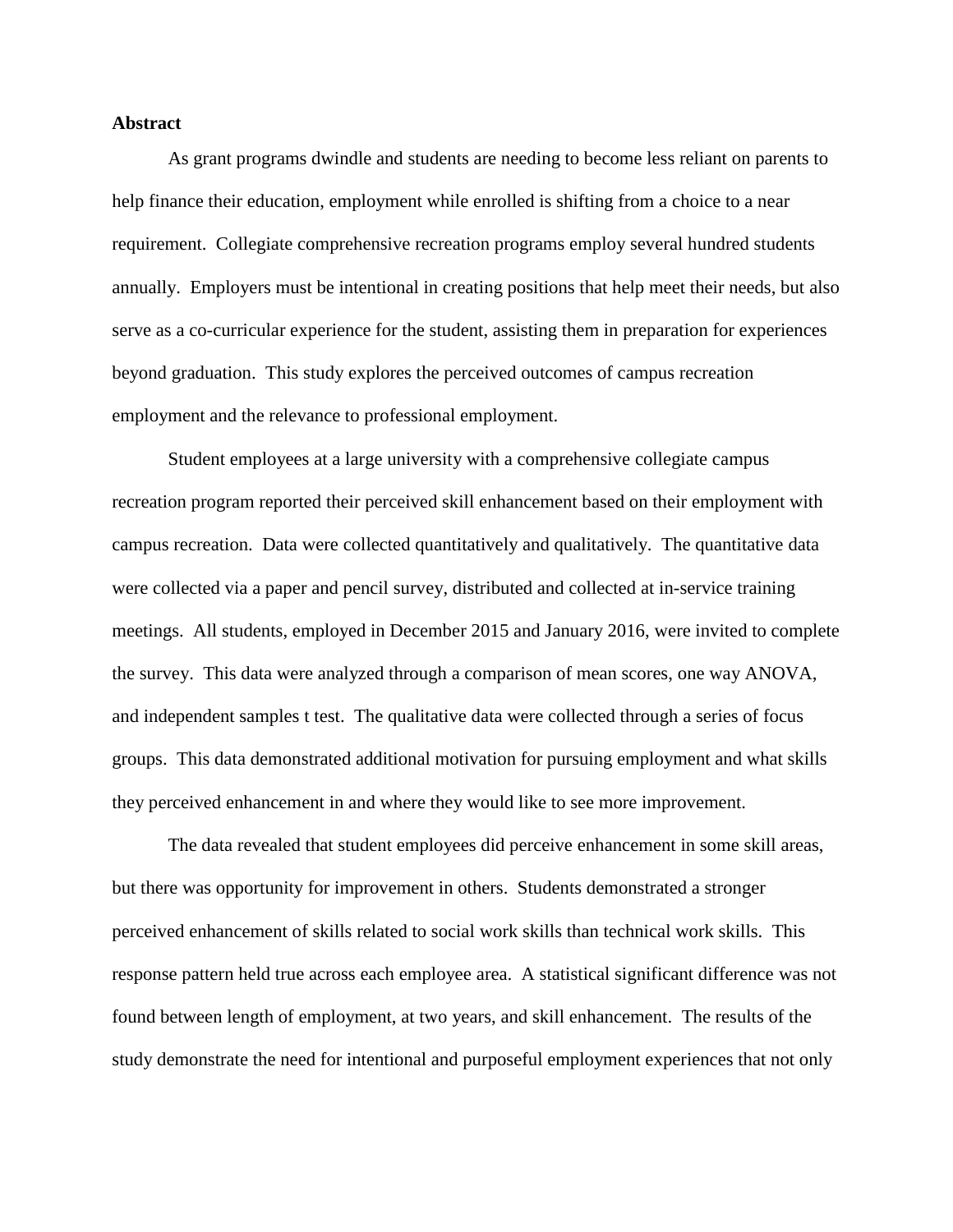complete the day to day functions of the job or unit, but provide learning opportunities that are co-curricular, supplementing the classroom experience.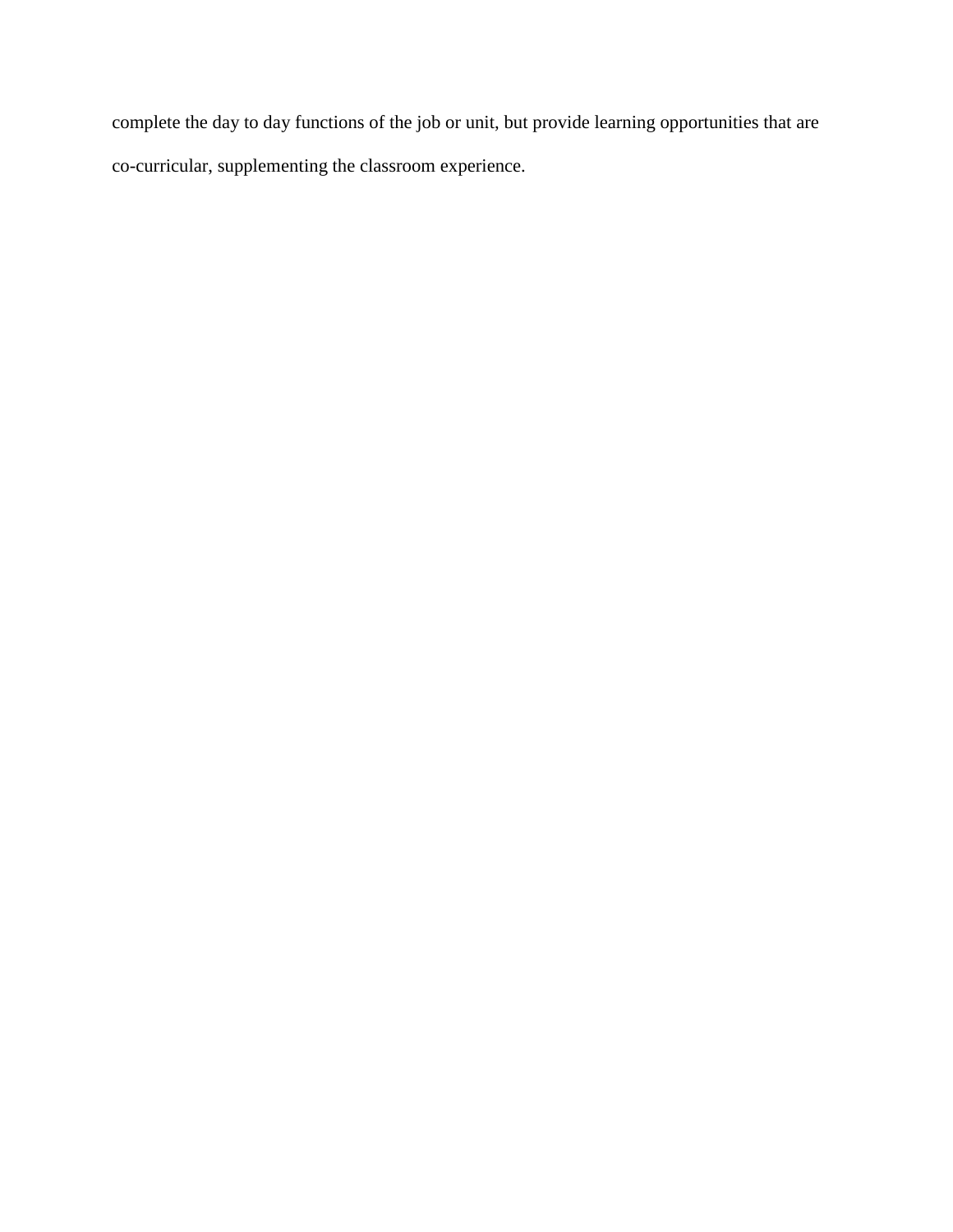# **Table of Contents**

# Abstract

| I. |              | $\mathbf{1}$   |
|----|--------------|----------------|
|    |              | $\mathbf{1}$   |
|    |              | 3              |
|    |              | $\overline{4}$ |
|    |              | 5              |
|    |              | 6              |
|    | F.           | $\overline{7}$ |
|    |              | 9              |
|    |              | 11             |
|    |              |                |
|    |              |                |
|    |              |                |
|    |              |                |
|    |              |                |
|    |              |                |
|    |              |                |
|    |              |                |
|    |              |                |
|    |              |                |
|    |              |                |
|    | I.           |                |
|    | J.           |                |
|    |              |                |
|    |              | 31             |
|    |              |                |
|    |              | 32             |
|    |              | 32             |
|    |              | 32             |
|    |              | 34             |
|    |              | 34             |
|    | $E_{\rm{m}}$ | 36             |
|    | F.           | 37             |
|    |              | 39             |
|    |              |                |
|    |              | 41             |
|    |              | 41             |
|    |              | 41             |
|    |              | 42             |
|    |              | 43             |
|    |              | 73             |
|    |              | 75             |
|    |              | 75             |
|    |              |                |
|    |              | 75             |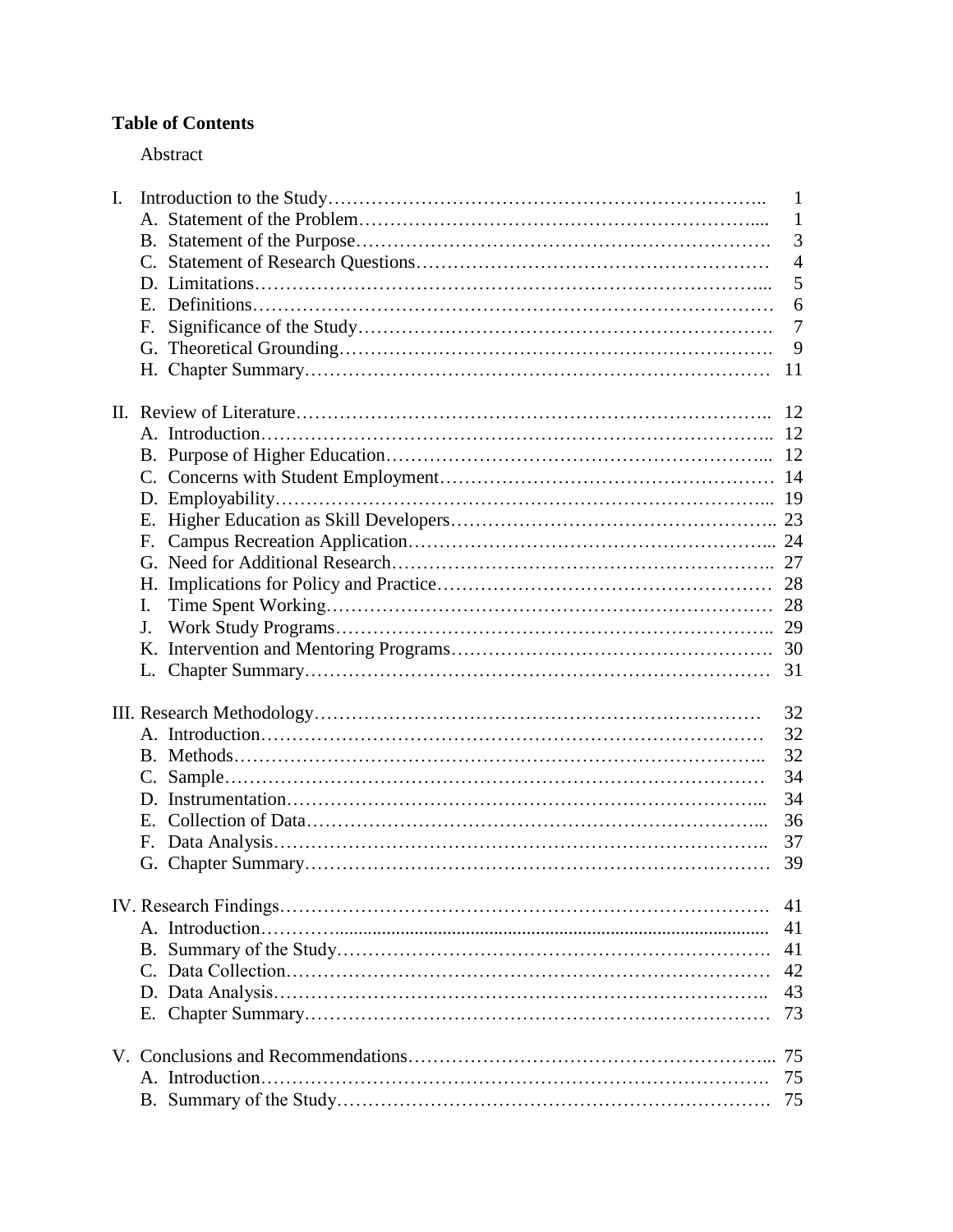|                                                                            | 82  |
|----------------------------------------------------------------------------|-----|
|                                                                            | 84  |
| Е.                                                                         | 86  |
| F.                                                                         | 88  |
|                                                                            |     |
|                                                                            | 89  |
|                                                                            | 94  |
|                                                                            | 94  |
|                                                                            | 95  |
|                                                                            | 97  |
|                                                                            | 98  |
|                                                                            | 99  |
|                                                                            |     |
| at the University of Arkansas                                              | 100 |
|                                                                            |     |
|                                                                            |     |
| Student Employment Counts for University Recreation<br>1.                  | 8   |
| Student Employment Counts for FY14 Campus Recreation Programs<br>2.        | 25  |
| at SEC Institutions                                                        |     |
| Skills Identified as Important by National Association of Colleges<br>3.   | 36  |
| and Employers                                                              |     |
| 4.                                                                         | 44  |
| 5.                                                                         | 47  |
| Skill Enhancement through Employment                                       |     |
| 6.                                                                         | 50  |
| by Facility and Business Operations                                        |     |
| Factor Analysis for Perceived Job Skill Enhancement by Programs<br>7.      | 51  |
| 8.                                                                         | 52  |
| 9.                                                                         | 54  |
|                                                                            |     |
|                                                                            |     |
| 12. Post Hoc Tukey - Prioritize Work by Employment Area                    | 57  |
| 13. Post Hoc Tukey - Obtain and Process Information by Employment Area     | 58  |
| 14. Post Hoc Tukey – Analyze Quantitative Data by Employment Area          | 60  |
| 15. Post Hoc Tukey - Technical Knowledge by Employment Area                | 61  |
| 16. Post Hoc Tukey - Computer Software by Employment Area                  | 63  |
| 17. Post Hoc Tukey - Create and Edit Reports by Employment Area            | 64  |
|                                                                            | 66  |
| 19. Independent Samples t-test - Perceived Job Skill Enhancement by Tenure | 67  |
|                                                                            | 68  |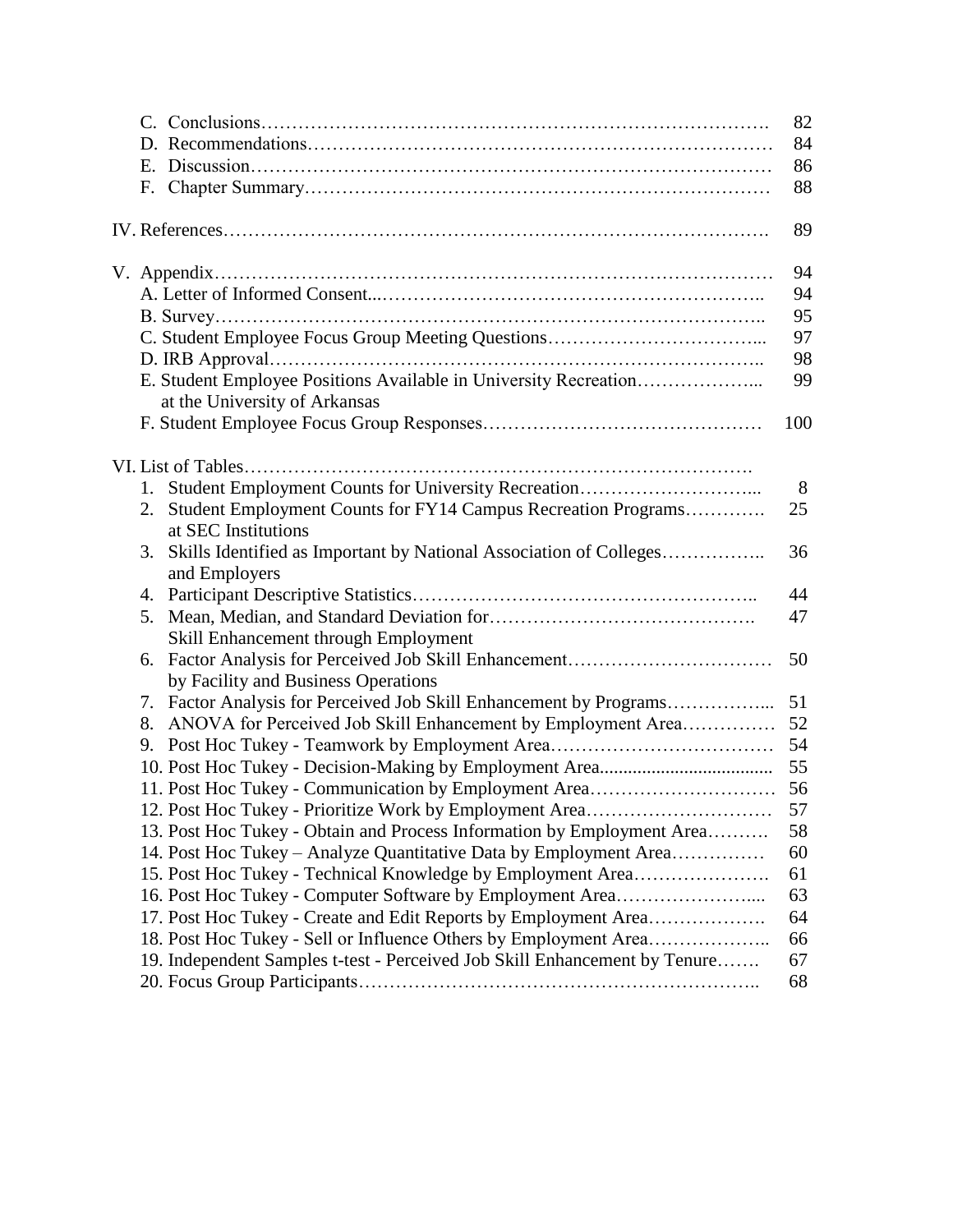#### **I. Chapter 1: Introduction to the Study**

#### **A. Statement of the Problem**

Higher education institutions are interested in helping students grow, develop, and learn so that they can pursue their interests, whether as employees in business and industry, as concerned citizens, or in their pursuit of graduate education (Shaprio, 2005). As institutions struggle to find new and innovative ways to help students succeed, they pay close attention to variables that impact student success, including the retention and graduation of their students (Bok, 2013). This study focuses on one area that might impact these, student employment on a college campus, specifically situated in a university recreation center.

Student success measures both contribute to higher education institutional rankings and are a cost concern, as institutions have found that recruiting more students is more expensive than retaining those who are currently enrolled (Bok, 2013). This means that institutions are monitoring student success measures as never before and are particularly interested in persistence, graduation, and grade point average as data points. The lack of persistence, or attrition, has been strongly linked to student finances, and such conversations have been a hallmark of the Obama administration's discussion of student debt, and concurrently an issue that institutions want to address (Braunstein, McGrath, & Pescatrice, 2001).

Both traditional and non-traditional college students struggle with the financial commitment from (and to) their families, their own basic needs, and tuition costs. Tuition costs have increased from an average of \$1,726 in 1987-88 to \$7,171 in 2007-08, a 315% increase, at public universities and the result is a cost burden shift from taxpayers to parents and students (Johnstone, 2011). Students and parents must continue to look at ways to fund higher education, both to persist to graduation or even enter the academy. One major result is the national student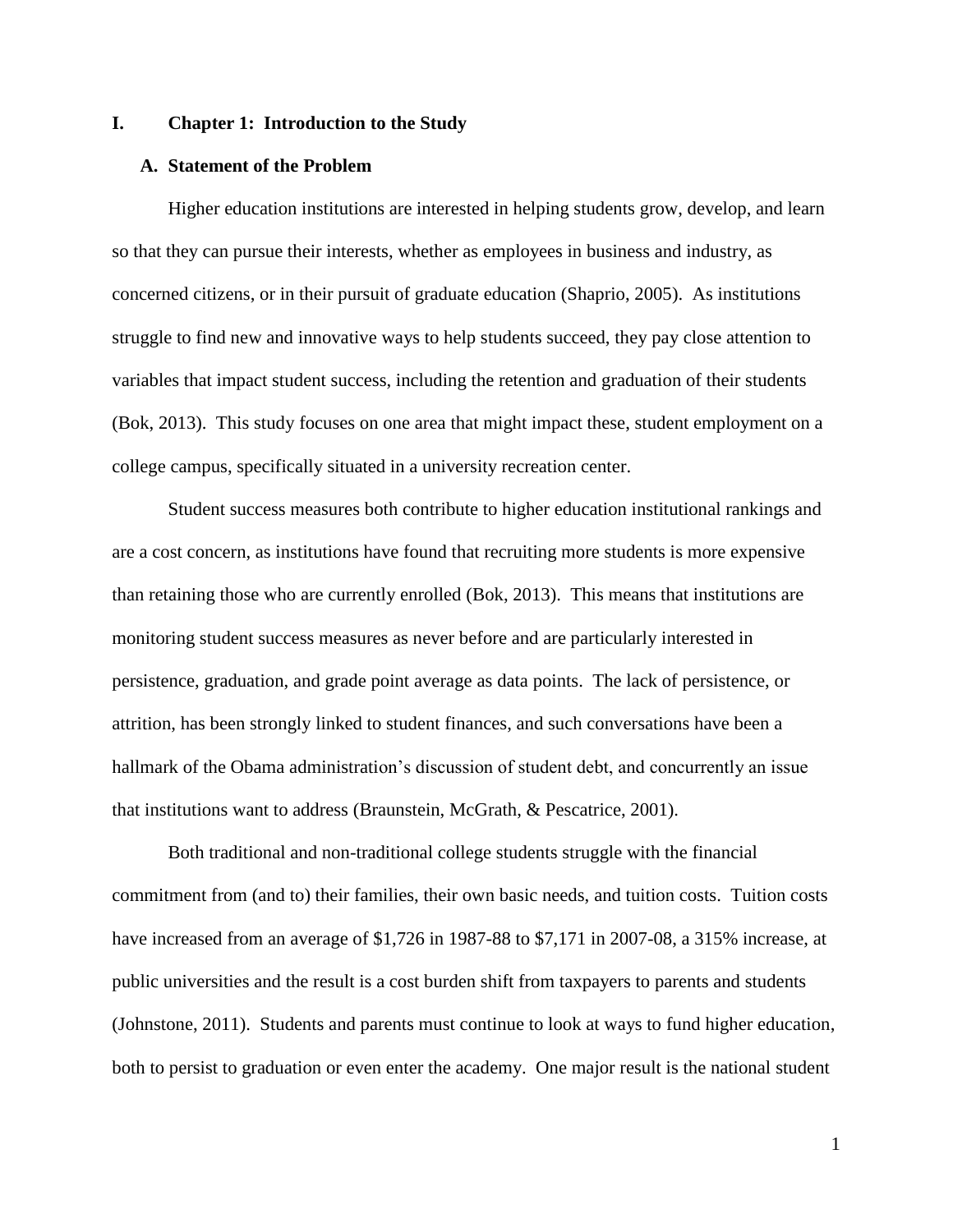debt load surpassing the trillion dollar mark (Braunstein, et al., 2001; Ehrenberg & Sherman, 1987; Pascarella & Terenzini, 1985; Selingo, 2013).

With the heightened costs of higher education, and a more competitive and sometimes limited financial aid program offering, students are forced to turn to other income sources to finance their education (Furr  $\&$  Elling, 2000). Traditional grant programs have generally become loan programs, resulting in student debt (Mumper, Gladieux, King, & Corrigan, 2011; Selingo, 2013). Aside from loans, students continue to pursue part-time employment as a way to fund their own college education. Previous research has been inconclusive and at times even contradictory about the relationship between student employment and a student's collegiate experience (Riggert, Boyle, Petrosko, Ash, & Rude-Parks, 2006). Riggert, Boyle, Petrosko, Ash, and Rude-Parks (2006) identified a spectrum of relationships between employment and the student experience, resulting in findings of a negative experience with the student being overworked and dropping out to experiences where the employment served as a base for the student to connect with the university. Astin (1993), Broadbridge and Swanson (2006), and Tinto (1993) all identified negative relationships related to GPA and student employment, while Broadbridge and Swanson (2006), Furr and Elling (2000), Hackett (2007), and Pike, Kuh, and Massa-McKinley (2008) found positive effects associated with employment during college such as leadership skills, teamwork, and organizational skills.

The shift in the burden of cost to attend college from taxpayers to students has forced the student to find alternative money to pay for college, including working part and full-time. According to the 2011 US census, 72% or 14,135,040 of 19,730,695 college students were employed while enrolled as full-time undergraduates. Of these 14,135,040 students who were employed, 3,858,580, 20%, worked full-time (Bureau of Labor Statistics, 2014; Davis, 2012).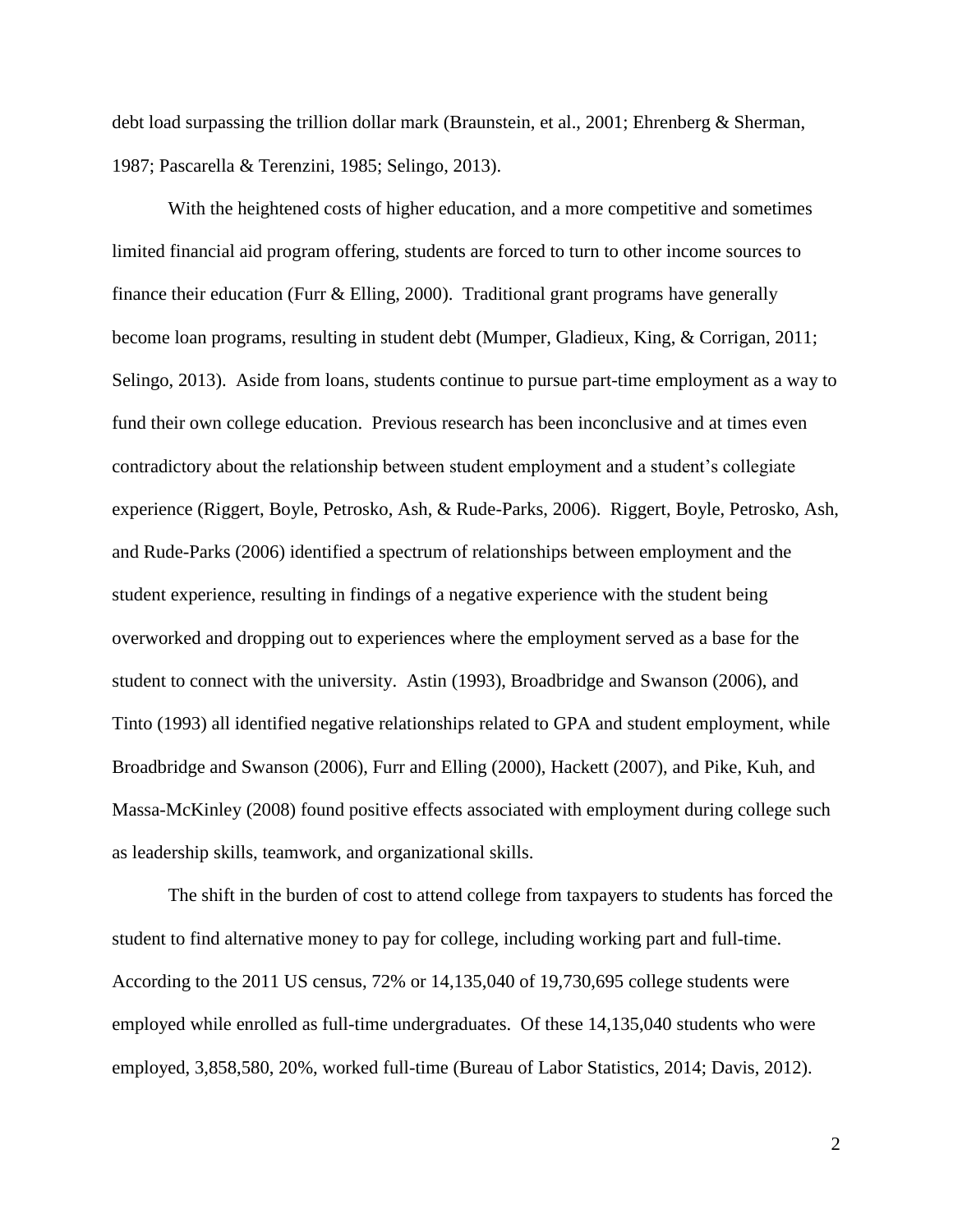Employment while enrolled can help build the types of skills needed to be successful in school and post-graduation. Students who are employed while enrolled learn how to balance academic responsibilities with other commitments (Jacobson & Shuyler, 2013; Perna, 2010).

Employment opportunities for students consist of off-campus and on-campus experiences. Experiences in both work locations are primarily entry level and based in the service industry including office service units, academics, retail, catering, hotels, and bars (Broadbridge & Swanson, 2006). Motivation for working while in college varies, including affording basic living expenses, paying tuition, job experiences, parents want them to, fill extra time, job training, decrease potential student debt, and academic requirements (Dundes & Marx, 2006; Jacobson & Shuyler, 2013; Mounsey, Vandehouy, & Diekhoff, 2013; Torres, Gross, & Dadashov, 2010).

College administrators should be aware of the demands that working students face, and ways in which those demands can affect their ability to perform. Administrators should be aware of the potential of these work experiences as co-curricular opportunities, and develop ways to include them in learning outcomes. Acknowledging and integrating out of the classroom work experiences can supplement the information taught in the classroom. Experiences inside and outside of the classroom will better prepare students for their post-graduation lives and as they become job seekers.

#### **B. Statement of the Purpose**

Collegiate recreational facilities continue to be scrutinized by legislators, parents, students, and other stakeholders for the costs associated with their construction and operation (Kampf & Teske, 2013). According to the National Intramural Recreational Sports Construction Report 2010-2015 (2010), \$1.7 billion in construction projects were underway (new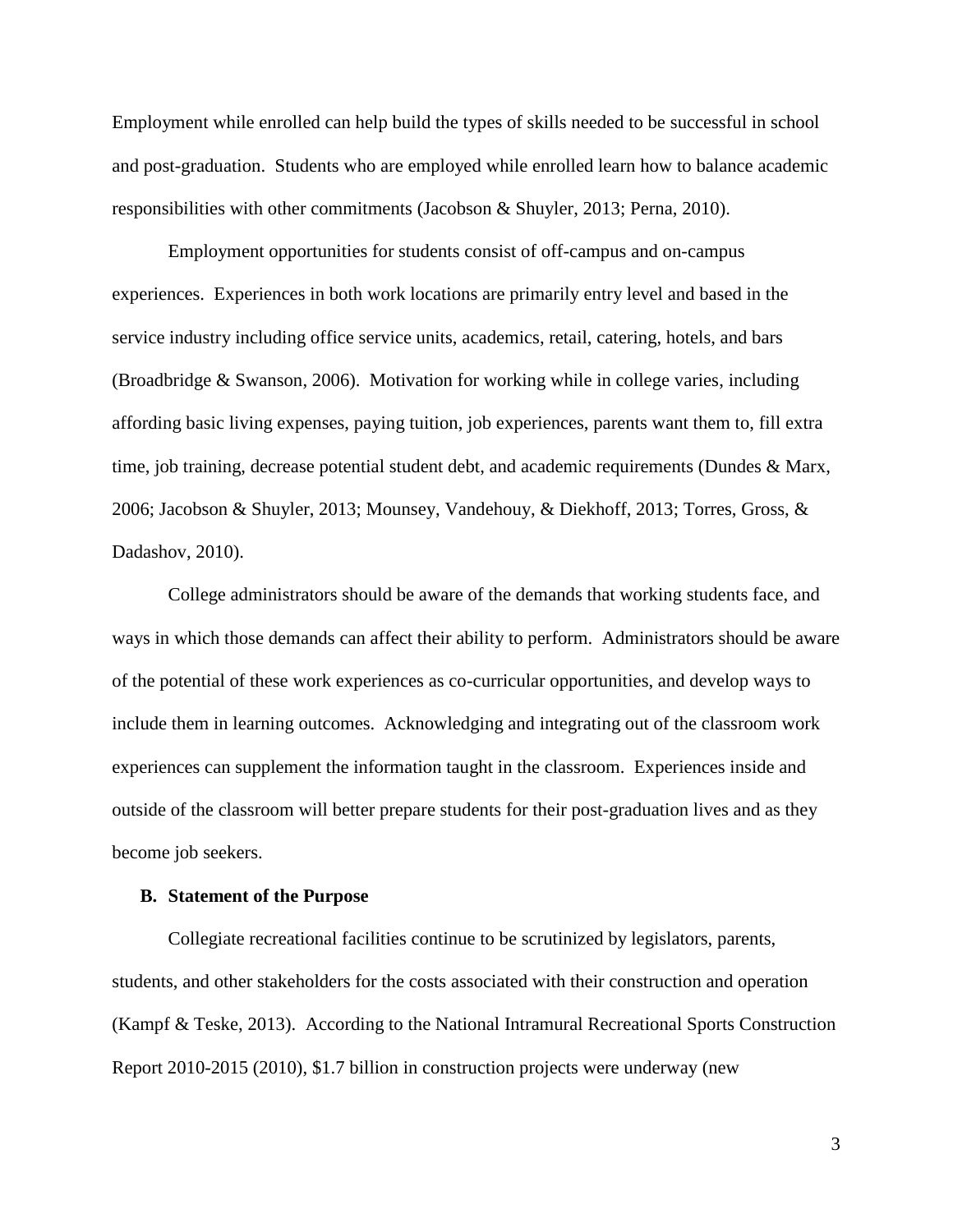construction, renovation, and expansion) with the average project at \$13.2 million. They are also seen as a major factor in a student's decision to enroll at a particular campus and have been found to be important for retention (NIRSA, 2010). Campus recreation units must increasingly demonstrate their value to the academy, and this process of value demonstration has become increasingly common throughout higher education (Keeling, 2006; Kroth & Young, 2014).

A student's involvement on campus through academic and non-academic activities can be of value to the student, helping students synthesize and understand information in new and different ways, and paid work experiences can similarly supplement a student's education. Work experiences can be considered co-curricular and help prepare a student for full-time employment. Campus recreation facilities are typically one of the largest student employers on a campus, and the student employees in the campus recreation setting will be the focus of the current study (NIRSA, 2008; Toperzer, Anderson, & Barcelona, 2011). The purpose for conducting this study was to explore the self-reported outcomes of employment in a campus recreation setting.

#### **C. Statement of Research Questions**

The study will attempt to answer the following research questions:

- 1. What was the profile of students who were employed in a campus recreation program that includes a comprehensive campus recreation program and a full-service recreation center?
- 2. For these employed students, what skills were perceived to be enhanced through their employment in campus recreation?
- 3. Were there thematic trends in skill areas that were improved or not improved based on program area student employment?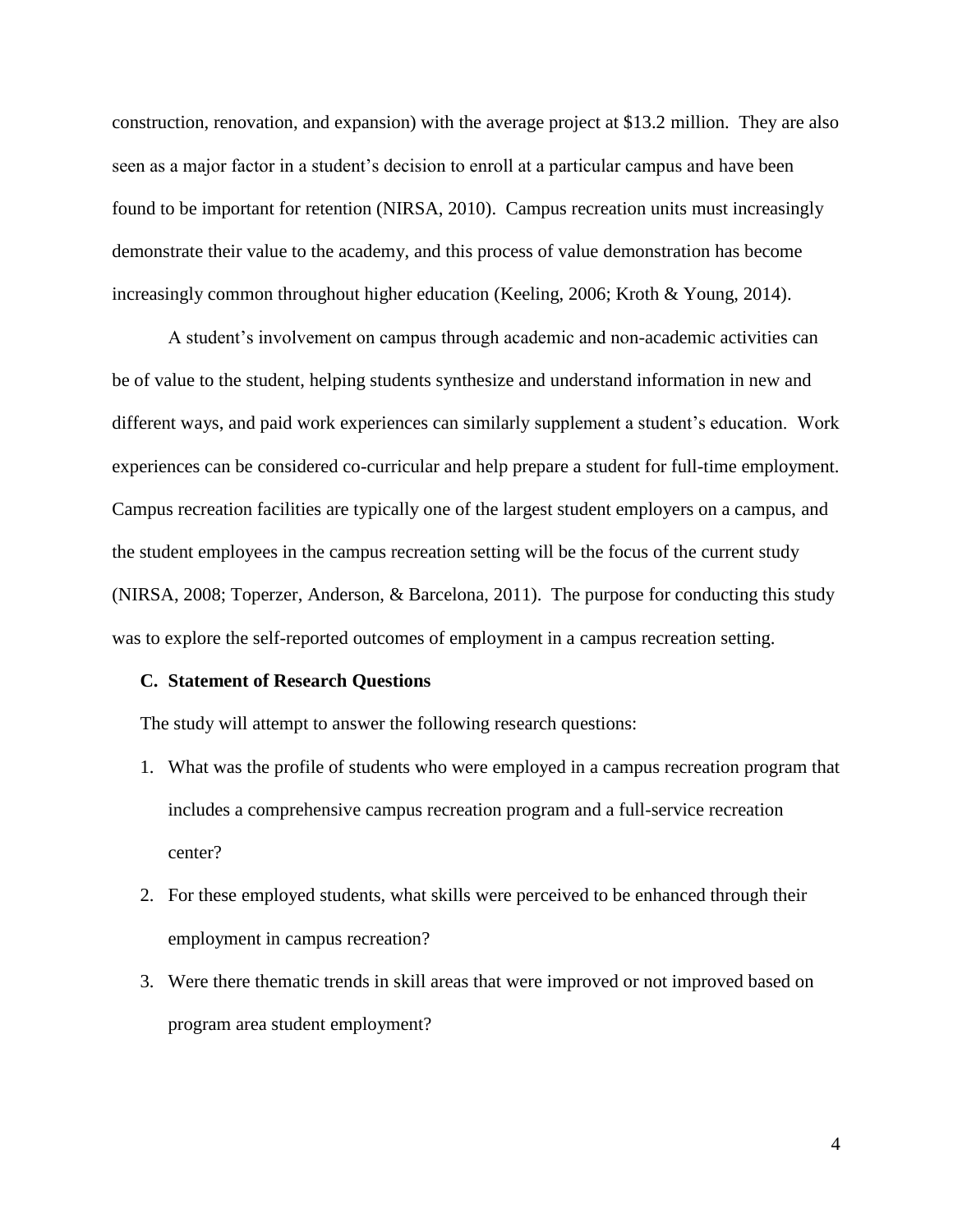- 4. Were there significant differences in perceived job skill enhancement based on the functional area within campus recreation that students were employed in?
- 5. Were there significant differences in perceived job skill enhancement based on length of employment?
- 6. What skills did students employed in campus recreation most want to see improved based on their employment?

## **D. Limitations**

The study accepts the following limitations and resulting delimitations:

- 1. Students will report their skill improvement and attribute that improvement to their position working in campus recreation. Therefore study findings should not be generalized to other employment areas on campus and may not fully reflect the extent of skill improvement that the student perceives.
- 2. Data will be collected at one case study institution during a specific academic term. Therefore data and study findings may not accurately reflect similar employment at other institutions or at different times in history.
- 3. Students employed at the institution may work in more than one program area. Therefore it cannot be assumed that skills learned were only acquired from experience in a specific program area.
- 4. Employed students may also be members of a student organization. Therefore it can be assumed that membership in an organization may also contributes to perceived skill development.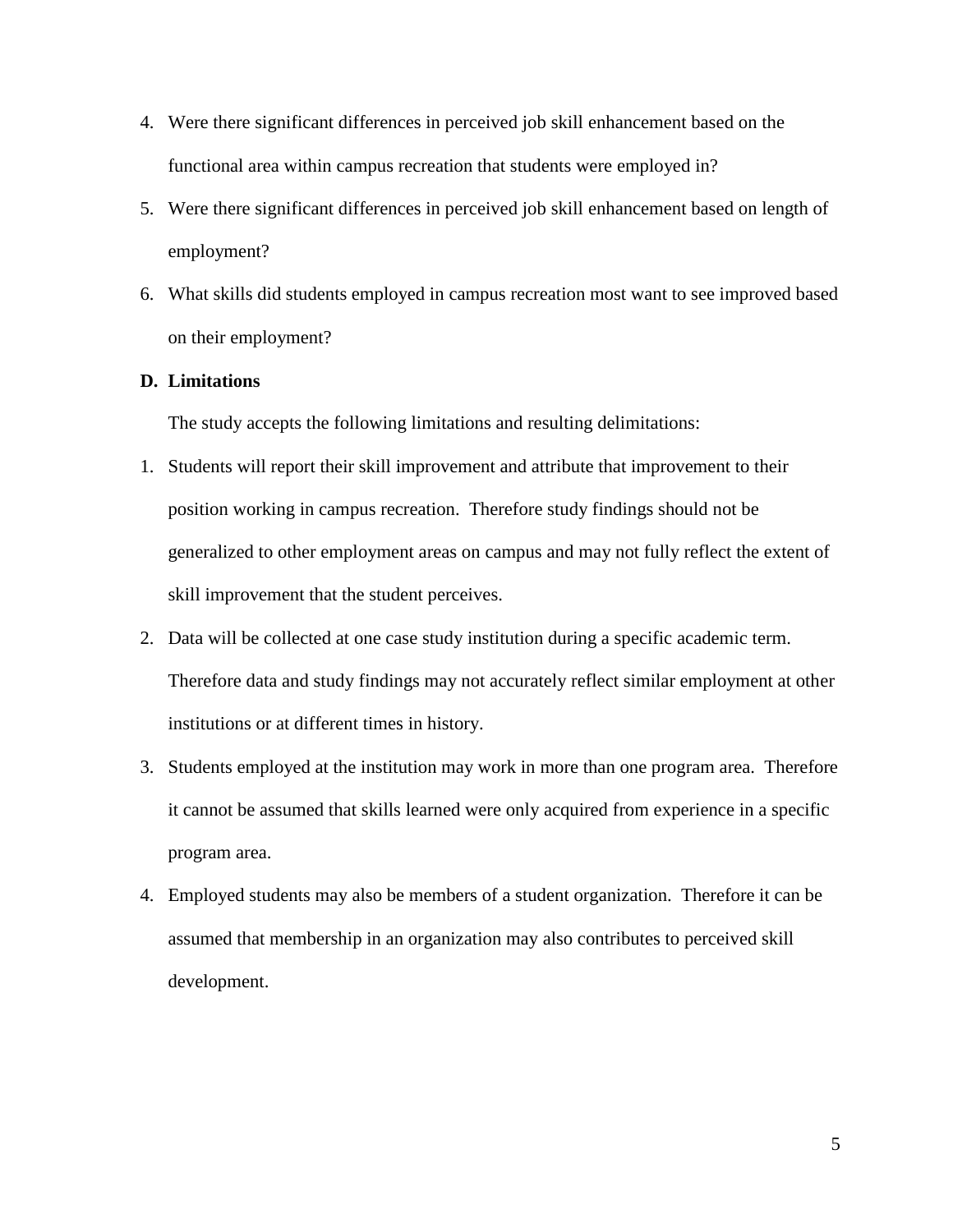5. The survey instrument was developed by a professional with biases toward the value of university recreation programs. Although every attempt will be made to ensure survey reliability, there exists some potential for bias.

## **E. Definitions**

The following terms will be operationally defined for the current study:

*Campus Recreation:* Campus recreation, also referred to as recreational sport, includes intramural sports, recreational programming, physical recreation, physical activity and fitness programming. Campus recreation programs are considered essential to higher education, aiding in the education of students through physical, mental, and emotional development. Campus recreation has grown to provide quality co-curricular programs (Mull, Bayless, Ross, Jamieson, 2009; NIRSA, 2008)

*Employability skills:* Professional skills that enable one to apply their disciplinary knowledge in the workplace (Riebe & Jackson, 2014). Employability also refers to the personal attributes one may possess that increases their chance to become employed (Tymon, 2013).

*Outcomes:*Outcomes identify growth in knowledge, attitude, and skill (Keeling, 2006). Outcomes are typically demonstrated via knowledge, skill, attitude based on a specific training or learning activity. In campus recreation, many supervisors define outcomes that they hope student employees will be able to demonstrate as a result of training or job experience (Hall, 2013).

*Student employment:*Enrolled students who seek employment on campus. Employment opportunities are flexible and work around academic schedules. Campus recreation enables a large group of students to receive training in recreation programming and facility operations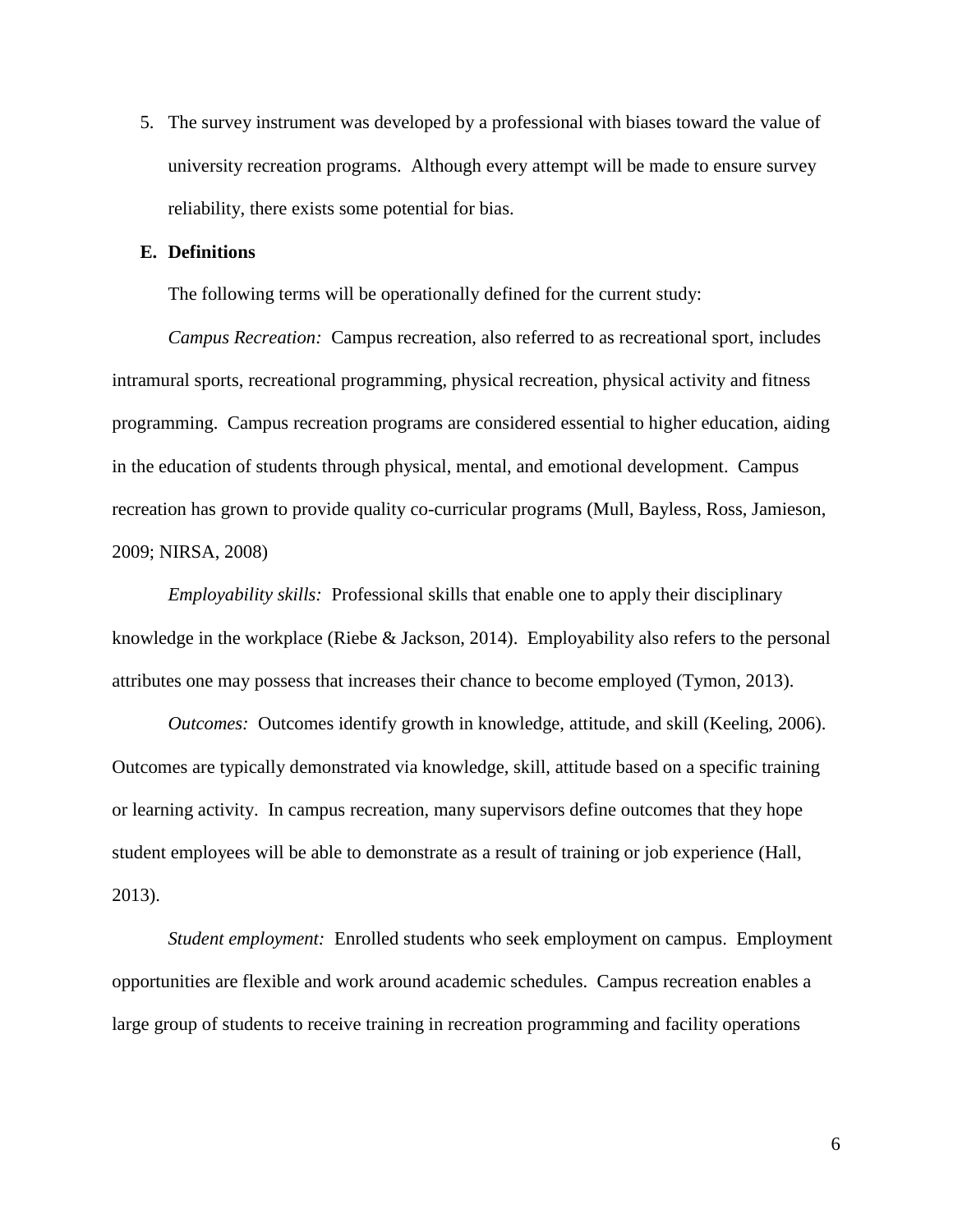(NIRSA, 2008). Students who are employed while pursuing postsecondary educational goals (Riggert et al, 2006).

#### **F. Significance of the Study**

In addition to graduation rates, it is important for campus administrators and academic programs to be able to report positive employment figures from their graduating students (Tymon, 2013). Skill development only becomes stronger as a student gets the most of their work experience (Toperzer et al., 2011). Tymon (2013) shared that employability skills are better and more easily developed outside of the curriculum. On-campus employment experiences outside of the classroom offer the perfect setting for offering and developing opportunities to build and enhance employability skills (Broadbridge & Swanson, 2006; Furr  $\&$ Elling, 2000; Hackett, 2007; Pike, Kuh, & Massa-McKinley, 2008). Faculty members continue to be concerned with the curriculum; staff that supervise students have the ability to provide experiences for students that yield increased employability outcomes (Tymon, 2013). The key to seeing results of employment are students being able to demonstrate their competence in skills (Peck, 2014; Riebe & Jackson, 2014).

Campus recreation professionals identify with student development theory to help realize the importance of student employment in preparing students beyond graduation (Toperzer et al., 2011). No theoretical model exists that "exclusively (or even primarily) focused on the student employment-higher education relationship" (Riggert et al., 2006, p. 70). Riggert et al. (2006) continues by noting that the theoretical modeling regarding this relationship generally considers student retention (Astin, 1993; Bean & Metzner, 1985; Tinto, 1993) or learning and cognitive (Evans, Forney, Guido, Patton, & Renn, 2010; Pascarella & Terezini, 1985) models. Developing additional learning opportunities that address the gap between the classroom and work is an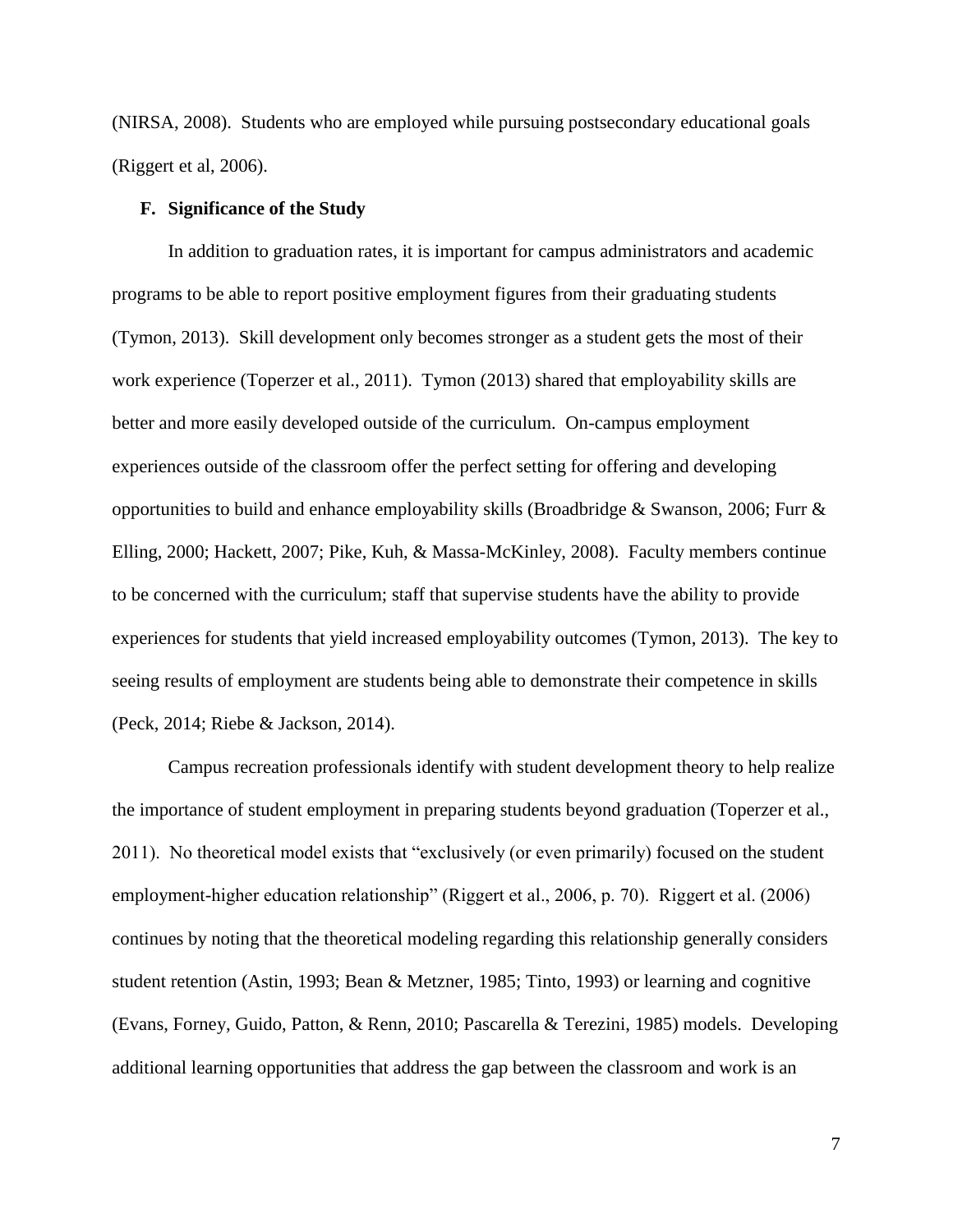ongoing challenge that campus recreation practitioners are committed to addressing as cocurricular experiences supports the student and the university (Furr  $\&$  Elling, 2000).

Campus recreation practitioners have made known and prominently publicized the positive benefits between involvement in recreational sports and academic success (Elkins, Forrester, & Noel-Elkins, 2011; Kroth & Young, 2014; Miller, 2011; Toperzer, et al., 2011). However, positive associations are not exclusive only to participants. Student development through employment is another major emphasis of campus recreation departments. Campus recreation programs offer multitudes of employment opportunities for students. Campus recreation departments are one of the largest student employers on campus (Toperzer et al., 2011). A work experience in campus recreation not only offers the opportunity to gain and build transferable skills, but also provides a sense of belonging to students by providing on campus employment and interaction with their peers and professional staff (Hackett, 2007). For instance, at University Recreation at the University of Arkansas, 434 students experienced employment opportunities across 26 different positions (University Recreation, 2014).

Table 1.

| <b>Student Employment Counts for University Recreation</b> |  |  |
|------------------------------------------------------------|--|--|
|                                                            |  |  |

| Academic Year | Number of Students Employed |
|---------------|-----------------------------|
| 2013-2014     | 434                         |
| 2014-2015     | 460                         |

As such, campus recreation staff members need to make dedicated efforts to maximize the student development outcomes of working in a recreation department. Additional beneficiaries of the study findings will be college policy makers, campus leadership, student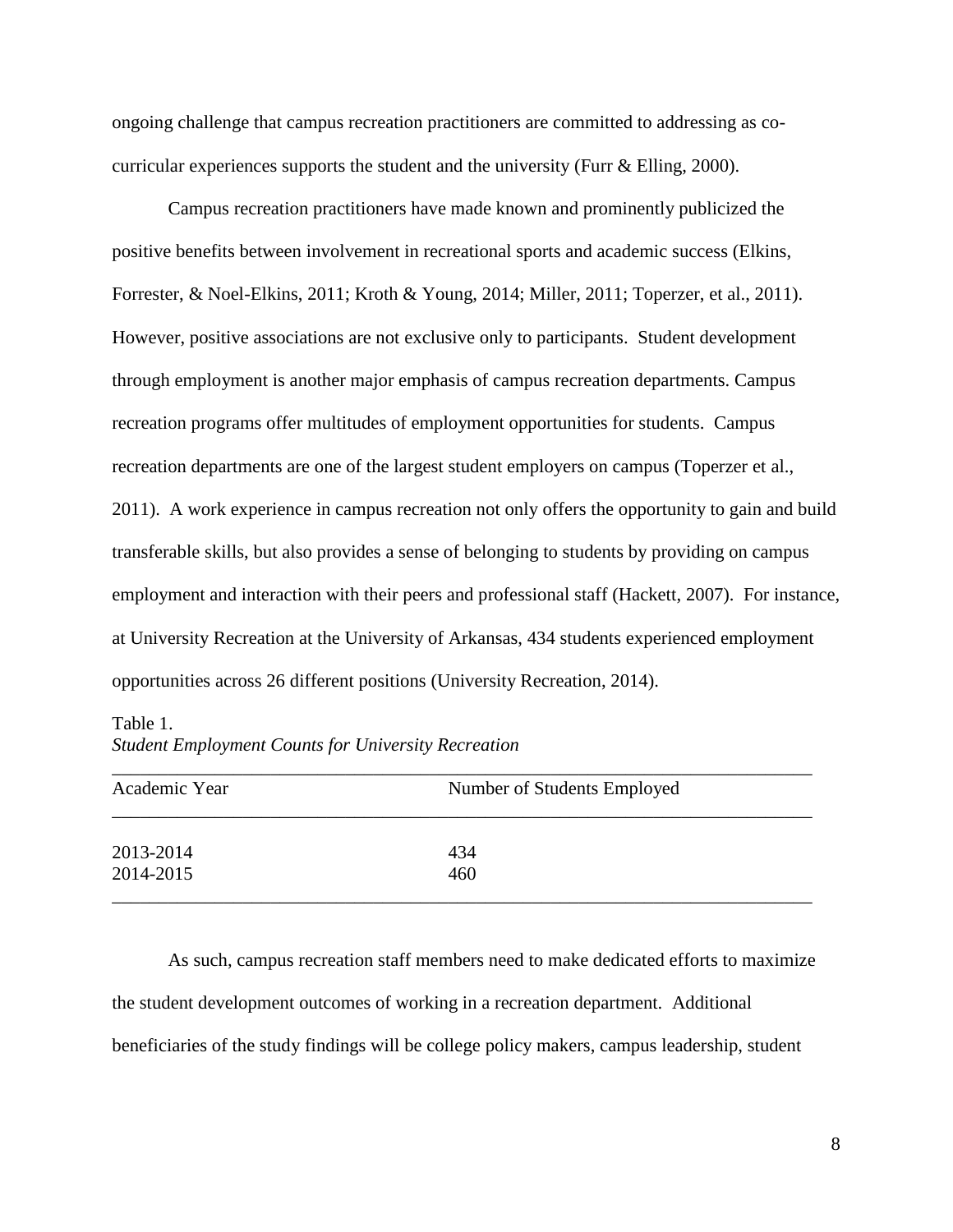affairs professionals, director of career centers, financial aid offices, faculty members, and human resource professionals.

#### **G. Theoretical Grounding**

Researchers commonly frame the term student success with metrics such as grade point average, persistence, and graduation rates. The relationship between grade point averages, persistence, and graduation rates and student employment and academic performance continues to cause anxiety. Researchers are developing ways to connect employment experiences to academic success measures. Commonly, when considering the relationship between employment while enrolled in college, researchers consider involvement, retention, experiential learning, and student development theory (Evans et al, 2010; Riggert et al., 2006; Tinto, 1993).

The absence of student employment as the central focus of a theoretical model makes it challenging to present student employment and persistence theoretically (Mamiseishvili, 2010). No theoretical model exists that "exclusively (or even primarily) focused on the student employment-higher education relationship" (Riggert et al., 2006, p. 70). Student employment is one of several elements that effects a student's academic performance (Riggert, et al., 2006).

Toperzer, Anderson, and Barcelona (2011) identified Chickering's student development theory as a way to associate employment with student development. Employment experiences identify with Chickering's theory through the nonlinear progression of the seven vectors of development (Evans et al., 2010; Toperzer et al, 2011). Student affairs professional commonly identify with student development to enhance the undergraduate experience in and out of the classroom (Toperzer et al., 2011). Todaro (1993) expounded on the direct alignment of Chickering's seven factors with campus recreation experiences, assisting in the development and growth and maturation.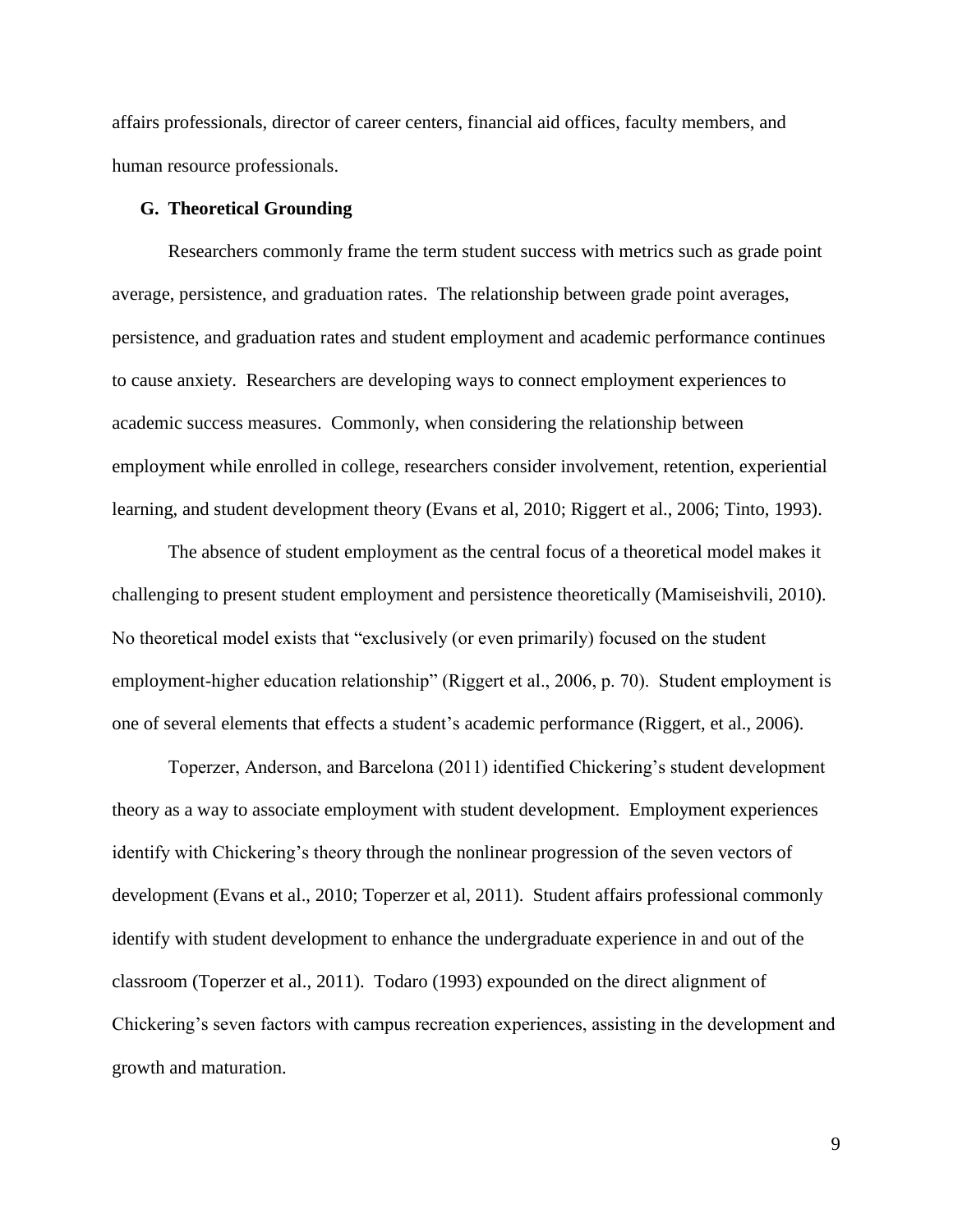According to Warren (2002), many researchers adopt a zero-sum approach to

employment demands and academic performance. The zero-sum model suggests that increased work demands leads to decreased time and effort put forth towards school. Two problems exists as a result of this approach. First, this approach assumes that if a student is not working, then the student is focused entirely on academic performance. This is a poor assumption, as students who are not working may spend time socializing, watching television, or in some other non-academic manner, potentially contributing to delinquency in academic performance. Second the zero-sum approach does not consider the frequency or qualitative aspects of employment experiences in considering the effect it may have on academic performance.

Alternatively, Warren (2002) suggested primary orientation as a theory to suggest that academic performance may have more to do with "social psychological factors than resource allocation" (p. 371). This theory suggests that as students become more disconnected from their academic program they are less likely to persist. Attrition rates suggested by student employment should not be solely based upon how intensely a student is working, but rather an interaction between educational and employment interests (Warren, 2002). Regardless of the factor facing the student, the student must still possess the motivation to move through the process. If a student is not motivated, he or she is not likely to overcome the perceived concerns with working while enrolled and ultimately will drop out or perform poorly academically (Broadbridge & Swanson, 2006).

As institutions see growth in a student body, it should be expected that the number of students working will grow accordingly. Moving forward, further research needs to be done to further theorize the relationship between student employment and higher education. Many of the theories identify and partially relate through involvement, development, experiential learning,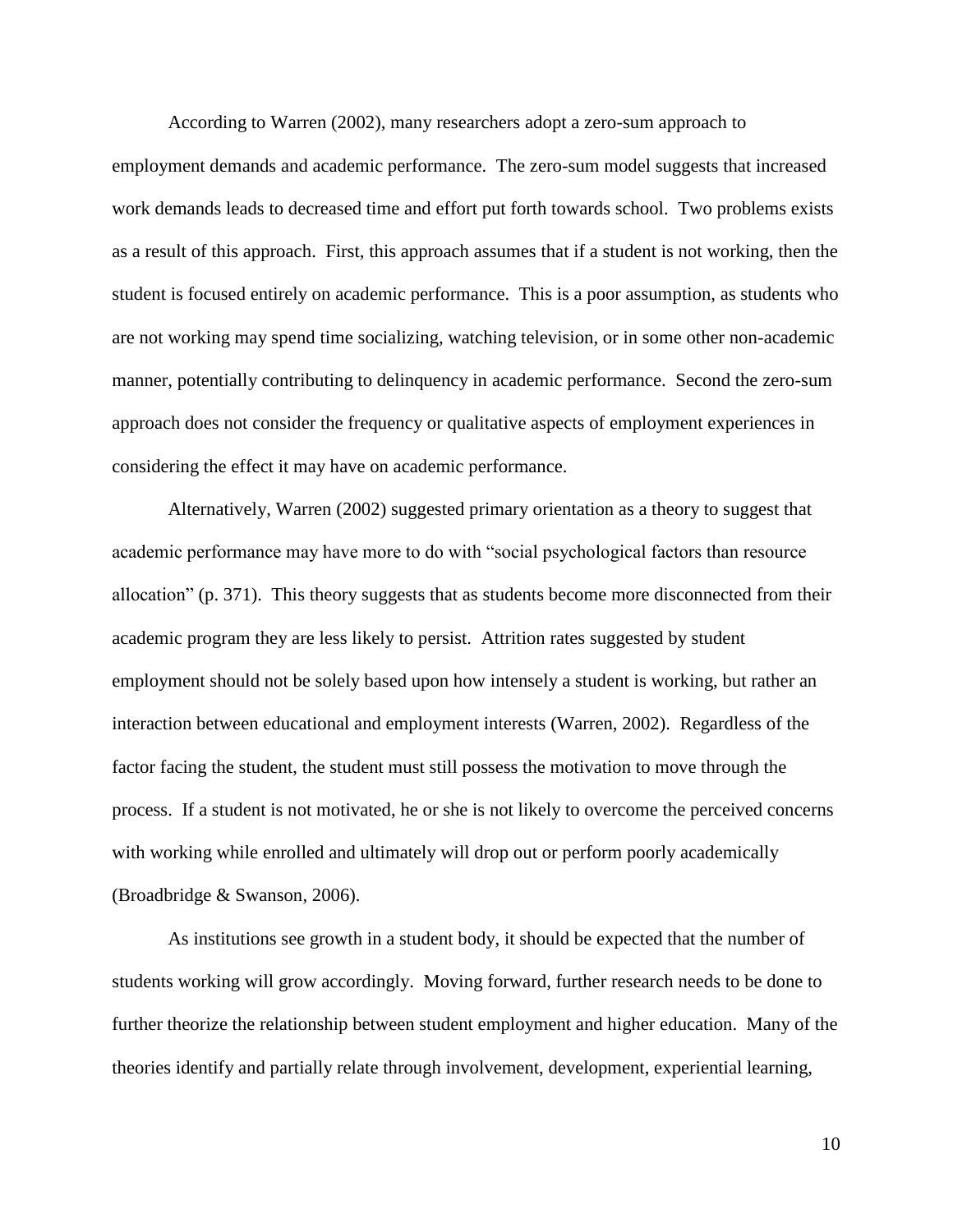and retention. While these attempts help guide practitioners in the right direction, further work is needed to focus on student employment and higher education theoretical modeling (Riggert et al., 2006; Tingle, Cooney, Asbury, & Tate, 2013).

### **H. Chapter Summary**

This chapter introduces the research study. Specific content includes the statement of the problem, purpose, and research question. Lastly, it includes the theoretical basis for the study and the importance to higher education professionals. Specifically, the study is significant to professionals in campus recreation as those departments generally employ the greatest number of students on a college or university campus and rely upon student employees heavily for day to day operations.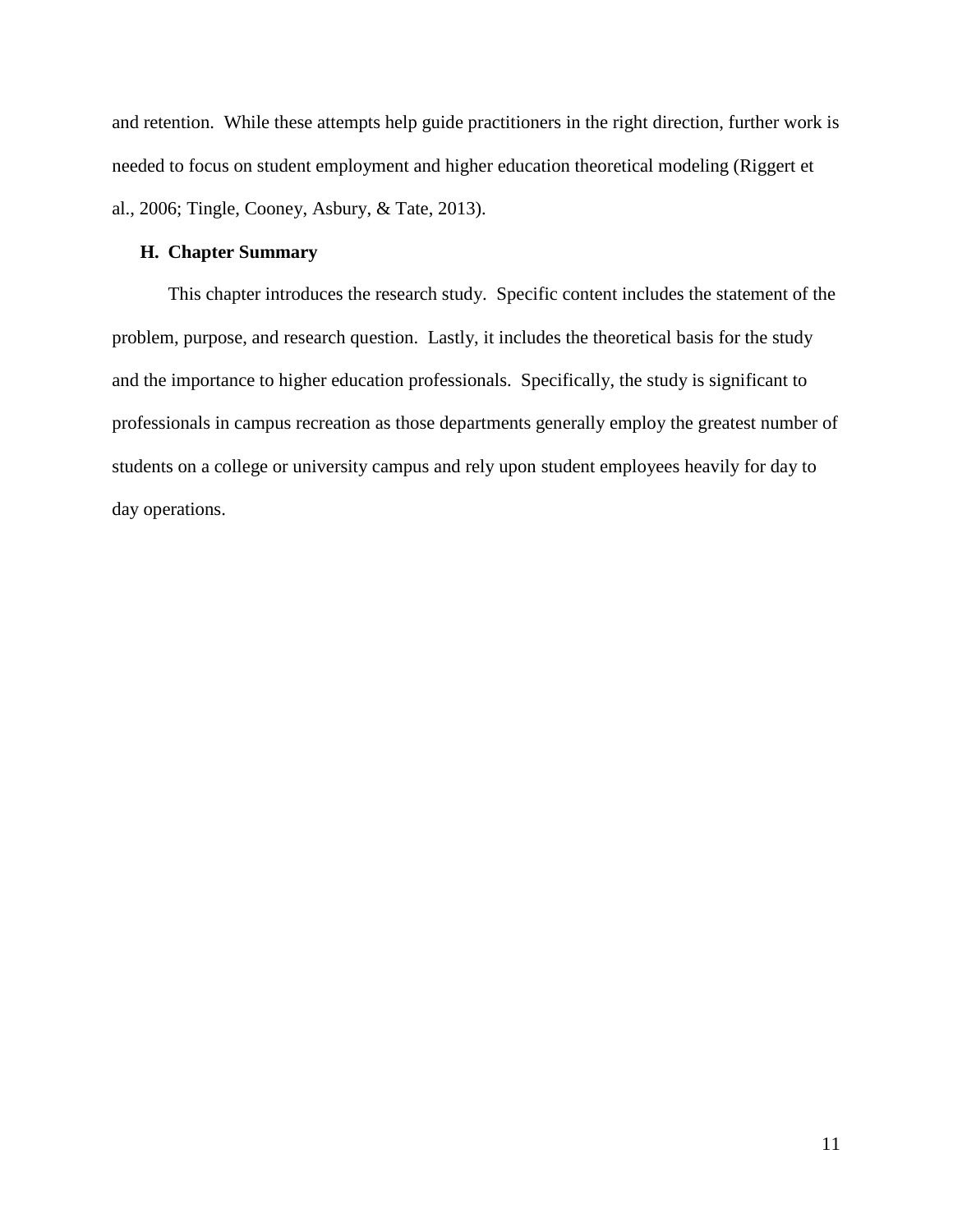#### **II. Chapter 2: Review of Literature**

#### **A. Introduction**

Decades of literature exists that highlight student involvement and retention models and theories that are useful for retention and graduation information. Additionally, there is much research that has been done linking student employment with academic performance and the ability to remain enrolled. The amount of literature available linking employment to student development theory is weak, but starting to emerge. Practitioners are realizing the importance of learning skills and abilities through methods that supplement the classroom experience. The experience in higher education is moving beyond your textbook and classroom experience. Learning and experiences to prepare for graduation must occur outside and supplement the classroom experience. Practitioners need to identify strategies and methods to prepare students for careers past graduation day.

This chapter will highlight the purpose of higher education, student development, campus recreation, and many of the negative and positive effects of working as an undergraduate student. The review of literature was initiated through University of Arkansas's computerized search engine as well as readily available student development and campus recreation texts and journals.

#### **B. Purpose of Higher Education**

The idea that employment is an automatic after the completion of a degree is false today and creating additional tensions between academia and the people it was designed to serve. The role of colleges and universities from the colonial era to today has changed dramatically. Significant changes includes faculty roles, the types of students that attend, and the design of the curriculum. The degree is becoming a prerequisite for employment, but additional credentials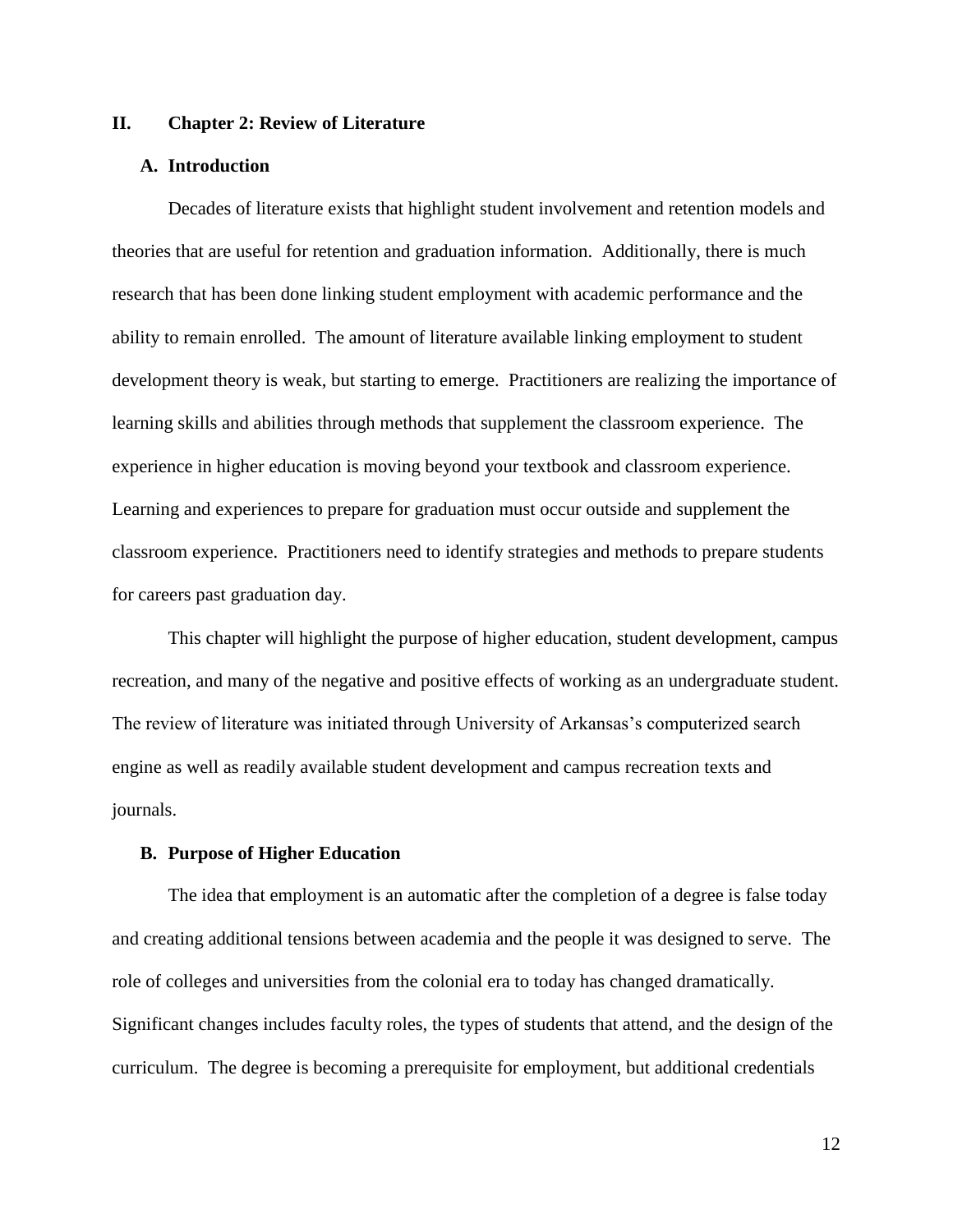such as hard and soft technical skills and certifications are just as important (Blumenstyk, 2015). The notion of navigating coursework through a desired degree program and finding employment following graduation is changing trend in higher education.

Additionally the historical and formal delivery of degree programs through the classroom setting is changing. Today's typical student is changing roles and taking on much more, so to must the delivery of information. Online classes, complete degree, and MOOC courses have provided students greater chances to complete degree programs. As students complete degrees, employers are concerned about the mismatch in skills that recent graduates cannot demonstrate (Blumenstyk, 2015; NACE, 2014). Professionals in higher education need to be preparing to prepare students for employment beyond the elements of degree completion.

#### **Student development**

The development of students must exist beyond the classroom and the leaders of an institution need to recognize this is as important as the information delivered in the traditional classroom setting. Student Affairs and other higher education practitioners have the unique opportunity to fulfill this development in preparing students for life beyond the institution. Student development opportunities take the form of student organization, Greek life, student leadership roles, volunteer experiences, club sports, campus recreation, and employment. Tinto (1993) and Astin (1999) have regularly contributed to the field and stated the importance of these experience as retention and recruitment efforts. Evolving student development theories now also demonstrate the need to understand how these experience shape the entire student and supplement their learning experiences in the classroom (Evans et al., 2010). More recently, campus recreation professionals include the Social Change Model of Leadership Development,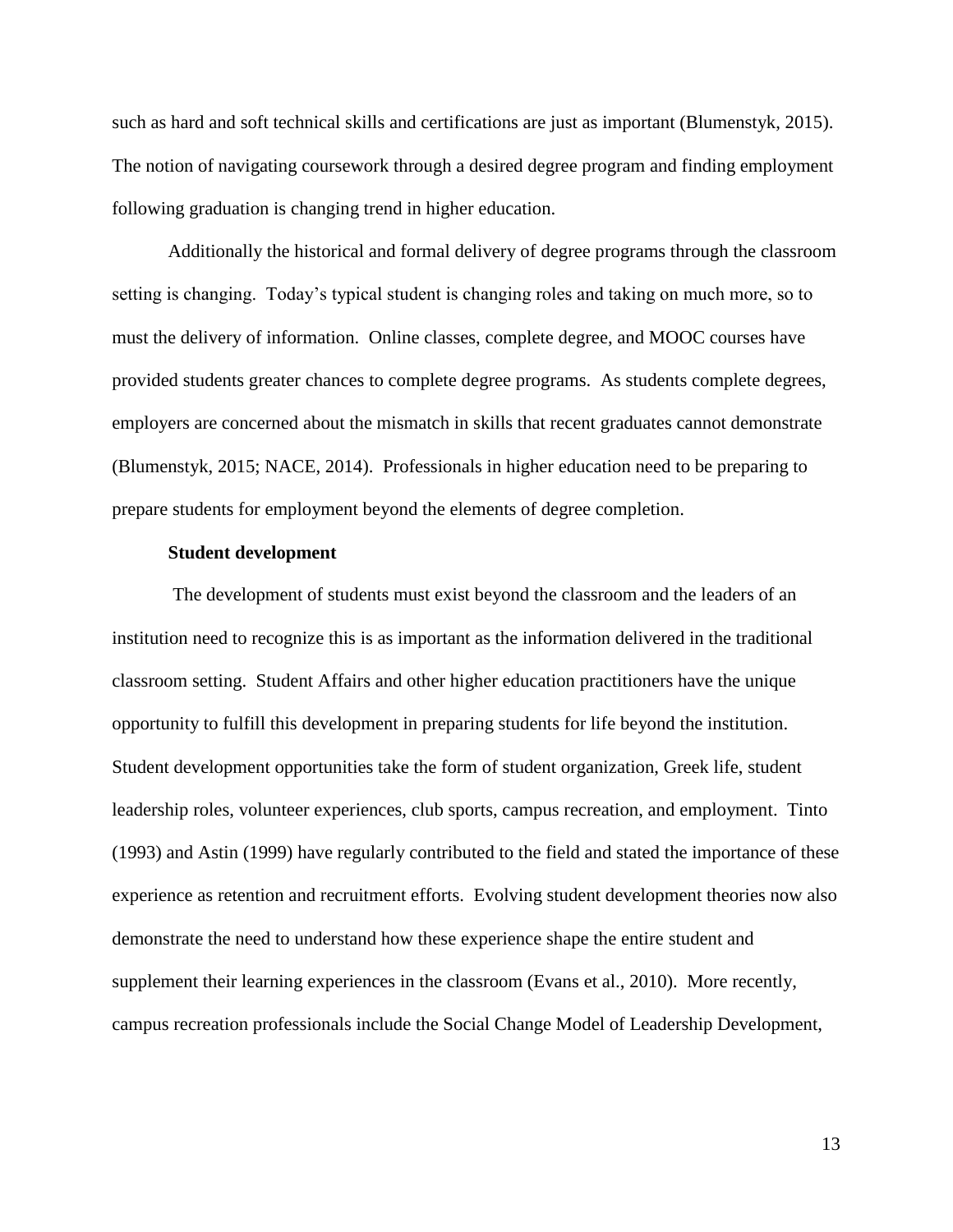Relational Leadership, the Leadership Model, and the Leadership Identity Model as guides for developing participants and employees (Hall, 2015).

#### **History of campus recreation**

The first collegiate recreation programs were created in 1913 at the University of Michigan and Ohio State University. Due to a lack of a formal governing body, the National Intramural Association (NIA) was founded at Dillard University in 1950. The NIA evolved to become NIRSA, now called NIRSA: Leaders in Collegiate Recreation (NIRSA, n.d.). The goal of the organization is to assist in the facilitation of campus recreation activities. Campus recreation units commonly report through academic colleges, business affair units, but most commonly through student affairs.

Collegiate recreation programs, affiliated with NIRSA, are seeing more than 8 million participants on campuses in the United States (Hall, 2015). Collegiate recreation programs advocate their importance as an experiential learning laboratory for students (Mull et al., 2009). While campus recreation programs have created intentional programming opportunities to develop students through intramural sports, club sports, fitness programs, and outdoor programming to develop the student participant, professionals are continually developing employment experiences to enhance the student development experience. Practitioners are continually developing employment experiences to strengthen the connection between employment and development that exists as well as the growing body of literature that focuses on the campus recreation employment experience (McFadden & Carr, 2015).

#### **C. Concerns with Student Employment**

Administrators on campus worry about the large numbers of students committed to extracurricular activities, such as employment. While extracurricular activities during college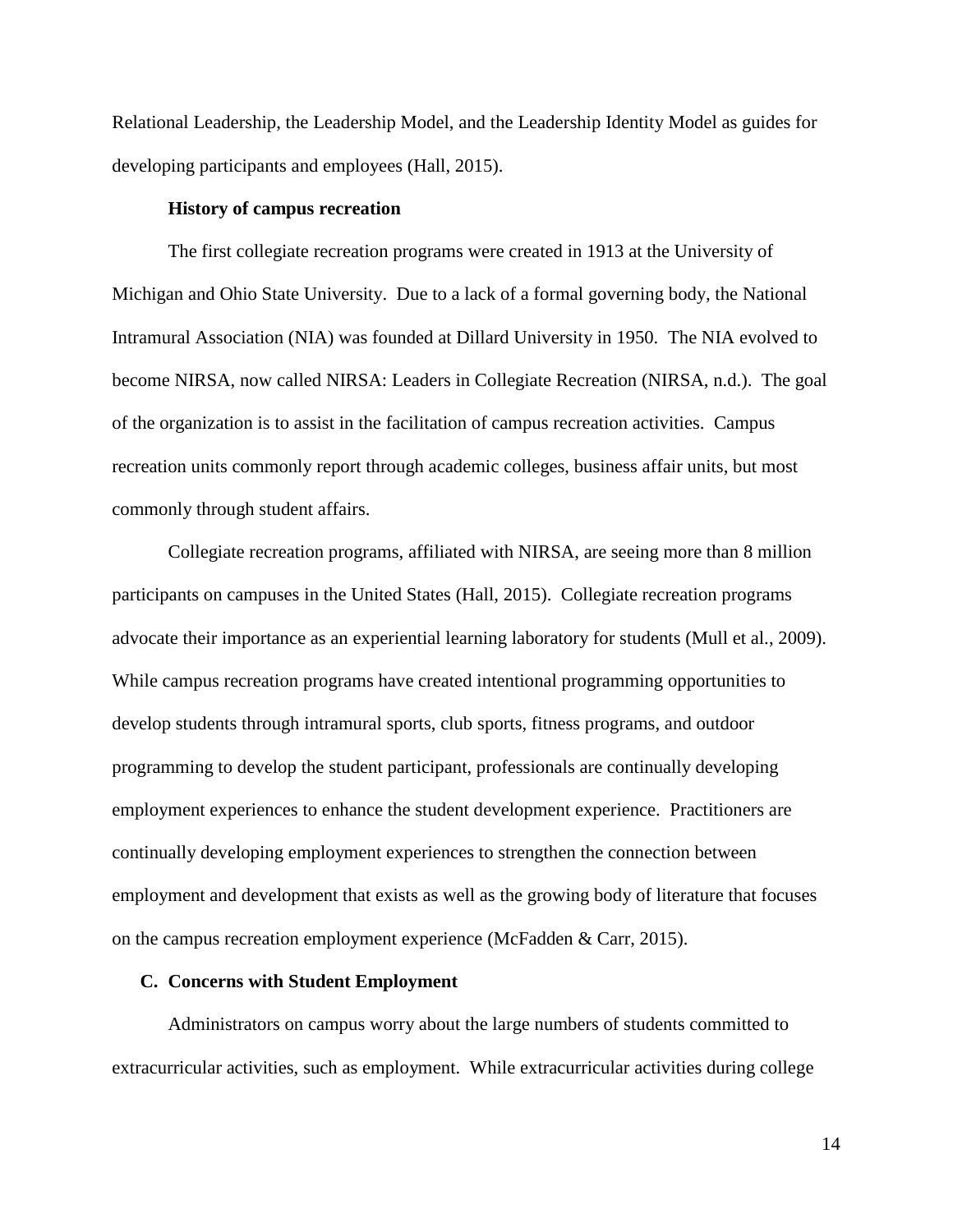have many beneficial outcomes, concerns may develop if these activities become distracting from academic pursuits, rather than compliment them. One of the distractions that researchers cite as an academic hindrance is employment (Astin, 1993; Tinto, 1993). Negative academic experiences can affect national rankings, which are very important to universities. Important factors in the ranking system for an institution are graduation rates, retention, and grade point averages. These factors as well as fatigue, stress, and involvement are all concerns of administrators that could be detrimental to a student's academic success (Broadbridge  $\&$ Swanson, 2006; Mounsey et al., 2013).

Student employment has many negative associations attached to it, based on the assumption that anything done outside studying and attending class will deter the student, including research that has indicated longer time to graduation and higher attrition rates among students who work while enrolled. The negative observations can be addressed so that employment is still possible without hurting the long term goal of graduating. In fact, as the research is reviewed, one will find that many of the negative associations are countered with positive effects on the student experience. Furthermore, the research will also demonstrate that those students who do obtain part-time employment are just as accomplished as and more prepared than those students who choose not to work while enrolled.

#### **Grade point averages**

Grade point averages are a common metric used to measure institutional and student success. Grade point averages are easy to obtain and use in relational comparisons with other variables. The research also indicates that there is a difference in the number of hours a student works and their grade point average. A relational comparison of grade point averages can be made with students who work and do not work in college. Several studies have shown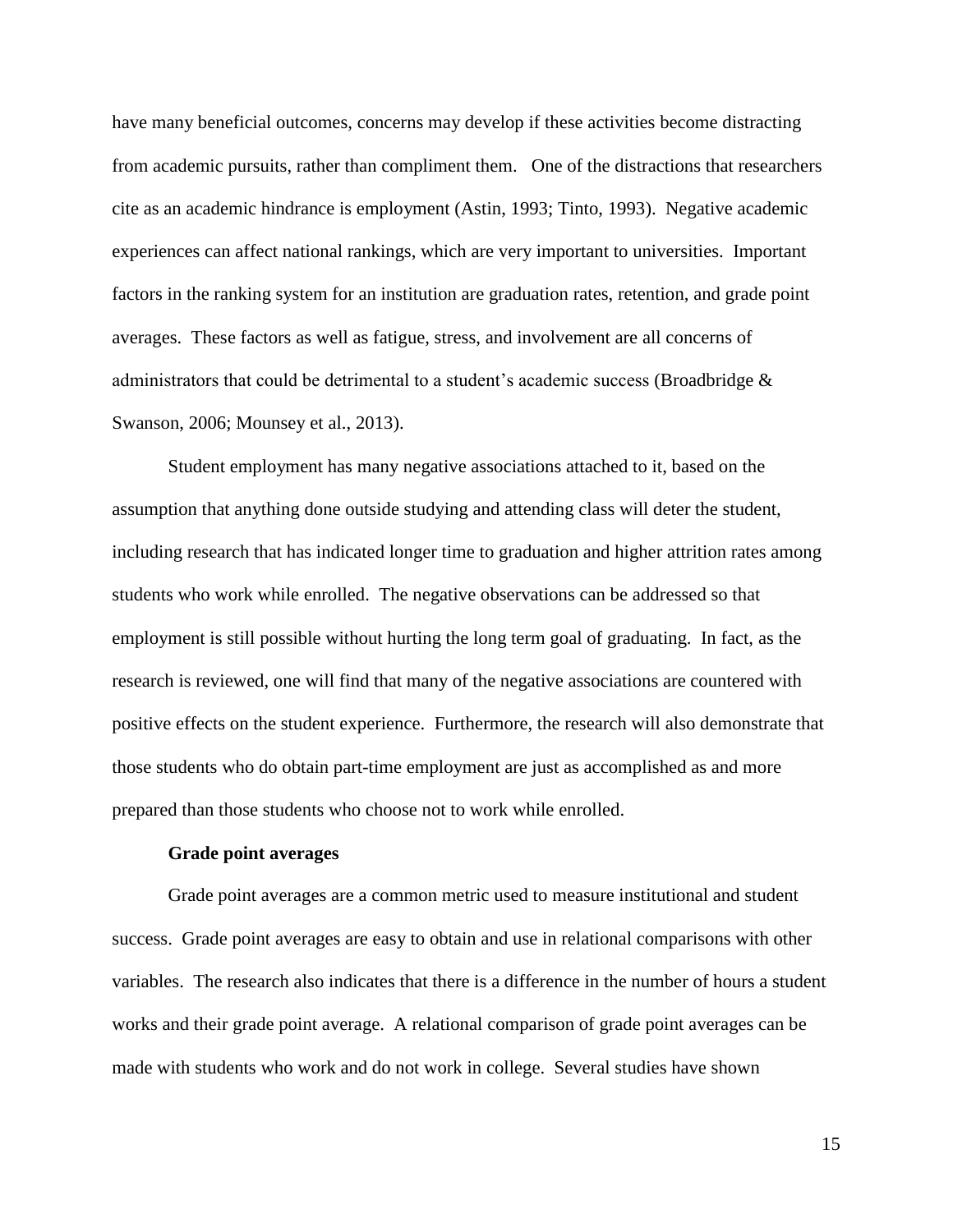contradictory evidence to a perceived negative relationship, finding that students who work have higher grade point averages than non-workers (Dundes & Marx, 2006; Ehrenberg & Sherman, 1987; Hackett, 2007).

The discussion regarding employment and the effect on grade point averages should be centered on the number of hours a student works instead of questioning work. Ehrenberg and Sherman (1987) found that students who worked less than 25 hours a week did not experience a negative relationship in regards to grade point average. Dundes and Marx (2006) completed a similar study, researching the relationship between employment and academic success. Here, employment was examined based on quantity of hours worked; less than 10 hours, 10-19 hours, and greater than 20 hours. Dundes and Marx's (2006) research indicated a significant positive relationship between grade point averages and students working 10-19 hours per week, but no relationship to grade point average existed for those working less than 10 hours or more than 20 hours per week. King (2002) agreed with a moderate approach to working while in college, citing 15 hours per week to be optimal in achieving long term success for students. Examining employment in the campus recreation setting, Hackett (2007) found a positive relationship between students employed part-time and grade point averages.

#### **Persistence and graduation rates**

In order to graduate on time and reach ultimate academic success, one would assume that a student should just study full-time and put work on hold, but many factors can contribute to students' ability to graduate on time, including employment. Working to offset tuition costs may result in an increased hardship for students who need to work in order to provide for basic needs (Gleason, 1993). Students need help working through decisions that affect the way they finance their education. Gleason (1993) found similar results regarding the amount of time it takes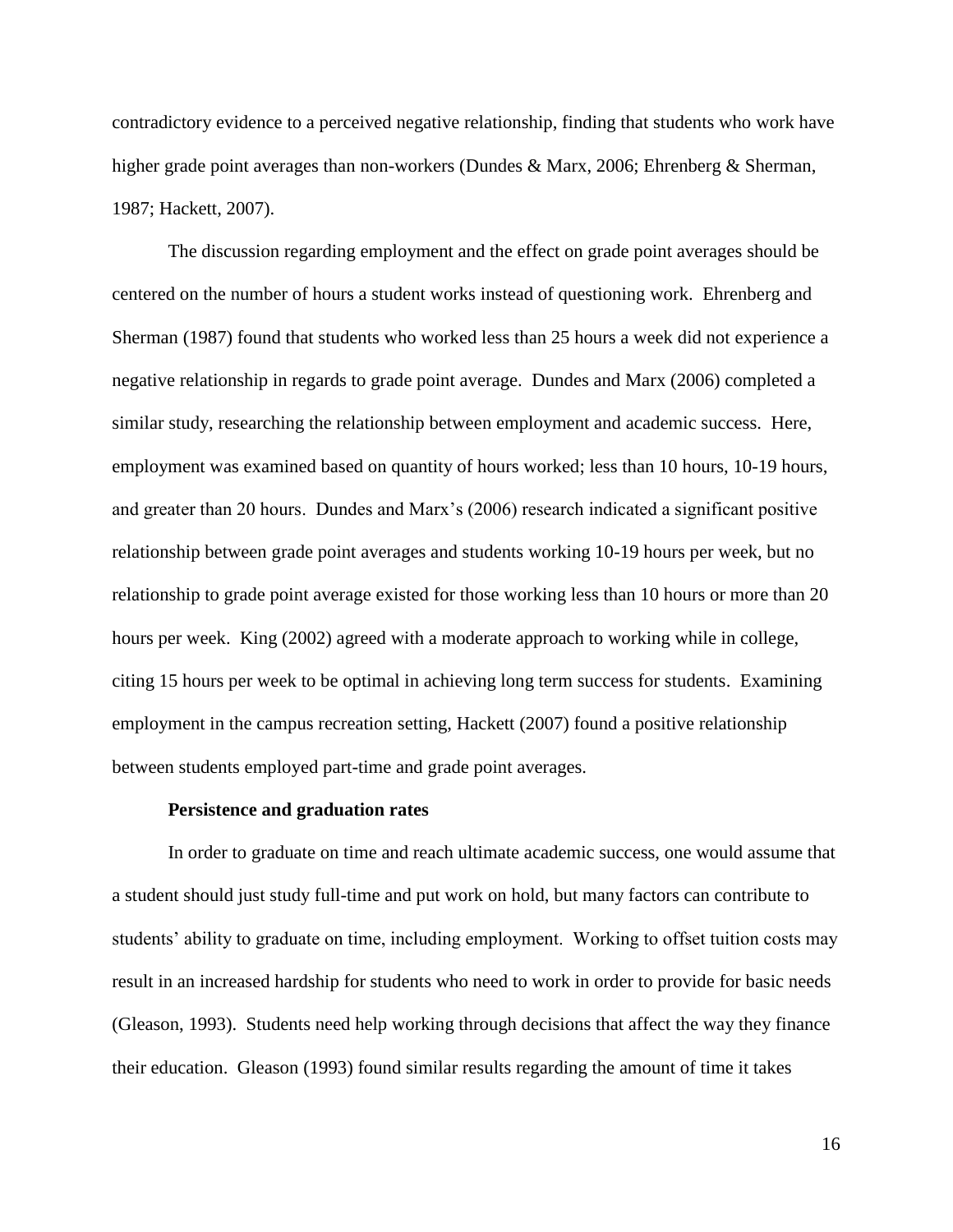students to graduate while working; a delay is likely. Gleason (1993) went on to note that even though students may be delayed a semester or two in graduation, students who were employed while in college successfully transitioned to full-time employment, earned higher wages, worked longer hours, and were employed a larger percentage of months in the first year or two after graduation.

Full time (12 credit hours) paired with part time employment has been associated with graduation delays. However, Mounsey, Vandehey, and Diekhoff (2013), noted that some confusion exists regarding full-time enrollment and delayed graduation rates. This suggests that the association between working and enrollment in college may be subject to measurement discrepancy. The confusion stems from the definition of 12 credit hours as full time enrollment. A student taking 12 credit hours per semester is not sufficient for a student to graduate in 4 hears, regardless of being employed. A lack of effective and consistent measurement tools will continually make it difficult to compare the true relationship between student employment and college enrollment (Riggert et al., 2006).

#### **Involvement and belonging to an institution**

Administrators in higher education are familiar with Astin's theory of involvement that reveals students who find a way to be involved or develop a sense of belonging with an institution, have a greater chance to persist (Astin, 1999). Developing a sense of belonging, will likely result in an increased appearance and time spent on campus. On-campus employment opportunities are one way in which students can increase their involvement and belonging. Both Ehrenberg and Sherman (1987) and Astin (1975) found that a sense of belonging or involvement for a student can exist in the form of a part-time job, specifically, one on campus. On-campus employment does not mean that hours of work per week should not be monitored. While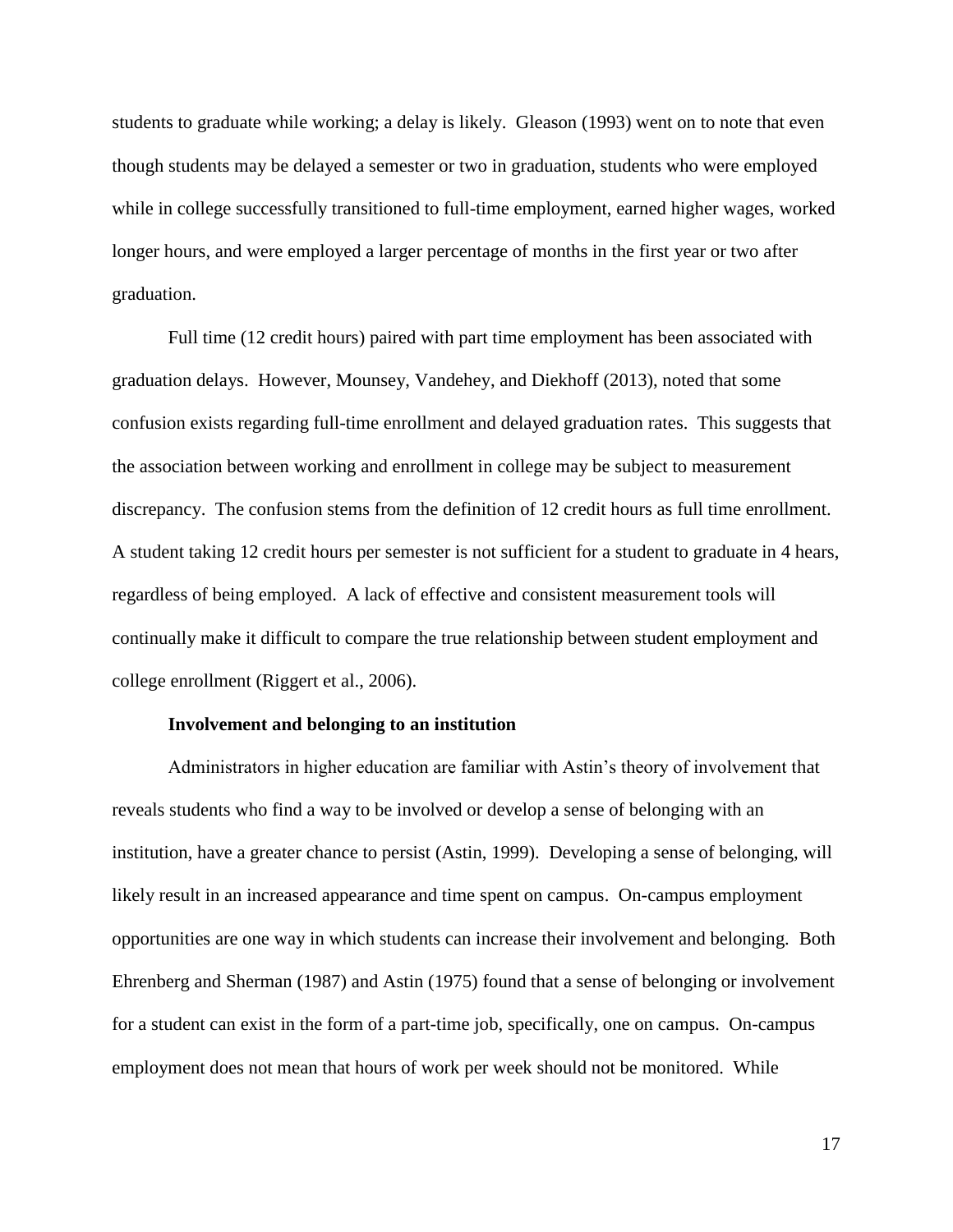Ehrenberg and Sherman (1987) noted an increased sense of belonging, they also found that students working more than 25 hours per week were less likely to persist. These finding suggest that employment opportunities on a campus are important and essential to student's success, but total hours worked a week should still be considered. Faculty and staff need to work with employers and human resource departments to develop opportunities and policies that benefit student employment, while ensuring policies, such as limiting the number of hours students can work, do not push students to seek off-campus employment opportunities. Limitations of hours students can work may likely push students to other employment opportunities off-campus. Offcampus opportunities may not provide the same flexibility and student development outcomes as on-campus opportunities resulting in a loss of students, falling grade point averages, and missed graduation deadlines (Astin, 1993; Tinto, 1993).

#### **Stress and fatigue**

As it could be assumed, an increase in hours worked leads to greater levels of stress and fatigue. Dundes and Marx (2006) found that along with grade point averages, stress levels were also positively correlated with working. Workers reported feeling more tired midday compared to their non-working peers (Dundes & Marx, 2006). This finding is one of very few negative associations with part time employment and college enrollment. This should not discourage students from finding work while enrolled in college. Employers should be aware of the added stress and fatigue that students face while working in college and provide intervention programs to assist and help the student excel. Developing intervention programs offer employers the opportunity to teach coping mechanisms and time management skills to not let work create stress and fatigue. Teaching this skill will help the student be successful in their chosen career after graduation.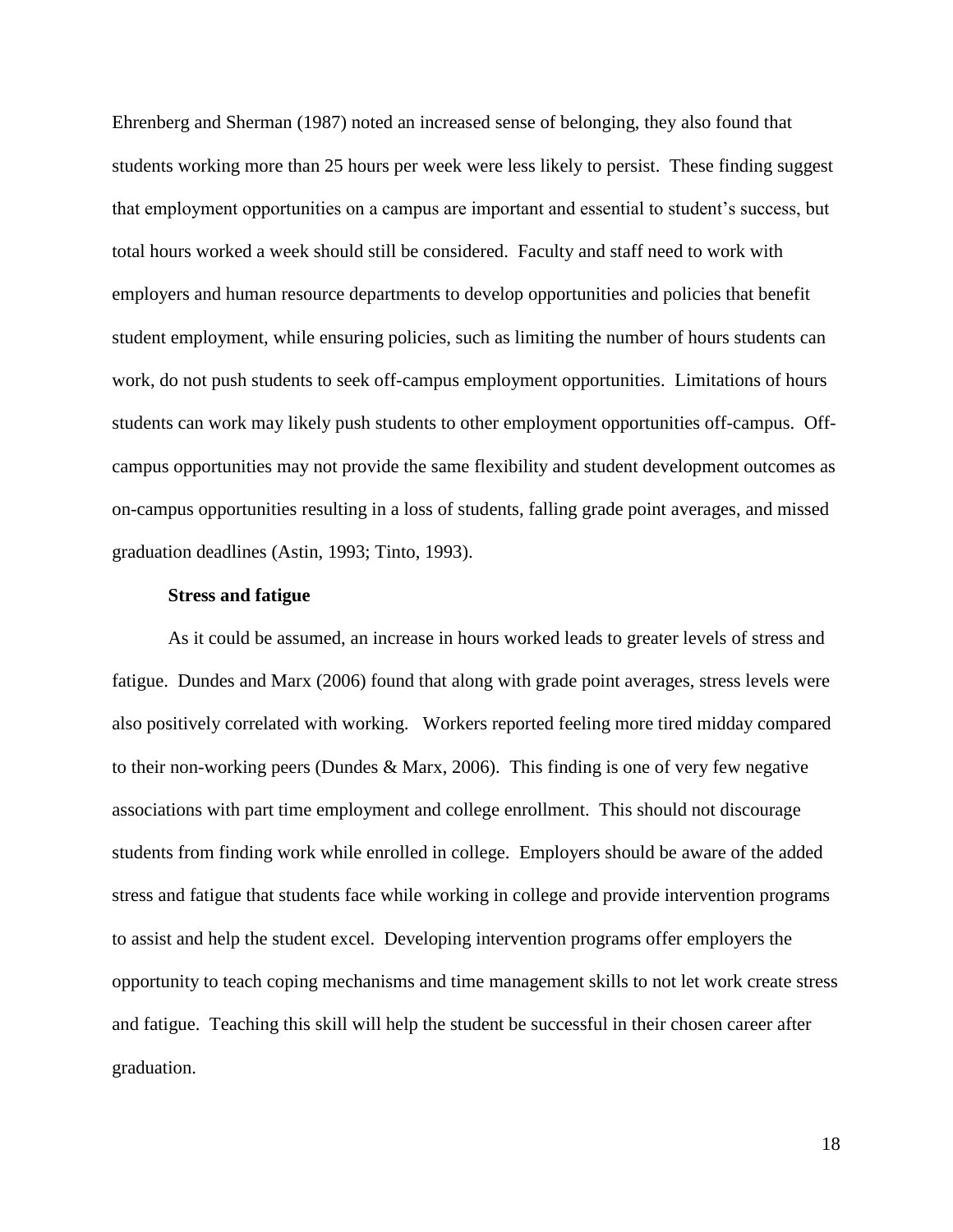Employment in college has been associated with a number of negative outcomes such as grade point averages, retention, persistence, involvement, and graduation. However, there are also many positive associations as well. Students who work while enrolled have also been found to develop and enhance job skills that are desirable to employers (Furr & Elling, 2000; Peck, 2014). One major area of inquiry in to the positive interactions between enrollment and employment is the development of job skills.

#### **D. Employability**

Higher education prepares students for a chosen career through co-curricular opportunities. The co-curricular experiences are those that occur inside and outside the classroom. Students gain valuable information and resources in the classroom to help them become experts in their field. This information is essential to being successful in a chosen occupation beyond graduation. There is an increased pressure for academic courses to include employability development (Riebe & Jackson, 2014; Tymon, 2013). While universities are making efforts to develop the employability of their students, Tymon (2013) notes that graduates do not have the skills needed for the workplace.

Students who have the opportunity to work while enrolled are able to experience various aspects of employment. Work experiences as an undergraduate student can also build skills, outside the standard information from the classroom. Employers are looking for skill sets in college graduates that are learned outside the classroom (Balbi, 2014; Carlson, 2014; Hackett, 2007; NACE, 2014).

Employers are aware of the need for college graduate to have a strong and broad set of skills essential for the workplace to supplement their academic expertise in an industry. Skills that can be learned outside the classroom that employers want to see in graduates are confidence,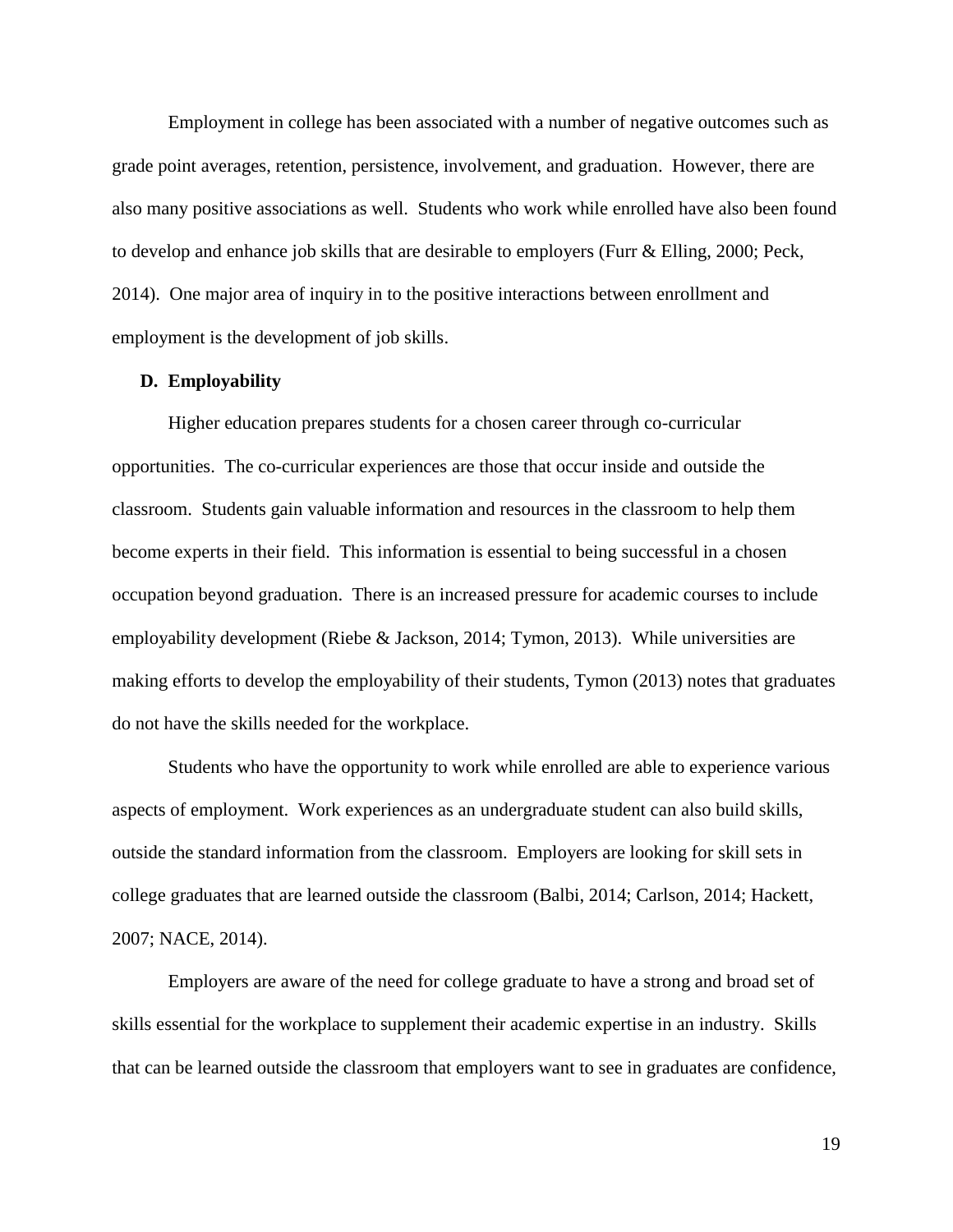time management, constructive criticism, teamwork, organization, leadership, communication, and work experience (Broadbridge & Swanson, 2006; Hall, 2013; Jackson, 2014; Lewis, 2010; Mounsey et al., 2013).

Work experiences that occur outside the classroom offer opportunities to develop skills in conjunction with the academic experience as employers are looking for these skills in new graduates (Jackson, 2014; NACE, 2014; Riebe & Jackson, 2014; Tymon, 2013). NACE's (2014) 2015 job outlook identified 10 important skills/qualities that employers rated as important in a candidate: ability to work in a team, ability to make decisions and solve problems, ability to verbally communicate with persons inside and outside the organization, ability to plan, organize, and prioritize work, ability to obtain and process information, ability to analyze quantitative data, technical knowledge related to the job, proficiency with computer software programs, ability to create and/or edit reports, and the ability to sell or influence others. Employment experiences while enrolled in college offers the development of intrapersonal and interpersonal skills that supplement classroom knowledge and employers desire of recent graduates (Hart Research Associates, 2015; Jackson, 2014; NACE, 2014; Peck, 2014; Riebe & Jackson, 2014; Tymon, 2013).

#### **Intrapersonal skills**

Throughout a college career, students get little exposure to working with professional staff or faculty members unless they are involved in research or hold a part-time position. It has been noted that employers today are looking for the entry level staff they intend to hire to have some work experience (Hart Research Associates, 2015; NACE, 2014). Lewis (2010) found that formal or informal training opportunities with staff members helped students develop skills necessary to be an employee in an organization. Work experiences should be developed to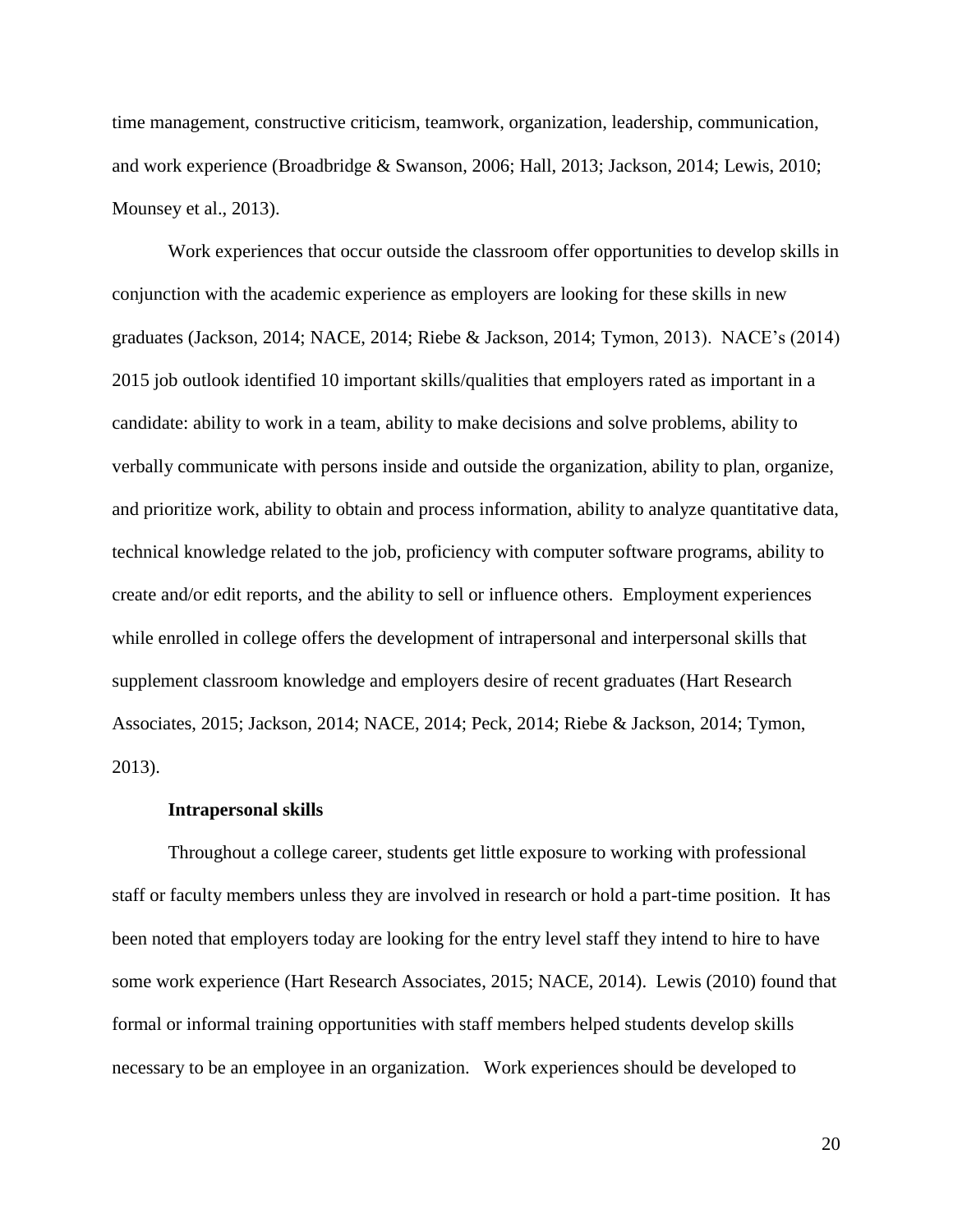prepare a student with knowledge, resources, and skills that compliment what is learned in the classroom creating a holistic experience.

Developing problem solving skills as a part time employee will prove beneficial as a student transitions to full-time employment. As an employee, learning how to be flexible and respond to the unexpected is key to success post-graduation (Lewis, 2010). Employers should develop progressive supervisory responsibilities for students so that they can grow and develop problem solving skills. Learning to work with difficult people and difficult situations challenges students to creatively problem solve, preparing them for their next job. Employment helps develop this skill in methods that cannot be captured in the classroom (Tymon, 2013).

It could be assumed that students who work have to find a way to balance the obligations of work and academics. Working teaches students how to organize their priorities whether it be on the job or their academic commitments. Dundes and Marx (2006) found that students who worked more than 10 hours a week reportedly managed their time better than non-workers. As students climbed to more than 20 hours a week of employment the group claimed to still have good organizational skills, but devoted less time to academic requirements.

The demand to meet multiple commitments requires students to be wise with their time and established deadlines. Establishing deadlines may motivate workers more than non-workers. Without multiple commitments and deadlines, non-workers may become procrastinators instead of motivated and organized individuals (Dundes & Marx, 2006).

#### **Interpersonal skills**

In any organization, members must have an ability to work together cooperatively. This increases the efficiency and effectiveness of a unit. Regularly, course work offers the ability for students to assemble what is needed for a project of a paper. Similarly, work experiences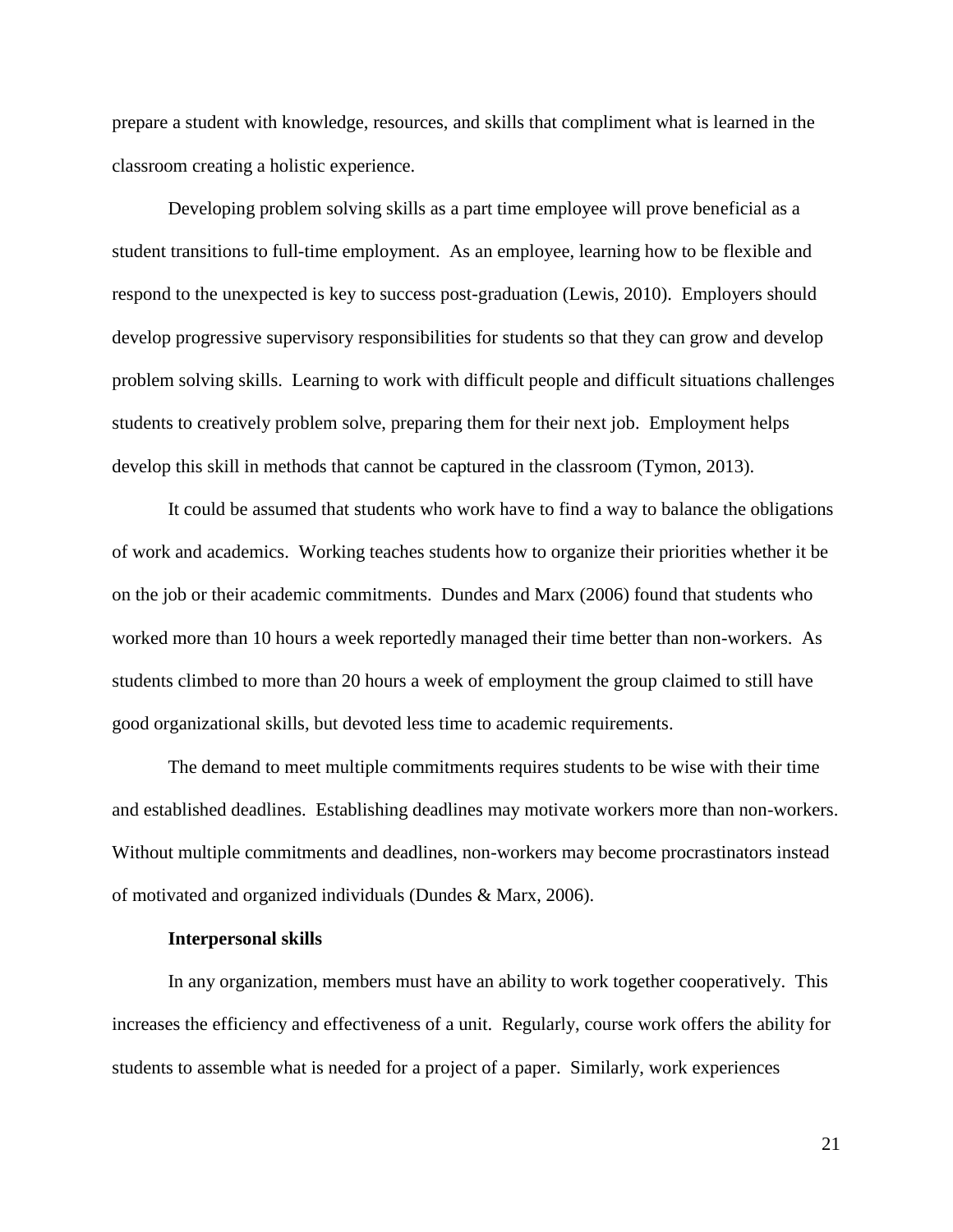provide collaborative, real-time learning environments. Teamwork forces students to develop collective problem solving skills, group thinking, ability to think quickly and respond to teammates, and assigning group roles (Lewis, 2010). Work experiences prepare students for the post-graduation employment environment by providing opportunities to work as a team outside the classroom (Hall, 2013; Riebe & Jackson, 2014; Tymon, 2013). Student employees find opportunities to engage with and create relationships with full time professional staff very rewarding. According to a study by Johnson, Kaiser, and Bell (2012), having an effective supervisor was the number two reason in importance in a job. This is important as this is the time when students develop employee-employer relationships and begin to narrow down career choices preparing them for experiences post-graduation.

Organizations look for employees who stand out as great leaders. Additionally, members of an organization are likely to have a staff that report to them, meaning the student will need practical training leading staff. Creating opportunities for students to grow in an organization leads to great opportunities for leadership experiences. These experiences enhance the student development experience and allow them to grow confidence when it comes to leading a group of people. On-campus employment has the potential to develop valuable leadership skills. In fact, Hall (2013), found leadership skills as a theme students developed as a part of their campus recreation employment. Tingle, Cooney, Asbury, and Tate (2013) also found that campus recreation professionals can create meaningful leadership opportunities for employees through intentional, well sound experiences.

Post-graduation, students must have developed communication skills to effectively traverse the job market and secure employment. Once employed, it becomes even more important to communicate with colleagues, vendors, clients, and supervisors. Developing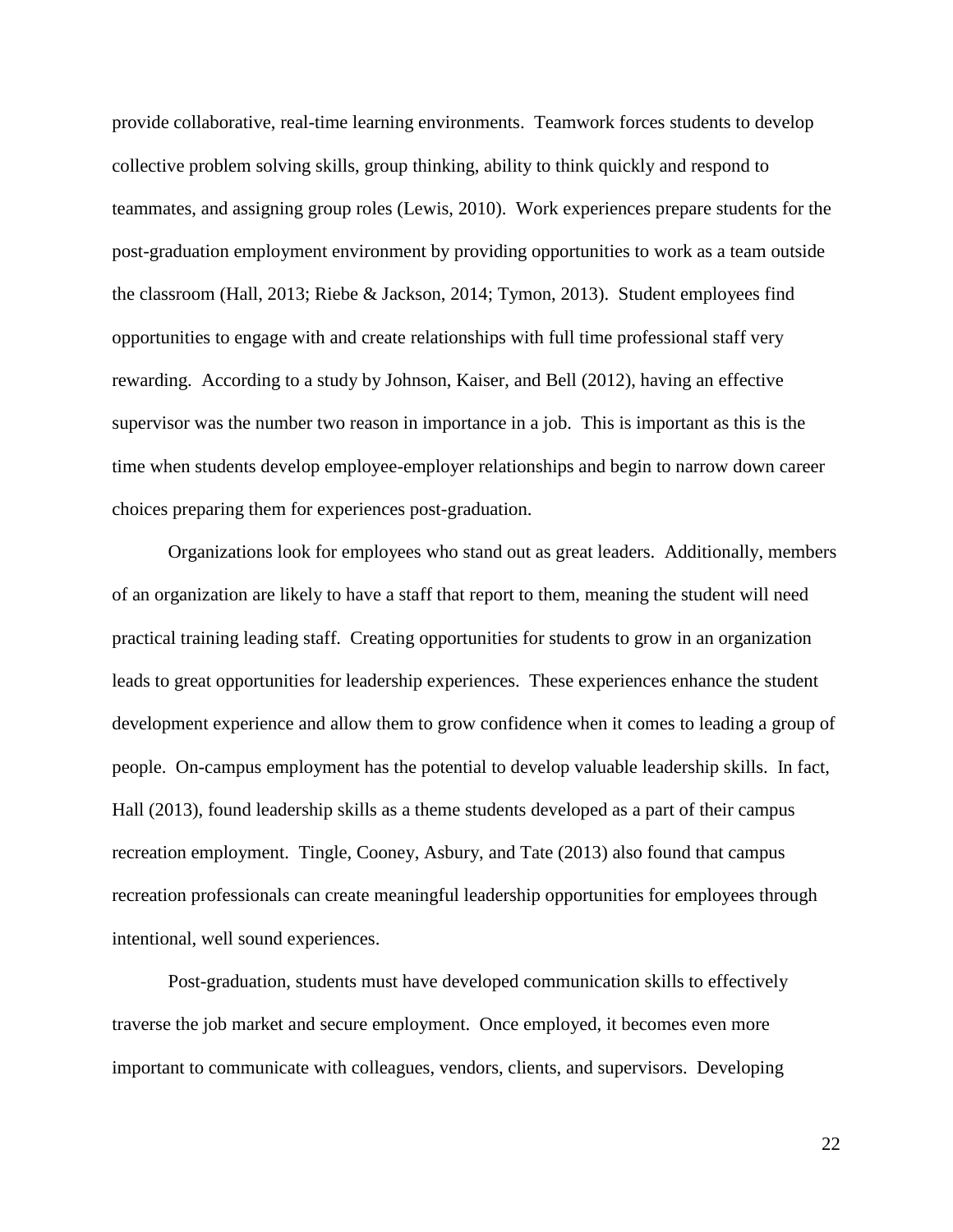communication skills helps students strengthen the way they communicate with their peers, faculty members, and the campus community. Hall (2013) noted the following from her research, "the communication experience at Rec Sports has prepared me to better communicate with my patients in my nursing career" (p. 140).

Feedback that criticizes work performance is a common, yet difficult, aspect of employment. Learning how to accept, learn, and use constructive feedback early in an employment or academic setting is important for future growth and development. Employing students offers a great chance to develop this skill. In on-campus employment settings, students can learn to not only take constructive criticism, but provide it as well. Employers should use annual evaluations or other meetings with students to provide feedback for students (Lewis, 2010). Students should also be provided growth opportunities by evaluating their peers and sharing that information with them. Modeling and teaching the delivery of feedback encourages skill development to prepare students once they graduate.

#### **E. Higher Education as Skill Developers**

In addition to graduation rates it is important for campus administrators and academic programs to be able to report positive employment figures from their graduating students, but the questions remains if higher education should be ones responsible versus the industry (Tymon, 2013). Skill development only becomes stronger as a student gets the most of their work experience (Toperzer et al., 2011). Tymon (2013) shares that employability skills are better and more easily developed outside of the curriculum. On campus employment experiences outside the classroom offer the perfect setting for offering and developing opportunities to build and enhance employability skills. Faculty members continue to be concerned with the curriculum; staff that supervise students have the ability to provide experiences for students that yield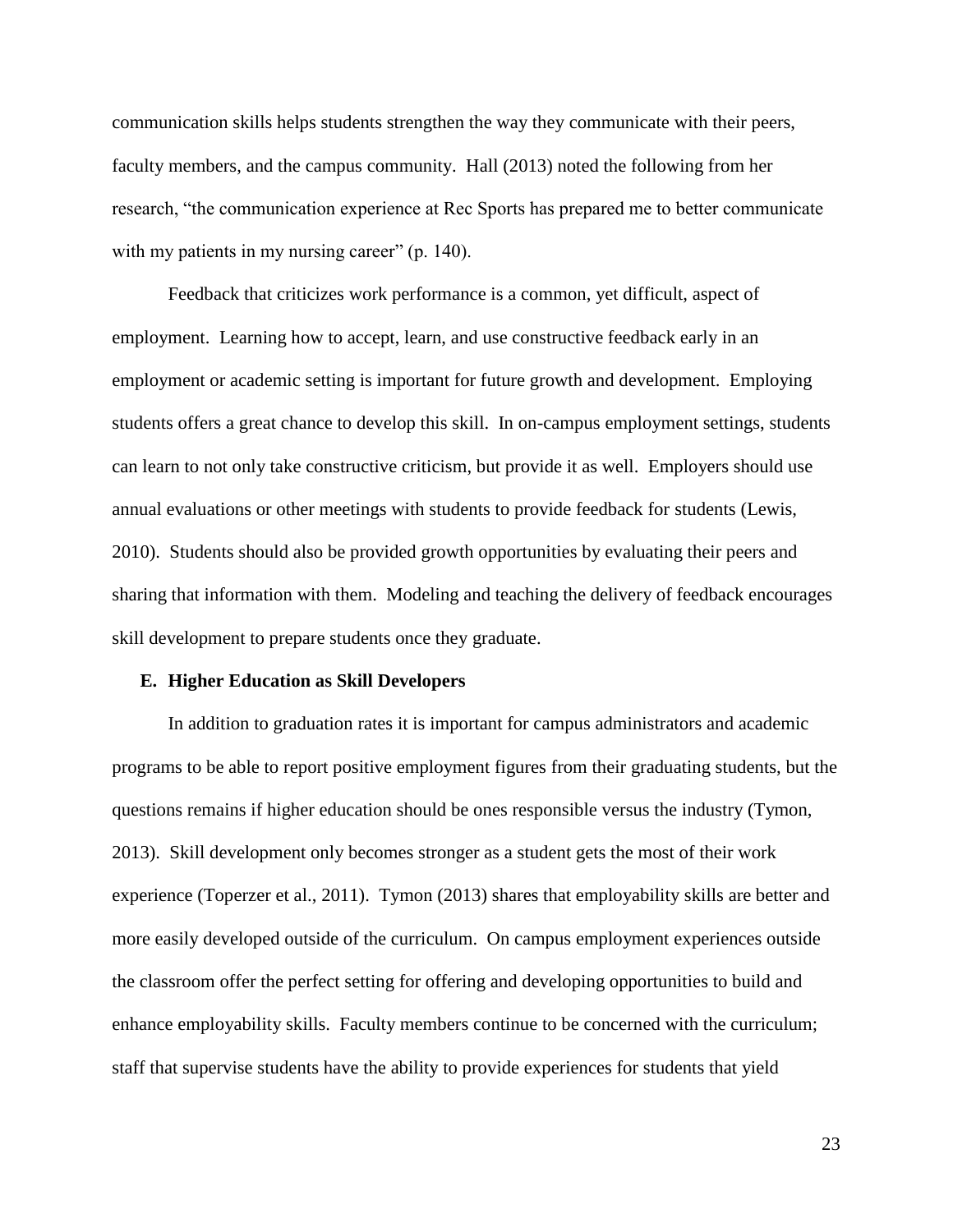increased employability outcomes (Tymon, 2013). The key to seeing results are students being able to demonstrate their competence in skills (Peck, 2014; Riebe & Jackson, 2014). Campus recreation professionals identify with student development theory to help realize the importance of student employment in preparing students beyond graduation (Toperzer at al., 2011). Developing additional learning opportunities that address the gap between the classroom and work is an ongoing challenge that campus recreation practitioners are committed to addressing as co-curricular experiences supports the student and the university (Furr & Elling, 2000).

#### **F. Campus Recreation Application**

Campus recreation practitioners have made known and prominently publicized the positive benefits between involvement in recreational sports and academic success. Positive associations aren't exclusive only to participants, however. Student development through employment is another major emphasis of campus recreation departments. Campus recreation programs offer multitudes of employment opportunities for students. Campus recreation departments are one of the largest student employers on campus (Toperzer at al., 2011). For instance, at University Recreation at the University of Arkansas, 434 students experienced employment opportunities across 26 different positions (University Recreation, 2014).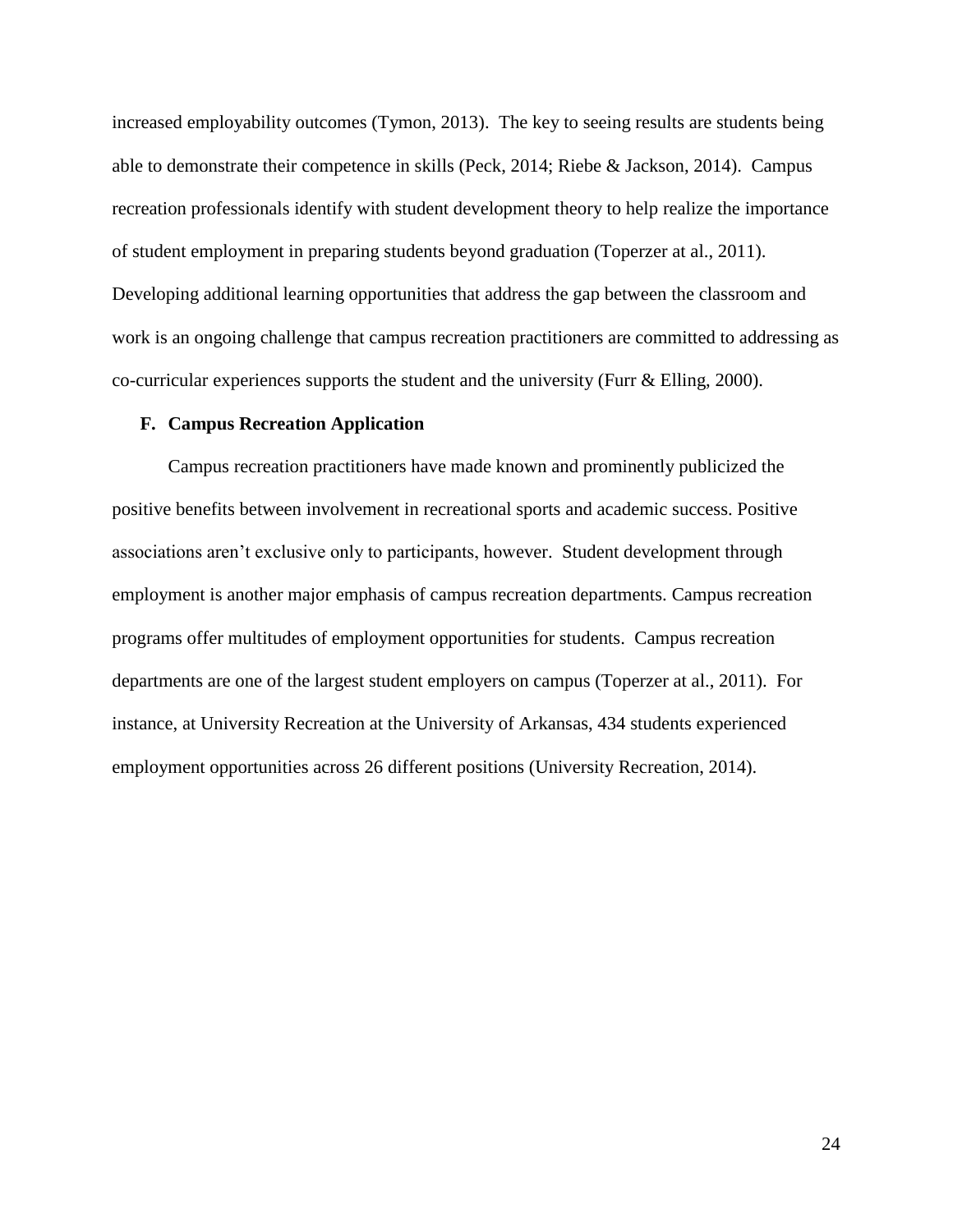| Institution                  | Number of Students Employed |  |
|------------------------------|-----------------------------|--|
|                              |                             |  |
| University of Alabama        | 500                         |  |
| University of Arkansas       | 434                         |  |
| <b>Auburn University</b>     | Not available               |  |
| University of Florida        | 730                         |  |
| University of Georgia        | 600                         |  |
| University of Kentucky       | 280                         |  |
| Louisiana State University   | 190                         |  |
| Mississippi State University | 200                         |  |
| University of Mississippi    | 175                         |  |
| University of Missouri       | Not available               |  |
| University of South Carolina | 300                         |  |
| University of Tennessee      | 400                         |  |
| Texas A&M University         | 900                         |  |

Table 2. *Student Employment Counts for FY14 Campus Recreation Programs at SEC Institutions*

As such, campus recreation staff members need to make dedicated efforts to maximize the student development outcomes of working in a recreation department.

A work experience in campus recreation not only offer the opportunity to gain and build transferable skills, but also provides a sense of belonging to students by providing on campus employment and interaction with their peers and professional staff (Hackett, 2007). Campus recreation employment experiences not only can create a sense of involvement for students as it becomes a hub for time spent working, recreating, and socializing, but can also create a deeper connection to the institution (Fresk & Mullendore, 2012). Fresk and Mullendore (2012) conducted a study that researched student employee opinions regarding the perception of oncampus employment as an involvement experience. Fresk and Mullendore (2012) found six themes related to factors that may influence perceptions of on-campus employment as involvement: 1) time in work environment, 2) personal interests, 3) relationships with coworkers,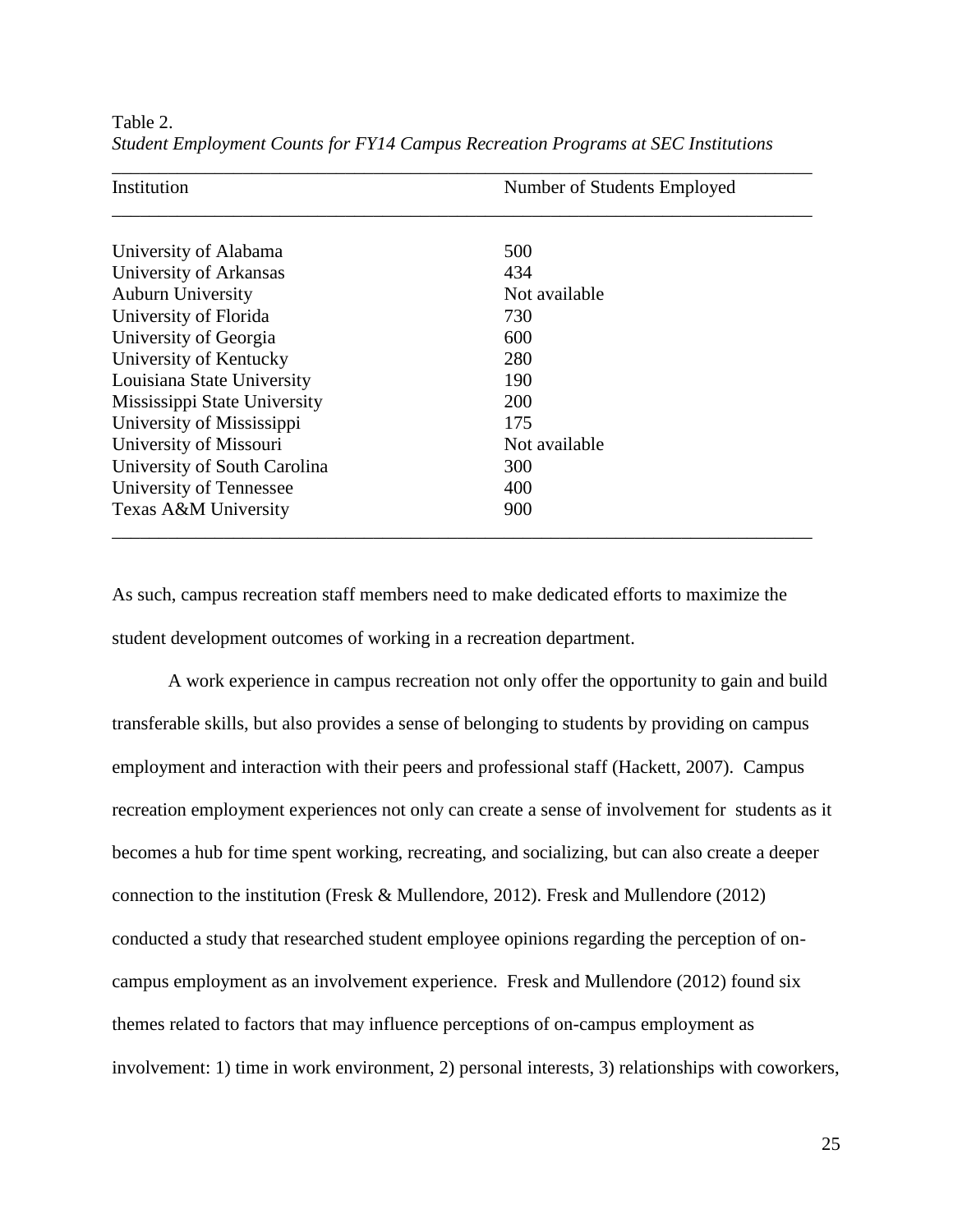4) relationships with supervisors, 5) tie to program area, and 6) interaction with campus (p. 145). Their research provides greater evidence that employment, particularly on-campus employment, is a positive to the student experience. Furthermore, they demonstrate that individuals who develop an affinity for an institution are more likely to support the institution as alumni.

#### **Assessment**

Learning outcomes and assessment criteria encompass much of what academic and service organizations need to do to demonstrate their contributions to student learning and experiences, including retention and graduation efforts. Student employment should be regarded with the same learning potential as student programs and academic classes. Campus employers should include learning outcomes and skills gained in their position descriptions and use this information to market and inform students of the benefits of on-campus employment. Campus recreation practitioners can enhance the student learning experience by collecting information from skills learned during annual performance assessments (Hall, 2013; Tingle et al., 2013). The data collected from student assessments can then be used to further justify the importance of campus recreation to a campus and demonstrate learning extends beyond the classroom.

Campus recreation professionals should make themselves familiar with the outcomes associated with on-campus student employment. Very few campus recreation departments have established staff members with the role of assessment. As has been the practice, the large majority of campus recreation staff members are programming or facility staff, with little background in assessment and outcomes of student learning. As relationships are identified between employment in a campus recreation setting and academic success, a full-time assessment staff position will be vitally important. This staff member will be responsible for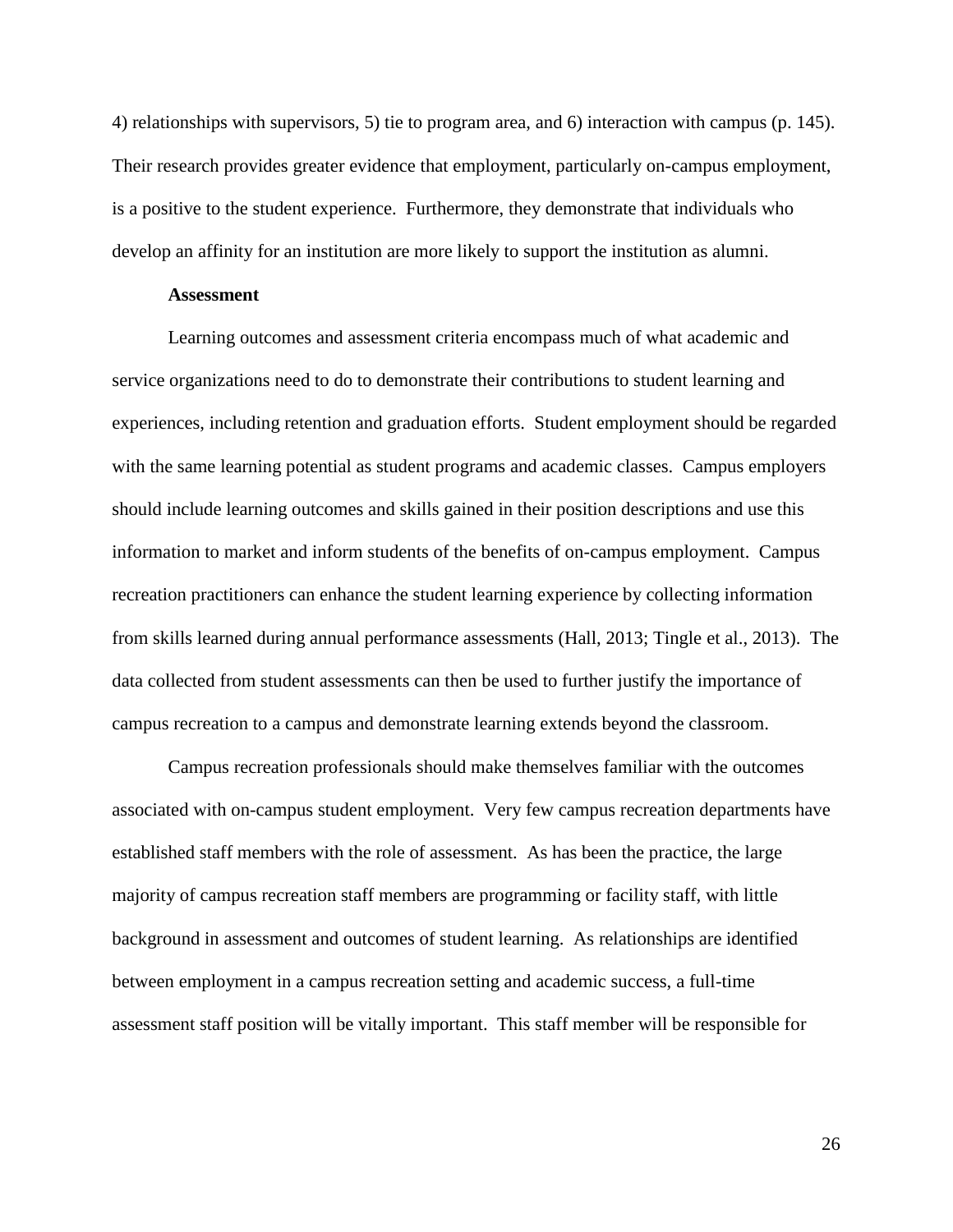delivering the importance of not only campus recreation, but the employment opportunities available for hundreds of students.

#### **Transferable skills**

Organizations that employ young college graduates often state that those graduates do not possess enough skills to start full time work right out of college even though students express greater confidence levels of preparedness (Balbi, 2014; Carlson, 2014; Hart Research Associates, 2015; NACE, 2014). Undergraduate employment experiences can help fill this void by providing learning opportunities outside of the classroom helping build a student's skill set outside academics. Campus recreation professionals should use the employment experiences to develop and enhance student skill sets to develop them outside the classroom for their first job (Jacobson & Shuyler, 2013; Toperzer at al., 2011). Workshops should also be developed to grow the skills of undergraduates (Johnson, Kaiser, & Bell, 2012). In addition to employment opportunities, professional staff members in campus recreation should host additional workshops including, but not limited to time management, organization, leadership, communication, and problem solving. Creating additional opportunities outside direct work experience will help engage the student staff member into their academics and work experience creating a more wellrounded experience.

#### **G. Need for Additional Research**

Additional research regarding the effect of employment with campus recreation on the student experience is sorely needed. Large quantities of money are spent annually on the operation of facilities and programs. Students participate in these facilities and programs as both participants and employees. Campus recreation professionals have shown a strong commitment to the participants of programs such as Intramural Sports, Club Sports, or Group Fitness, but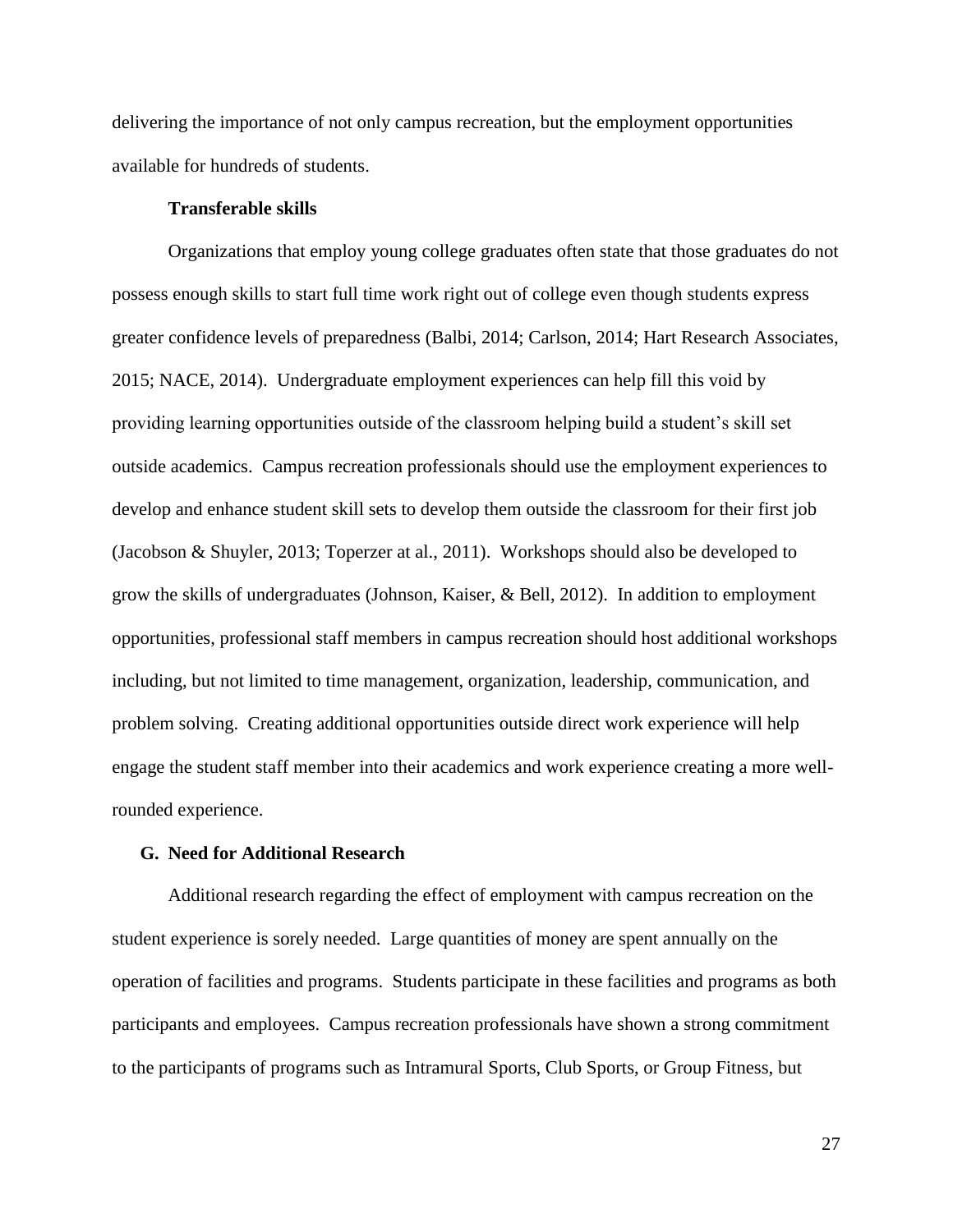failed to provide significant evidence of development through facilities and programs employment opportunities (Tingle et al., 2013; Toperzer et al., 2011). As additional accountability measures surface, whether it be to campus leadership, the public, legislators, or parents, stakeholders need to know that an investment in campus recreation positively enhances the student experience as a participant and employee. Usage demographics regarding individual participation nicely introduces the campus recreation effect on participants and employees. Campus recreation practitioners must be prepared to move beyond participation attendance as an assessment tool. Deeper meanings regarding the student employment experience must be found and defined through assessment and outcomes (Toperzer et al., 2011).

#### **H. Implications for Policy and Practice**

Administrators need to be aware that students are trying to finance their education using resources outside of traditional loans and grants. Research demonstrates that employment during the undergraduate career can be positive experience, with careful mentoring. This relationship needs continued research to further understand and develop learning opportunities. Additionally, employers on campus can utilize the information to policy build for employees (Johnson et al., 2012).

#### **I. Time Spent Working**

Although research demonstrates a negative association between too many hours worked and academic performance, placing restrictions on the number of hours worked by student employees can result in further negative consequences. Restricting the maximum number of hours a student is allowed to work has the potential to discourage them from working on campus. Previous research frequently uses three basic thresholds of work quantity; 1) less than 10 hours a week, 2) 10 to 19 hours a week, and 3) more than 19 hours a week. This research suggests that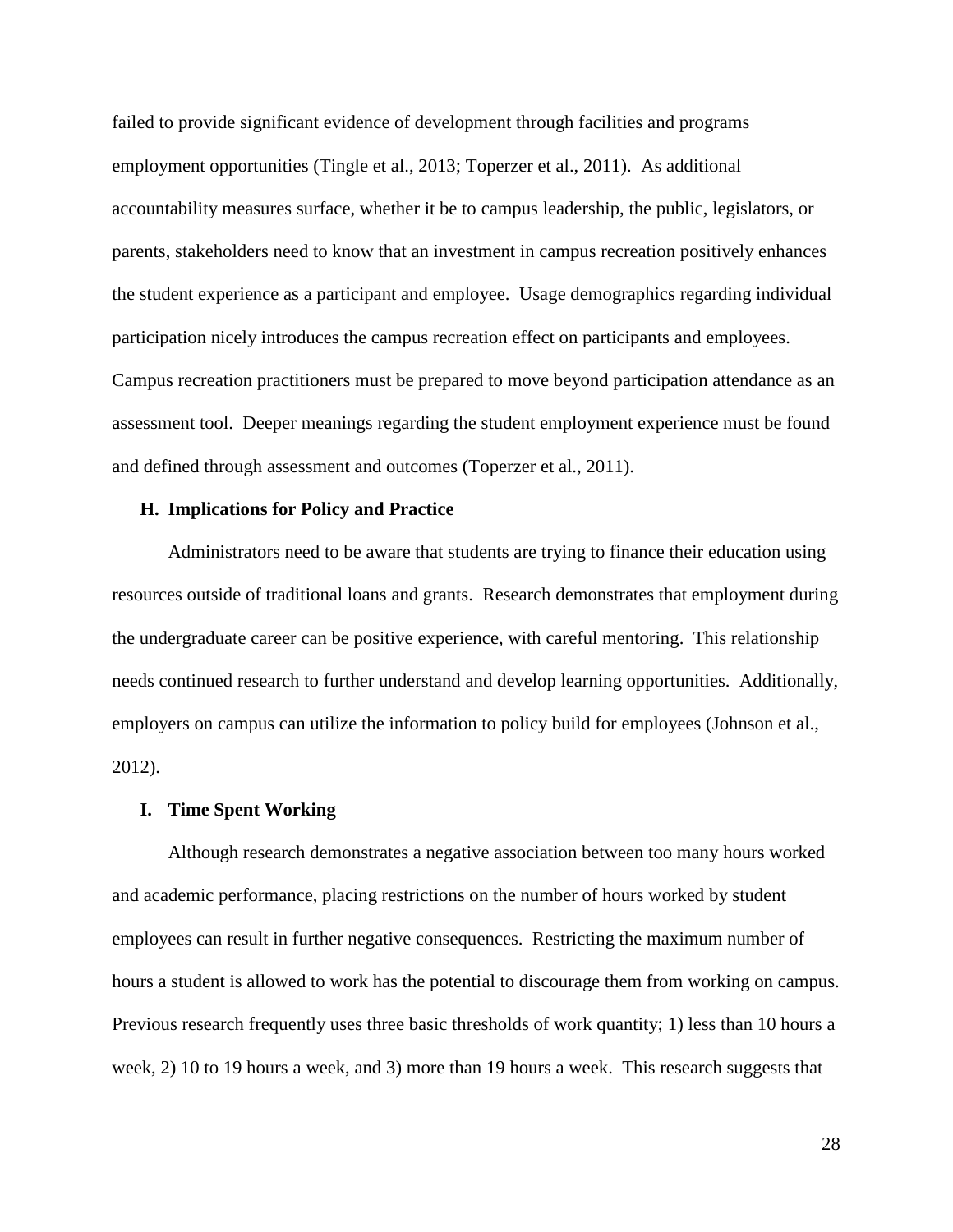student employees work in the 10 to 19 hours a week threshold in order to see the greatest success (Dundes & Marx, 2006; King, 2002; Perna, 2010; Torres et al., 2010). Research demonstrates a negative association between working more than 19 hours per week and academic success, yet dangers lie in restricting hours.

It is important to consider an increased number of student positions available for oncampus employment. An increased number of on-campus jobs, balanced with close monitoring of student success will benefit a greater number of students. A greater quantity of jobs on campus decreases the number of students who may seek off-campus for employment. Offcampus employers will not restrict the student concerning the amount of hours they are permitted to work, decreasing flexibility and increasing stress and fatigue. Flexibility, which is greater with on-campus employment, is found to be one of the key factors for job importance among students employed part time; more important than pay rates, ability to supervise, and social interaction (Johnson et al., 2012). The decreased flexibility and increased stress likely lessens the chance for persistence and ultimately, graduation.

#### **J. Work Study Programs**

Universities present students with many types of financial aid packages to help offset the cost of attending. Work-study programs are a way the federal government contributes to helping students afford college. These programs have been a part of the college experience since the Higher Education Act of 1965 (Astin, 1975). Work-study programs can be attractive as they bring the same opportunities as on campus employers, but at a lesser price tag to university departments (Baum, 2010). Students may not see work-study awards as significant in offsetting college costs, as they have to expend the same amount of effort as any other job, but employing work-study students is one way the campus can increase the number of part-time positions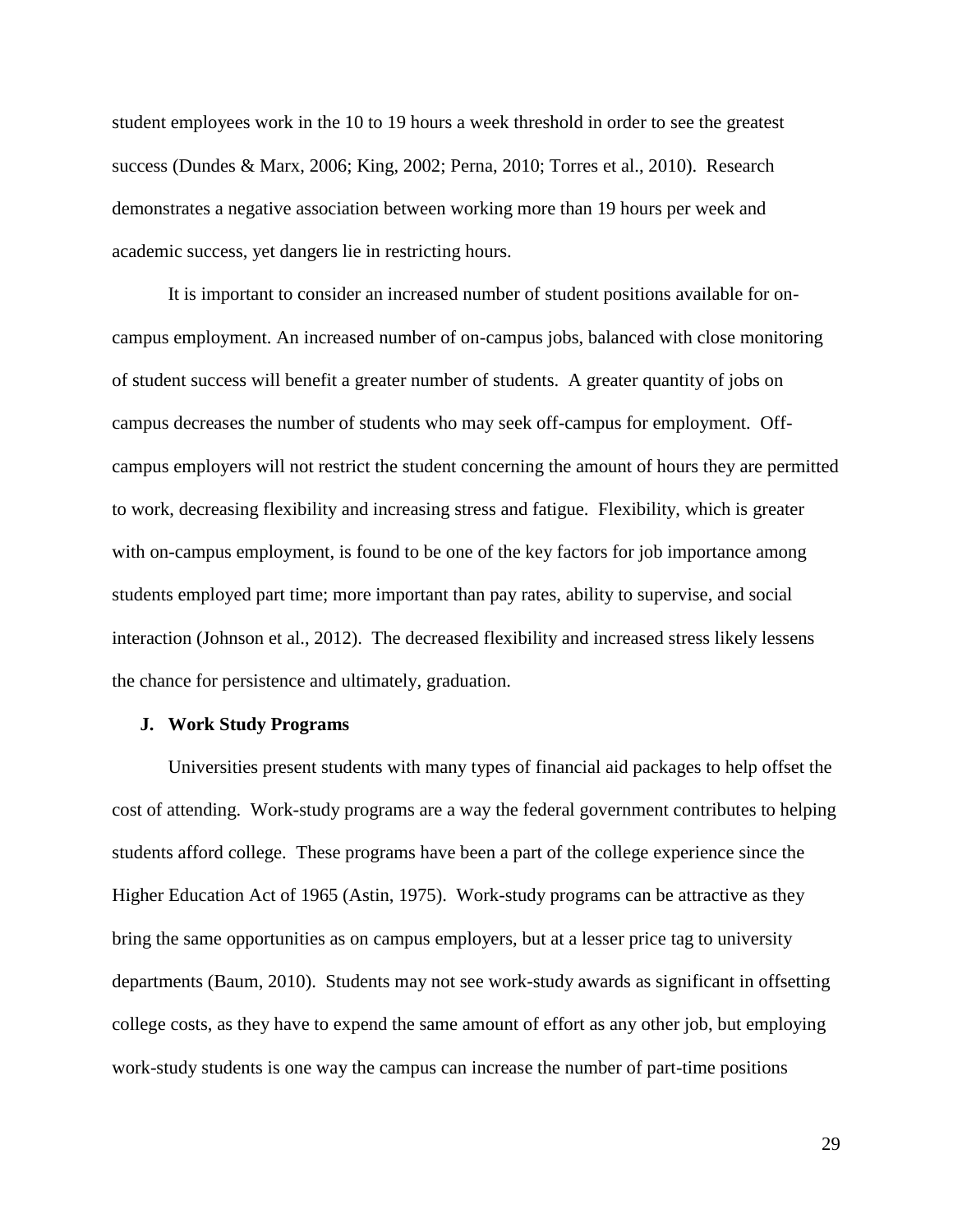available for students. Astin (1975) found that participation in work-study programs led to productive work experience and helped universities see an increase in persistence, thereby increasing the chance of completing college.

#### **K. Intervention and Mentoring Programs**

Students that work have extra involvement with something outside of their coursework. The same could be said of students involved with student organizations or athletics. Employment, athletic participation, and student organizations will likely result in a substantial amount of commitment outside of time dedicated to attending class or studying. Athletics compensates this extra time commitment by providing resources to students such as study hall, tutoring, and careful attention to course load to maintain eligibility. Specific academic and social interventions should be designed for working students similar to those for student athletes (Hood, Craig, & Ferguson, 1992; Mounsey et al., 2013; Perna, 2010). Advisors and faculty members who advise students should be aware of their commitments that are large time consumers. Employment can serve as supplemental instruction to what is learned in the classroom, but students need mentoring to help guide them to make the best decisions for their academic term.

As King (2002) recommends, students need the help of faculty and staff members to help consider their options and the best path to achieve academic success. Faculty and staff must realize that simply reducing hours may not be an option for students. Students need the assistance of faculty and staff in helping manage their time and make the most of their employment experiences (Mounsey et al., 2013). Helping students become more successful and reach their academic goal helps the institution. Additionally, as a student matriculates through the academic process they free academic resources for the next group of students coming through.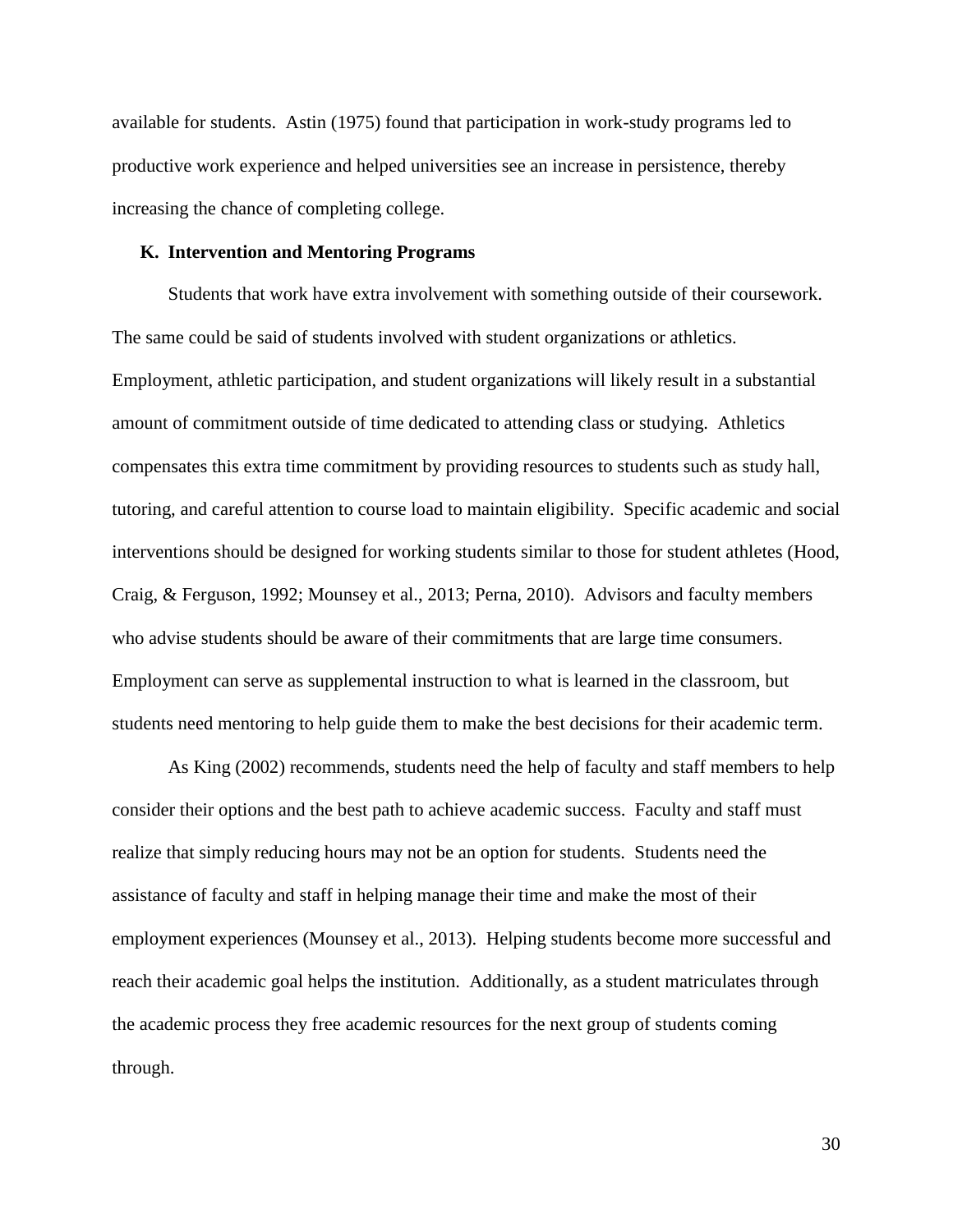## **L. Chapter Summary**

This chapter presented a review of literature that encompasses student employment and the positive and negative relationships associated with it. As the literature states, research is readily available when considering relationship between employment and GPA, retention, graduation rates, and general academic success. Meanwhile, the literature is generally inconclusive. Additional research is needed to verify that the work students perform is supplementary to their educational experiences as little research exists that connects student employment and higher education relationship.

Opportunities exist to make the undergraduate employment experience meaningful. It is important that administrators, student affairs professionals, and faculty members know that employment is no longer an option for many students but a must to remain enrolled to support their academic careers. Higher education professionals must package the employment experience in a meaningful way that the student can eventually demonstrate skill development to prospective employers. The ability to demonstrate hard and soft skills to prospective employers will better position students for employment post-graduation.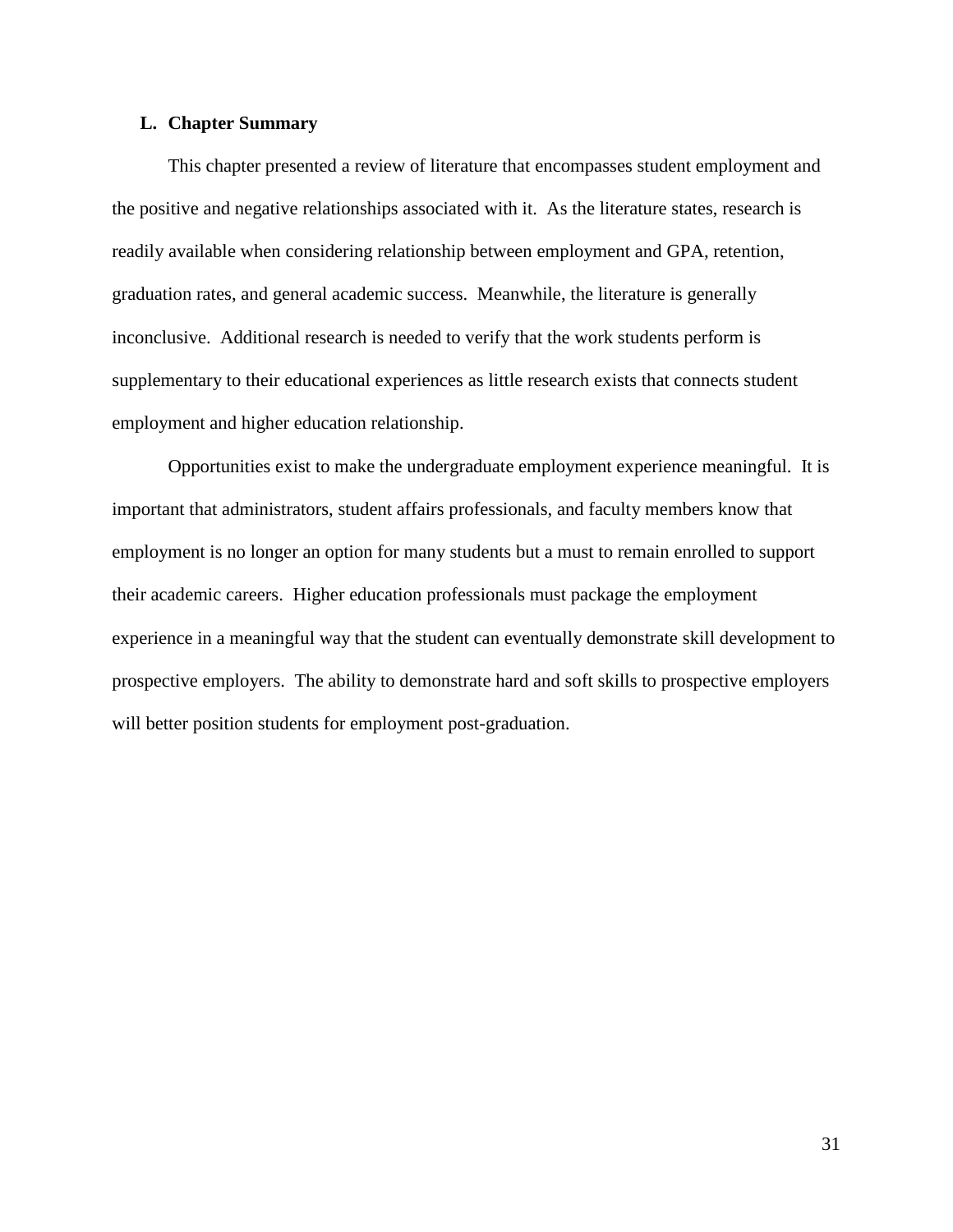## **III. Chapter 3: Research Methodology**

## **A. Introduction**

As campus recreation units provide meaningful experiences through participation and employment there is a need to generate additional research that demonstrates the learning and demonstration of outcomes. The review of literature identified several ways in which students gained valuable experiences in the campus recreation employment setting. The literature does not currently embrace the top skills or students' competencies that employers and colleges are seeking. Experiences that supplement classroom learning and prepare students for employment after graduation are important to student success. Employment experiences in campus recreation that enable students to demonstrate skill competency validate the role of employment while enrolled. This chapter will introduce the methods, subjects, design, instrument, and collection of data.

### **B. Methods**

Campus recreation units serve thousands of students in both recreational activities and programs as well as through work experiences. Campus recreation has the unique ability to provide co-curricular learning opportunities through multiple work experiences that span a variety of roles within a recreation center (NIRSA, 2008). These positions provide employment to more than 500 student employees throughout the year in large organizations (NIRSA, 2008). The positions available to enrolled students allows for work experiences that apply to campus recreation and help build skills that will be transferable to other full-time positions. A recent report from the National Association of College and Employers (2014) reported that meeting a minimum grade point average was important for employment, but additional skills and experiences helped candidates stand out over another.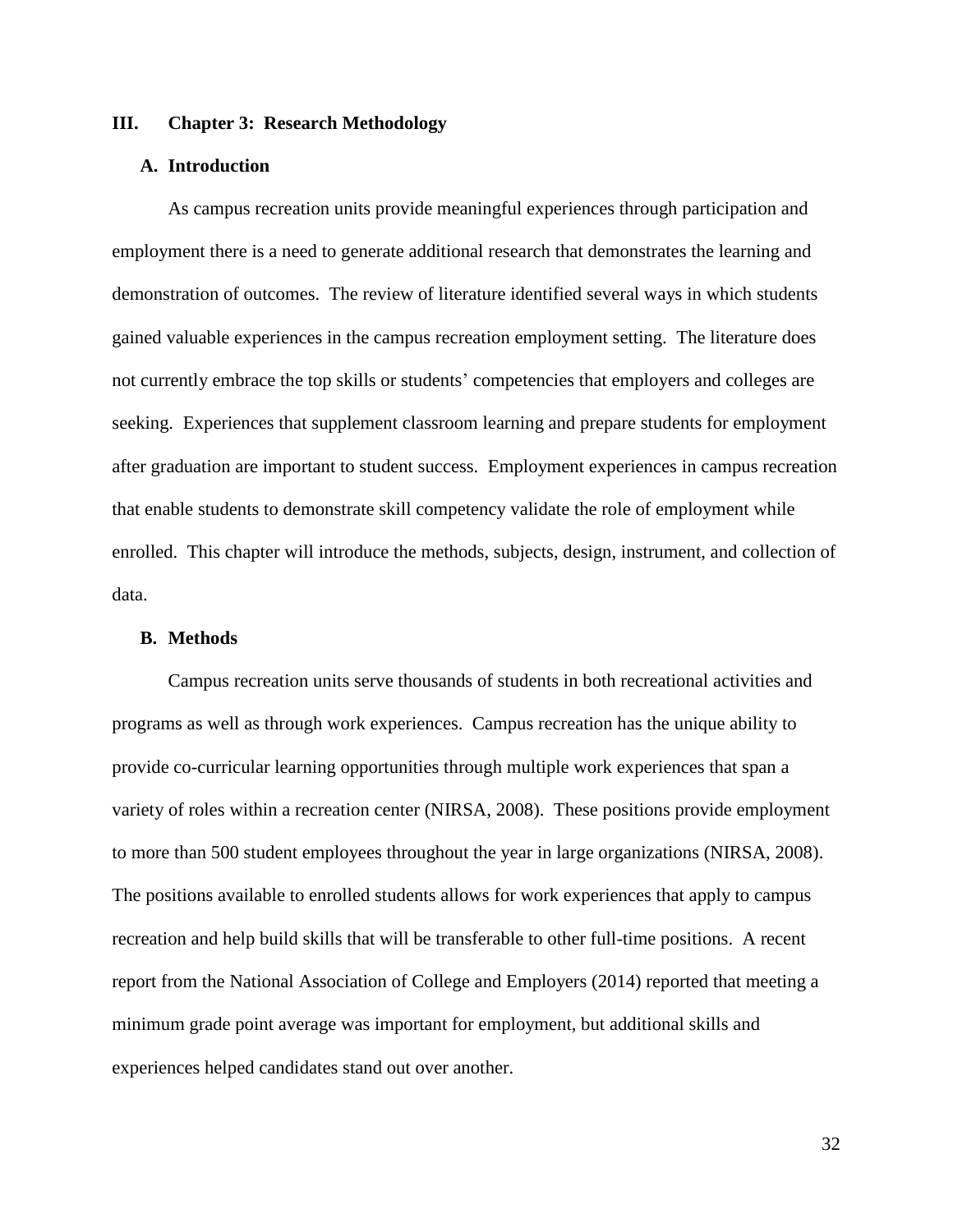As the need for students to work while enrolled is becoming an increasing requirement versus a choice it is important that quality employment opportunity exists. The literature indicated employment experiences in campus recreation offer students the opportunities to build skills that are transferable to full-time positions. Large on-campus employers, such as campus recreation units, need to provide quality work experiences that prepare students for employment past graduation, through intentionally written position descriptions, job duties, and employment outcomes.

The research was completed using a mixed methods approach. This was determined the most appropriate as incorporating both quantitative and qualitative research provides a better understanding of the research problem (Creswell, 2012). A convergent mixed methods design was used. Quantitative and qualitative data were collected simultaneously. This design was selected as quantitative data presented the results of the larger group while qualitative data allowed for the evaluation of a select group of individuals (Creswell, 2012).

The quantitative research used a cross-sectional survey asking student employees their perceived enhanced skill ability, as a result of their employment with University Recreation, in skills identified as important by the National Association of Colleges and Employers (Creswell, 2012). This is the best method to collect information as it provides the research current beliefs from the respondents (Creswell, 2012). The survey was distributed by hard copy and completed with pencil/pen. This method was selected to increase the response rate. The disadvantage to using a cross-sectional survey is that a cause-and-effect relationship cannot be explained; it captures perceptions and beliefs at the moment the survey is conducted (Creswell, 2012).

Focus groups were utilized to strengthen the research from participants. Three focus groups were conducted in December of 2015. Group sizes ranged from 4-6 participants. Focus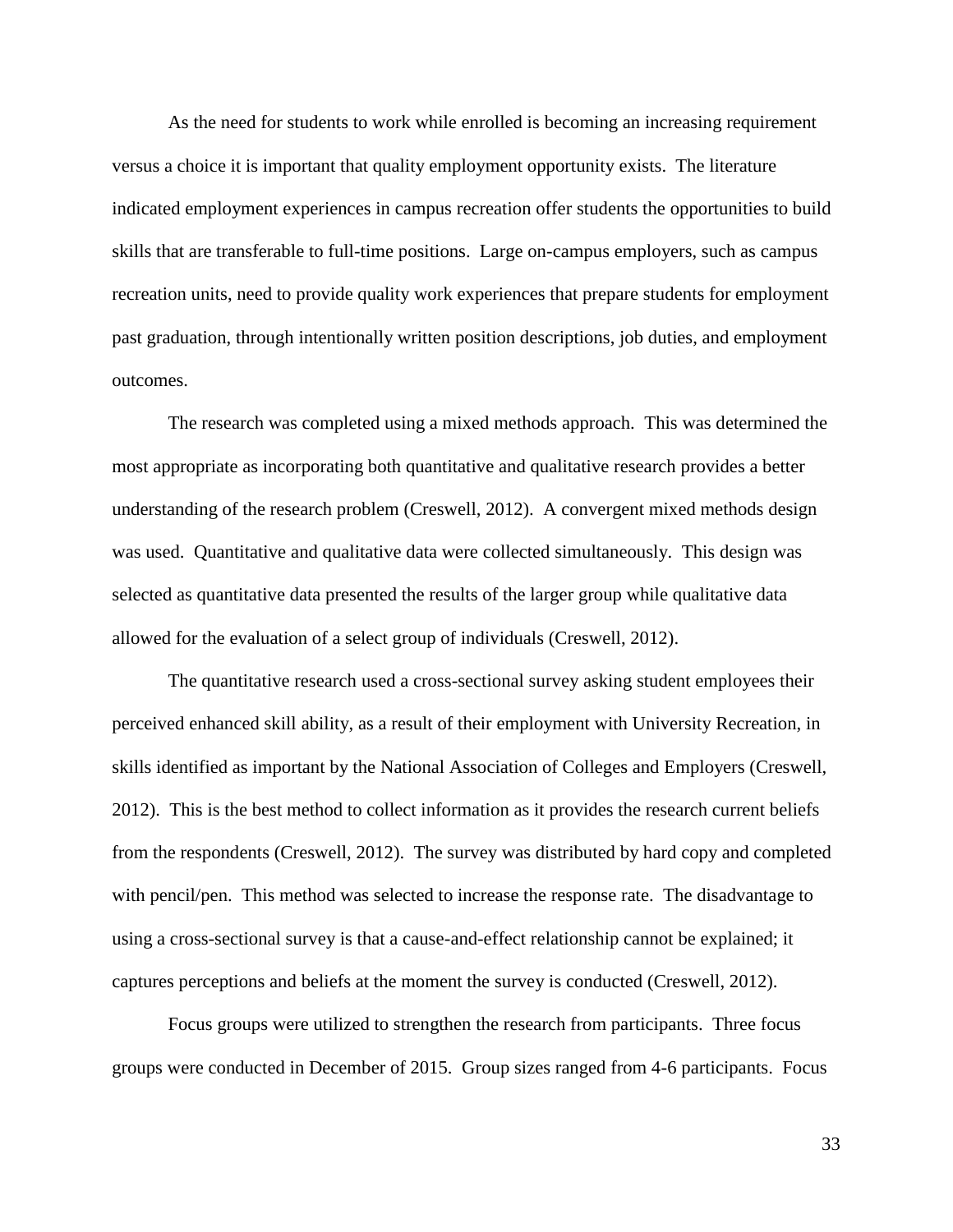groups and surveys were distributed simultaneously. The focus groups began with participants engaged in a discussion about employment experiences, followed by individual thought and reflection to two open-ended questions. Collecting qualitative data allowed for a stronger answer to the research question through responses that could not be answered through the survey (Creswell, 2012).

## **C. Sample**

The sample for this study consists of graduate and undergraduate students who were employed by University Recreation at the University of Arkansas during the fall 2015 and spring 2016 academic semesters. The students who make up the work force are generally upperclassmen, ages 17-22, and enrolled more than half-time. Twenty-six different types of positions exist at UREC for part-time student employment. See Appendix B for a complete list of positions available. Student positions are divided between three primary categories: Facility Operations, Programming, and Business Services. Facility Operations provides jobs that oversee the operations of the facility, securing entry and exits, event management, participant behavior management, customer service, staff leadership, and conflict resolution. Programming positions consist of those who teach group fitness classes, officiate intramural sports, leading trips, and management of the climbing facility and outdoor equipment rental center. Business Services positions consist of office assistants who manage the membership office, marketing and graphic design staff, and accounting staff. These positions require students to engage with members, serve as a resource, facilitate programs, design programs, and lead staff.

#### **D. Instrumentation**

In order to examine the most recently relevant job skills, an instrument was created utilizing the National Association of Colleges and Employers list of the most desirable job skills.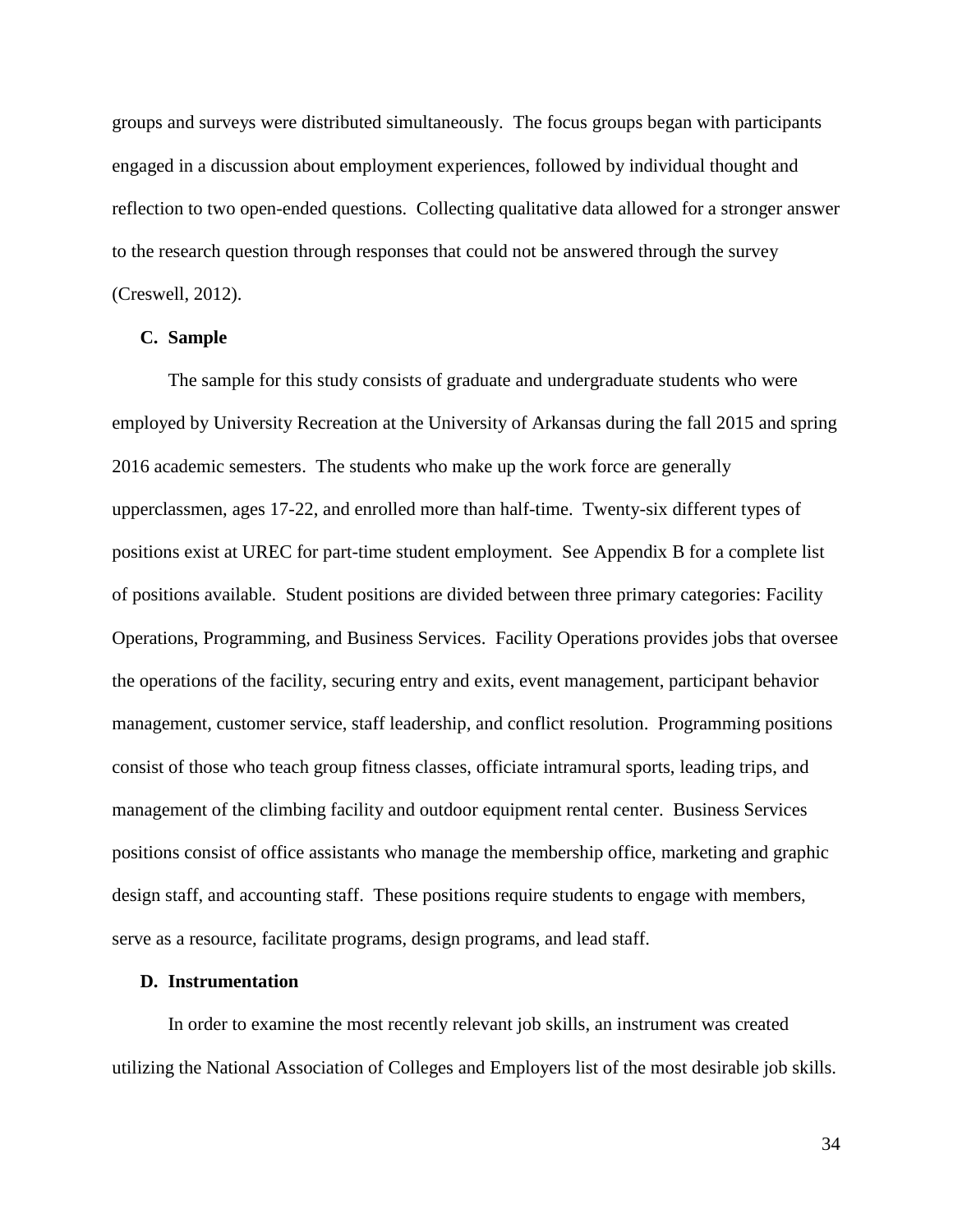The survey instrument designed was used to measure the perceptions of student employee's skill ability while employed in the campus recreation setting (see Appendix A). The instrument was developed using a job outlook report published by the National Association of Colleges and Employers.

The report identified 10 skills that are important to employers. An applicant who demonstrated ability in the 10 skills is generally seen as a more desirable candidate (NACE, 2014). Table 3 identifies the top skills identified by the National Association of Colleges and Employers and the corresponding survey item. The demographic data collected on the survey profiles the population of students employed at University Recreation at the University of Arkansas. Survey questions asked respondents to rank their perceived ability in the skills identified as important to employers by the National Association of Colleges and Employers.

The survey was presented to a panel of experts for review to ensure the comprehension and understanding of each survey item (Creswell, 2012). The panel of experts consisted of professionals employed at universities with campus recreation programs of similar size to test for content validity and inter-rater reliability.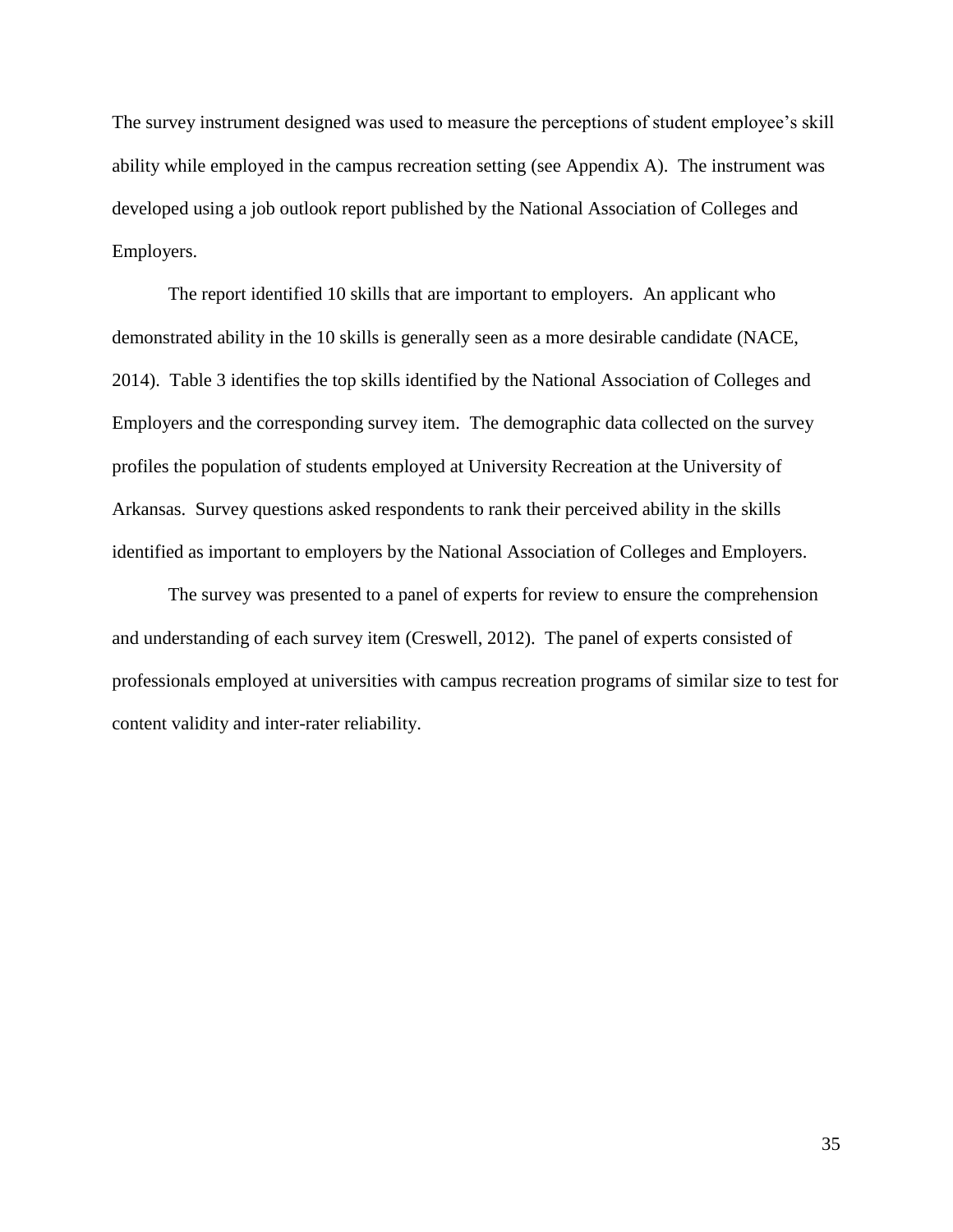| <b>Survey Item Number</b> | Ability                                                                  | Reference                                                      |
|---------------------------|--------------------------------------------------------------------------|----------------------------------------------------------------|
| 7                         | work in a team structure                                                 | Hall, 2013; Jackson, 2014;<br>Lewis, 2010; NACE, 2014;         |
| 8                         | make decisions and solve problems                                        | Lewis, 2010; NACE, 2014                                        |
| 9                         | verbally communicate with persons<br>inside and outside the organization | NACE, 2014; Peck, 2014<br>NACE, 2014; Peck, 2014               |
| 10                        | plan, organize, and prioritize work                                      | Dundes $& Marx, 2006;$                                         |
| 11                        | obtain and process information                                           | <b>NACE, 2014</b><br>Hall, 2013; NACE, 2014;                   |
| 12                        | analyze quantitative data                                                | NACE, 2014; Peck, 2014                                         |
| 13                        | technical knowledge related to the job                                   | Lewis, 2010; NACE, 2014;<br>Tymon, 2013                        |
| 14                        | proficiency with computer software<br>programs                           | NACE, 2014; Peck, 2014<br>Lewis, 2010; NACE, 2014              |
| 15                        | create and/or edit written reports                                       | NACE, 2014; Peck, 2014                                         |
| 16                        | sell or influence others                                                 | Hall, 2013; Lewis, 2010;<br>NACE, 2014; Tingle et al.,<br>2013 |

Table 3. *Skills Identified as Important by National Association of Colleges and Employers*

## **E. Collection of Data**

Surveys were distributed to student employees at their in-service training meetings and collected at the same time. Three hundred surveys were distributed. Information about the survey, how the data will be used, and how to complete the survey was presented, with the survey, to participants at mandatory staff training meetings during the fall 2015 and spring 2016 semesters, specifically during the months of December 2015 and January 2016. Direct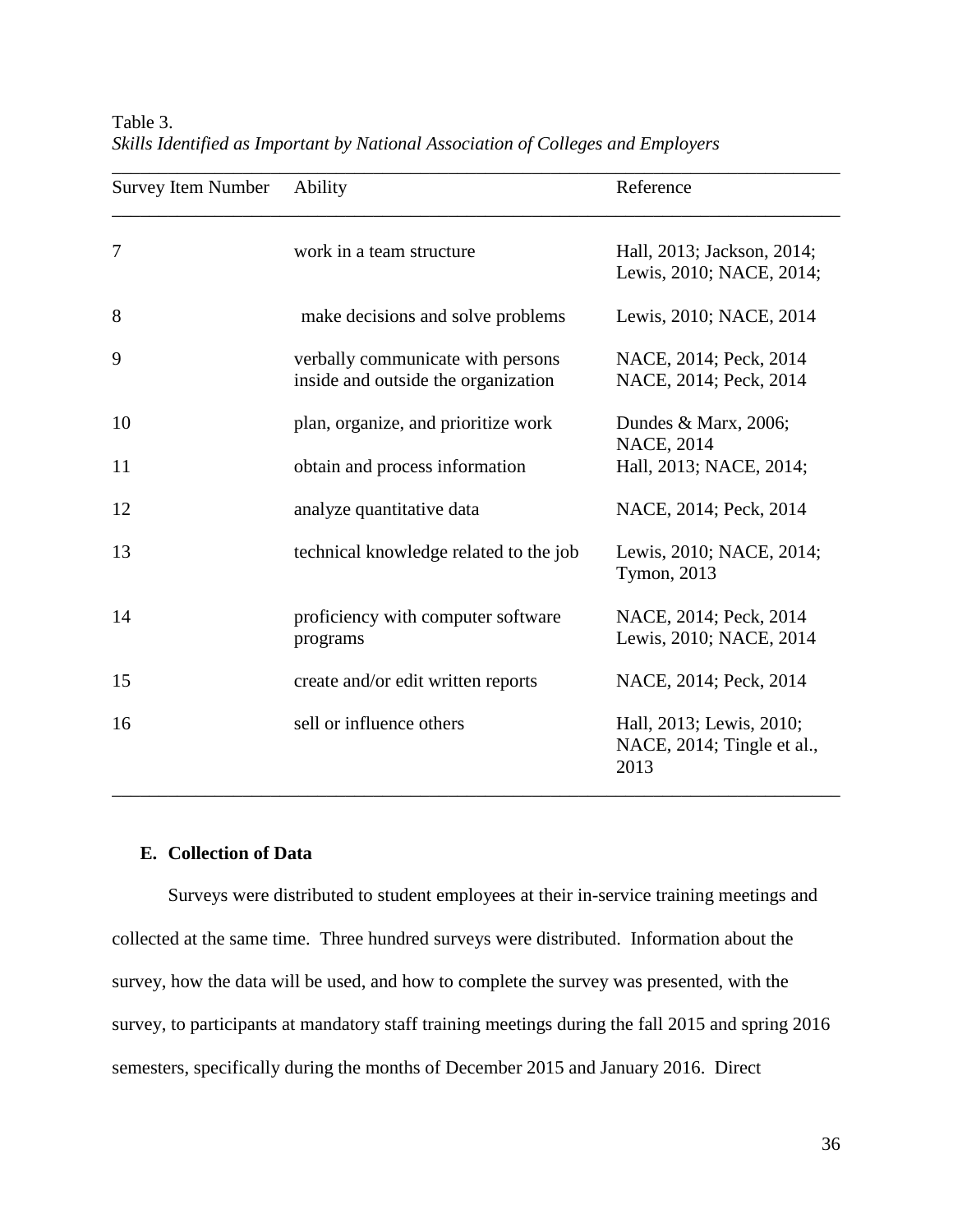supervisors for each employee group administered and collected surveys at the respective inservice trainings. The researcher reached nearly all students employed by University Recreation in the fall 2015 and early spring 2016 semester as 280 surveys were received, a 93% return rate.

## **F. Data Analysis**

Descriptive statistics were reported from the demographic data to provide a profile of the sample. This information was used to complete additional analysis related to how student employees rated their perceived skill abilities for ten skills. Respondents ranked their ability on an interval scale from Low Ability to High Ability (Creswell, 2012).

## Research question 1

What was the profile of students who were employed in a campus recreation program that includes a comprehensive campus recreation program and a full-service recreation center?

Research question 1 was answered by survey questions 1-6. Frequencies and percentages have been reported about students employed at University Recreation during the fall 2015 and spring 2016 semester. This question established characteristics of students employed at University Recreation. Additionally, a frequency distribution organized the data and presented the information in a format that allows the entire set of scores to be interpreted (Glass  $\&$ Hopkins; 1996; Gravetter & Wallnau, 1999).

#### Research question 2

For these employed students, what skills were perceived to be enhanced through their employment in campus recreation?

Research question 2 was answered by survey questions 7-16. The mean, median, and standard deviations have been reported. Reporting the measures of central tendency helps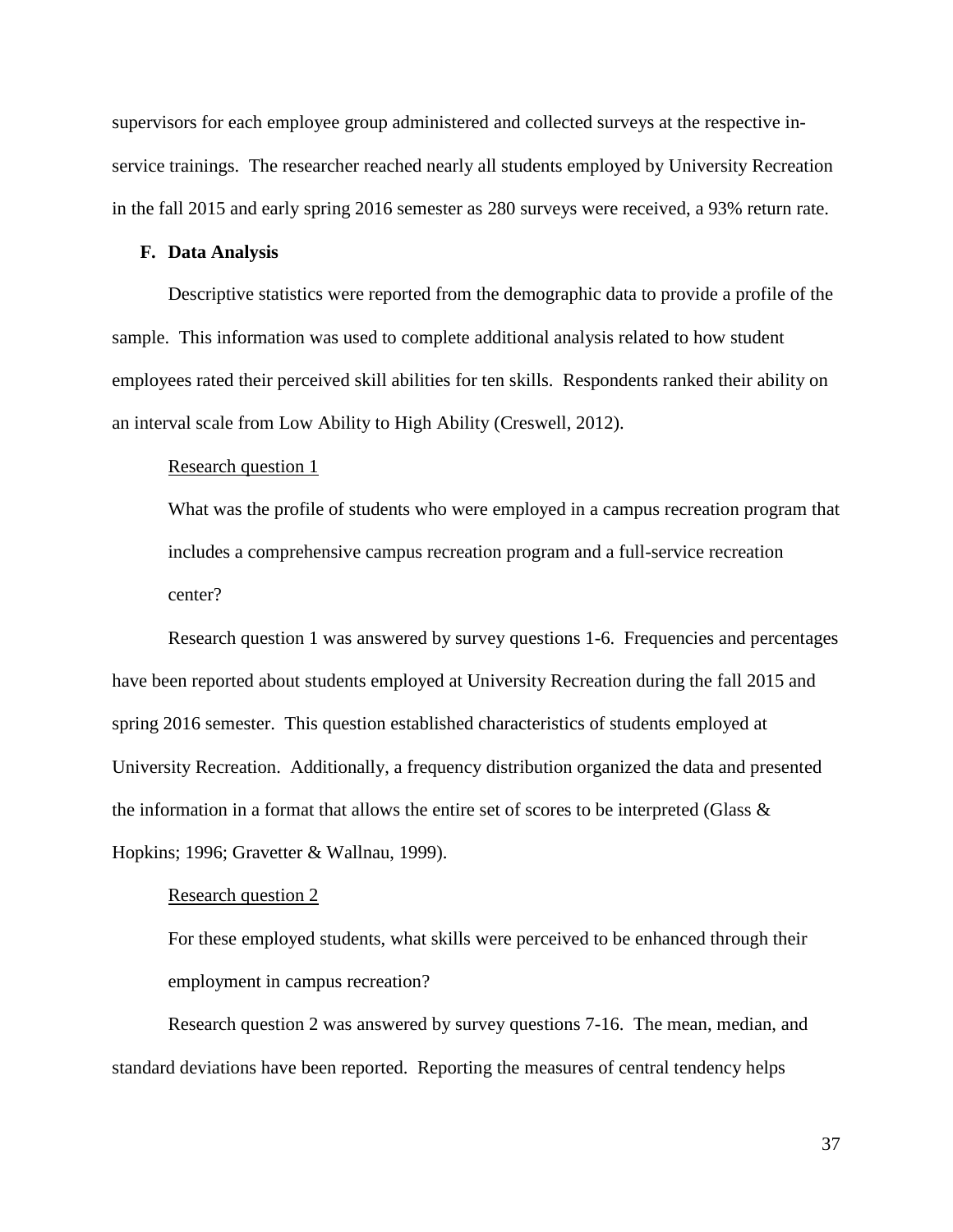identify the most representative score of the group (Creswell, 2012; Glass & Hopkins, 1996; Gravetter & Wallnau, 1999).

## Research question 3

Were there thematic trends in skill areas that were improved or not improved based on program area student employment?

Research question 3 was analyzed through an exploratory factor analysis test. Survey responses to questions 7 - 16 answered this question. The desired number of responses needed to provide an exploratory factor analysis were not collected for each functional employment area. Therefore, the employment areas were grouped into two groups; Facility and Business Operations and Programs. Responses indicated a commonality of respondent patterns existed. These clusters were then interpreted as thematic trends within Facility and Business Operations and Programs staff.

### Research question 4

Were there significant differences in perceived job skill enhancement based on the functional area within campus recreation that students were employed in?

Research question 4 was analyzed through a one-way factor ANOVA (Gravetter & Wallnau, 1999; Hatcher, 2003). This test allows the researcher to make comparisons based on skill ability and the functional area in which the employee works. Analysis of survey questions 6 – 16 answered this research question. The independent variable is skill ability measured against the dependent variable, functional area of employment within campus recreation. A tabulation was done to report means and compare differences between groups. The alpha level used for level of significance was .05. Furthermore, a post hoc Tukey was conducted to explore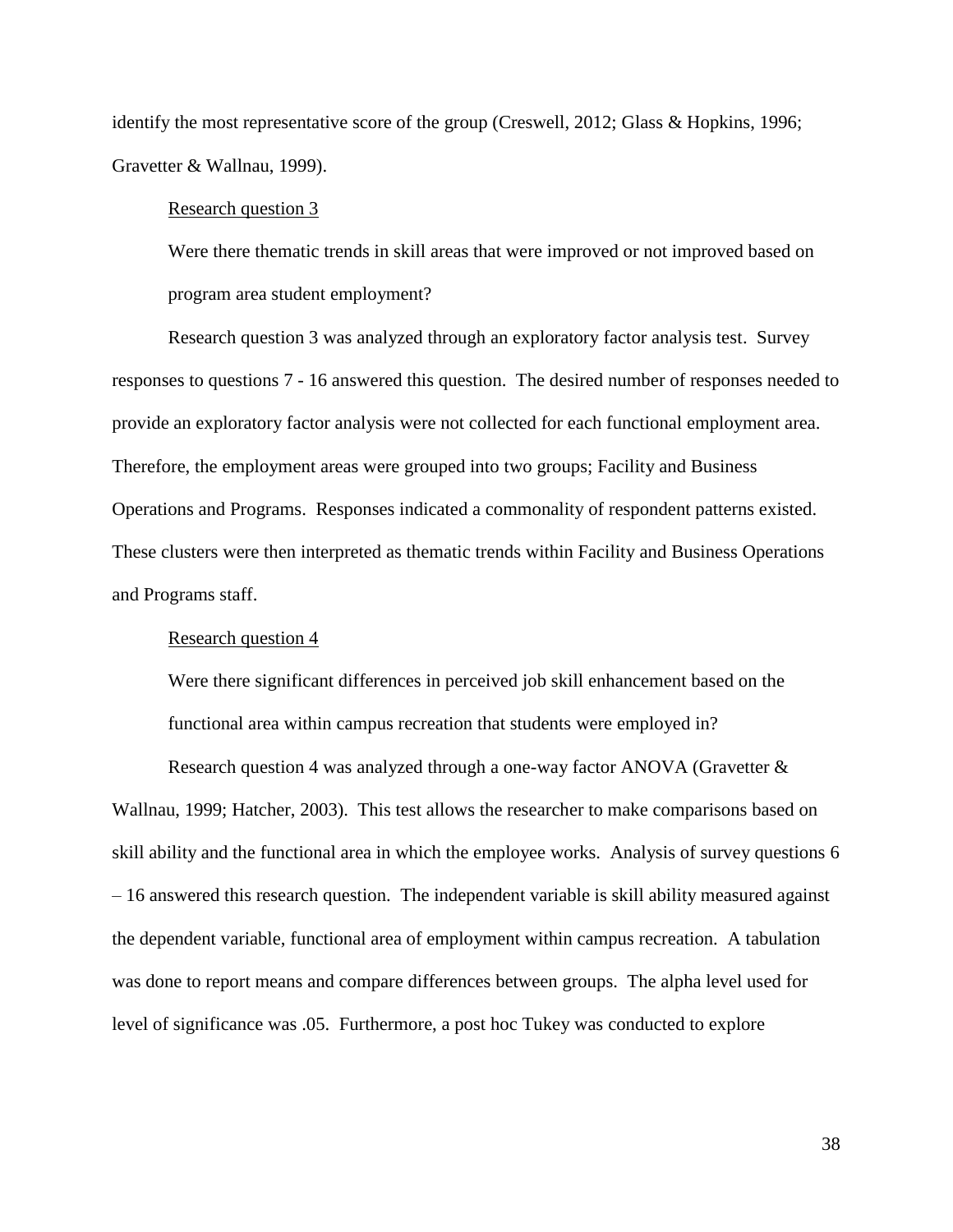differences between groups as significance was found after the ANOVA (Glass & Hopkins, 1996).

## Research question 5

Were there significant differences in perceived job skill enhancement based on length of employment?

Research question 5 was analyzed through an independent samples t-test (Hatcher, 2003). This test allowed the researcher to make comparisons based on skill ability and the length of employment. Analysis of survey questions  $6 - 16$  answered this research question. The independent variable is the skill ability measured against the dependent variable, length of employment with campus recreation. Means were compared to identify differences in length of employment. The alpha level used for level of significance was .05.

### Research question 6

What skills did students employed in campus recreation most want to see improved based on their employment?

Research question 6 was answered through a series of focus groups designed to provide a stronger answer to the research question. This results were reviewed to determine what employees want to see improved. Results are provided in a table format reporting the frequency of items reported (see Appendix F). Additionally, the researcher examined the responses for thematic similarities based on repetition of the items.

## **G. Chapter Summary**

This chapter describes methods and procedures that were utilized to conduct the study. The information will help determine what student employees perceived skill ability is, where those skills are developed in terms of functional employment area, if length of employment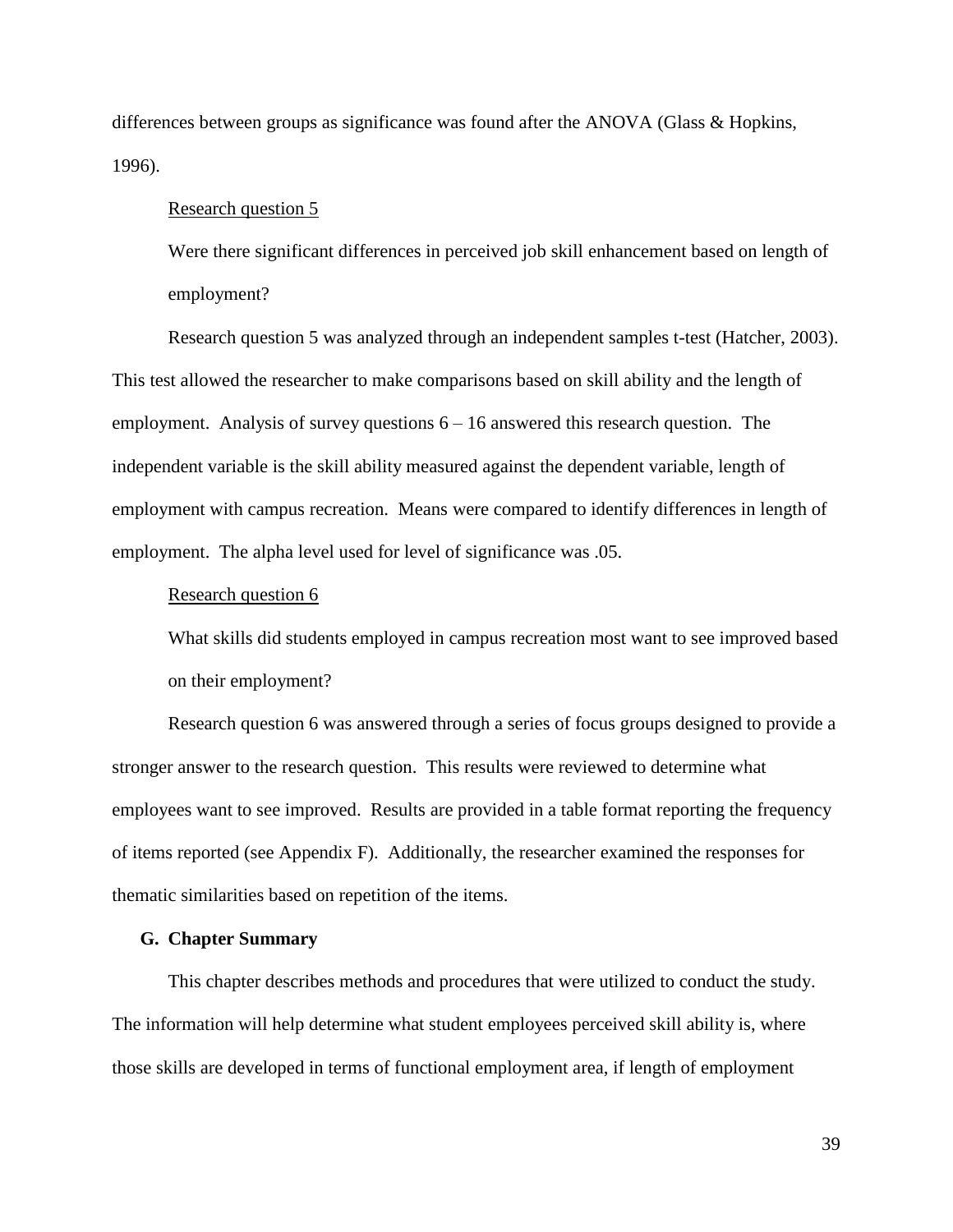contributes to skill development, and thematic trends for skill ability based on employment area. The responses were analyzed through a Factor Analysis, one-way ANOVA, independent samples, t-test, and descriptive statistics.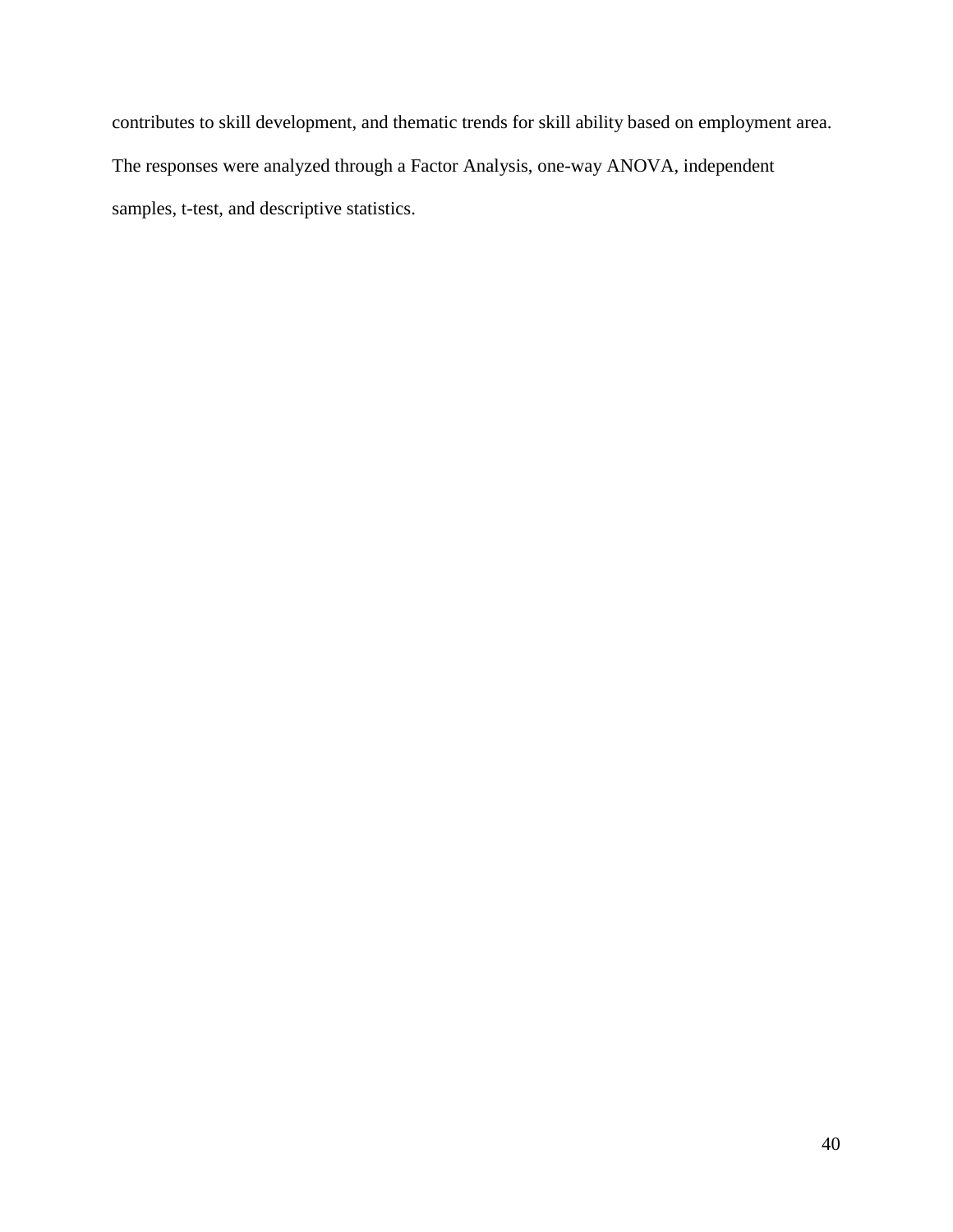## **IV. Chapter 4: Research Findings**

## **A. Introduction**

The purpose for conducting the study was to explore the self-reported outcomes of employment in a campus recreation setting. This chapter includes the summary of the study, data collection, and data analysis. The chapter will share quantitative and qualitative results demonstrating the relationship between campus recreation employment and the top skills employers and colleges seek in recent college graduates.

#### **B. Summary of the Study**

Campus recreation programs employ large numbers of student to work and serve the everyday functions of the departmental operations. These student employees carry a significant amount of responsibility and have the opportunity to develop skills that will prove beneficial for employment after graduation. Campus recreation professional have a responsibility to provide an environment that enables the student to do their job and provide a learning opportunity that supplements the classroom.

The study consists of six research questions designed to investigate the perceived skill enhancement of students employed in campus recreation. A mixed methods approach for the study was used. Participation in the study consisted of participation in a paper survey and input in one of three focus groups. Student employees were surveyed in December 2015 and January 2016. Three focus groups took place in December 2015. Responses to survey question were analyzed and reported through descriptive statistics, frequencies and percentages, measure of central tendency, ANOVA, independent samples t-test, factor analysis, and the interpretation of focus group responses.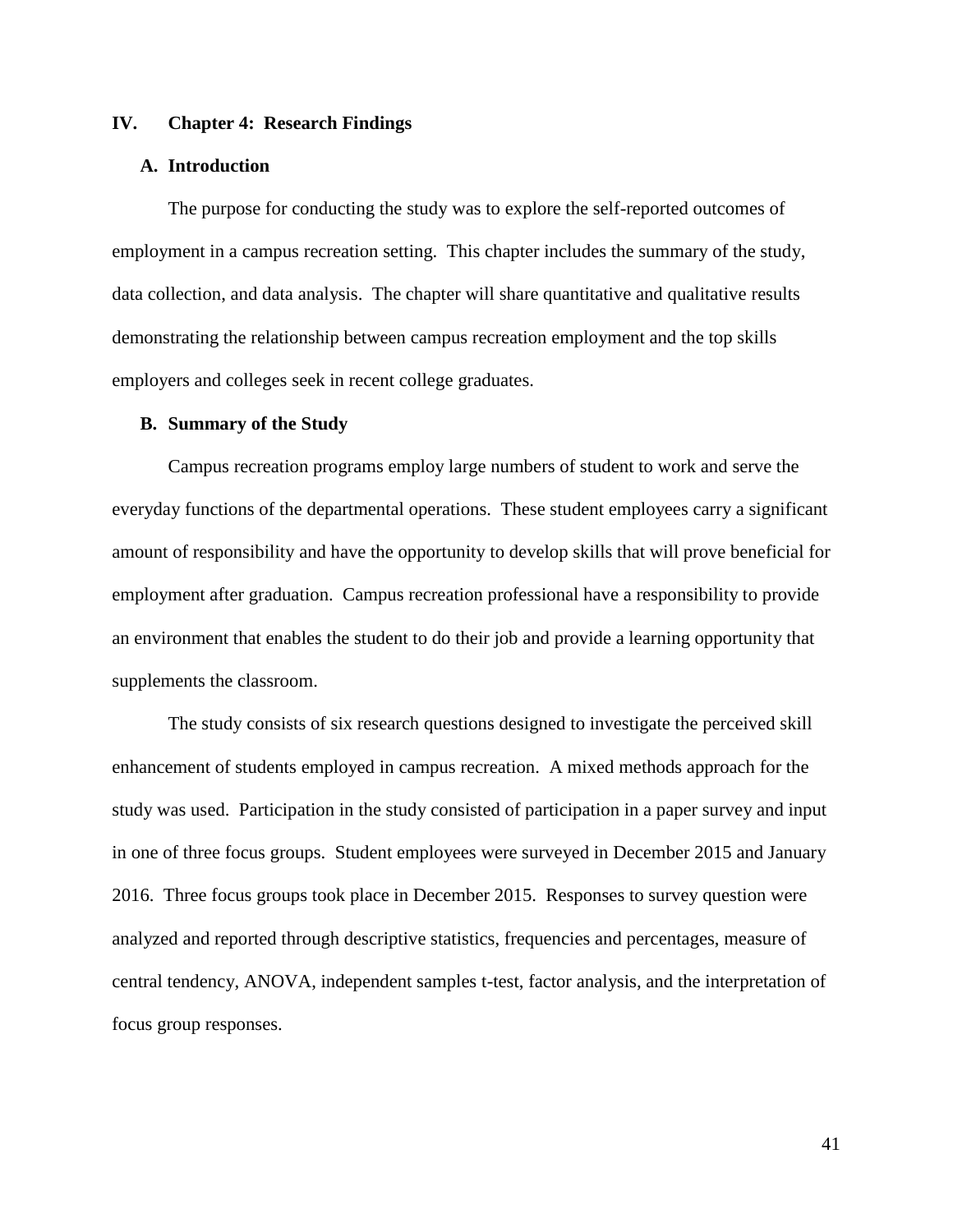Campus recreation practitioners have long made known the benefits of participating in campus recreation programs. Student development through employment can be achieved through work experiences in campus recreation. Therefore, campus recreation departments, typically, one of the largest employers on campus, need to provide beneficial employment opportunities that supplement the classroom experience.

## **C. Data Collection**

Data for the study were collected by completion of a paper survey and participation in one of three focus groups. The sampling began by contacting program area supervisors toward the end of the Fall 2015 academic semester seeking their staff's participation. The collection of data took part in December of 2015 and January of 2016. Collection methods consisted of paper survey and participation in a focus groups.

Paper surveys were provided to each program area supervisor for distribution at a scheduled staff meeting between December 3, 2015 and January 25, 2016. Surveys were distributed and collected at those in-service meetings and returned to the program area supervisor. A total of 280 surveys were collected from the following employment areas: Marketing (*n* = 3), Sport Complex (*n* = 1), Intramural Sports (*n* = 39), Fitness Programming (*n* = 28), Facility Assistants (*n* = 32), Fitness Center Attendants (*n* = 45), Service Center Representatives (*n* = 18), Student Managers (*n* = 13), Facility Supervisors (*n* = 9), Personal Trainers (*n* = 10), Club Sports (*n* = 4), UREC Outdoors (*n* = 19), Office Assistants (*n* = 15), and Lifeguards  $(n = 44)$ .

Three focus group opportunities were presented to the student staff through an e-mail to the student employment listserv. Students who responded as interested in participating were sent a Doodle link to sign up for one of three sessions. Focus group sessions were conducted on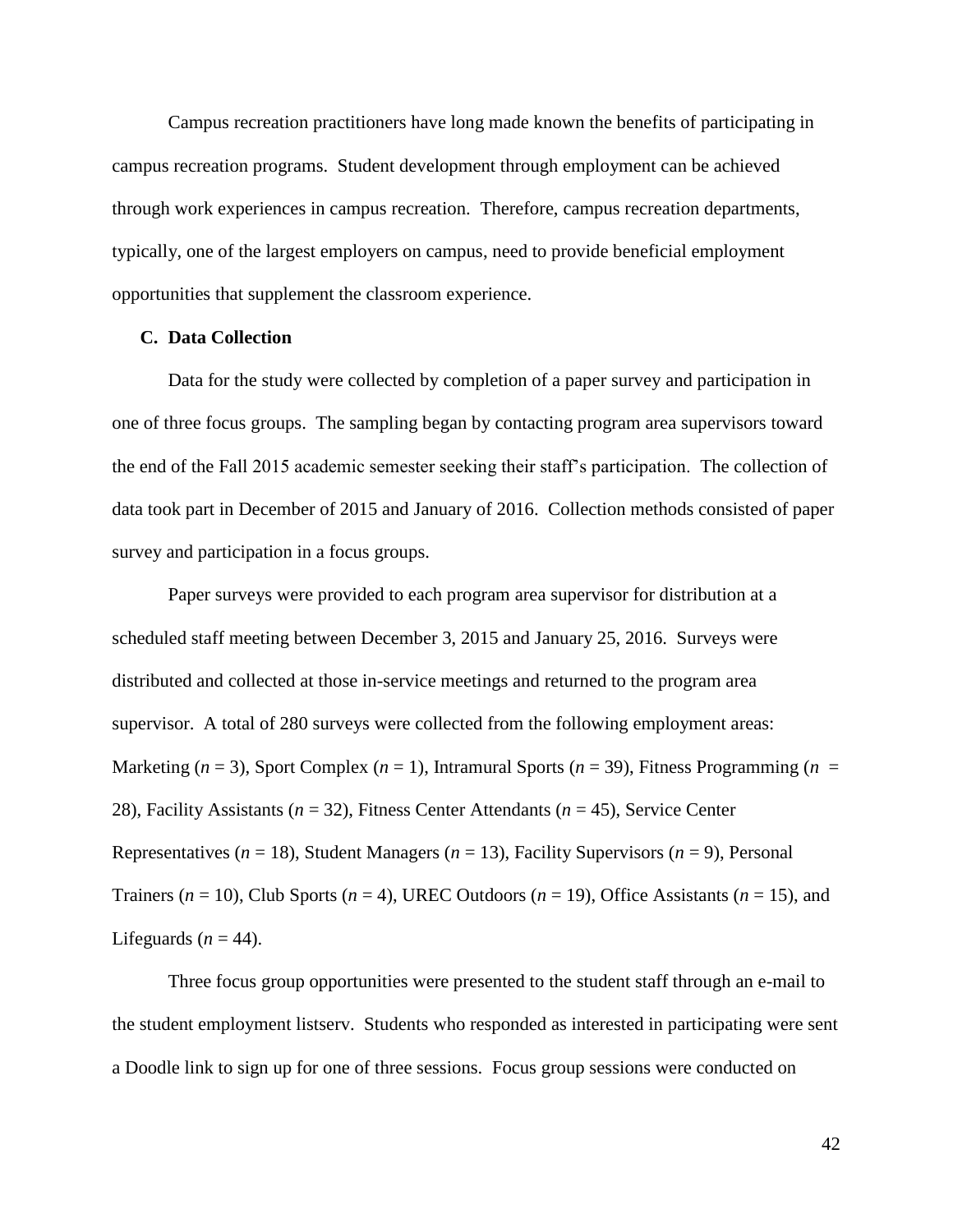December 3 (5 participants), 4 (6 participants), and 11 (4 participants). In total, 15 participants took part in the three focus groups. Additionally, journaling was conducted during the focus groups to record participant comments.

### **D. Data Analysis**

### Research Question 1

What was the profile of students who were employed in a campus recreation program that includes a comprehensive campus recreation program and a full-service recreation center?

Respondents included representation from all functional areas of University Recreation employment, each academic class standing, and those who had more and less than two years of experience. Table 4 provides frequencies and percentages of respondents employed December 2015 and January 2016. The profile of a student who works for a comprehensive campus recreation program was a junior or senior (71.4%), with a 3.00 or better grade point average (80%), had been employed for less than 2 years (62.9%), and primary area of responsibility was within Facility Operations (42.9%). Similar to the campus population, juniors and seniors made up the largest population of the work force. According to spring 2016 enrollment data, juniors and seniors made up 57% of the campus population, meaning that although the distribution of respondents is similar, it was not a complete representation of the university population. Additionally, according to spring 2016 enrollment data, female to male attendance was 51.8% to 48.2%. As shown in Table 4, similar to the campus enrollment, more females than males were employed.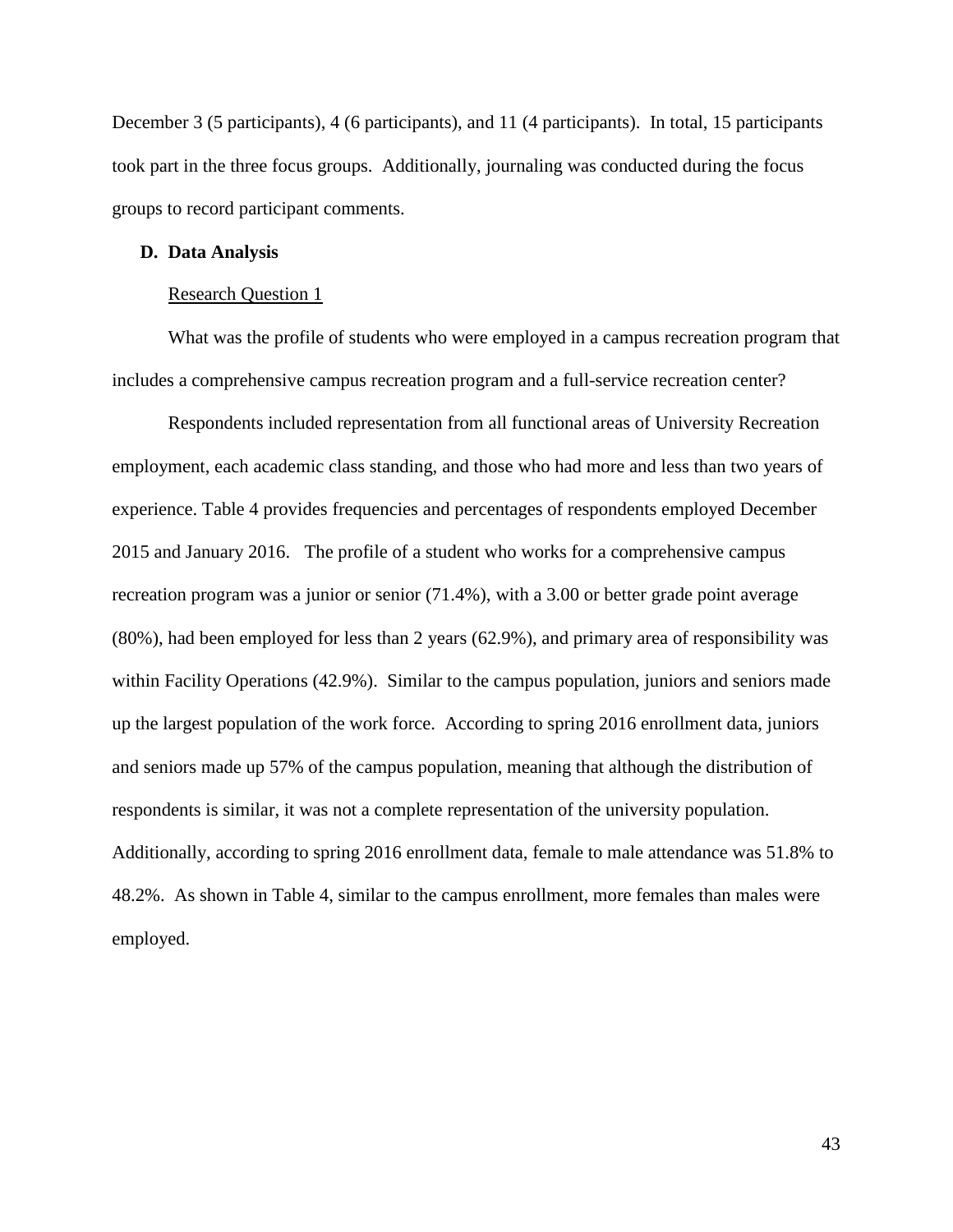|                                        | Frequency      | Percent |
|----------------------------------------|----------------|---------|
| <b>Sex</b>                             |                |         |
| Female                                 | 162            | 57.9%   |
| Male                                   | 118            | 42.1    |
| <b>Class Standing</b>                  |                |         |
| Freshman                               | 13             | 4.6     |
| Sophomore                              | 49             | 17.5    |
| Junior                                 | 84             | 30.0    |
| Senior                                 | 116            | 41.4    |
| Graduate                               | 18             | 6.4     |
| <b>Grade Point Average</b>             |                |         |
| 0 to 1.99                              | $\overline{2}$ | .7      |
| 2.00 to 2.99                           | 54             | 19.3    |
| 3.00 to 3.99                           | 224            | .80     |
| <b>Years of Employment</b>             |                |         |
| Less than 2 years                      | 176            | 62.9    |
| Two or more years                      | 104            | 37.1    |
| <b>Employment Area</b>                 |                |         |
| <b>Facility Operations</b>             | 120            | 42.9    |
| <b>Intramural and Club Sports</b>      | 40             | 14.3    |
| <b>Aquatics and Community Programs</b> | 45             | 16.1    |
| Fitness & Wellness                     | 41             | 14.6    |
| Outdoors                               | 19             | 6.8     |
| <b>Business Operations</b>             | 15             | 5.4     |

Table 4. *Participant Descriptive Statistics*

## Research Question 2

For these employed students, what skills were perceived to be enhanced through their employment in campus recreation?

As shown in Table 5, mean scores for perceived skills and employment indicated a difference between communication, teamwork, decision making, and prioritizing work and technical knowledge, obtain and process information, sell or influence others, analyze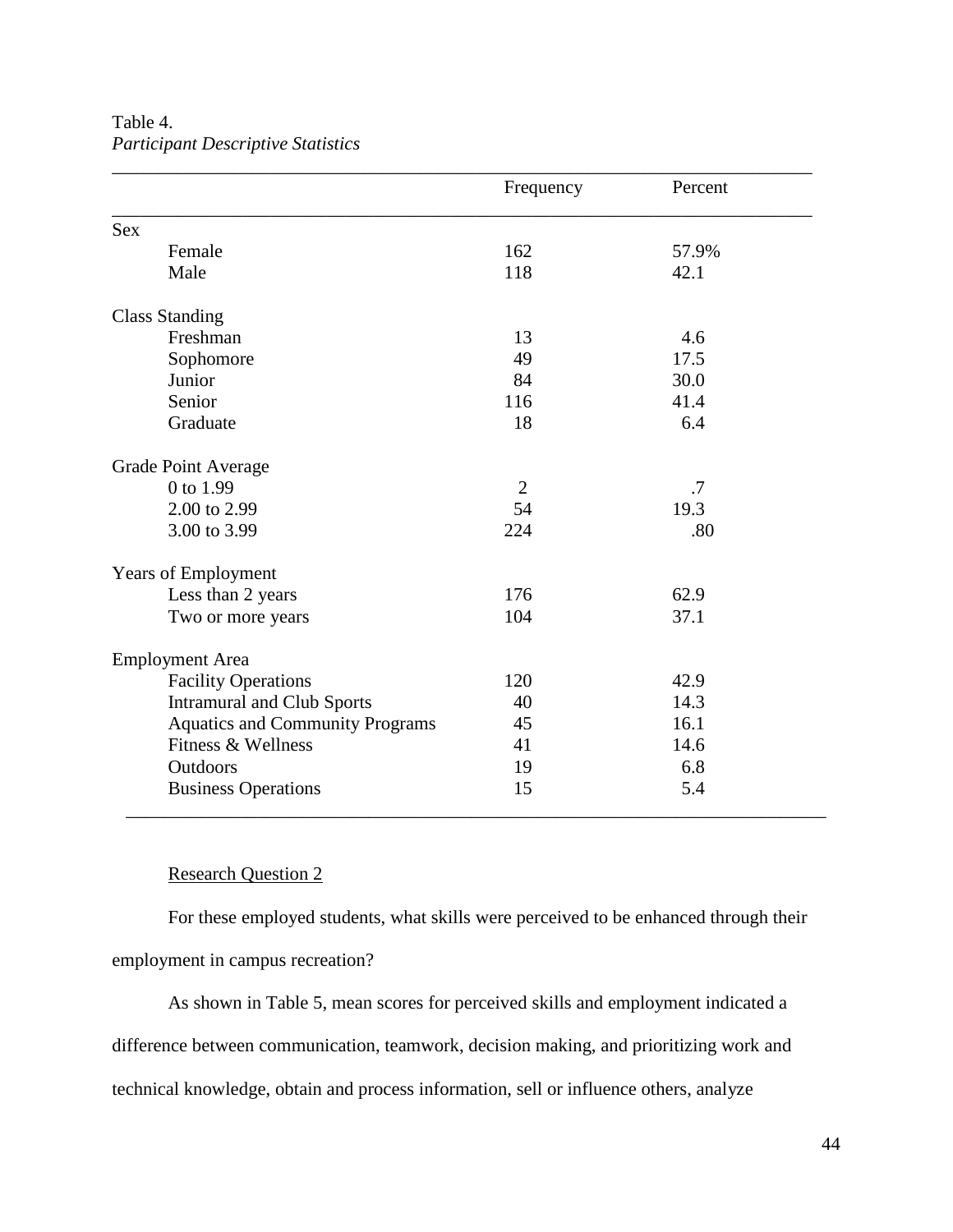quantitative data, computer software, and create and edit reports. Students had the highest overall mean score for communication skills ( $\bar{x}$  = 4.30), meaning that they reported their communication skills as being enhanced the most by working in campus recreation. Students had the lowest overall mean score for creating and editing reports ( $\bar{x}$  = 3.14), meaning that they reported their creating and edit reports skills were enhanced the least by working in campus recreation. The high and low scores for all employment groups were clustered around a few individual skills. Individually, the highest mean score for perceived skill enhancement was technical skills by Outdoor employees ( $\bar{x}$  = 4.47), while the lowest mean score was computer software by Aquatics and Community Programs staff members ( $\bar{x} = 2.40$ ).

The majority of the highest mean scores reported reflected either teamwork or communication skills, with one employment group identifying technical knowledge. Teamwork was identified as the highest perceived skill among Intramural and Club Sports ( $\bar{x}$  = 4.45) and Aquatic and Community Programs ( $\bar{x}$  = 4.04) student employees. Communication skills were identified as the highest perceived skill among Facilities Operations ( $\bar{x} = 4.42$ ), Fitness and Wellness ( $\bar{x}$  = 4.41), and Business Operations ( $\bar{x}$  = 4.40) employees. Technical knowledge was found to be the highest perceived skill reported for Outdoor ( $\bar{x}$  = 4.47) employees.

Individually, the lowest perceived skill enhancement was identified with the lowest mean scores in computer software and creating and editing reports. Intramural and Club Sports ( $\bar{x}$  = 3.42) and Aquatic and Community Programs ( $\bar{x}$  = 2.40) student employees reported the lowest mean score with computer software. The remaining groups Facility Operations ( $\bar{x}$  = 3.40), Fitness and Wellness ( $\bar{x}$  = 2.73), Outdoors ( $\bar{x}$  = 2.68), and Business Operations ( $\bar{x}$  = 3.13) student employees reported creating and editing reports as the least perceived skill enhanced among ten skills.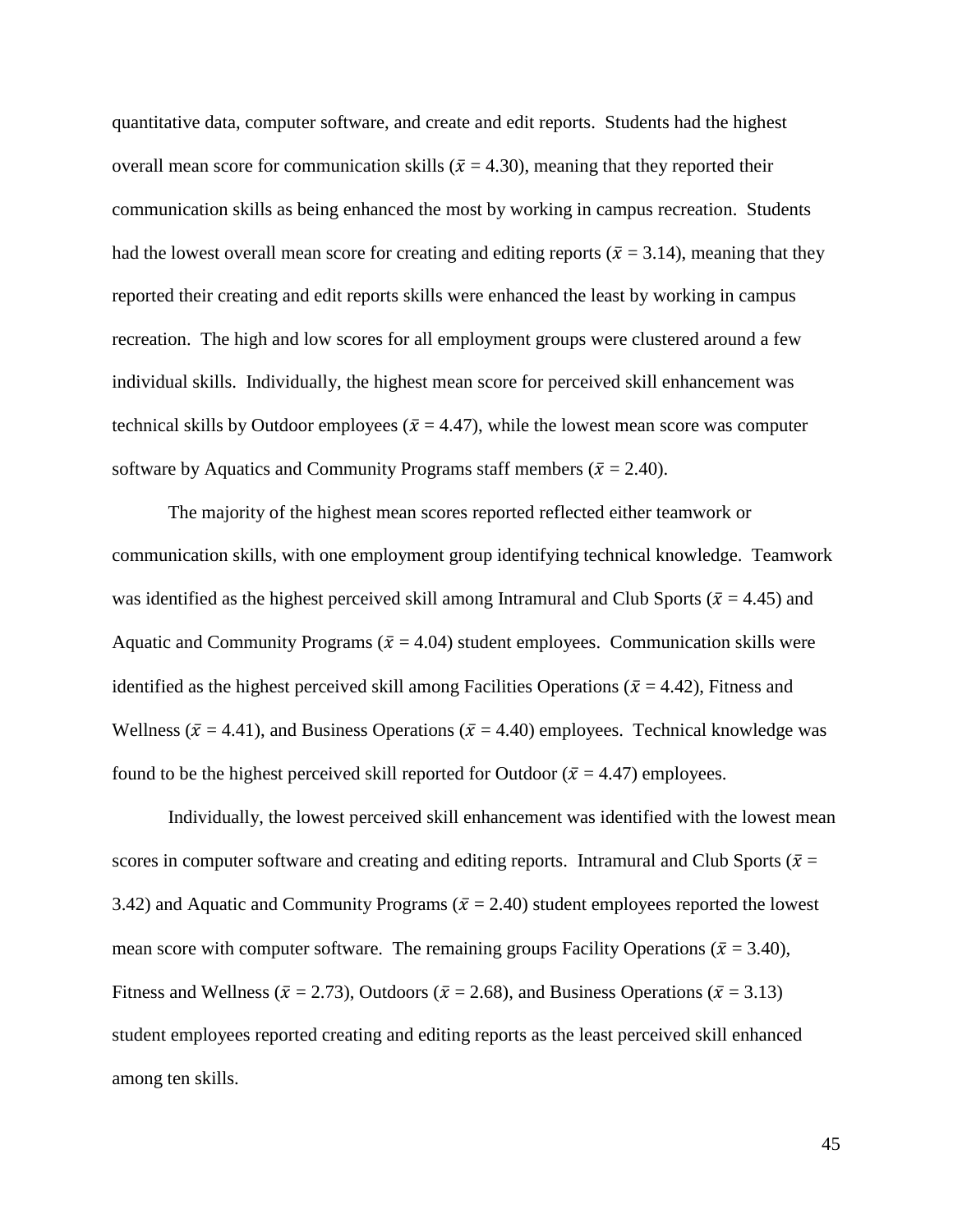Nearly all employee groups indicated that social work skills were perceived to be enhanced more than skills related to technical aspects (obtain and process information, analyze quantitative data, technical knowledge, computer software, creating and editing reports, and ability to sell or influence others) of working in a campus recreation setting. The lone exception was Outdoor student employees who noted the greatest skill enhancement as technical knowledge. The greatest perceived enhanced skill among all employee groups was communication ( $\bar{x}$  = 4.30), whereas creating and editing reports ( $\bar{x}$  = 3.14) was reported to be the least enhanced. Therefore, social work skills (teamwork, decision making, communication, and prioritizing work) were perceived to be the greatest enhanced skills through campus recreation employment.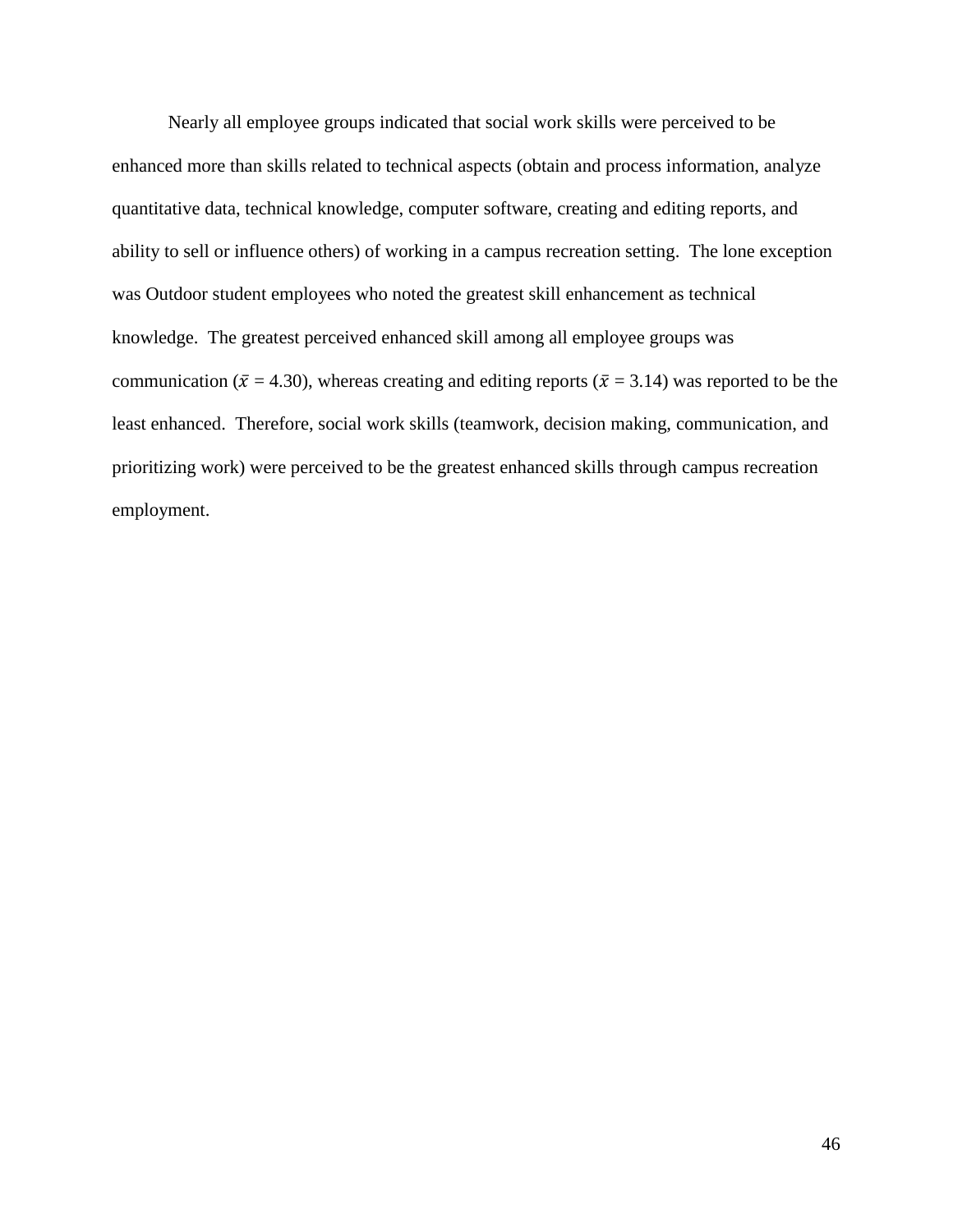# Table 5. *Mean, Median, and Standard Deviation for Skill Enhancement through Employment*

|                            | Facility<br>Operations<br>$n = 120$ | Intramural &<br>Club Sports<br>$n = 40$ | Aquatics &<br>Comm. Programs<br>$n = 45$ | Fitness &<br>Wellness<br>$n = 41$ | Outdoors<br>$n=19$ | <b>Business</b><br>Operations<br>$n=15$ | Total<br>$N = 280$ |
|----------------------------|-------------------------------------|-----------------------------------------|------------------------------------------|-----------------------------------|--------------------|-----------------------------------------|--------------------|
| Communication              |                                     |                                         |                                          |                                   |                    |                                         |                    |
| Mean                       | 4.42                                | 4.30                                    | 3.93                                     | 4.41                              | 4.16               | 4.40                                    | 4.30               |
| Median                     | $\overline{5}$                      | 4.00                                    | 4.00                                     | 4.00                              | 4.00               | 4.00                                    | 4.00               |
| Std. Dev.                  | .681                                | .758                                    | .889                                     | .631                              | .688               | .632                                    | .736               |
| Teamwork                   |                                     |                                         |                                          |                                   |                    |                                         |                    |
| Mean                       | 4.27                                | 4.45                                    | 4.04                                     | 3.68                              | 3.95               | 4.07                                    | 4.14               |
| Median                     | 4.00                                | 5.00                                    | 4.00                                     | 4.00                              | 4.00               | 4.00                                    | 4.00               |
| Std. Dev.                  | .788                                | .815                                    | .852                                     | 1.15                              | .780               | .704                                    | .885               |
| <b>Decision Making</b>     |                                     |                                         |                                          |                                   |                    |                                         |                    |
| Mean                       | 4.24                                | 4.30                                    | 3.69                                     | 4.02                              | 4.05               | 4.27                                    | 4.12               |
| Median                     | 4.00                                | 4.5                                     | 4.00                                     | 4.00                              | 4.00               | 4.00                                    | 4.00               |
| Std. Dev.                  | .745                                | .823                                    | .793                                     | .935                              | .621               | .704                                    | .806               |
| Prioritize Work            |                                     |                                         |                                          |                                   |                    |                                         |                    |
| Mean                       | 4.14                                | 4.18                                    | 3.73                                     | 4.27                              | 4.16               | 4.20                                    | 4.10               |
| Median                     | 4.00                                | 4.00                                    | 4.00                                     | 4.00                              | 4.00               | 4.00                                    | 4.00               |
| Std. Dev.                  | .802                                | .931                                    | .889                                     | .672                              | .834               | .676                                    | .825               |
| <b>Technical Knowledge</b> |                                     |                                         |                                          |                                   |                    |                                         |                    |
| Mean                       | 4.09                                | 4.32                                    | 3.76                                     | 3.73                              | 4.47               | 4.20                                    | 4.05               |
| Median                     | 4.00                                | 4.50                                    | 4.00                                     | 4.00                              | 5.00               | 4.00                                    | 4.00               |
| Std. Dev.                  | .870                                | .764                                    | 1.026                                    | .923                              | .772               | .775                                    | .903               |
| (table continues)          |                                     |                                         |                                          |                                   |                    |                                         |                    |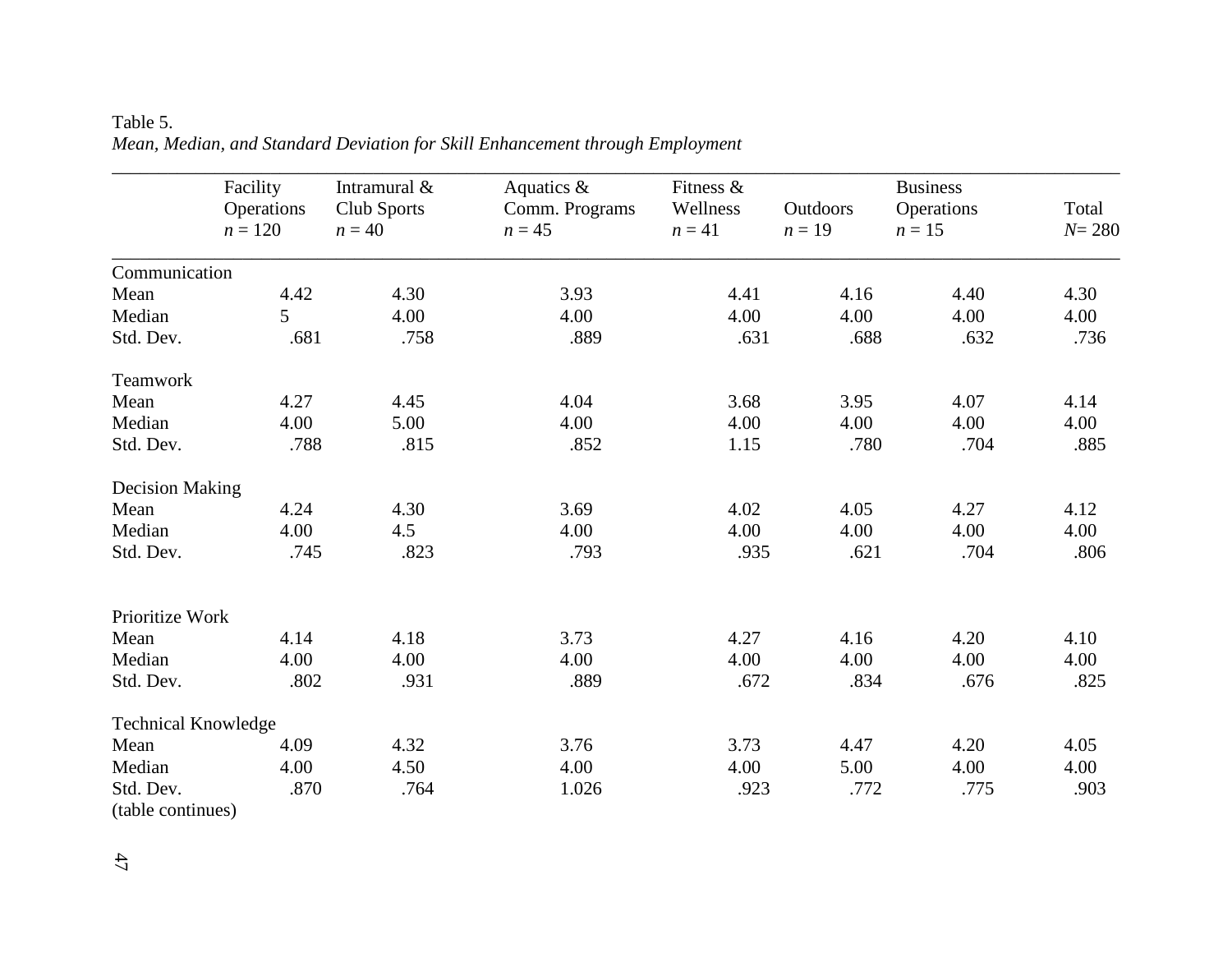| Г<br>. . |  |
|----------|--|
|----------|--|

|                           | Facility<br>Operations<br>$n = 120$ | Intramural &<br>Club Sports<br>$n = 40$ | Aquatics &<br>Comm. Programs<br>$n = 45$ | Fitness $\&$<br>Wellness<br>$n = 41$ | Outdoors<br>$n=19$ | <b>Business</b><br>Operations<br>$n=15$ | Total<br>$N = 280$ |
|---------------------------|-------------------------------------|-----------------------------------------|------------------------------------------|--------------------------------------|--------------------|-----------------------------------------|--------------------|
| <b>Obtain and Process</b> |                                     |                                         |                                          |                                      |                    |                                         |                    |
| Information               |                                     |                                         |                                          |                                      |                    |                                         |                    |
| Mean                      | 4.02                                | 4.20                                    | 3.53                                     | 3.80                                 | 3.74               | 4.33                                    | 3.93               |
| Median                    | 4.00                                | 4.00                                    | 3.00                                     | 4.00                                 | 4.00               | 4.00                                    | 4.00               |
| Std. Dev.                 | .907                                | .939                                    | .968                                     | .901                                 | .733               | .724                                    | .923               |
| Sell or Influence Others  |                                     |                                         |                                          |                                      |                    |                                         |                    |
| Mean                      | 3.60                                | 3.95                                    | 2.80                                     | 3.90                                 | 3.89               | 3.87                                    | 3.60               |
| Median                    | 4.00                                | 4.00                                    | 3.00                                     | 4.00                                 | 4.00               | 4.00                                    | 1.163              |
| Std. Dev.                 | 1.080                               | 1.218                                   | 1.342                                    | .970                                 | .658               | 1.060                                   | 4.00               |
|                           | Analyze Quantitative Data           |                                         |                                          |                                      |                    |                                         |                    |
| Mean                      | 3.62                                | 3.75                                    | 2.87                                     | 3.02                                 | 3.16               | 4.00                                    | 3.42               |
| Median                    | 4.00                                | 4.00                                    | 3.00                                     | 3.00                                 | 3.00               | 4.00                                    | 3.00               |
| Std. Dev.                 | 1.116                               | 1.214                                   | 1.14                                     | 1.172                                | .958               | .926                                    | 1.171              |
| <b>Computer Software</b>  |                                     |                                         |                                          |                                      |                    |                                         |                    |
| Mean                      | 3.62                                | 3.42                                    | 2.40                                     | 2.98                                 | 3.26               | 3.80                                    | 3.29               |
| Median                    | 4.00                                | 4.00                                    | 2.00                                     | 3.00                                 | 3.00               | 4.00                                    | 3.00               |
| Std. Dev.                 | .963                                | 1.196                                   | 1.372                                    | 1.214                                | 1.147              | 1.146                                   | 1.208              |
| Create & Edit Reports     |                                     |                                         |                                          |                                      |                    |                                         |                    |
| Mean                      | 3.40                                | 3.73                                    | 2.47                                     | 2.73                                 | 2.68               | 3.13                                    | 3.14               |
| Median                    | 3.00                                | 4.00                                    | 3.00                                     | 3.00                                 | 3.00               | 3.00                                    | 3.00               |
| Std. Dev.                 | 1.170                               | 1.339                                   | 1.217                                    | 1.285                                | .946               | 1.457                                   | 1.288              |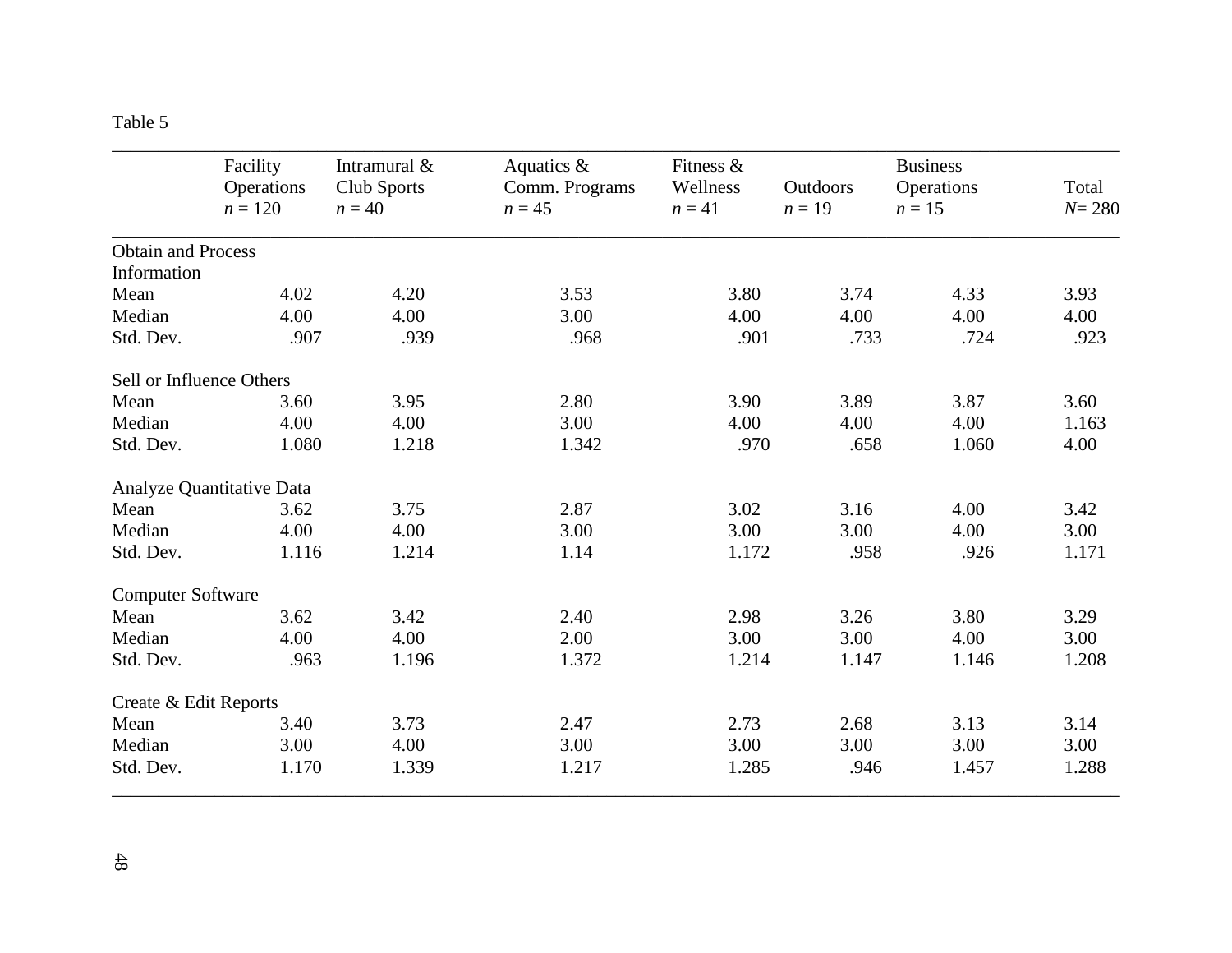#### Research Question 3

Were there thematic trends in skill areas that were improved or not improved based on program area student employment?

A factor analysis was completed to determine if commonality in responses existed based on the employment area in which students were employed; the factor analysis was completed with a varimax rotation. This method was used to simplify the data and better align responses to be more easily interpreted. With 280 usable responses, there were not enough in each functional area of employment to complete a factor analysis for each individual employee group, so functional employment areas were combined under the umbrella in which they operated within the campus recreation unit. Facility Operation and Business Operations were combined to form Facility and Business Operations (*n* = 135). Intramural and Club Sports, Aquatics and Community Programs, Fitness and Wellness, and Outdoors were combined as Programs (*n* = 145). Combining functional employment areas into Facility and Business Operation and Program allowed for a factor analysis to be completed for two larger functional grouped employment areas within campus recreation. Organizationally, campus recreation programs are organized into a Programs division and Facility and Business Operations division. Therefore, the grouping of functional employment areas into two groups labeled Programs and Facility and Business Operations is representative as to how campus recreation programs are operated organizationally.

The factor analysis of Facility and Business Operations perceived skill enhancement revealed that similar responses could be identified according to common response patterns. The response patterns allowed for the interpretation of two identified themes, social work skills and technical work skills. Teamwork, decision making, communication, and prioritize work were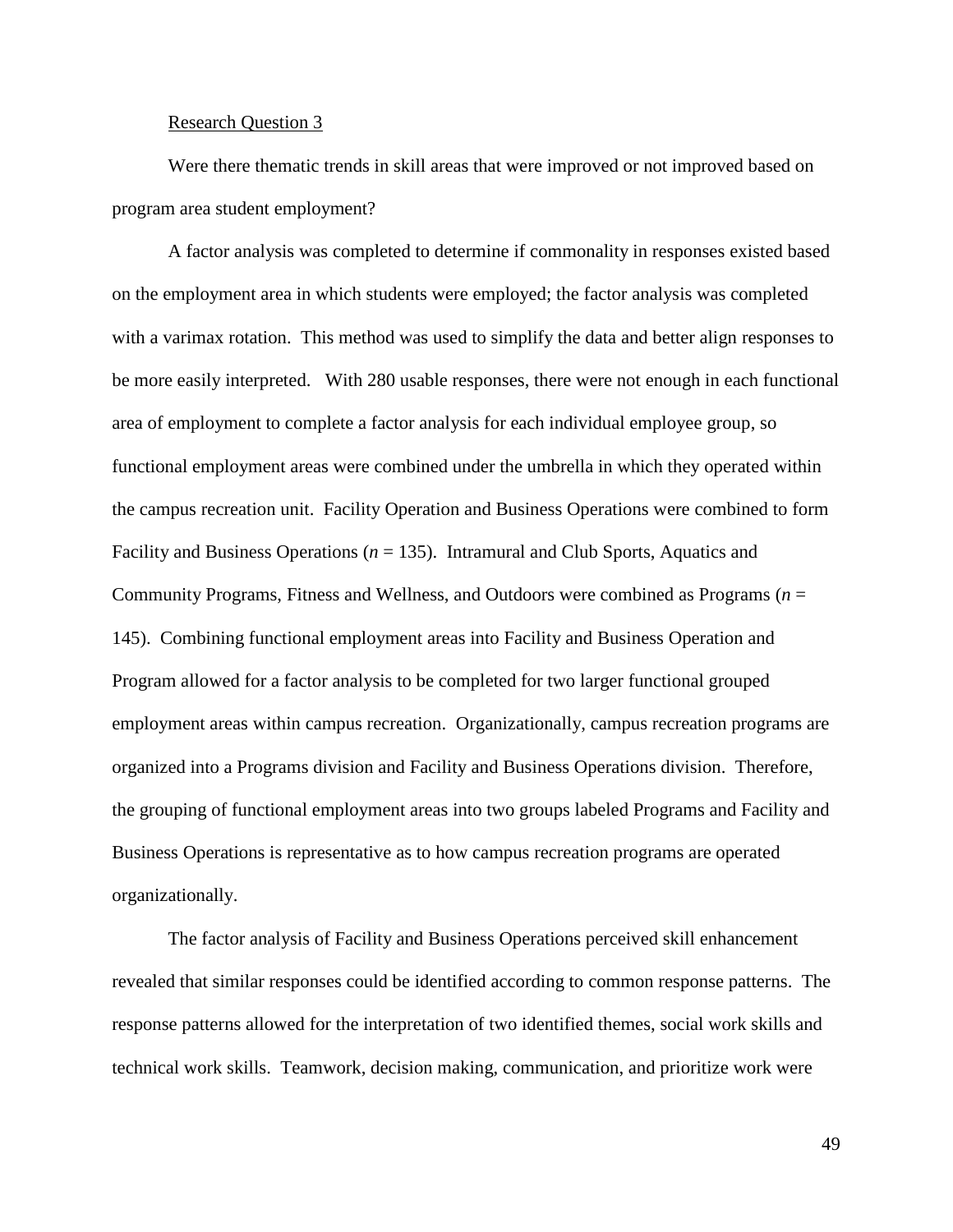themed as social work skills. Obtain and process information, analyze quantitative data, technical knowledge, computer software, create and edit reports, and sell or influence others were themed as technical work skills.

| <b>Skills</b>                         | $\mathbf{1}$ | Component | $\overline{2}$ |
|---------------------------------------|--------------|-----------|----------------|
| <b>Team</b>                           | .369         |           | .696           |
| <b>Decision Making</b>                | .221         |           | .875           |
| Communication                         | .220         |           | .827           |
| Prioritize Work                       | .334         |           | .748           |
| <b>Obtain and Process Information</b> | .564         |           | .556           |
| Analyze Quantitative Data             | .751         |           | .397           |
| <b>Technical Knowledge</b>            | .710         |           | .341           |
| <b>Computer Software</b>              | .850         |           | .152           |
| Create/Edit Reports                   | .810         |           | .256           |
| Sell or Influence Others              | .675         |           | .295           |

### Table 6.

*Factor Analysis for Perceived Job Skill Enhancement by Facility and Business Operations*

A factor analysis of Programs perceived skill enhancement revealed a commonality of responses clustered into two subjects. Similar to the Facilities and Business Operations staff the factor analysis revealed two clusters of responses. The clusters were interpreted into the two themes of social work skills and technical work skills. Teamwork, decision making, communication, and prioritize work were themed as social work skills. Obtain and process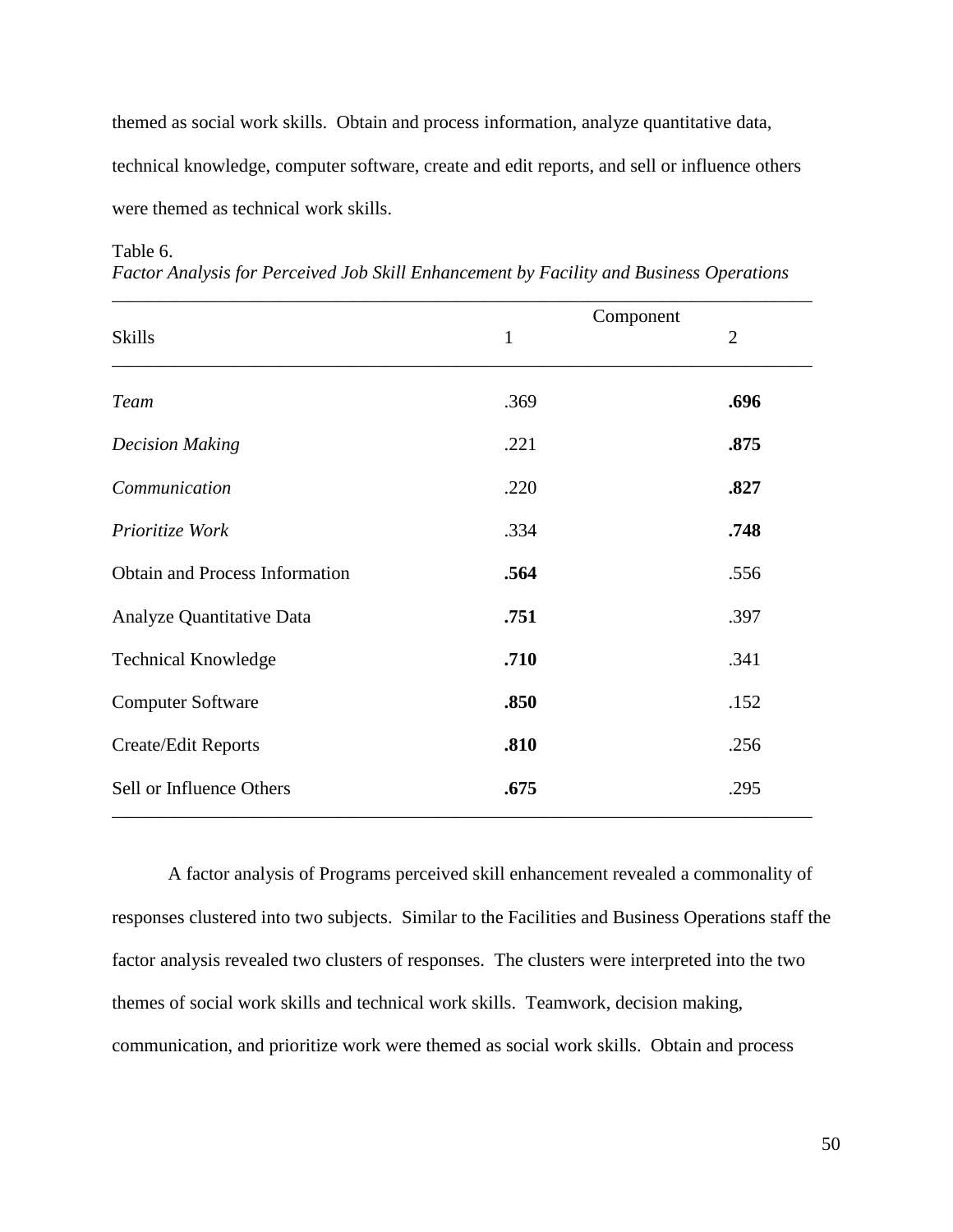information, analyze quantitative data, technical knowledge, computer software, create and edit reports, and sell or influence others were themed as technical work skills.

|                                       |              | Component      |
|---------------------------------------|--------------|----------------|
| <b>Skills</b>                         | $\mathbf{1}$ | $\overline{2}$ |
| <b>Team</b>                           | .423         | .538           |
| <b>Decision Making</b>                | .245         | .752           |
| Communication                         | .135         | .850           |
| Prioritize Work                       | .304         | .761           |
| <b>Obtain and Process Information</b> | .613         | .493           |
| Analyze Quantitative Data             | .809         | .256           |
| <b>Technical Knowledge</b>            | .510         | .356           |
| <b>Computer Software</b>              | .871         | .139           |
| <b>Create/Edit Reports</b>            | .838         | .219           |
| Sell or Influence Others              | .581         | .376           |

Table 7.

|  |  |  | Factor Analysis for Perceived Job Skill Enhancement by Programs |  |
|--|--|--|-----------------------------------------------------------------|--|
|  |  |  |                                                                 |  |

Therefore, to answer the research question, the factor analysis identified two clusters of statistically significant responses that could be interpreted as themes: social work skills and technical work skills. Social work skills were those that improved individual interpersonal communications or social behaviors, such as how to work on a team or communicate with other employees or recreation facility users. The technical work skills were those that focused on how to perform specific functions, such as using computer software or editing reports. Overall, the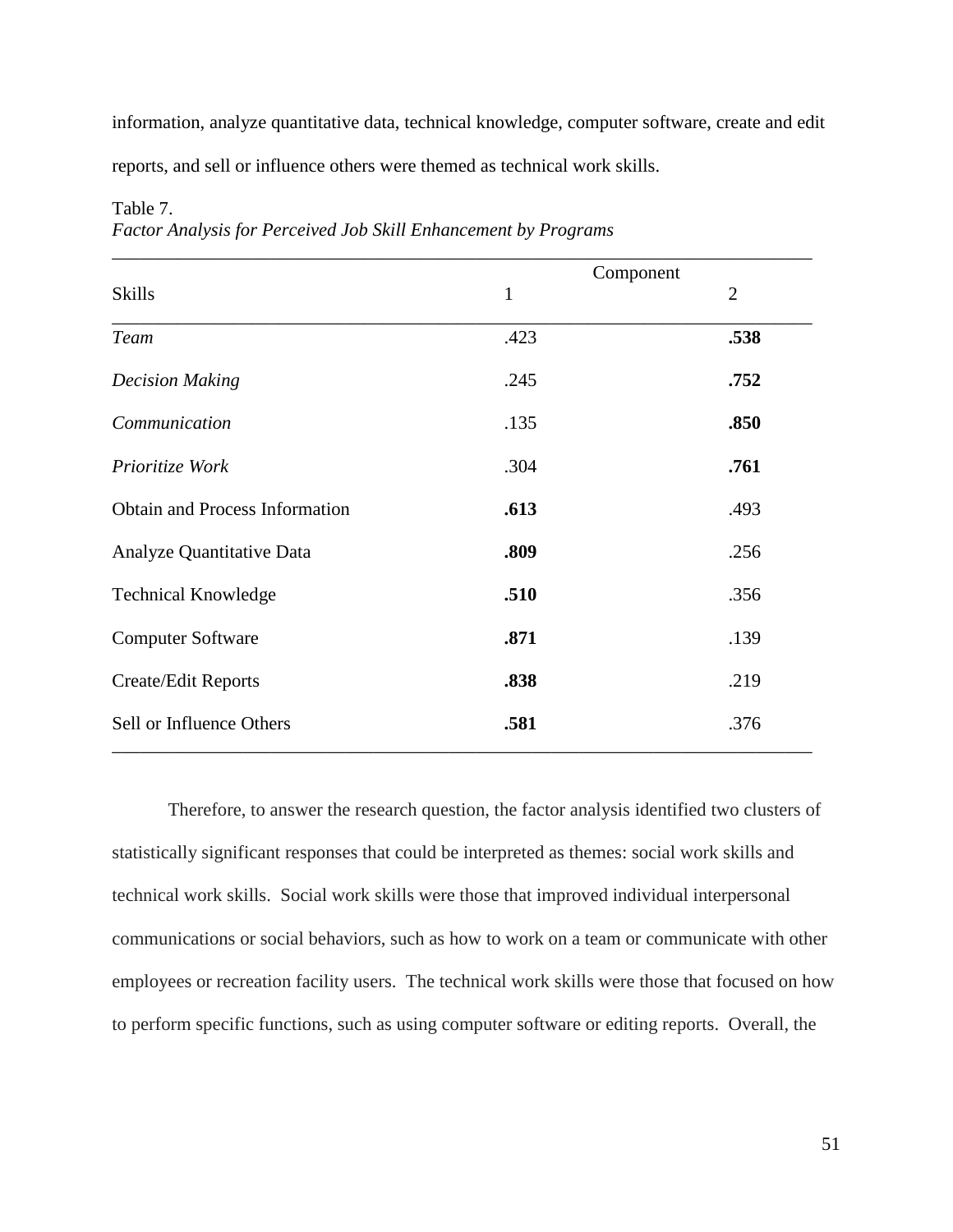statistical analysis did identify these two clusters as the consistent areas that student employees saw themselves improving and learning from their jobs.

## Research Question 4

Were there significant differences in perceived job skill enhancement based on the functional area in campus recreation that students were employed in?

The means, reported by functional employment area, are shown in Table 5. A one way ANOVA was completed to compare means and determine if a statistical difference between each group existed for each skill (See Table 8). The one way ANOVA revealed a significant statistical difference existed between each functional employee area and all skills.

Table 8. *ANOVA for Perceived Job Skill Enhancement by Employment Area*

|                                       | $\mathbf{F}$ | Sig.    |  |
|---------------------------------------|--------------|---------|--|
| Team                                  | 4.273        | $.001*$ |  |
| <b>Decision Making</b>                | 3.964        | $.002*$ |  |
| Communication                         | 3.367        | $.006*$ |  |
| Prioritize Work                       | 2.363        | $.040*$ |  |
| <b>Obtain and Process Information</b> | 3.609        | $.004*$ |  |
| Analyze Quantitative Data             | 5.688        | $.000*$ |  |
| <b>Technical Knowledge</b>            | 3.882        | $.002*$ |  |
| <b>Computer Software</b>              | 8.947        | $.000*$ |  |
| <b>Create/Edit Reports</b>            | 7.084        | $.000*$ |  |
| Sell or Influence Others              | 6.531        | $.000*$ |  |
| $*$ cionificant at $\sim 05$          |              |         |  |

 $*$  - significant at  $p < .05$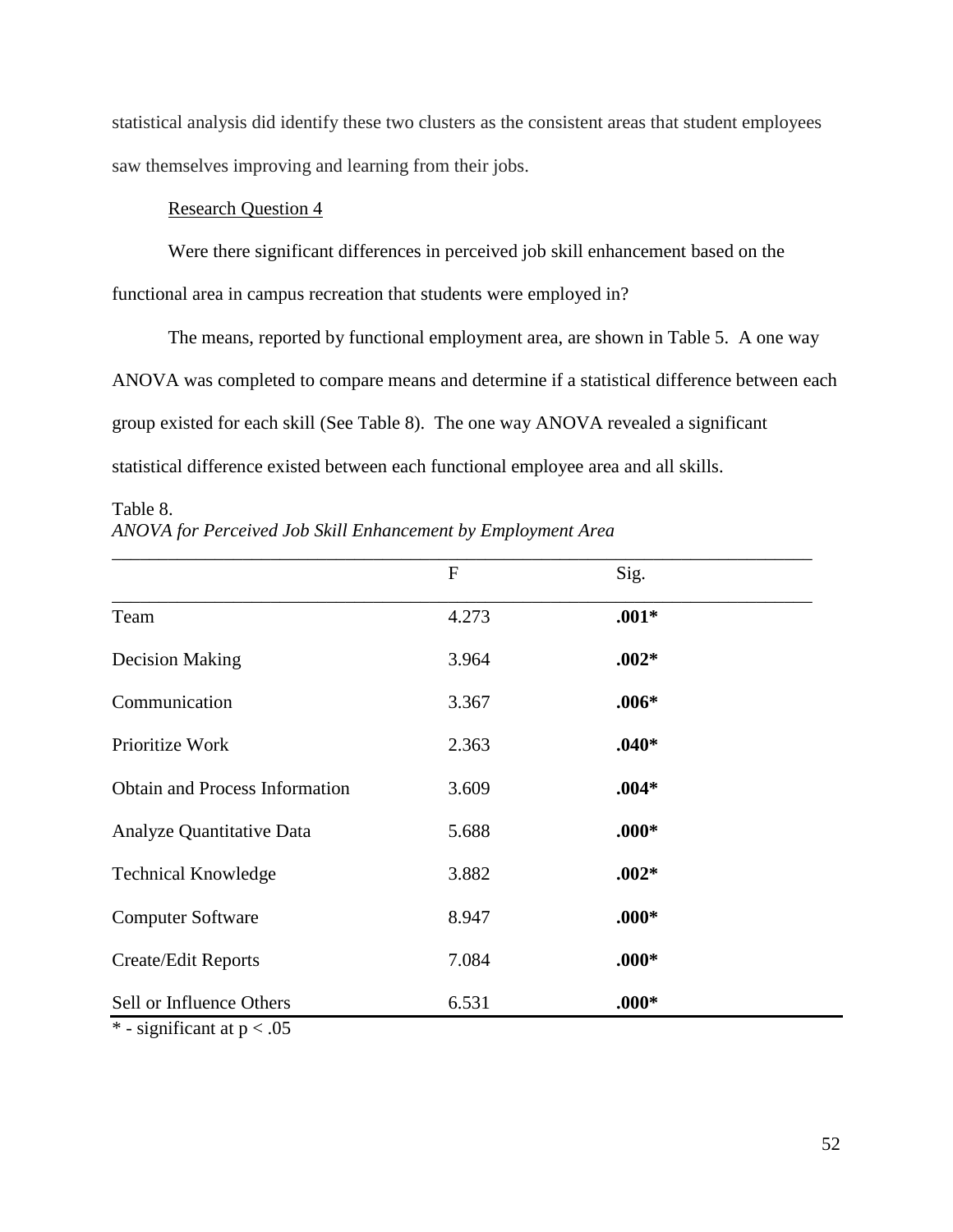## **Skill: Teamwork**

The one-way ANOVA was used to analyze differences in perceived enhancement of teamwork skills according to students' area of employment. There was a significant difference in perceived enhancement of decision making skills,  $F = 4.273$ ,  $p = .001$  (as shown in Table 8). A Tukey post-hoc analyses revealed differences between Facility Operations and Fitness and Wellness student employees,  $p = .002$ ; and between Intramural and Club Sports and Fitness and wellness student employees,  $p = .001$ . Facilities Operations student employees overall mean was  $\bar{x}$  = 4.27, Fitness and Wellness overall mean was  $\bar{x}$  = 3.68, and Intramural and Club Sports student employees overall mean was  $\bar{x} = 4.45$  (as shown in Table 5). Therefore, student employees in Fitness and Wellness perceived less improvement in teamwork skills than both Facility Operations and Intramural and Club Sport student employees.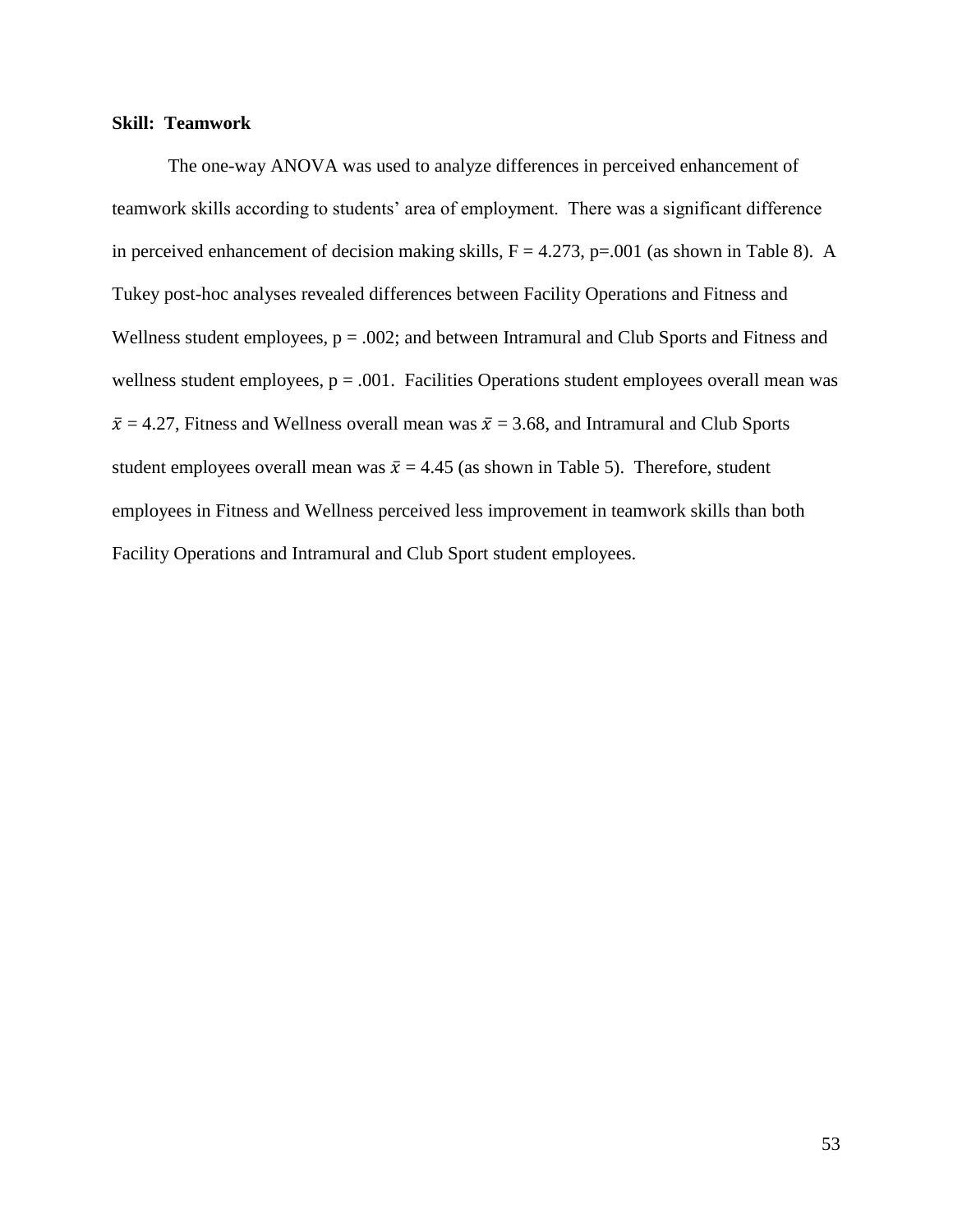|                                        | Facility<br>Operations | <b>Intramurals</b><br>Club Sports | Aquatics $\&$<br>Community<br>Programs | Fitness $\&$<br>Wellness | Outdoors | Bus.<br>Ops |
|----------------------------------------|------------------------|-----------------------------------|----------------------------------------|--------------------------|----------|-------------|
| Facility<br>Operations                 |                        | .875                              | .642                                   | $.002*$                  | .636     | .950        |
| 1875. Intramurals &<br>Club Sports     |                        |                                   | .255                                   | $.001*$                  | .291     | .682        |
| Aquatics $\&$<br>Community<br>Programs | .642                   | .255                              |                                        | .375                     | .998     | 1.000       |
| Fitness $\&$<br>Wellness               | $.002*$                | $.001*$                           | .375                                   |                          | .878     | .687        |
| Outdoors                               | .636                   | .291                              | .998                                   | .878                     |          | .999        |
| <b>Business</b><br>Operations          | .950                   | .682                              | 1.000                                  | .678                     | .999     |             |

Table 9. *Post Hoc Tukey - Teamwork by Employment Area*

 $*$  - significant at  $p < .05$ 

## **Skill: Decision making**

The one-way ANOVA was used to analyze differences in perceived enhancement of decision-making skills according to students' area of employment. There was a significant difference in perceived enhancement of decision making skills,  $F = 3.964$ , p=.002 (as shown in Table 8). A Tukey post-hoc analyses revealed differences between Facility Operations and Aquatics/Community Programs student employees, p=.001; and between Intramural/Club Sports and Aquatics/Community Programs student employees,  $p = .005$ . Facilities Operations student employees overall mean was  $\bar{x} = 4.24$ , Aquatics and Community Programs student employees overall mean was  $\bar{x} = 3.69$ , and Intramural and Club Sports student employees mean was  $\bar{x} =$ 4.30 (as shown in Table 5). Therefore, student employees in Aquatics/Community Programs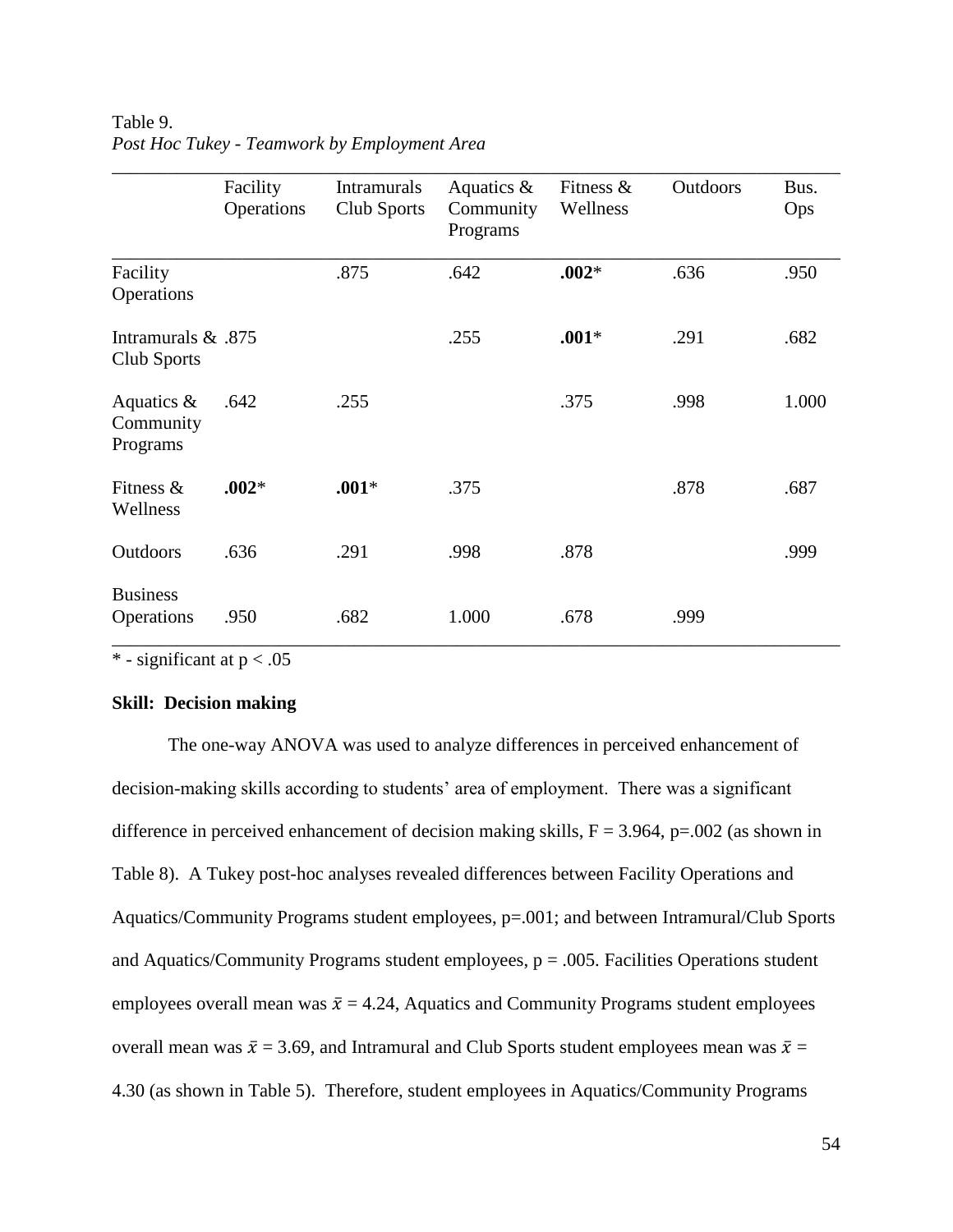perceived less improvement in decision making skills than both Intramural/Club Sports and

Facility Operations student employees.

## Table 10.

|                                        | Facility<br>Operations | <b>Intramurals</b><br>Club Sports | Aquatics $\&$<br>Community<br>Programs | Fitness $\&$<br>Wellness | <b>Outdoors</b> | Bus.<br>Ops |
|----------------------------------------|------------------------|-----------------------------------|----------------------------------------|--------------------------|-----------------|-------------|
| Facility<br>Operations                 |                        | .999                              | $.001*$                                | .645                     | .926            | 1.000       |
| 1999. Intramurals &<br>Club Sports     |                        |                                   | $.005*$                                | .613                     | .868            | 1.000       |
| Aquatics $\&$<br>Community<br>Programs | $.001*$                | $.005*$                           |                                        | .357                     | .537            | .137        |
| Fitness $\&$<br>Wellness               | .645                   | .613                              | .357                                   |                          | 1.000           | .910        |
| <b>Outdoors</b>                        | .926                   | .868                              | .537                                   | 1.000                    |                 | .969        |
| <b>Business</b><br>Operations          | 1.000                  | 1.000                             | .137                                   | .910                     | .969            |             |

\* - significant at  $p < .05$ 

## **Skill: Communication**

The one-way ANOVA was used to analyze differences in perceived enhancement of communication skills according to students' area of employment. There was a significant difference in perceived enhancement of communication skills,  $F = 3.367$ ,  $p = .006$  (as shown in Table 8). A Tukey post-hoc analyses revealed differences between Facility Operations and Aquatics and Community Programs student employees,  $p = .002$ ; and between Fitness and Wellness and Aquatics and Community Programs student employees,  $p = .026$ . Facilities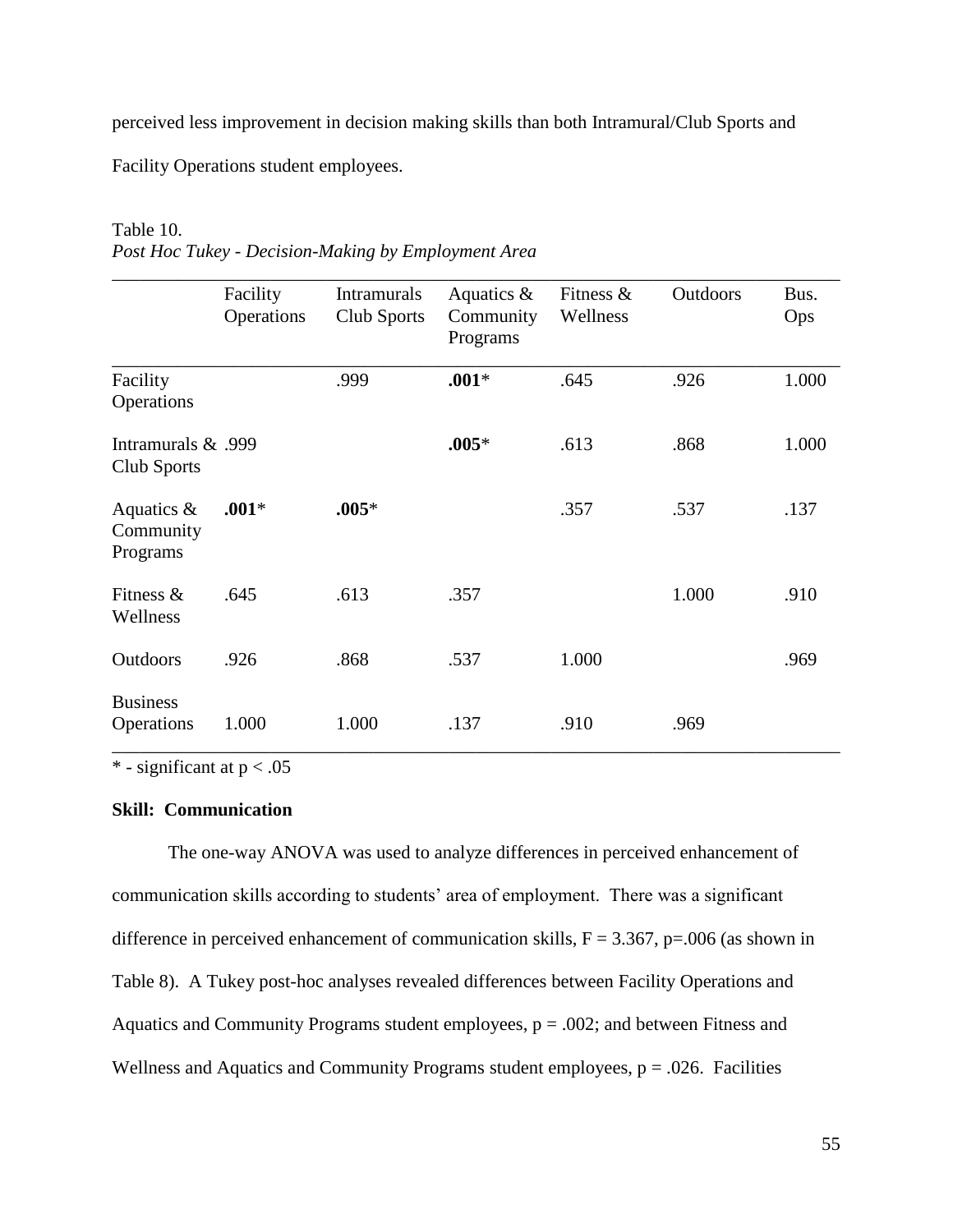Operations student employee overall mean was  $\bar{x} = 4.42$ , Aquatics and Community Programs student employee overall mean was  $\bar{x} = 3.93$ , and Fitness and Wellness student employee overall mean was  $\bar{x} = 4.41$  (as shown in Table 5). Therefore, student employees in Aquatics/Community Programs perceived less improvement in communication skills than Facility Operations and Fitness and Wellness student employees.

#### Table 11.

|                                        | Facility<br>Operations | <b>Intramurals</b><br>Club Sports | Aquatics $\&$<br>Community<br>Programs | Fitness $\&$<br>Wellness | Outdoors | Bus.<br>Ops |
|----------------------------------------|------------------------|-----------------------------------|----------------------------------------|--------------------------|----------|-------------|
| Facility<br>Operations                 |                        | .950                              | $.002*$                                | 1.000                    | .694     | 1.000       |
| Intramurals $& .950$<br>Club Sports    |                        |                                   | .182                                   | .980                     | .981     | .997        |
| Aquatics $\&$<br>Community<br>Programs | $.002*$                | .182                              |                                        | $.026*$                  | .865     | .255        |
| Fitness $\&$<br>Wellness               | 1.000                  | .980                              | $.026*$                                |                          | .794     | 1.000       |
| Outdoors                               | .694                   | .981                              | .865                                   | .794                     |          | .926        |
| <b>Business</b><br>Operations          | 1.000                  | .997                              | .255                                   | 1.000                    | .926     |             |

*Post Hoc Tukey - Communication by Employment Area*

 $*$  - significant at  $p < .05$ 

## **Skill: Prioritize work**

The one-way ANOVA was used to analyze differences in perceived enhancement of communication skills according to students' area of employment. There was a significant difference in perceived enhancement of communication skills,  $F = 2.363$ ,  $p = .040$  (as shown in Table 8). A Tukey post-hoc analyses revealed differences between Aquatics and Community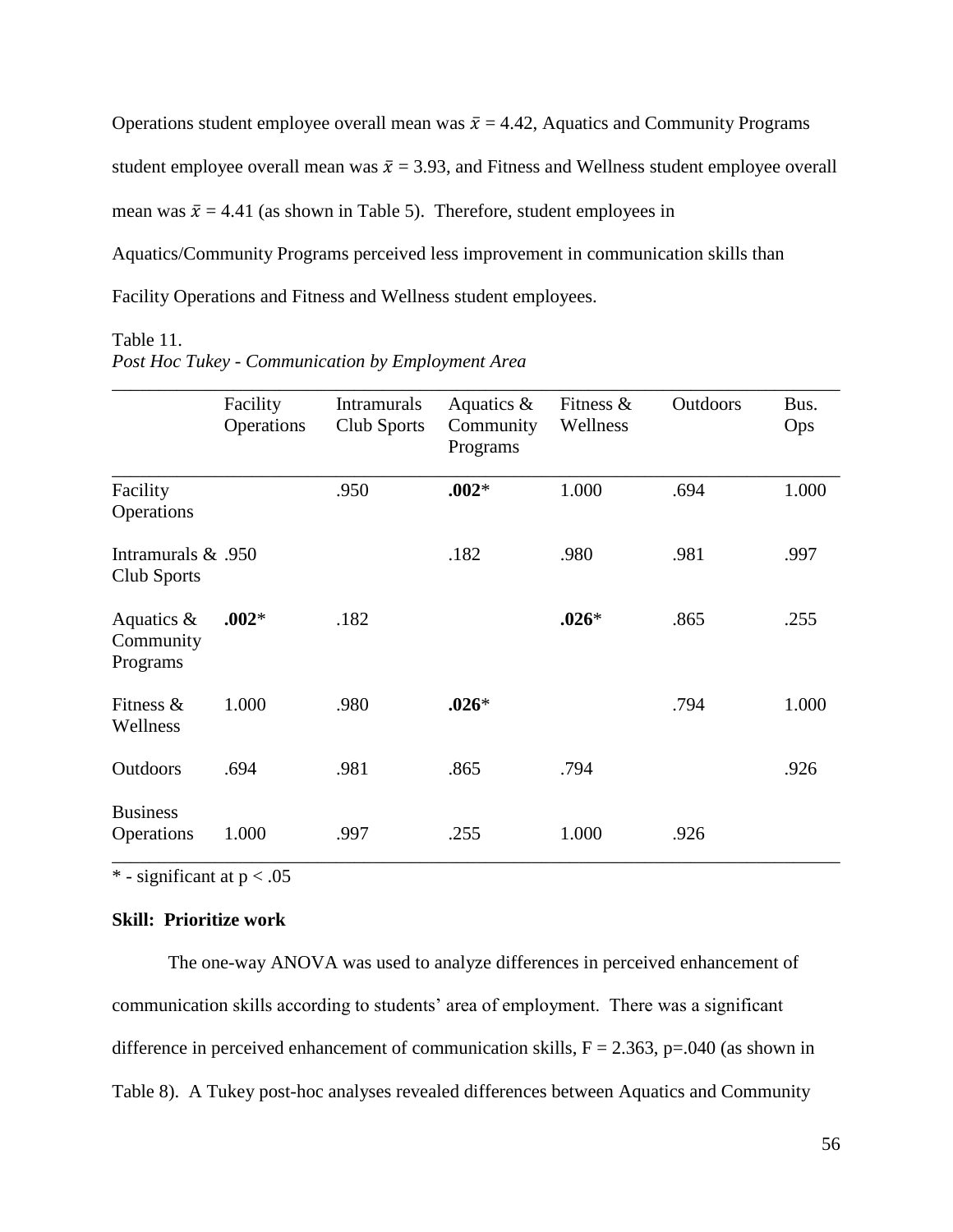Programs and Fitness and Wellness student employees,  $p = .031$ . Aquatics and Community Programs student employee overall mean was  $\bar{x} = 3.73$ , and Fitness and Wellness student employee overall mean was  $\bar{x} = 4.27$  (as shown in Table 5). Therefore, student employees in Aquatics/Community Programs perceived less improvement in prioritizing work skills than Fitness and Wellness student employees.

#### Table 12.

|                                        | Facility<br>Operations | <b>Intramurals</b><br>Club Sports | Aquatics $\&$<br>Community<br>Programs | Fitness $\&$<br>Wellness | Outdoors | Bus.<br>Ops |
|----------------------------------------|------------------------|-----------------------------------|----------------------------------------|--------------------------|----------|-------------|
| Facility<br>Operations                 |                        | 1.000                             | .051                                   | .956                     | 1.000    | 1.000       |
| Intramurals $& 1.000$<br>Club Sports   |                        |                                   | .130                                   | .996                     | 1.000    | 1.000       |
| Aquatics $\&$<br>Community<br>Programs | .051                   | .130                              |                                        | $.031*$                  | .402     | .392        |
| Fitness &<br>Wellness                  | .956                   | .996                              | $.031*$                                |                          | .997     | 1.000       |
| Outdoors                               | 1.000                  | 1.000                             | .402                                   | .997                     |          | 1.000       |
| <b>Business</b><br>Operations          | 1.000                  | 1.000                             | .392                                   | 1.000                    | 1.000    |             |

*Post Hoc Tukey - Prioritize Work by Employment Area*

 $*$  - significant at  $p < .05$ 

## **Skill: Obtain and process information**

The one-way ANOVA was used to analyze differences in perceived enhancement of obtaining and processing information skills according to students' area of employment. There was a significant difference in perceived enhancement of obtaining and processing information skills,  $F = 3.609$ , p=.004 (as shown in Table 8). A Tukey post-hoc analyses revealed differences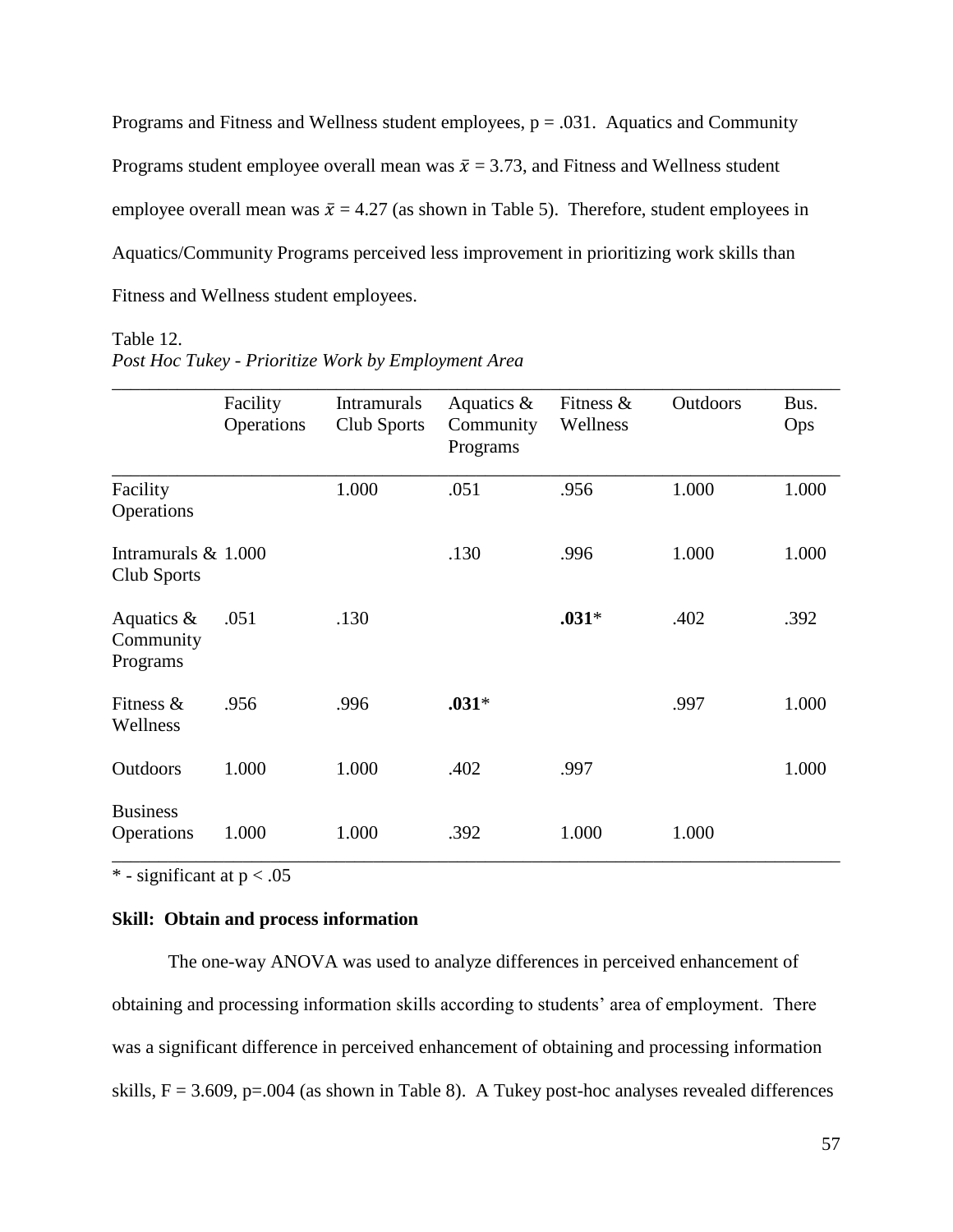between Facility Operations and Aquatic and Community Programs student employees,  $p = .029$ ; and between Intramural and Club Sports and Aquatics and Community Programs student employees, p=.010; and between Business Operations and Aquatics and Community Programs student employees, p = .037. Facilities Operations student employee overall mean was  $\bar{x} = 4.02$ , Intramural and Clubs Sports student employee overall mean was  $\bar{x} = 4.20$ , Business Operations student employee overall mean was  $\bar{x} = 4.33$ , and Aquatics and Community Programs student employee overall mean was  $\bar{x} = 3.53$  (as shown in Table 5). Therefore, student employees in Aquatics/Community Programs perceived less improvement in obtaining and processing information than Facility Operations, Intramural and Club Sport, and Business Operations student employees.

## Table 13. *Post Hoc Tukey - Obtain and Process Information by Employment Area*

|                                        | Facility<br>Operations | <b>Intramurals</b><br>Club Sports | Aquatics $\&$<br>Community<br>Programs | Fitness $\&$<br>Wellness | Outdoors | Bus.<br>Ops |
|----------------------------------------|------------------------|-----------------------------------|----------------------------------------|--------------------------|----------|-------------|
| Facility<br>Operations                 |                        | .876                              | $.029*$                                | .786                     | .808     | .795        |
| Intramurals & .876<br>Club Sports      |                        |                                   | $.010*$                                | .362                     | .440     | .997        |
| Aquatics $\&$<br>Community<br>Programs | $.029*$                | $.010*$                           |                                        | .731                     | .963     | $.037*$     |
| Fitness $\&$<br>Wellness               | .786                   | .362                              | .731                                   |                          | 1.000    | .379        |
| Outdoors                               | .808                   | .440                              | .963                                   | 1.000                    |          | .396        |
| <b>Business</b><br>Operations          | .795                   | .997                              | $.037*$                                | .379                     | .396     |             |

 $*$  - significant at  $p < .05$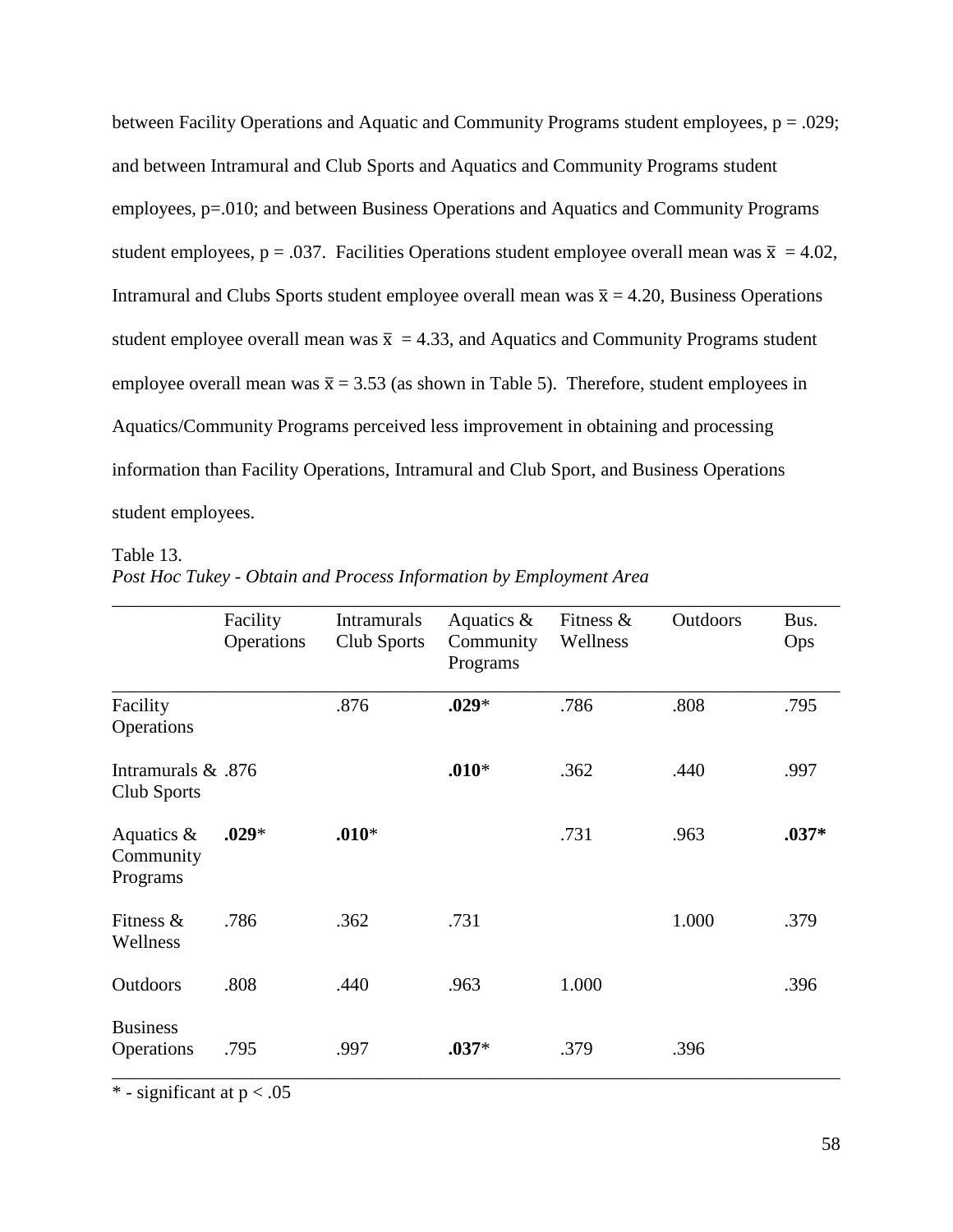### **Skill: Analyze quantitative data**

The one-way ANOVA was used to analyze differences in perceived enhancement of analyzing quantitative data skills according to students' area of employment. There was a significant difference in perceived enhancement of analyzing quantitative data skills,  $F = 5.688$ , p=.000 (as shown in Table 8). A Tukey post-hoc analyses revealed differences between Facility Operations and Aquatics and Community Programs student employees,  $p = .002$ , Facility Operations and Fitness and Wellness student employees,  $p = .040$ , Intramural and Club Sports and Aquatics and Community Programs student employees, p=.005, Intramural and Club Sports and Fitness and Wellness student employees,  $p = .045$ , Business Operations and Aquatic and Community Programs student employees,  $p = .011$ , and Business Operations and Fitness and Wellness student employees,  $p = .049$ . Facility Operations student employee overall mean was  $\bar{x}$  $= 3.62$ , Intramural and Clubs Sports student employee overall mean was  $\bar{x} = 3.75$ , Aquatics and Community Programs student employee overall mean was  $\bar{x} = 2.87$ , Fitness and Wellness student employee overall mean was  $\bar{x} = 3.02$ , and Business Operations student employee overall mean was  $\bar{x} = 4.00$  (as shown in Table 5). Therefore, student employees in Aquatics and Community Programs and Fitness and Wellness perceived less improvement in analyzing quantitative data than Facility Operations, Intramural and Club Sports, and Business Operations student employees.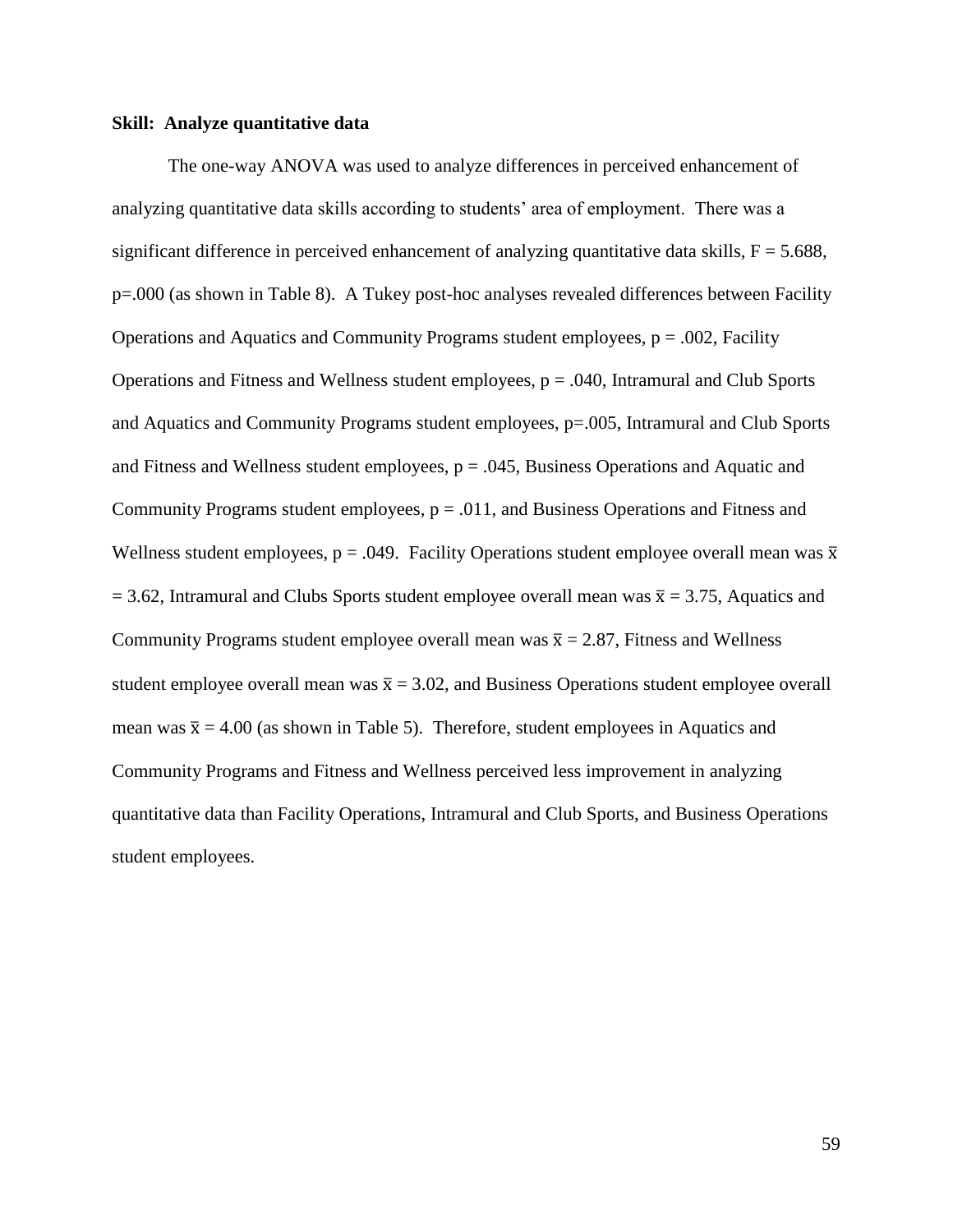|                                        | Facility<br>Operations | <b>Intramurals</b><br>Club Sports | Aquatics $\&$<br>Community<br>Programs | Fitness $\&$<br>Wellness | Outdoors | Bus.<br>Ops |
|----------------------------------------|------------------------|-----------------------------------|----------------------------------------|--------------------------|----------|-------------|
| Facility<br>Operations                 |                        | .990                              | $.002*$                                | $.040*$                  | .544     | .828        |
| 1990. Intramurals &<br>Club Sports     |                        |                                   | $.005*$                                | $.045*$                  | .410     | .978        |
| Aquatics $\&$<br>Community<br>Programs | $.002*$                | $.005*$                           |                                        | .987                     | .934     | $.011*$     |
| Fitness $\&$<br>Wellness               | $.040*$                | $.045*$                           | .987                                   |                          | .998     | .049        |
| Outdoors                               | .544                   | .410                              | .934                                   | .998                     |          | .256        |
| <b>Business</b><br>Operations          | .828                   | .978                              | $.011*$                                | .049                     | .256     |             |

Table 14. *Post Hoc Tukey – Analyze Quantitative Data by Employment Area*

 $*$  - significant at  $p < .05$ 

## **Skill: Technical knowledge**

The one-way ANOVA was used to analyze differences in perceived enhancement of technical knowledge according to students' area of employment. There was a significant difference in perceived enhancement of technical knowledge,  $F = 5.688$ ,  $p = .000$  (as shown in Table 8). A Tukey post-hoc analyses revealed differences between Intramural and Club Sports and Aquatics and Community Programs student employees,  $p = 0.037$ ; between Intramural and Club Sports and Fitness and Wellness student employees,  $p = .031$ ; between Outdoors and Aquatic and Community Programs student employees,  $p = .036$ ; and between Outdoors and Fitness and Wellness student employees,  $p = .031$ . Intramural and Clubs Sports student employee overall mean was  $\bar{x} = 4.32$ , Aquatics and Community Programs student employee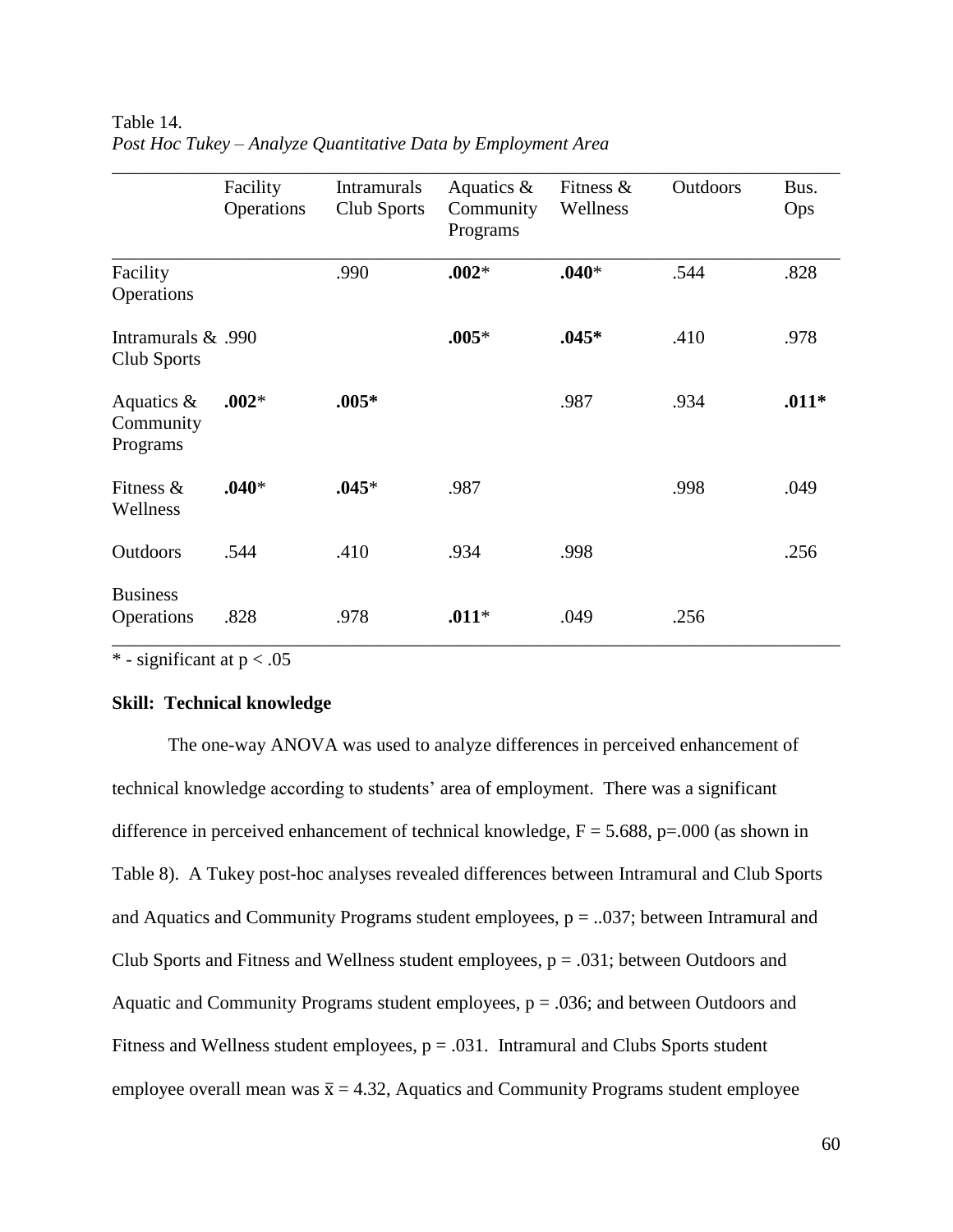overall mean was  $\bar{x} = 3.76$ , Fitness and Wellness student employee overall mean was  $\bar{x} = 3.73$ , and Outdoors student employee overall mean was  $\bar{x} = 4.47$  (as shown in Table 5). Therefore, student employees in Aquatics and Community Programs and Fitness and Wellness perceived less improvement in technical knowledge than Intramural and Club Sports and Outdoors student employees.

#### Table 15.

|                                        | Facility<br>Operations | <b>Intramurals</b><br>Club Sports | Aquatics $\&$<br>Community<br>Programs | Fitness $\&$<br>Wellness | Outdoors | Bus.<br>Ops |
|----------------------------------------|------------------------|-----------------------------------|----------------------------------------|--------------------------|----------|-------------|
| Facility<br>Operations                 |                        | .695                              | .248                                   | .214                     | .495     | .998        |
| Intramurals & .695<br>Club Sports      |                        |                                   | $.037*$                                | $.031*$                  | .991     | .997        |
| Aquatics $\&$<br>Community<br>Programs | .248                   | $.037*$                           |                                        | 1.000                    | $.036*$  | .537        |
| Fitness $\&$<br>Wellness               | .214                   | $.031*$                           | 1.000                                  |                          | $.031*$  | .491        |
| Outdoors                               | .495                   | .991                              | $.036*$                                | $.031*$                  |          | .946        |
| <b>Business</b><br>Operations          | .998                   | .997                              | .537                                   | .491                     | .946     |             |

*Post Hoc Tukey - Technical Knowledge by Employment Area*

 $*$  - significant at  $p < .05$ 

## **Skill: Computer software**

The one-way ANOVA was used to analyze differences in perceived enhancement of computer software skills according to students' area of employment. There was a significant difference in perceived enhancement of computer software,  $F = 8.947$ , p=.000 (as shown in Table 8). A Tukey post-hoc analyses revealed differences between Facility Operations and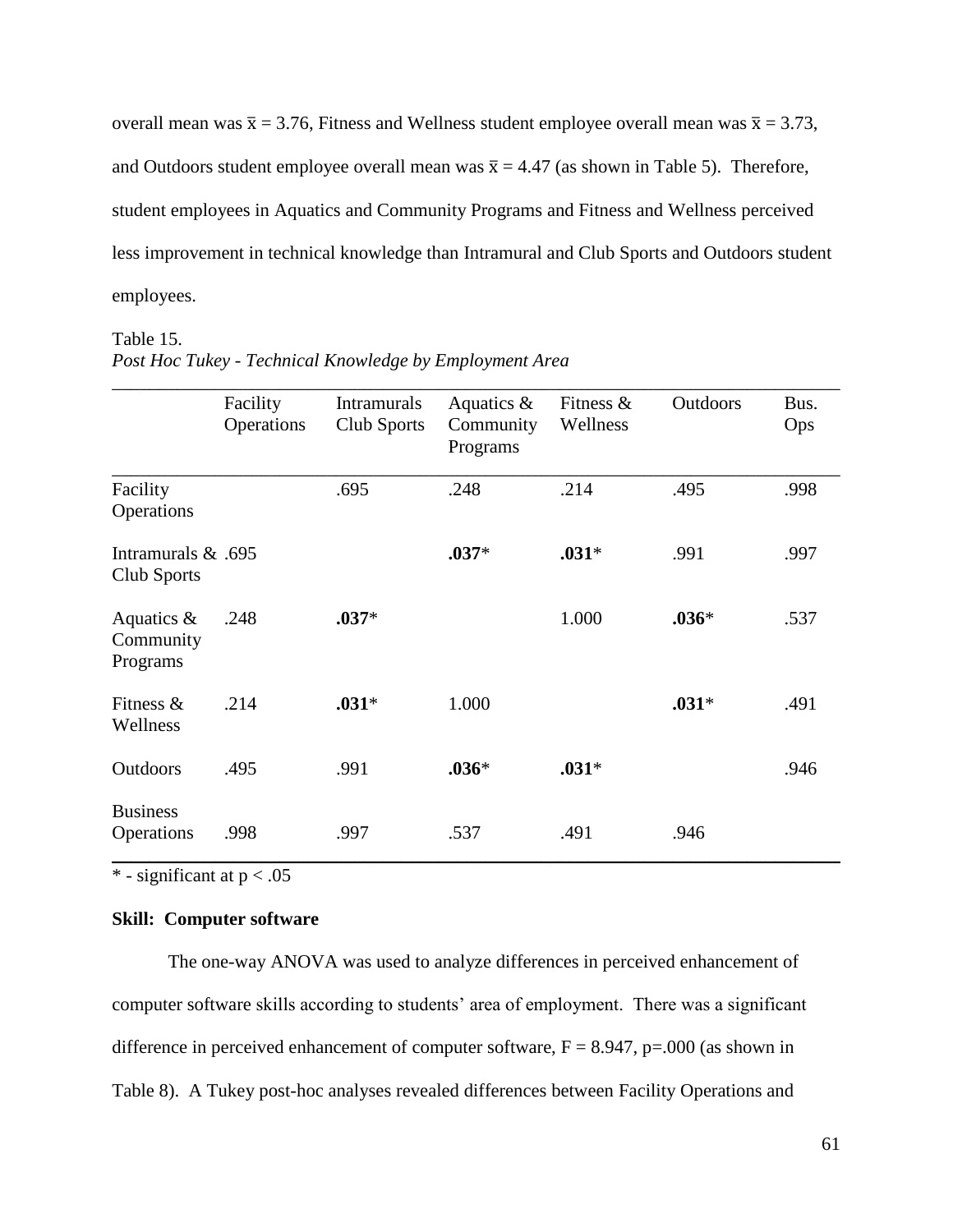Aquatics and Community Programs student employees,  $p = .000$ ; between Facility Operations and Aquatics and Community Programs student employees,  $p = .023$ ; between Intramural and Club Sports and Aquatics and Community Programs student employees, p=.001; and between Business Operations and Aquatic and Community Programs student employees, p = .001. Facility Operations student employee overall mean was  $\bar{x} = 3.62$ , Intramural and Clubs Sports student employee overall mean was  $\bar{x} = 3.42$ , Aquatics and Community Programs student employee overall mean was  $\bar{x} = 2.40$ , Fitness and Wellness student employee overall mean was  $\bar{x}$  $= 2.98$ , and Business Operations student employee overall mean was  $\bar{x} = 3.80$  (as shown in Table 5). Therefore, student employees in Aquatics/Community Programs perceived less improvement in computer software skills than Facility Operations, Intramural and Club Sports, and Business Operations student employees. Additionally, Fitness and Wellness student employees perceived less improvement in computer software skills than Facility Operations student employees.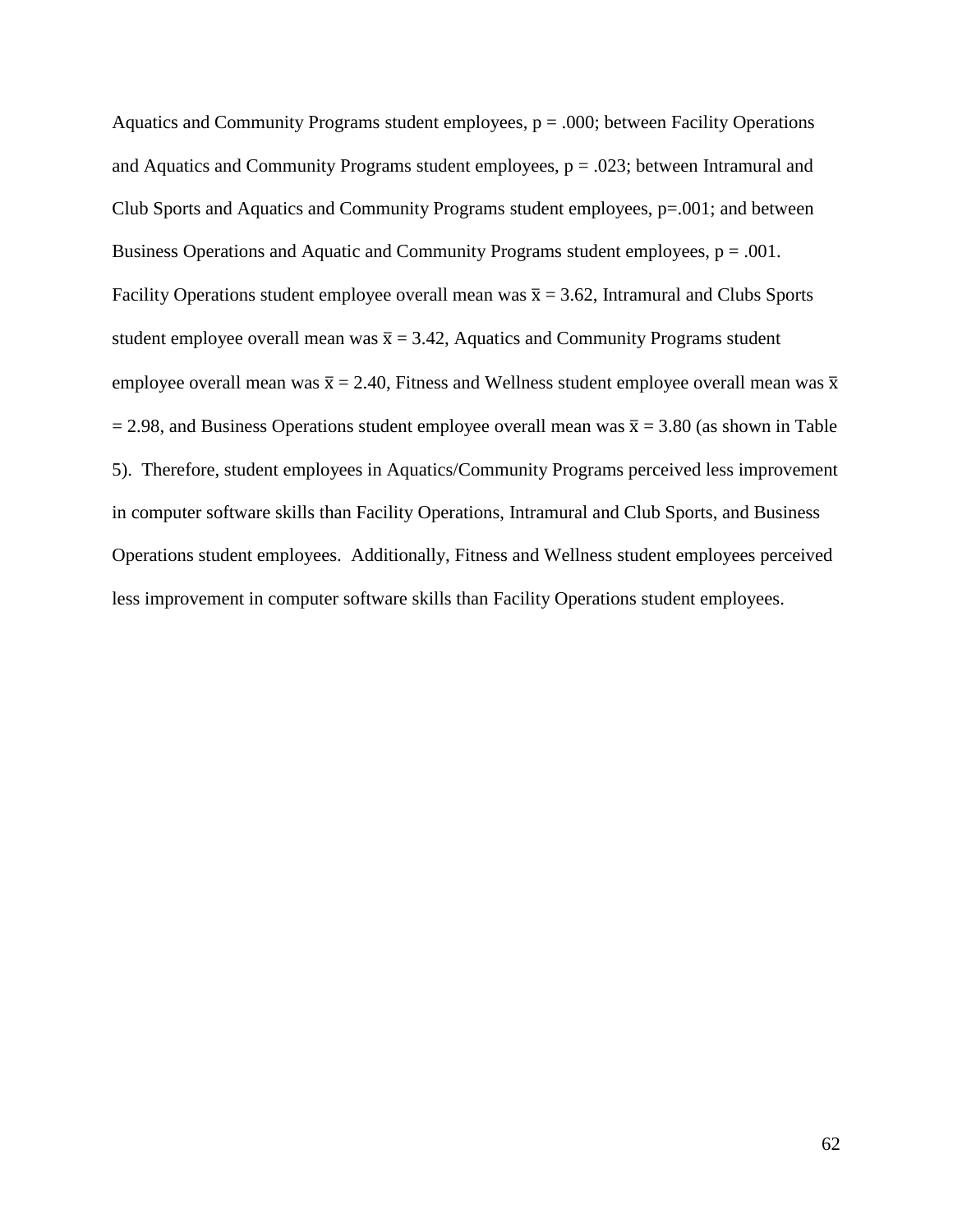|                                        | Facility<br>Operations | <b>Intramurals</b><br>Club Sports | Aquatics $\&$<br>Community<br>Programs | Fitness $\&$<br>Wellness | Outdoors | Bus.<br>Ops |
|----------------------------------------|------------------------|-----------------------------------|----------------------------------------|--------------------------|----------|-------------|
| Facility<br>Operations                 |                        | .939                              | $.000*$                                | $.023*$                  | .803     | .991        |
| 1939. Intramurals &<br>Club Sports     |                        |                                   | $.001*$                                | .474                     | .996     | .883        |
| Aquatics $\&$<br>Community<br>Programs | $.000*$                | $.001*$                           |                                        | .175                     | .062     | $.001*$     |
| Fitness $\&$<br>Wellness               | $.023*$                | .474                              | .175                                   |                          | .942     | .154        |
| Outdoors                               | .803                   | .996                              | .062                                   | .942                     |          | .742        |
| <b>Business</b><br>Operations          | .991                   | .883                              | $.001*$                                | .154                     | .742     |             |

Table 16. *Post Hoc Tukey - Computer Software by Employment Area*

 $*$  - significant at  $p < .05$ 

## **Skill: Create and edit reports**

The one-way ANOVA was used to analyze differences in perceived enhancement of creating and editing report skills according to students' area of employment. There was a significant difference in perceived enhancement of creating and editing reports,  $F = 7.084$ , p=.000 (as shown in Table 8). A Tukey post-hoc analyses revealed differences between Facility Operations and Aquatics and Community Programs student employees,  $p = .000$ ; between Facility Operations and Fitness and Wellness student employees,  $p = .033$ ; between Intramural and Club Sports and Aquatics and Community Programs student employees, p=.000, between Intramural and Club Sports and Fitness and Wellness student employees,  $p = .004$ ; between Intramural and Club Sports and Outdoors student employees,  $p = .030$ . Facility Operations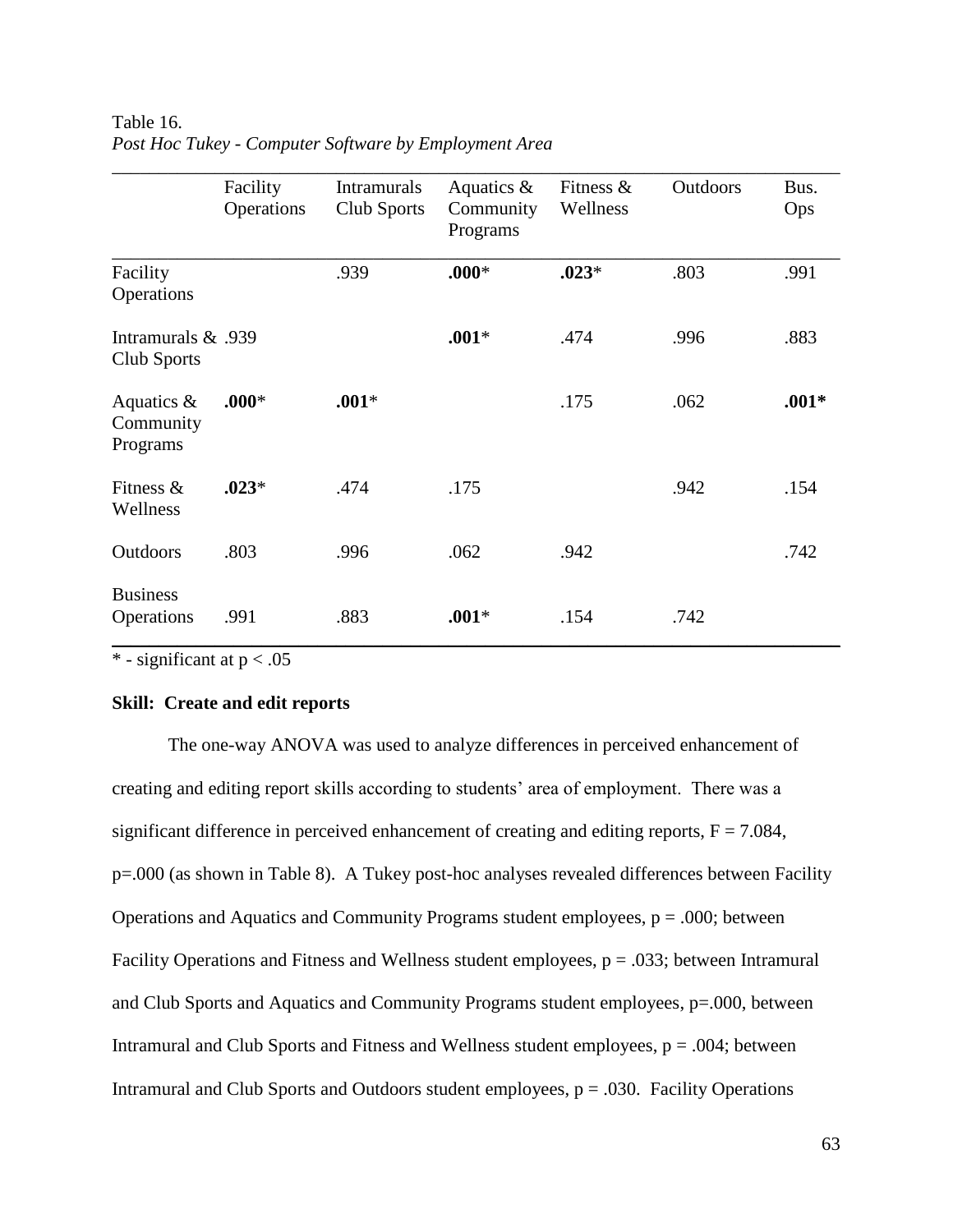student employee overall mean was  $\bar{x} = 3.40$ , Intramural and Clubs Sports student employee overall mean was  $\bar{x} = 3.73$ , Aquatics and Community Programs student employee overall mean was  $\bar{x} = 2.47$ , Fitness and Wellness student employee overall mean was  $\bar{x} = 2.73$ , and Outdoors student employee overall mean was  $\bar{x} = 2.68$  (as shown in Table 5). Therefore, student employees in Aquatics/Community Programs and Fitness and Wellness perceived less improvement in creating and editing reports than Facility Operations and Intramural and Club Sports student employees. Additionally, student employees in Outdoors perceived less improvement in creating and editing reports than Intramural and Clubs Sports student employees.

Table 17.

|                                        | Facility<br>Operations | <b>Intramurals</b><br>Club Sports | Aquatics $\&$<br>Community<br>Programs | Fitness $\&$<br>Wellness | Outdoors | Bus.<br>Ops |
|----------------------------------------|------------------------|-----------------------------------|----------------------------------------|--------------------------|----------|-------------|
| Facility<br>Operations                 |                        | .693                              | $.000*$                                | $.033*$                  | .170     | .968        |
| 1693. Intramurals &<br>Club Sports     |                        |                                   | $.000*$                                | $.004*$                  | $.030*$  | .601        |
| Aquatics $\&$<br>Community<br>Programs | $.000*$                | $.000*$                           |                                        | .916                     | .986     | .449        |
| Fitness &<br>Wellness                  | $.033*$                | $.004*$                           | .916                                   |                          | 1.000    | .886        |
| <b>Outdoors</b>                        | .170                   | $.030*$                           | .987                                   | 1.000                    |          | .895        |
| <b>Business</b><br>Operations          | .968                   | .601                              | .449                                   | .886                     | .895     |             |

 $\overline{\ast}$  - significant at  $p < .05$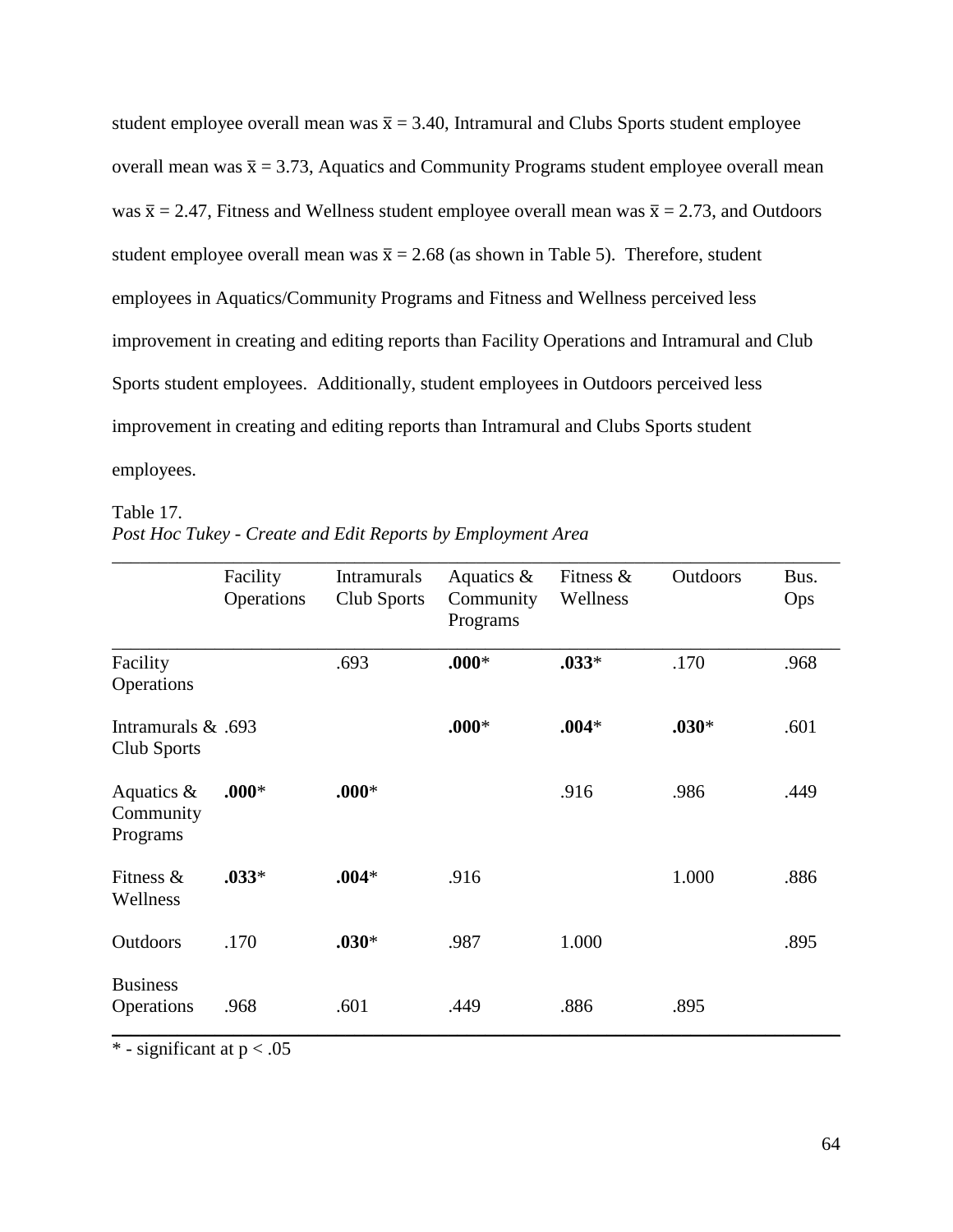### **Skill: Sell or influence others**

The one-way ANOVA was used to analyze differences in perceived enhancement of selling or influencing others skills according to students' area of employment. There was a significant difference in perceived enhancement of selling or influencing others skills,  $F = 6.531$ , p=.000 (as shown in Table 8). A Tukey post-hoc analyses revealed differences between Facility Operations and Aquatics and Community Programs student employees,  $p = .001$ ; between Intramural and Club Sports and Aquatics and Community Programs student employees, p=.000; between Fitness and Wellness and Aquatic and Community Programs student employees,  $p =$ .000; between Outdoors and Aquatics and Community Programs student employees,  $p = .005$ ; and between Business Operations and Aquatics and Community Programs,  $p = .018$ . Facility Operations student employees overall mean was  $\bar{x} = 3.60$ , Intramural and Clubs Sports student employees overall mean was  $\bar{x} = 3.95$ , Aquatics and Community Programs student employees overall mean was  $\bar{x} = 2.80$ , Fitness and Wellness student employees overall mean was  $\bar{x} = 3.90$ , Outdoors student employes overall mean was  $\bar{x} = 3.89$ , and Business Operations student employees overall mean was  $\bar{x} = 3.87$  (as shown in Table 5). Therefore, student employees in Aquatics/Community Programs perceived less improvement in selling and influencing others than Facility Operations, Intramural and Club Sports, Fitness and Wellness, Outdoors, and Business Operations student employees.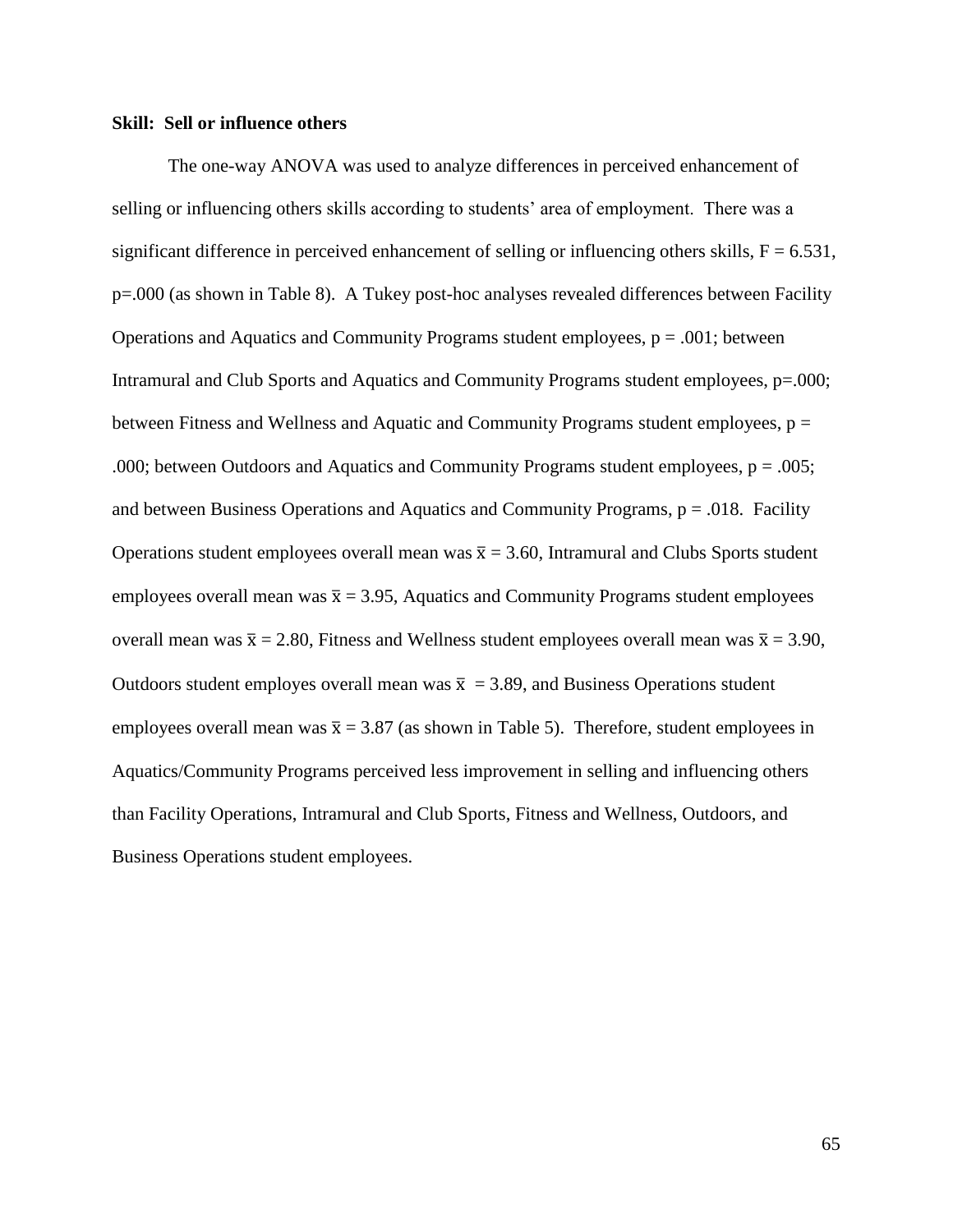|                                        | Facility<br>Operations | <b>Intramurals</b><br>Club Sports | Aquatics $\&$<br>Community<br>Programs | Fitness $\&$<br>Wellness | <b>Outdoors</b> | Bus.<br>Ops |
|----------------------------------------|------------------------|-----------------------------------|----------------------------------------|--------------------------|-----------------|-------------|
| Facility<br>Operations                 |                        | .514                              | $.001*$                                | .660                     | .890            | .952        |
| Intramurals $& .514$<br>Club Sports    |                        |                                   | $.000*$                                | 1.000                    | 1.000           | 1.000       |
| Aquatics $\&$<br>Community<br>Programs | $.001*$                | $.000*$                           |                                        | $.000*$                  | $.005*$         | $.018*$     |
| Fitness $\&$<br>Wellness               | .660                   | 1.000                             | $.000*$                                |                          | 1.000           | 1.000       |
| Outdoors                               | .890                   | 1.000                             | $.005*$                                | 1.000                    |                 | 1.000       |
| <b>Business</b><br>Operations          | .952                   | 1.000                             | $.018*$                                | 1.000                    | 1.000           |             |

Table 18. *Post Hoc Tukey - Sell or Influence Others by Employment Area*

 $*$  - significant at  $p < .05$ 

## Research Question 5

Were there significant differences in perceived job skill enhancement based on length of employment?

An independent samples t-test was conducted to determine if there was a perceived job skill enhancement based upon the length of employment. The grouping variables used were less than two years or employment or two or more years of employment with University Recreation. The test revealed that a significant difference was not observed based on length of student employment. Therefore, being employed less than or two or more years did not improve perceived job skill enhancement.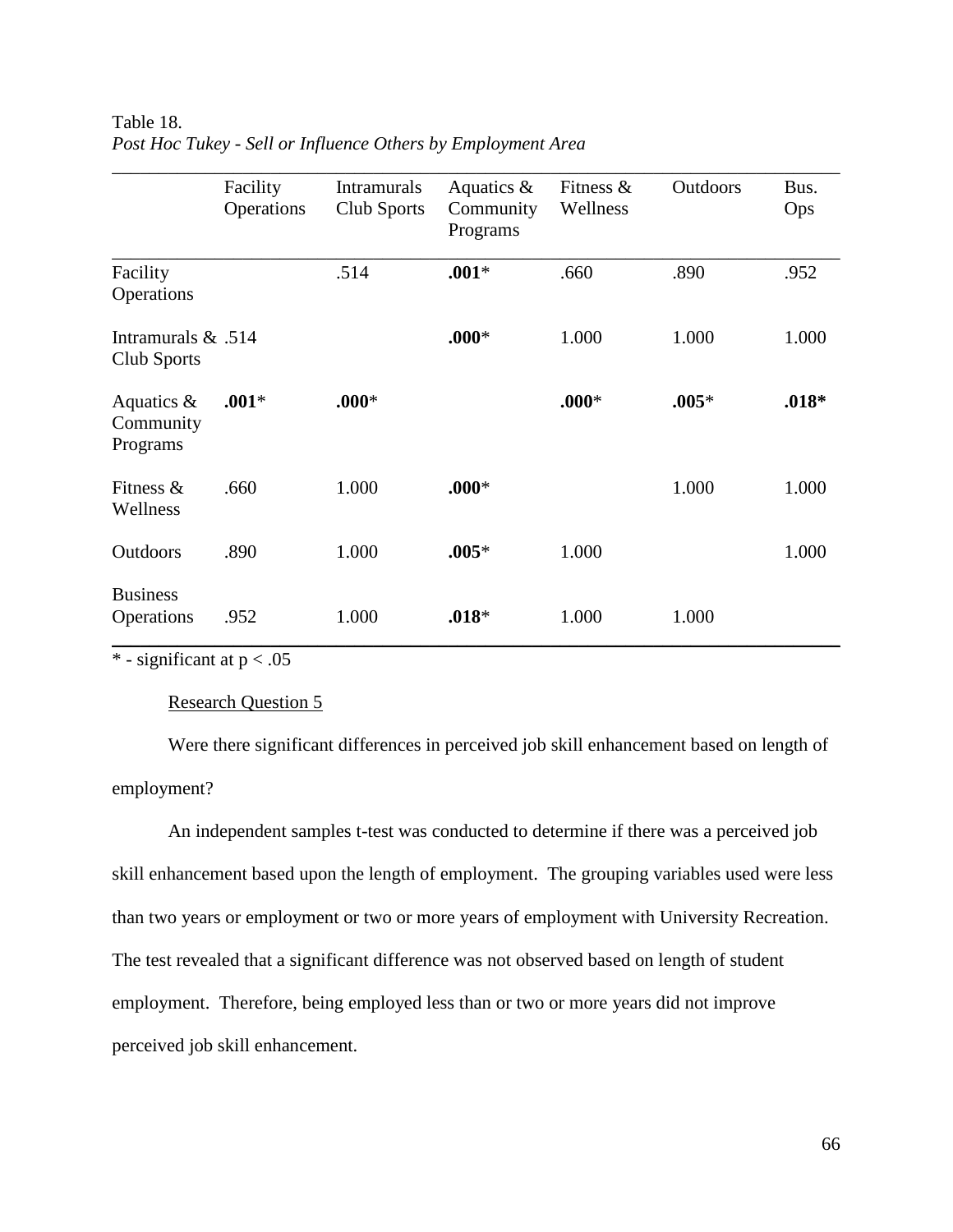|                                       | t value  | p    |
|---------------------------------------|----------|------|
| Teamwork                              | $-.718$  | .473 |
| <b>Decision Making</b>                | $-1.499$ | .135 |
| Communication                         | $-.912$  | .363 |
| Prioritize Work                       | .415     | .679 |
| <b>Obtain and Process Information</b> | $-.141$  | .888 |
| Analyze Quantitative Data             | .193     | .847 |
| <b>Technical Knowledge</b>            | $-1.761$ | .079 |
| <b>Computer Software</b>              | $-.336$  | .737 |
| <b>Create and Edit Reports</b>        | $-.853$  | .394 |
| Sell or Influence Others              | .467     | .641 |

Table 19. *Independent Samples t-test - Perceived Job Skill Enhancement by Tenure*

### Research Question 6

What skills did students employed in campus recreation most want to see improved based on their employment?

This question was answered through a student employee's participation in one of three focus groups. Three focus groups were scheduled in early December 2015. Participants were solicited through a departmental listserv that contains all currently employed students. Student input was solicited through two different emails to the listserv. The first to respond were sent a call for availability through a Doodle Poll to identify a time to schedule the focus groups. Student responses to the call for availability determined the day and timing of the three focus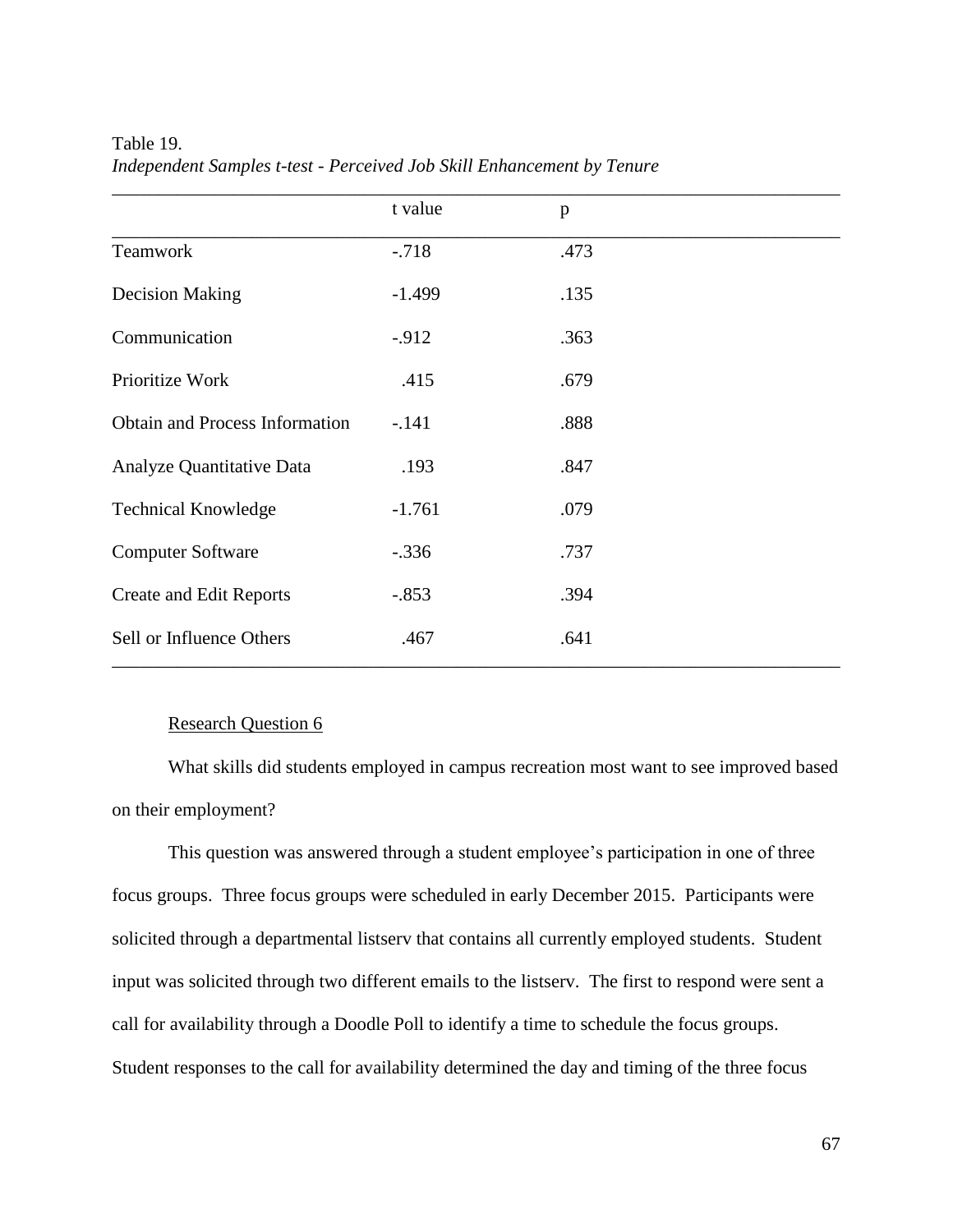groups. In all 15 student employees expressed an interest to participate in the focus groups. A total of 15 student employee participated. Table 20 identifies sex, years of employment, primary position title, and class standing. Appendix F consists a full list of participant responses.

|                            | Focus Group 1  | Focus Group 2  | Focus Group 3  |
|----------------------------|----------------|----------------|----------------|
| <b>Sex</b>                 |                |                |                |
| Female                     | 5              | 4              | $\mathbf{2}$   |
| Male                       | $\mathbf{1}$   | 1              | $\overline{2}$ |
| Years of Employment        |                |                |                |
| 1                          | 1              |                | $\overline{c}$ |
|                            | 3              | 3              | 1              |
| $\frac{2}{3}$              |                |                | 1              |
| $\overline{4}$             | 1              | 1              |                |
| <b>Position Title</b>      |                |                |                |
| <b>Student Manager</b>     | 3              | $\overline{2}$ | 1              |
| <b>Group Fitness</b>       | 1              |                |                |
| <b>Facility Supervisor</b> | $\overline{2}$ |                | $\mathbf{2}$   |
| <b>Service Center</b>      |                | $\overline{2}$ | $\mathbf{1}$   |
| <b>Fitness Center</b>      |                | $\mathbf{1}$   |                |
| <b>Class Standing</b>      |                |                |                |
| Freshman                   |                |                |                |
| Sophomore                  |                |                |                |
| Junior                     | 1              |                | 3              |
| Senior                     | $\mathfrak{Z}$ | 4              | 1              |
| Graduate                   | $\overline{2}$ | 1              |                |

## Table 20. *Focus Group Participants*

## **Focus group number one**

The first of three focus group took place on December 3, 2015 at 4:00 p.m. Six participants were asked to respond to three questions and then provide individual written responses to two follow up questions. To begin, the group was very slow to respond to questions. Questions were rephrased as participants waited to break the silence. As participants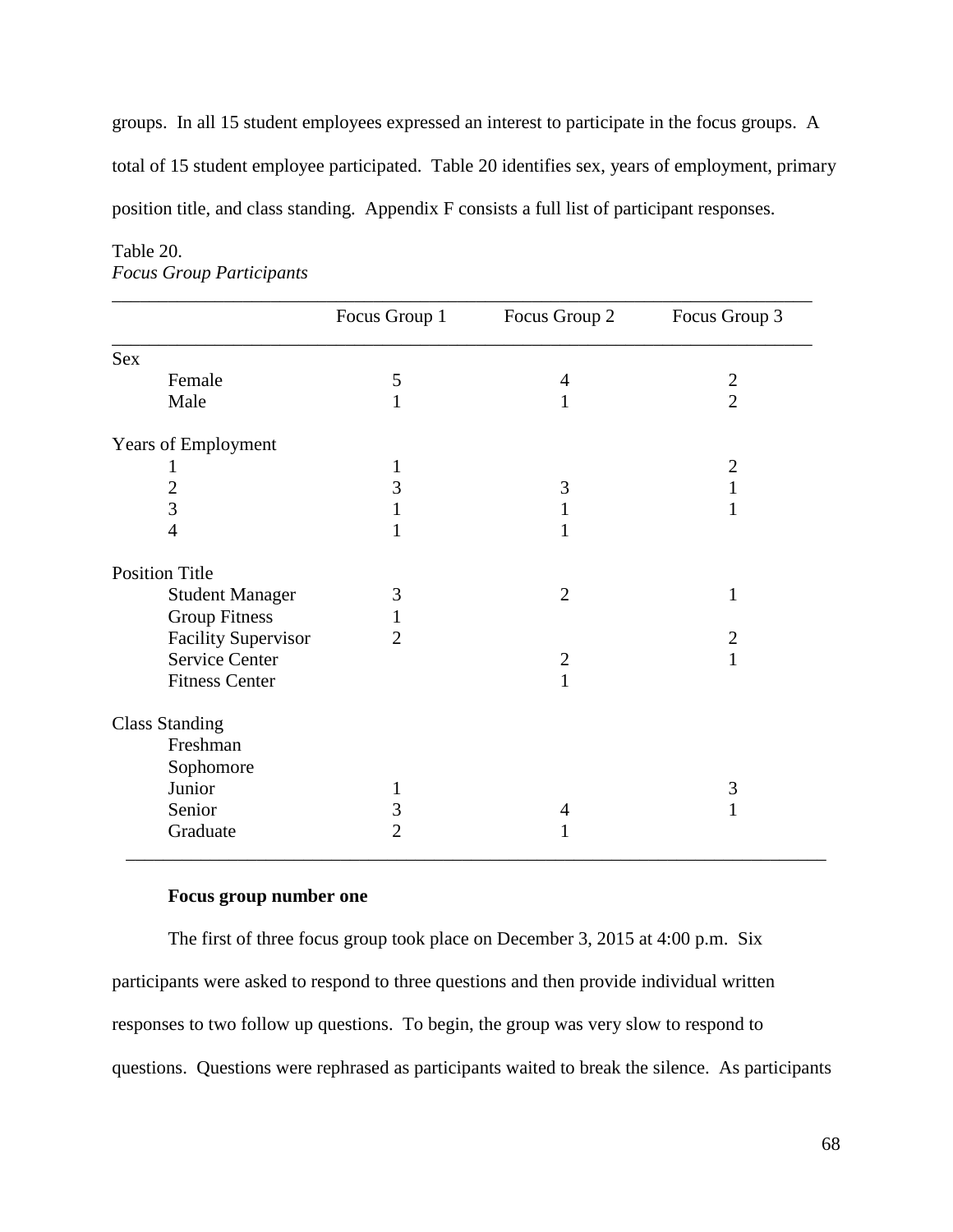began to answer, more felt comfortable to speak freely and provide meaningful contributions. The group spoke very positively about their employment experience and how they felt it was beneficial to them not only as a student but how it will be after they graduate. The participants took turns answering the question with nearly everyone providing a comment or making a point to agree with someone or mention that another suggestion was a 'good one.' Additionally, as a participant would offer a comment it seemed to trigger follow up and additional thoughts from other participants. Participants appeared to be honest and free to share experiences, both negative and positive regarding their own growth.

The idea of obtaining employment and building skills while a student employee was not a matter of if, but when. According to each participant, employment while enrolled was not a choice, they were bound to find a job at their own desire. While the group cited basic necessities as a good reason to have a job, the rationale for obtaining and maintaining become of greater importance for the steps beyond graduation. One participant stated, "I wanted the experience on my resume for future employers to see." This comment was quickly followed up with, "yeah, I need to figure out something that will help me stand out over others applying for jobs. Showing that I held a consistent job for several years while in school will help me do that." Building on that comment, the group discussed what they hope to get out of a part-time job while enrolled. The students shared a resounding comment, "experience". "I saw this as an opportunity to advance and build skills over what I could do waiting tables, which I could have easily gone out and done", shared one participant. Another participant commented,

My job here (UREC), requires me to think on my feet. I have to make decisions in a timely manner, which means I don't have time to ask someone else's opinion. In the future, the same will be expected of me. I feel good knowing I am getting those experiences now.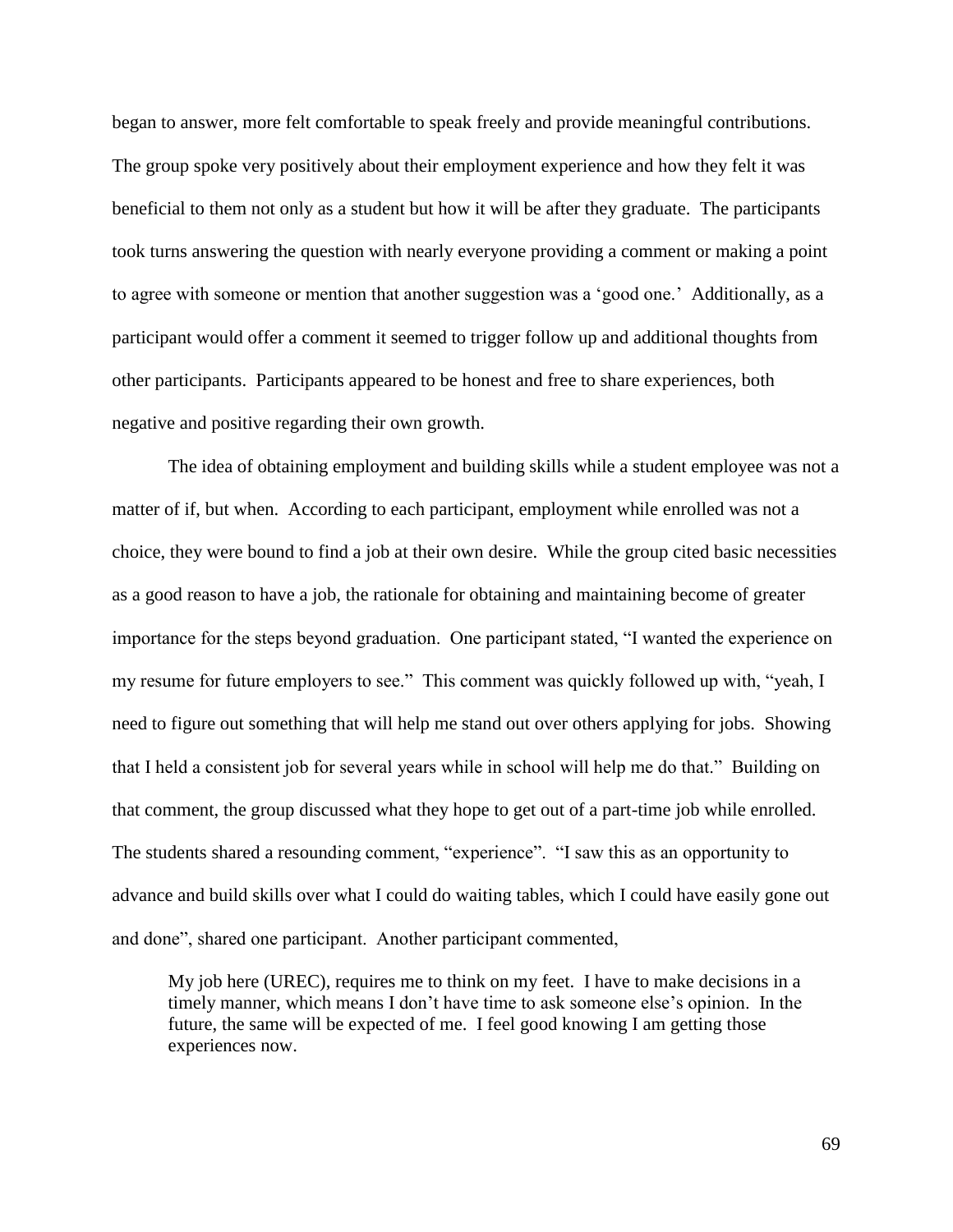Student employees were also able to draw on experiences that occurred during a shift that highlight the types skills they have learned. Controlling emotions and resolving confrontation among peer employees and the membership were noted. One participant shared the following comment,

This job has taught me how to develop a longer fuse when working with people. I'm more patient and allow people to share their opinion – this is sometimes all they really need. Once they are finished, I'm able to respond appropriately, versus I used to just stop them and tell them no or why they cannot do something.

Others commented about they have been able to better manage their time and schedules. "Work is at a scheduled time, but I also have to balance my sorority stuff and homework. This job has helped me plan better and manage my time better."

### **Focus group number two**

The second focus group was conducted on December 4, 2015 at 2:30 p.m. The group of five was asked to respond to three questions. At the end of the discussion, the group provided individual written responses to two follow up questions. The group was very chatty and eager to share opinions about their employment experiences. The group afforded each member the opportunity to provide input, often agreeing and following up comments with "yeah, I was going to say that".

Unlike the first group, this group was ready to share their experiences while working for University Recreation and a few stories along the way. The reasoning for getting a job was very similar to the first group noting basic living necessities, but failed to mention career prep like the previous group. Responses centered around low bank accounts, have their own paycheck, pay bills, and to stop asking parents for money. Although, when asked about what they hope to get out of their job, the responses became much more experiential based. Student employees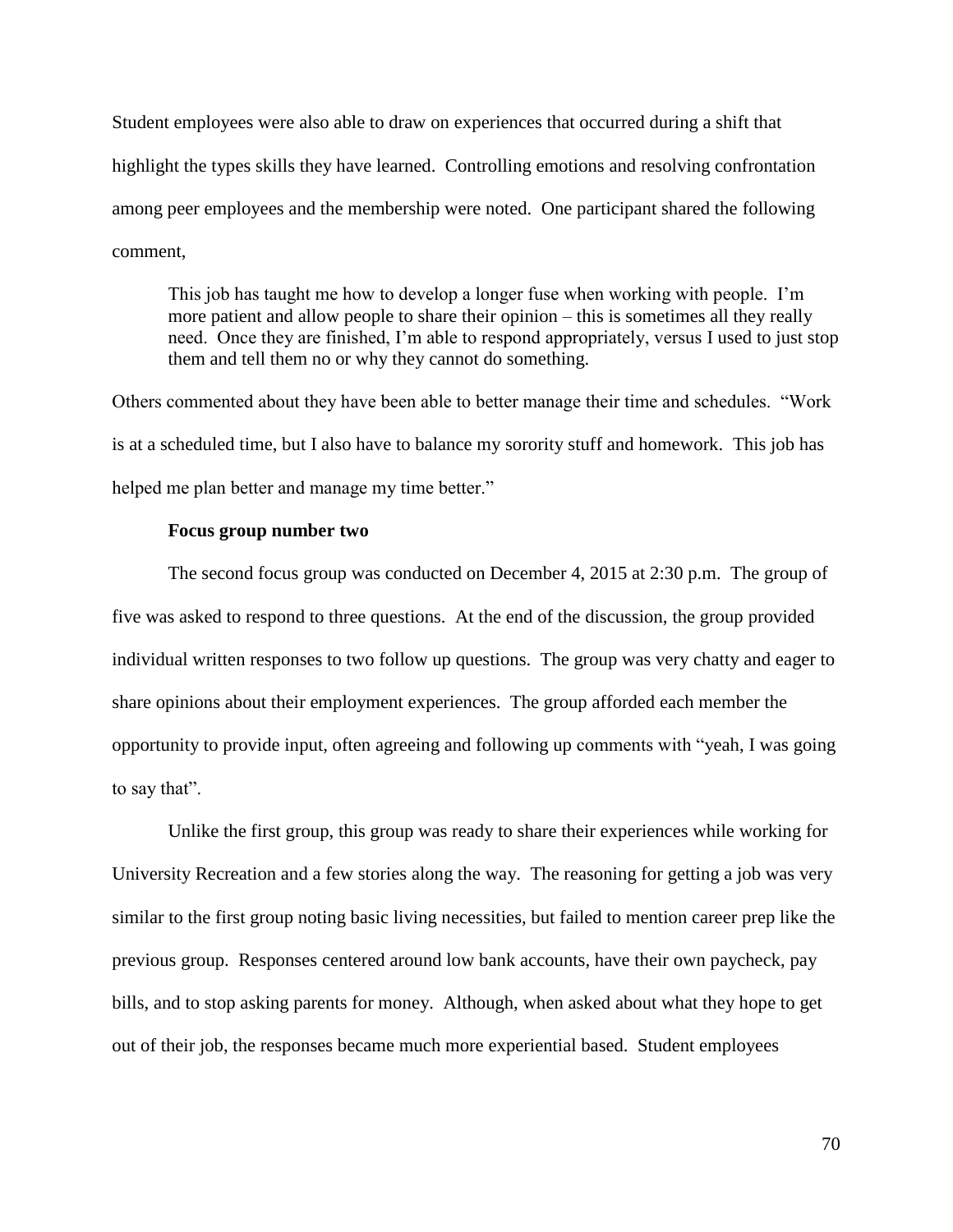identified networking, references, experience, build work ethic, problem solving, and customer service as a partial list.

The focus group participants spent the greatest amount of time sharing the various skills they believe they have learned as a result of their employment. Again, students shared how they grew, sharing an experience that they learned from. For example, one student shared,

I've learned how to better relate with people, both staff and participants. When people would be late for their shift in the past, I'd just mad and write them up, without really caring about any excuse, but I've learned that being able to communicate with the staff is important. I know take the time to have a conversation about what happened to help relay any information to a supervisor that may be helpful. The same goes for participants. I have learned that simply telling someone no, is not helpful. I try to always ensure I have a reasoning for telling people know and explain that to them.

Other students talked about learning task oriented skills such as checking pool chemicals, computer software, first-aid, CPR, and AED, and sport specific (volleyball, badminton, pickleball, etc.) equipment. One student responded after others listed off the items, "yeah, I'm not sure when I'll use some of that after I graduate, but at least it shows I can learn and follow directions regarding set-ups or directives."

### **Focus group number three**

The third focus group was held on December 11, 2015 at 1:30 p.m. The group of four was asked to respond to three questions. At the end of the discussion, the group provided individual written responses to two follow up questions. Similar to the two previous focus groups the group spoke positively about their campus recreation employment opportunity. Each member of the group had the opportunity to provide input. Students relied on their specific experiences through University Recreation on how they grew, regardless of whether the experiences with primarily positive or negative, they improved how they addressed situations when they presented themselves again.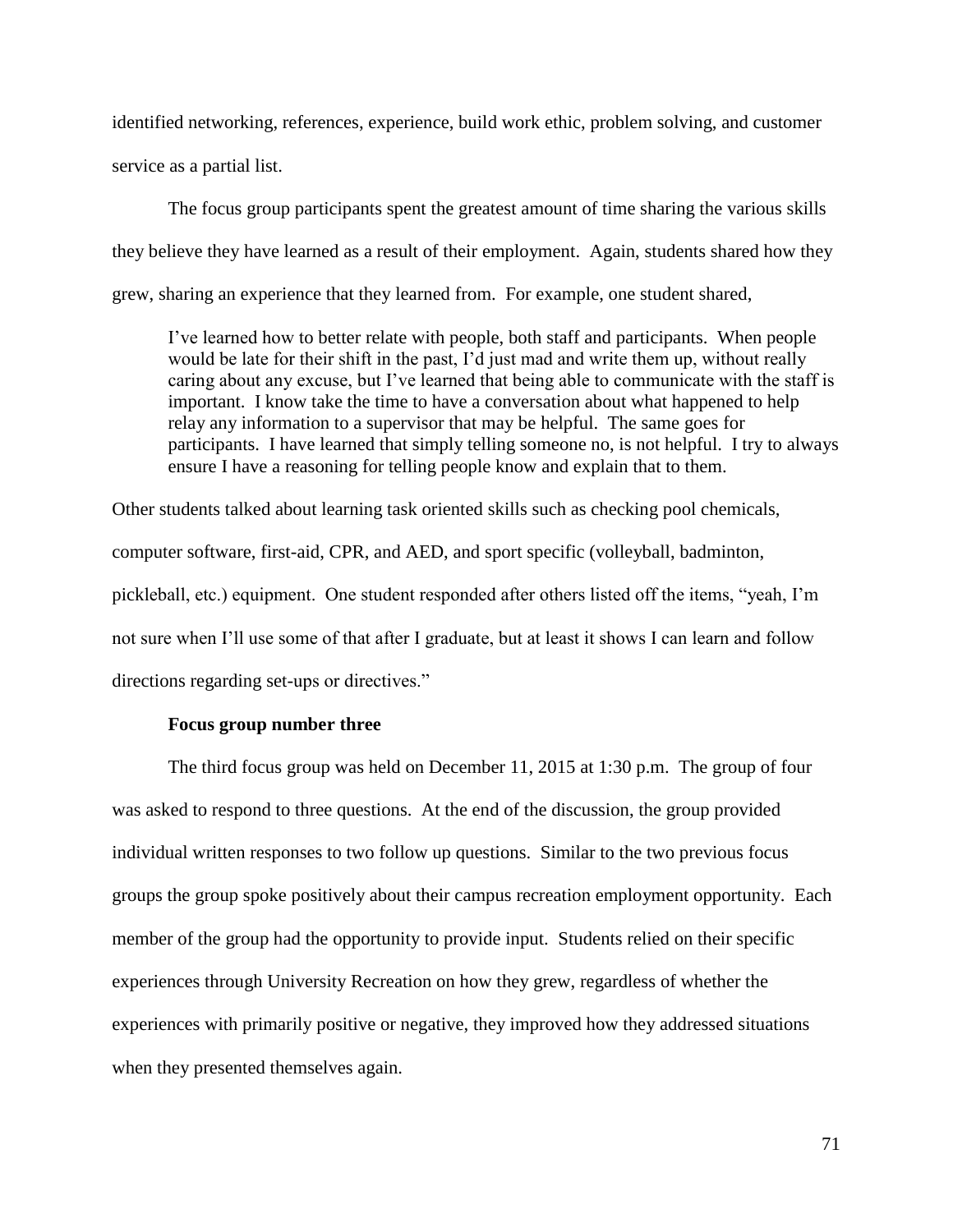Similar to the second group, this group commented about the need for financial awareness and ability to afford necessities as a primary driver for getting a job. The availability of discretionary income is helpful in their general happiness as it helps eliminate worry of "paying for things socially, helps cover what parents cannot or will not, paying bills, and independence." Again, a group was able to draw on specific experiences that they believe helped build skills and prepare them for experiences after graduation. A participant stated, "this job teaches me how to juggle everything I have going on. It's not like it is going to slow down after graduation."

Involvement and connection to a University is an important factor in student retention in the college setting. This is always an important factor for students. It was interesting to note that this was a reason one particular focus group participant sought employment. The following was shared,

I knew I needed a job to force me to become involved and meet people. I'm not a person who likes to go out and not good about meeting new people. I knew a job would force me to do that and create a greater reason to stay at school. I am pretty introverted, this job has helped me communicate. You talk to people all the time, I have to be willing to open up.

Participants spoke largely about the need to gain employment experience and demonstrate to future employers their ability to hold a job, complete their degree, and learn skills to be successful employees. The focus groups demonstrated that students experience a variety of experiences that they are able to learn from and change the way in which they are resolved from scenario to scenario. The employment experience is co-curricular as they are learning from their experiences and making improvements. One participant stated "I want to come out of this job better prepared for future employment opportunities. I want to lead better, adapt faster, and work harder through tasks and challenges." The employment experience topic resonated regularly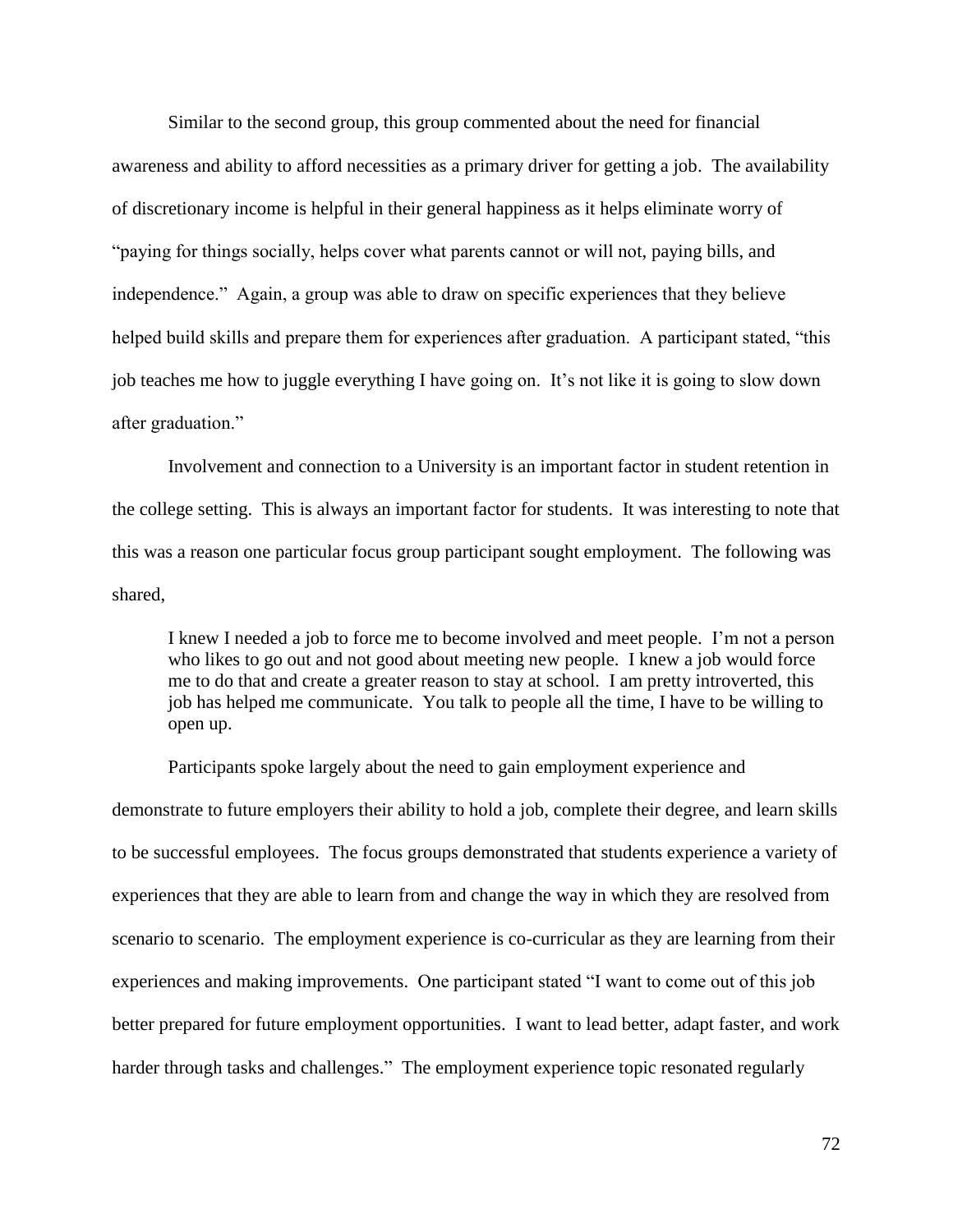throughout the conversation and how it led to the skills they wanted to develop, actually developed, and hoped to develop. The most common skills identified by student employees were leadership, problem solving, time management, and communication. These skills mirror the top four skills that employers and colleges are looking for in recent graduates. Another participant shared "Continually developing communication skills is very important to me so I can display these skills as a future Physical Therapist to create the best possible environment for my patients"

In summary, each group commented how the employment experience had been a positive experience for them during their experience in college. One participant described their employment experience:

University Recreation has helped me continue to build time management and leadership skills. University Recreation has also helped me develop as a person. I have become more confident and learned how to adapt and deal with a variety of situation and personalities.

Each member of the focus group willingly contributed to the discussion and contributed their individual opinion. I felt all the participants were honest and did not feel pressured to simply agree with the group at each session. A full list of participant responses can be found in Appendix F.

## **E. Chapter Summary**

The chapter presented the results and analysis of surveys and three focus groups conducted with students enrolled in classes and employed at a comprehensive recreation center. Data were analyzed through descriptive statistics, frequencies and percentages, measures of central tendency, factor analysis, ANOVA, independent samples t-test, and review of the focus group responses. The information answers the six research questions regarding perceived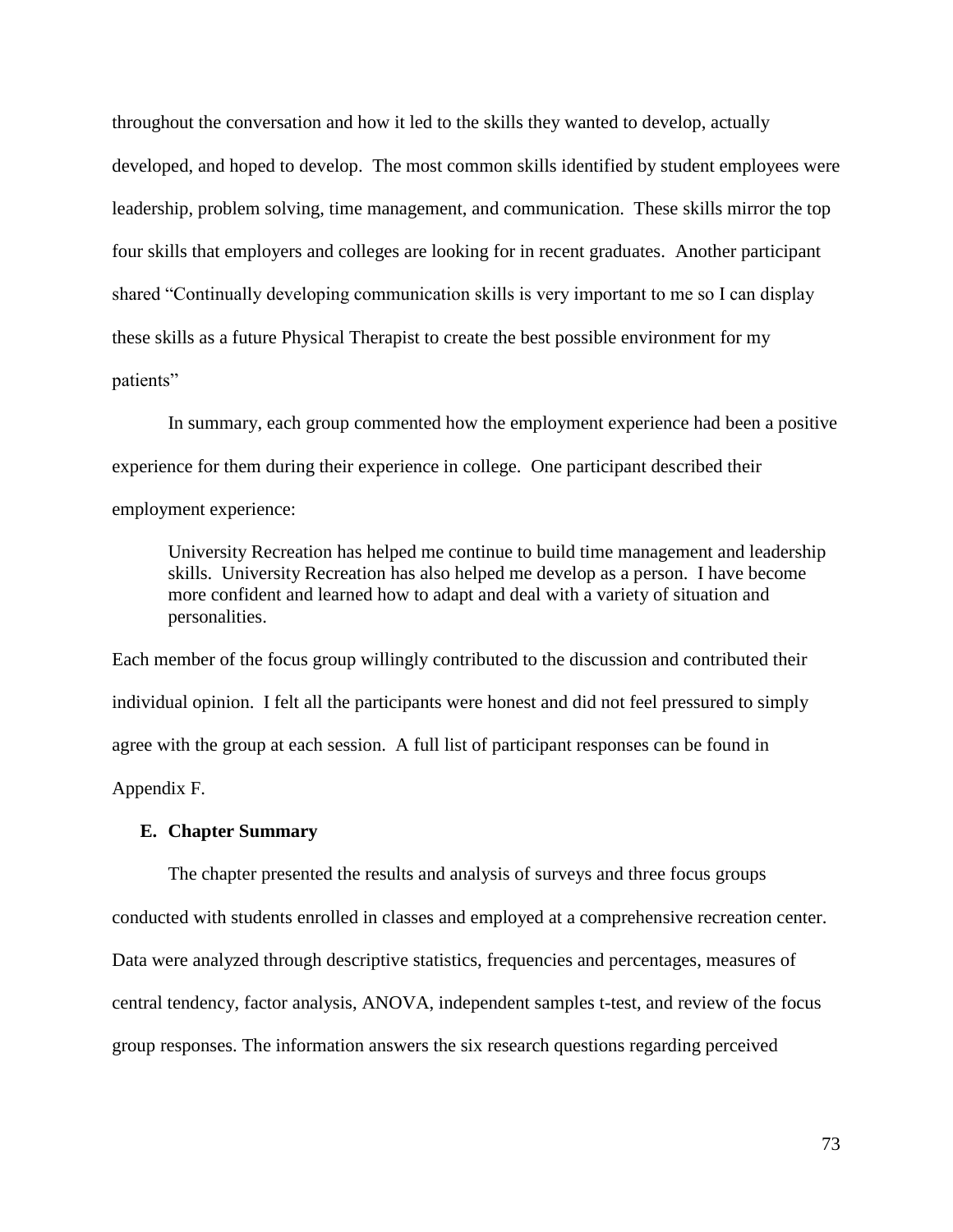improvement in perceived skill enhancement as a result of student employment with University Recreation.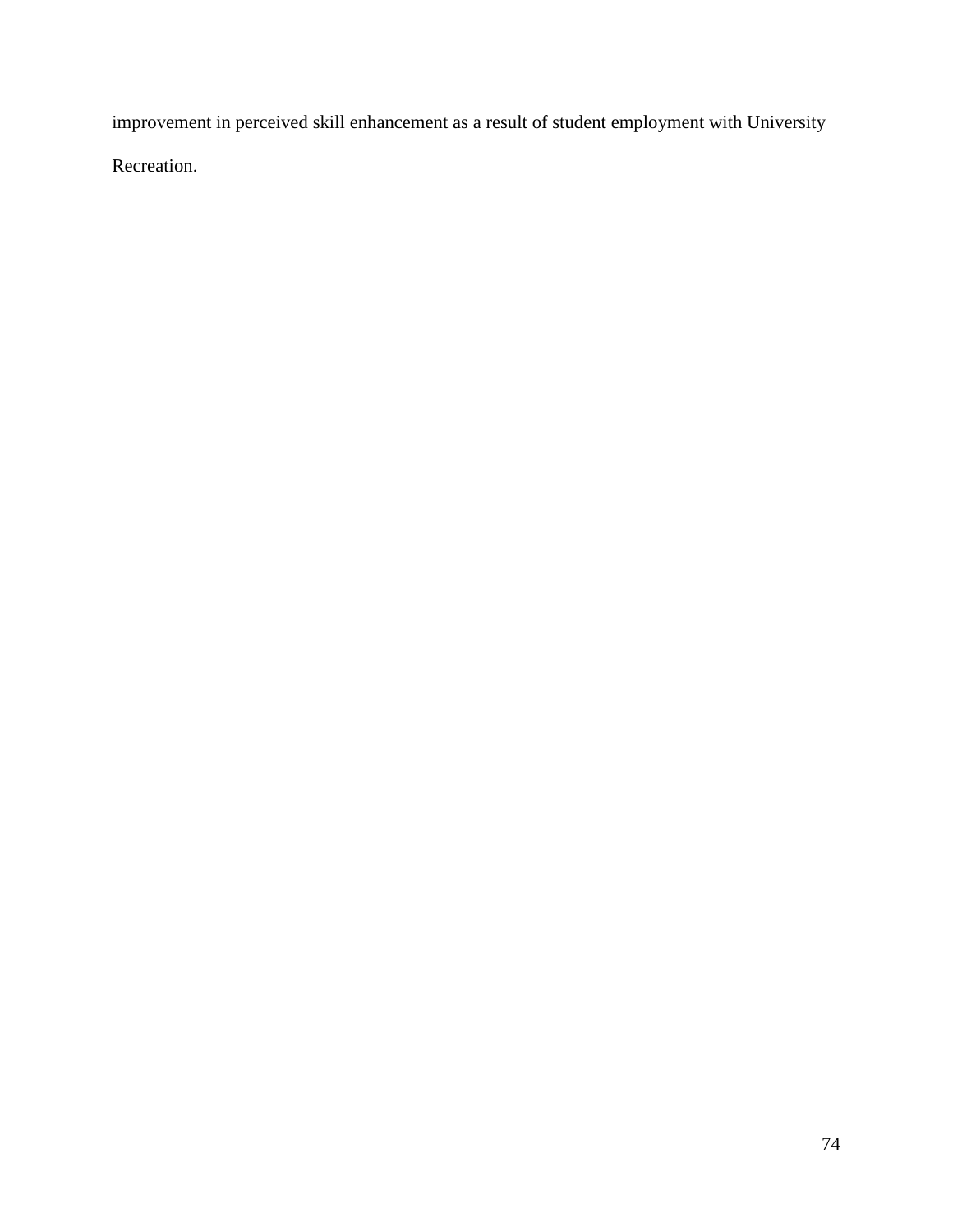## **V. Chapter 5: Conclusions and Recommendations**

### **A. Introduction**

The study reported the perceived skill enhancement of students employed in a campus recreation setting. The chapter includes a summary of the study, conclusions, and recommendations for researchers and practitioners. The discussion at the end of the chapter demonstrates the importance of student employment and the relationship with student development.

### **B. Summary of the Study**

Employment opportunities for students consist of off-campus and on-campus experiences. This study used students enrolled at a large, four year, public institution, with a comprehensive campus recreation program. The purpose for conducting the study was to explore the self-reported outcomes of employment in a campus recreation setting.

The sample for this study consisted of undergraduate and graduate students who were employed by University Recreation at the University of Arkansas during the fall 2015 and spring 2016 academic semesters. The research was completed using a mixed methods approach. Data were collected simultaneously through the use of paper surveys and focus groups. The study consisted of six research questions to determine the statistical significance of perceived skill enhancement as a result of employment in a campus recreation program. Data were analyzed through descriptive statistics, frequencies and percentages, factor analysis, ANOVA, independent samples t-test, and review of focus group responses. The data indicates that campus recreation employment does help prepare students for employment after graduation and supplement the classroom experiences, therefore considering employment a co-curricular activity.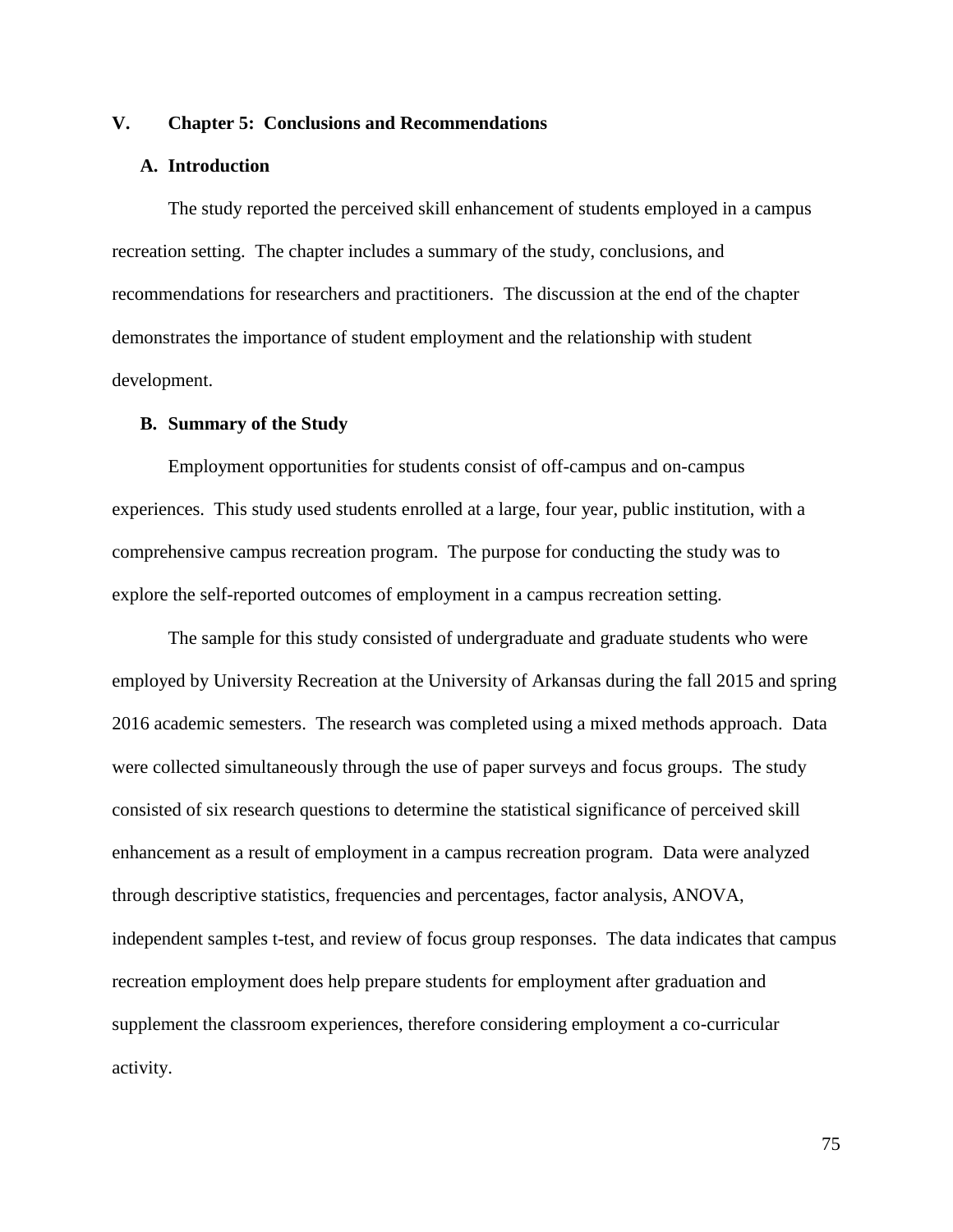#### Research question 1

What was the profile of students who were employed in a campus recreation program that includes a comprehensive campus recreation program and a full-service recreation center?

The profile of a student who works for a comprehensive campus recreation program was a junior or senior, with a 3.00 or better grade point average, had been employed for less than 2 years, and primary area of responsibility was within Facility Operations.

## Research question 2

For these employed students, what skills were perceived to be enhanced through their employment in campus recreation?

Social work skills (teamwork, decision making, communication, and prioritizing work) were perceived to be the greatest enhanced skills through campus recreation employment

#### Research question 3

Were there thematic trends in skill areas that were improved or not improved based on program area student employment?

The factor analysis identified two clusters of statistically significant responses that could be interpreted as themes: social work skills and technical work skills. Social work skills were those that improved individual interpersonal communications or social behaviors, such as how to The research was completed using a mixed methods approach. This was determined the most appropriate as incorporating both quantitative and qualitative research provides a better understanding of the research problem (Creswell, 2012). A convergent mixed methods design was used. Quantitative and qualitative data were collected at the same time. This design was selected as quantitative data presented the results of the larger group where qualitative data allowed for the evaluation of a select group of individuals (Creswell, 2012).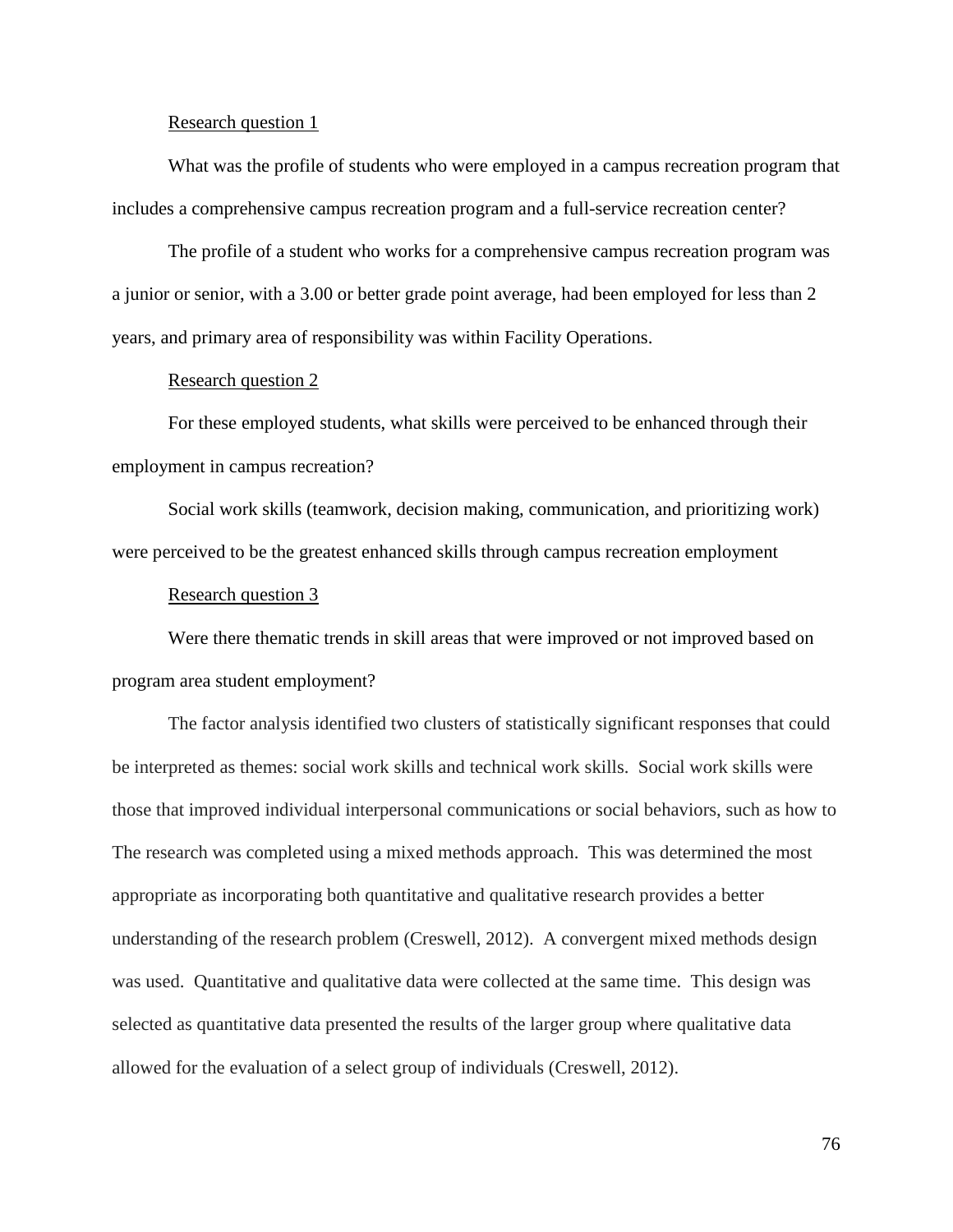The quantitative research was a cross-sectional survey asking student employees their perceived enhanced skill ability, as a result of their employment with University Recreation, in skills identified as important by the National Association of Colleges and Employers (Creswell, 2012). This is the best method to collect information as it provides the research current beliefs from the respondents (Creswell, 2012). The survey will be distributed by hard copy and completed with pencil/pen. This method has been selected to increase the response rate. The disadvantage to using the cross-sectional survey is that a cause and effect relationship cannot be explained, opposed to perceptions and beliefs at the moment the survey is conducted (Creswell, 2012).

The qualitative research was collected through a series of focus groups. Three focus groups were conducted in December of 2015. Group sizes ranged from 4-6 participants. The qualitative data were collected at the same time the surveys were distributed. The collection of the qualitative data allowed for a stronger answer to the research question through responses that could not be answered through the survey (Creswell, 2012). The focus groups began with participants engaged in a discussion about employment experiences, followed by individual thought and reflection to two open-ended questions work on a team or communicate with other employees or recreation facility users. The technical work skills were those that focused on how to perform specific functions, such as using computer software or editing reports.

### Research question 4

Were there significant differences in perceived job skill enhancement based on the functional area within campus recreation that students were employed in?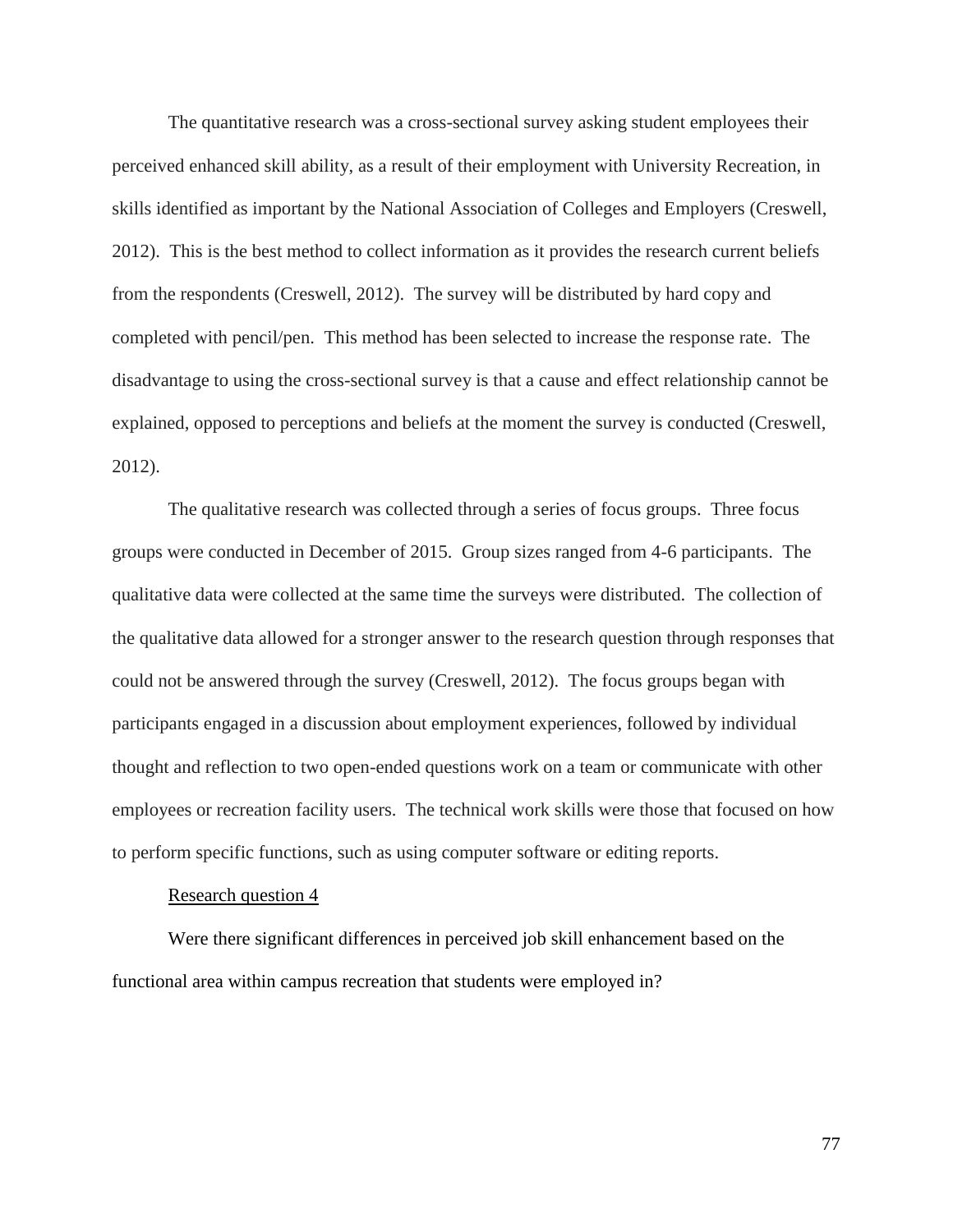A significant difference existed between each functional employee area and all skills. It might assumed that opportunities for member interaction, interaction amongst co-workers, task responsibilities, or location of employment may influence the perceived skill enhancement.

### **Skill: Teamwork**

Student employees in Fitness and Wellness perceived less improvement in teamwork skills than both Facility Operations and Intramural and Club Sport student employees. It could be assumed that Fitness and Wellness by nature of the job do not have to work cooperatively with their peers. Their time spent working is largely on their own leading participants through classes whereas Facility Operations and Intramural and Club Sports staff regularly work together for a common purpose such as an event set-up or officiating a team sport.

## **Skill: Decision making**

Student employees in Aquatics/Community Programs perceived less improvement in decision making skills than both Intramural and Club Sports and Facility Operations student employees. By nature of the position Aquatics/Community Programs staff are following a set curriculum or supervising members using the pool. In these capacities, it is likely that little opportunity to exercise decision making exists by nature of the job duties. Contrary to Aquatics/Community Programs, Intramural and Club Sports and Facility Operations staff regularly make decisions regarding game management and the operation of the facility and oversight of events.

## **Skill Communication**

Student employees in Aquatic/Community Programs perceived less improvement in communication skills than Facility Operations and Fitness and Wellness student employees. Aquatics/Community Programs staff members are largely sedentary and the position they hold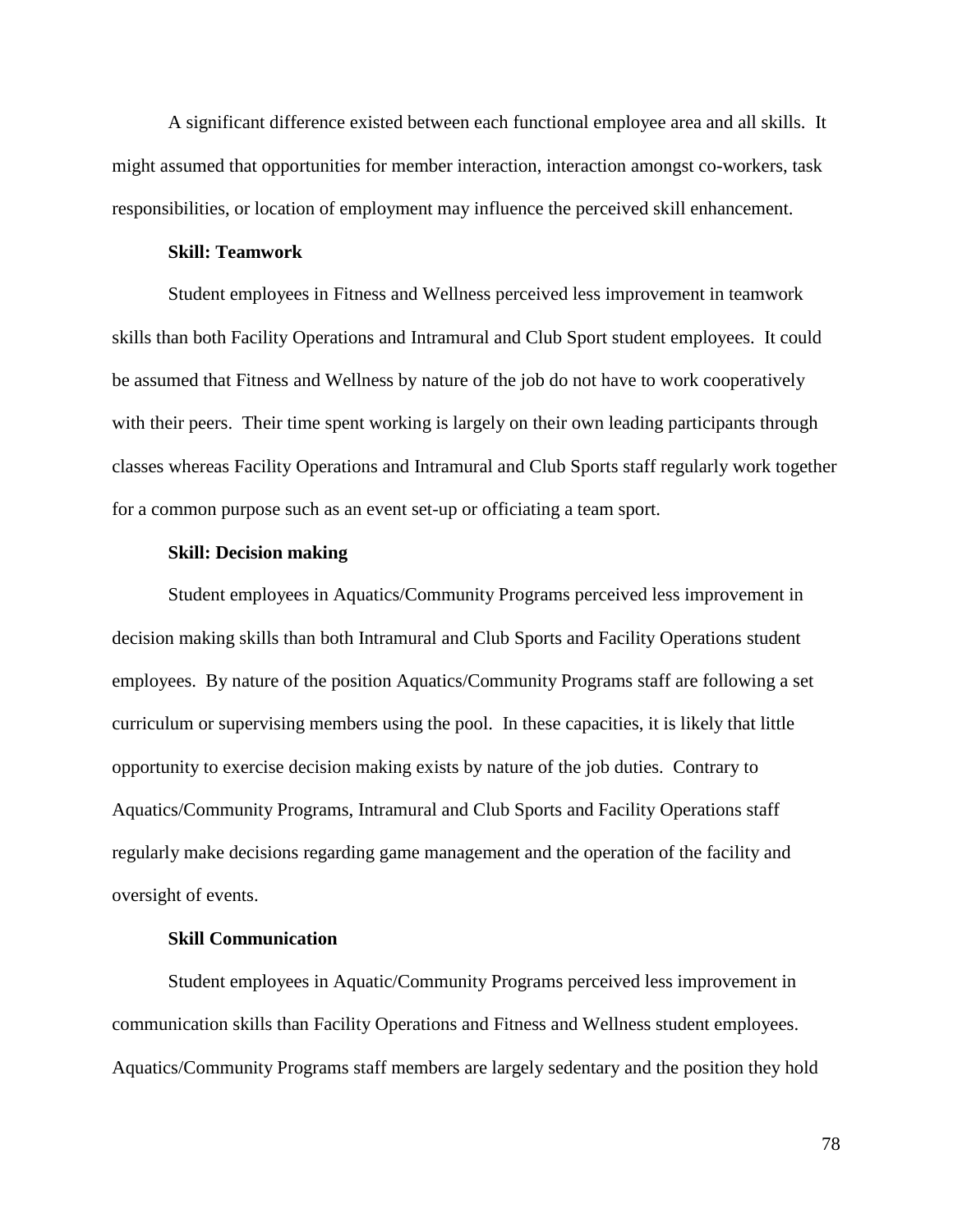largely does not communicate with members outside of enforcement of rules. Facility Operations and Fitness and Wellness staff members are communication regularly with staff and members regarding directions for staff, answering member inquiries, and teaching group fitness classes

### **Skill: Prioritize work**

Student employees in Aquatics/Community Programs perceived less improvement in prioritizing work skills than Fitness and Wellness student employees. Students in the Aquatics/Community Program employment area rarely have to prioritize job duties outside of observation of members while swimming. Fitness and Wellness staff members meanwhile have to set up for class, choreograph class, provide participant feedback, and collect enrollment information. This requires them to prioritize what needs to occur for a successful class.

### **Skill: Obtain and process information**

Student employees in Aquatics/Community Programs perceived less improvement in obtaining and processing information than Facility Operations, Intramural and Club Sport, and Business Operations student employees. This skill provides challenging opportunities for Aquatics/Community Programs staff on a regular basis as the job is largely monitoring individuals using the aquatic facility. Facility Operations, Intramural and Club Sport, and Business Operations student employees regularly have to seek and process information to answer member questions, carry out an event setup, and manage a night of intramural and club sport activity.

#### **Skill: Analyze quantitative data**

Student employees in Aquatics/Community Programs and Fitness and Wellness Staff perceived less improvement in analyzing quantitative data than Facility Operations, Intramural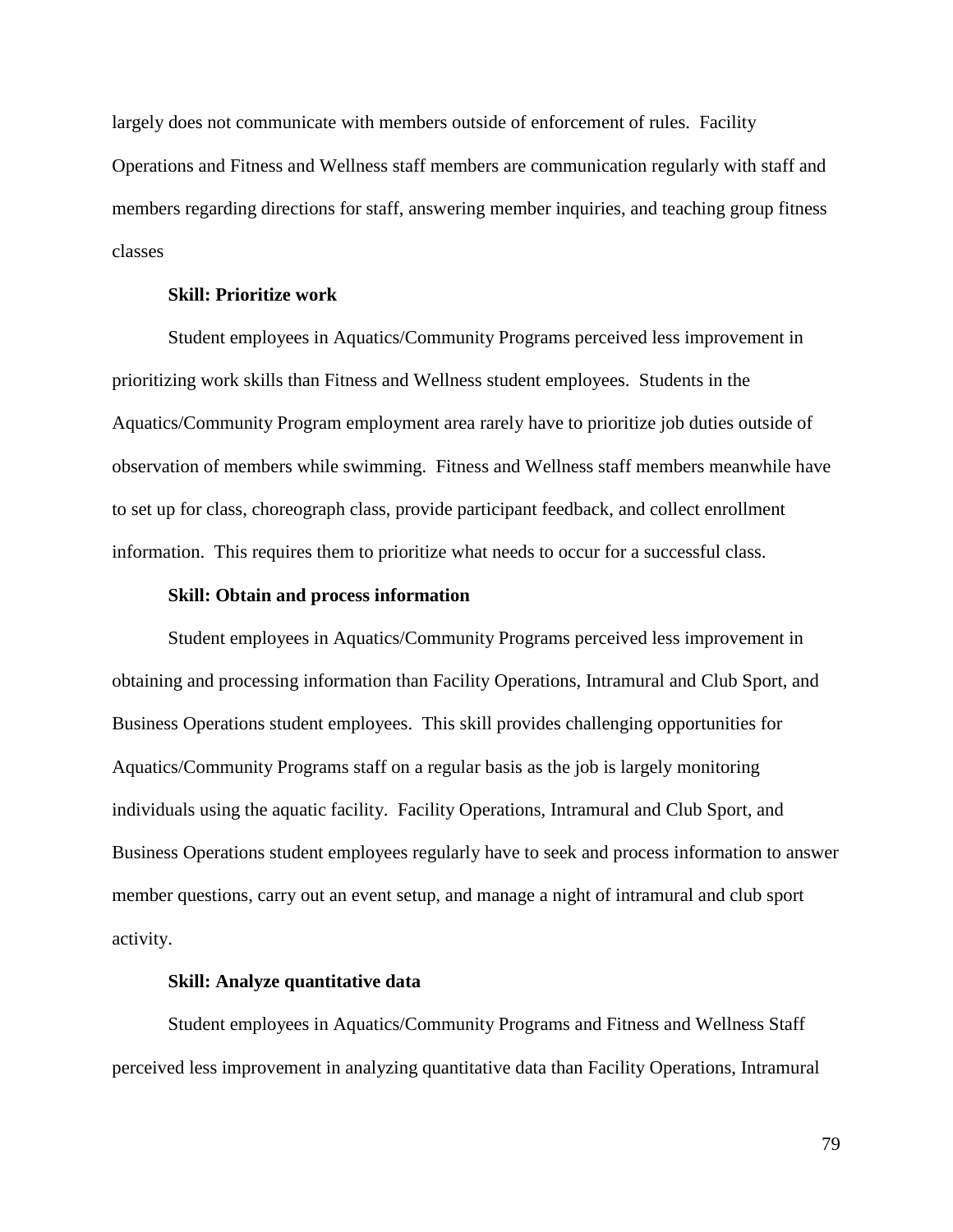and Club Sports, and Business Operations. Like many other skills, Aquatics/Community Programs and Fitness and Wellness staff are afforded the same opportunity due to the task requirements of the position. Whereas Facility Operations, Intramural and Club Sports, and Business Operations staff must review quantitative data to make informed decisions regarding event needs, game management and set-up, and decisions related to business operations of the office.

### **Skill: Technical knowledge**

Student employees in Aquatics/Community Programs ad Fitness and Wellness perceived less improvement in technical knowledge than Intramural and Club Sports and Outdoors student employees. Intramural and Club Sports and Outdoors staff members must have a thorough understanding of rules and procedures of their respective activities to provide a safe environment for student participants. The regular review of policies and procedures likely provides a greater opportunity for skill development than Aquatics/Community Program and Fitness and Wellness staff members.

#### **Skill: Computer software**

Student employees in Aquatics/Community Programs perceived less improvement in computer software skills than Facility Operations, Intramural and Club Sports, and Business Operations student employees. Additionally, Fitness and Wellness student employees perceived less improvement in computer software skills than Facility Operations student employees. By nature of the daily operations of Facility Operations, Intramural and Club Sports, and Business Operations employees they regularly use computers, tablets, and iPads to complete their assigned work. This affords Facility Operations, Intramural and Club Sports, and Business Operations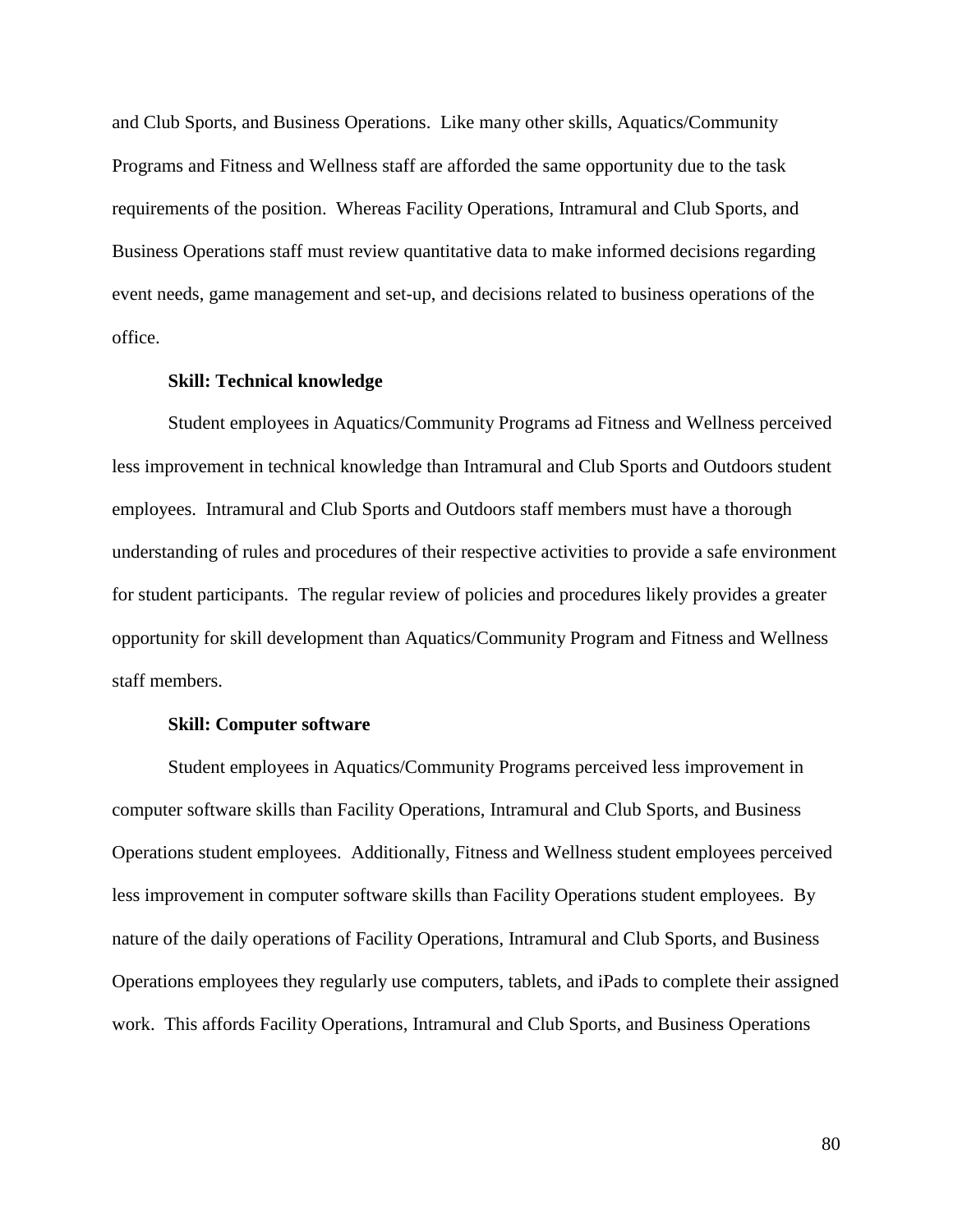employees a greater opportunity to develop computer software skills versus those employee groups who do not need software to complete their job responsibilities.

## **Skill: Create and edit reports**

Student employees in Aquatics/Community Programs and Fitness and Wellness perceived less improvement in creating and editing reports than Facility Operations and Intramural and Club Sports student employees. Additionally, student employees in Outdoors perceived less improvement in creating and editing reports than Intramural and Clubs Sports student employees. A job function for Facility Operations and Intramural and Club Sports staff is create shift or end of night reports that serve as a summary of the activities and events. These reports are reviewed by full-time staff daily. It should be assumed that full-time staff are reviewing these regularly and providing students feedback for improving reports that are inadequate, providing an atmosphere that facilities the development of creating and editing reports.

### **Skill: Sell or influence others**

Student employees in Aquatics/Community Programs perceived less improvement in selling and influencing others than Facility Operations, Intramural and Club Sports, Fitness and Wellness, Outdoors, and Business Operations student employees. A lack of involvement with the membership base outside rule enforcement, such as the Aquatics/Community Programs staff makes it difficult to enhance this skill as Facility Operations, Intramural and Club Sports, Fitness and Wellness, Outdoors, and Business Operations do this regularly for their positions through tours to prospective members, instructing fitness class participants, teaching and enforcing sport rules, teaching clinics and leading trips in the backcountry, and selling services and programs offered by the campus recreation department at the membership office.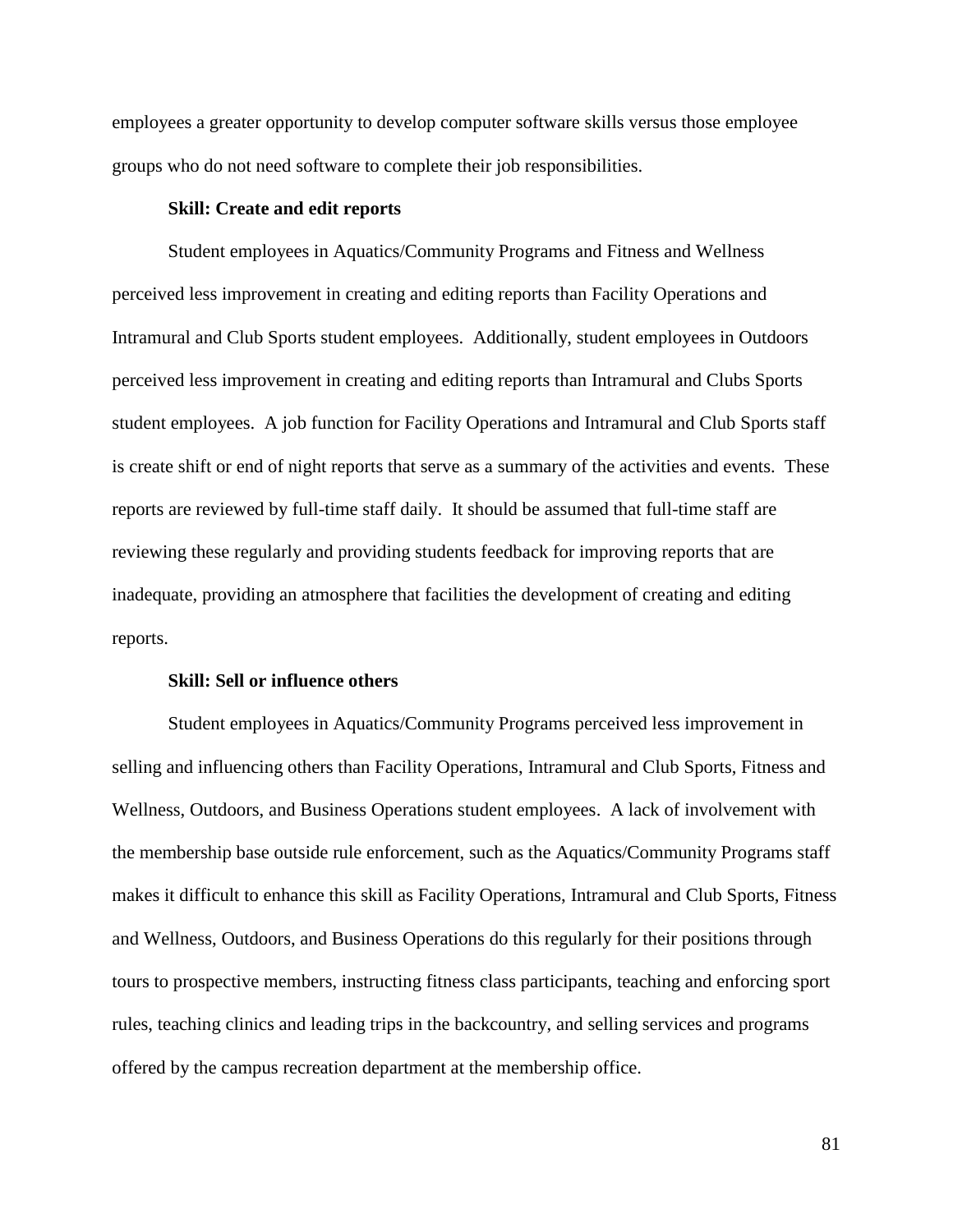#### Research question 5

Were there significant differences in perceived job skill enhancement based on length of employment?

A significant difference was not observed based on length of employment; therefore,

being employed less than or two or more years did not improve perceived job skill enhancement.

### Research question 6

What skills did students employed in campus recreation most want to see improved based on their employment?

Participants spoke largely about the need to gain employment experience and demonstrate to future employers their ability to hold a job, complete their degree, and learn skills to be successful employees. The employment experience topic resonated regularly throughout the conversation and how it led to the skills they wanted to develop, actually developed, and hoped to develop. The most common skills identified by student employees were leadership, problem solving, time management, and communication.

### **C. Conclusions**

1. The two year or more experience level for campus recreation employment does not carry any statistical significance in perceived skill enhancement. Student employees perceive the necessary development of skill enhancement occurs prior to the two year anniversary of employment with campus recreation.

2. Students demonstrated their perceived enhancement of social work skills providing evidence that campus recreation provides a quality environment for the development of those skills. Student employees also demonstrated a lack of their perceived skill enhancement related to work technical skills indicating that campus recreation does not provide this opportunity or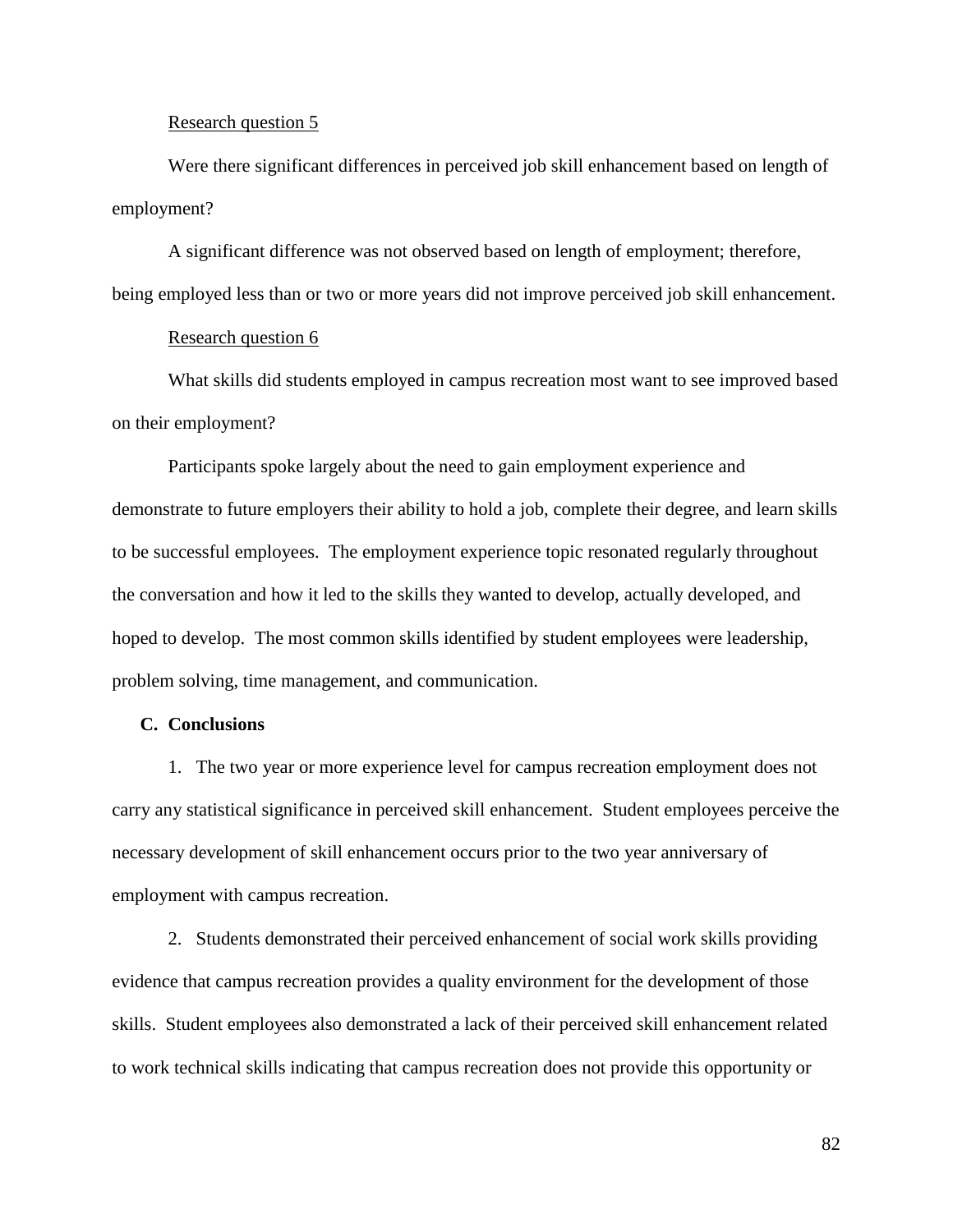students fail to demonstrate competency. The demonstration of perceived skill enhancement for social work skills speaks to the ability for employment to supplement learning in the classroom environment as those skills may be harder to develop in the classroom.

3. Similar responses regarding work skills on the survey indicate that all employment areas within campus recreation intentionally or unintentionally create a clear distinction between social work skills and technical work skills.

4. The variety of employment opportunities in campus recreation provide a wide array of professional development opportunities. It is likely that job functions highly dictate the opportunity for development. For example, the work environment likely contributes to perceived skill development. It could be expected that lifeguard staff, who are fairly stationary in their responsibility and have limited participant interaction, will score differently from a Service Center staff member who interacts with members regularly throughout a shift. That information should provide the lifeguard program supervisor a greater impetus to offer additional opportunity for skill development that may not be available as part of an everyday function of the jobs or assist the student employee in understanding how they are developing skills.

5. Students understand that employment, while enrolled, is important preparation for full-time employment. Additionally, students enjoy working in the campus recreation environment as an undergraduate, noting the several opportunities to gain work experience in multiple program areas within campus recreation.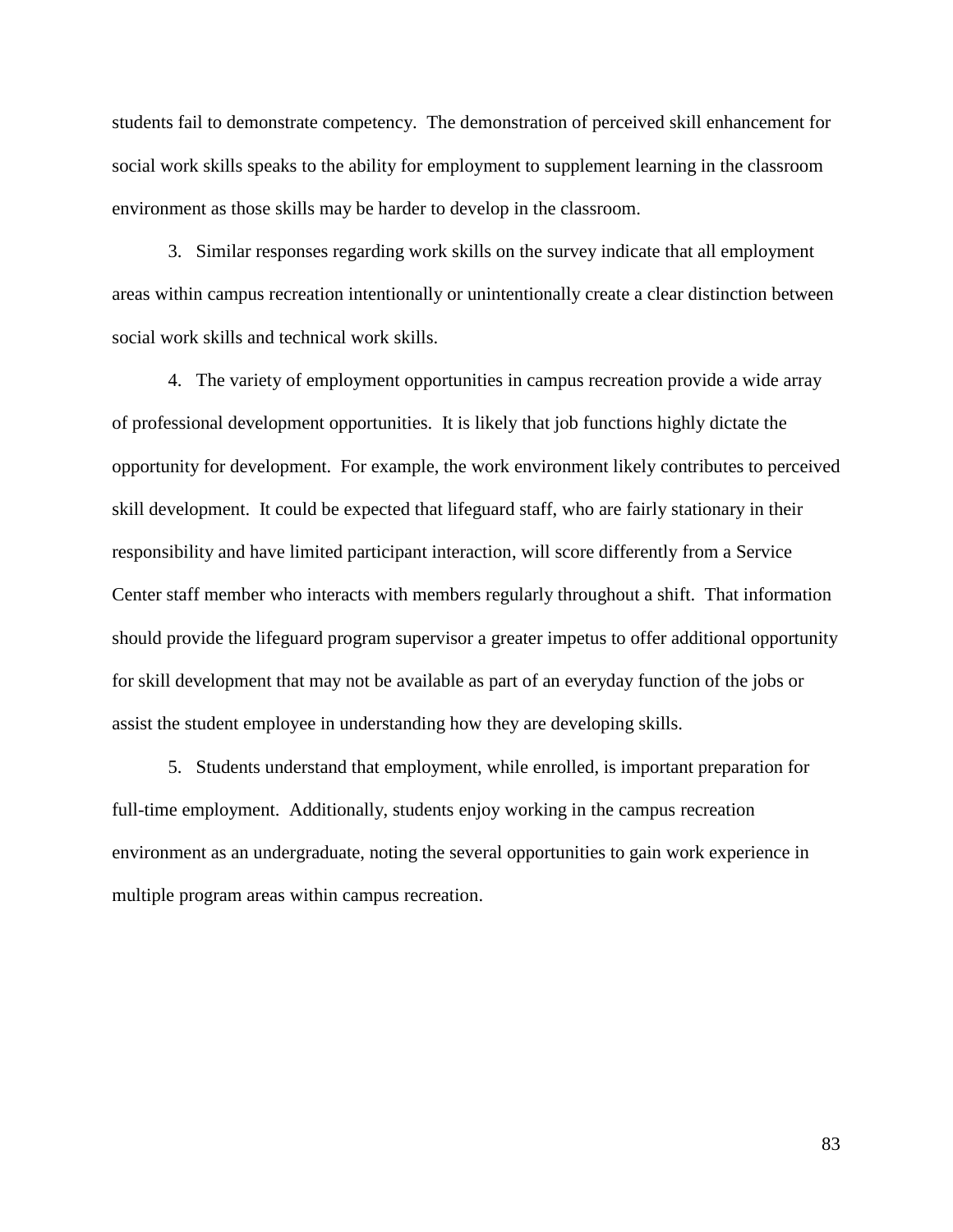#### **D. Recommendations**

### **Research Recommendations**

1. Undergraduate, four year institutions with a comprehensive campus recreation department should consider replicating this study to investigate skill development among student employees.

2. The study should be replicated to determine if a statistical significant difference in skill development exists for an employment tenure of one year or less versus two years.

3. The study should be replicated to include a pre-employment and one year anniversary perceived skill assessment. A perceived rating of skill competency would occur prior to the first day of employment. A second assessment would follow after one of employment with campus recreation to assess perceived skill enhancement, as a result of campus recreation employment.

4. Larger institutions employ more student employees. This study should be replicated with larger institutional enrollment to compare perceived skill enhancement among institutions of small, medium, and large student staffs. This may lend itself to determine if a better employment experience exists at an institution with larger or smaller student enrollment.

5. The study should be replicated with an assessment provided to program area supervisors. This assessment would include the type of in-service meetings, assess and compare job functions between employee groups, and the environment in which the student works. This assessment could help determine if supervisor performance and influence contributes to student employee perceived skill enhancement and the opportunities to develop skills.

6. The study should be replicated to make comparisons on a campus among students who work in other units on campus and those that do not work at all to determine if those in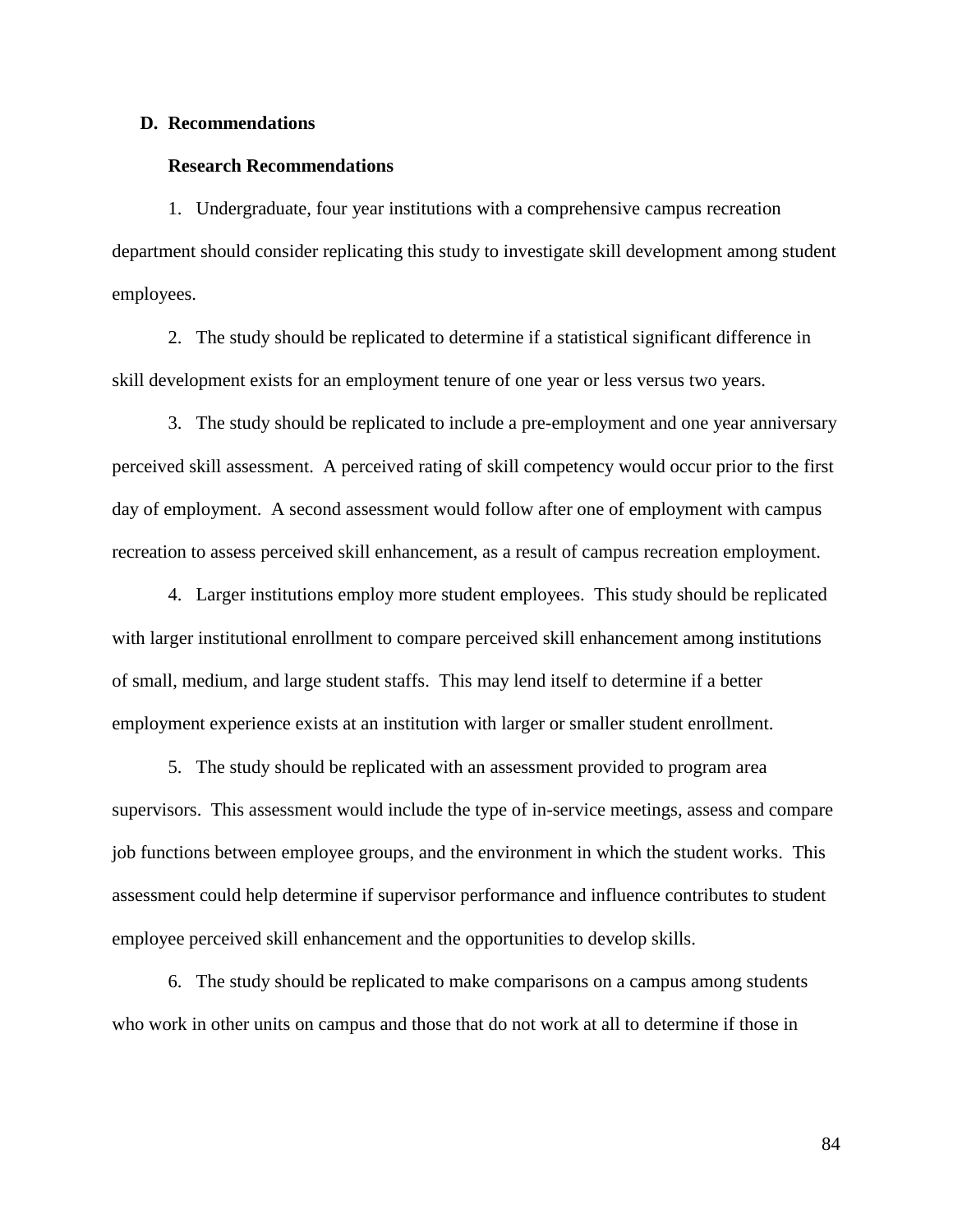campus recreation perceive greater skill enhancement than those who do not work in campus recreation.

7. With the large numbers of recreation centers and programs and a governing body with a long list of institutional members, NIRSA: Leaders is Collegiate Recreation should create a large national, longitudinal database. This information would document and provide greater evidence for the impact of student work in campus recreation centers. Additionally, professionals could post and collect successful strategies regarding student development and employment.

## **Practitioner Recommendations**

1. Campus recreation professionals should review this information to determine how to strengthen job specific responsibilities and opportunities to aid student skill development that employers seek from recent college graduates.

2. Campus recreation professionals should consider student development and engagement workshop opportunities that supplement the employment experience. Workshops should include the development of social and technical work skills.

3. Student in-service meetings should consist of educational opportunities beyond specific tasks and responsibilities. Providing educational sessions and information beyond specific tasks allows for the greater development of skills employers are seeking in recent graduates.

4. Higher education professionals who employ students should develop position descriptions that highlight skill development and describe those skills in the position description through the essential functions of the job. Additionally, position descriptions may include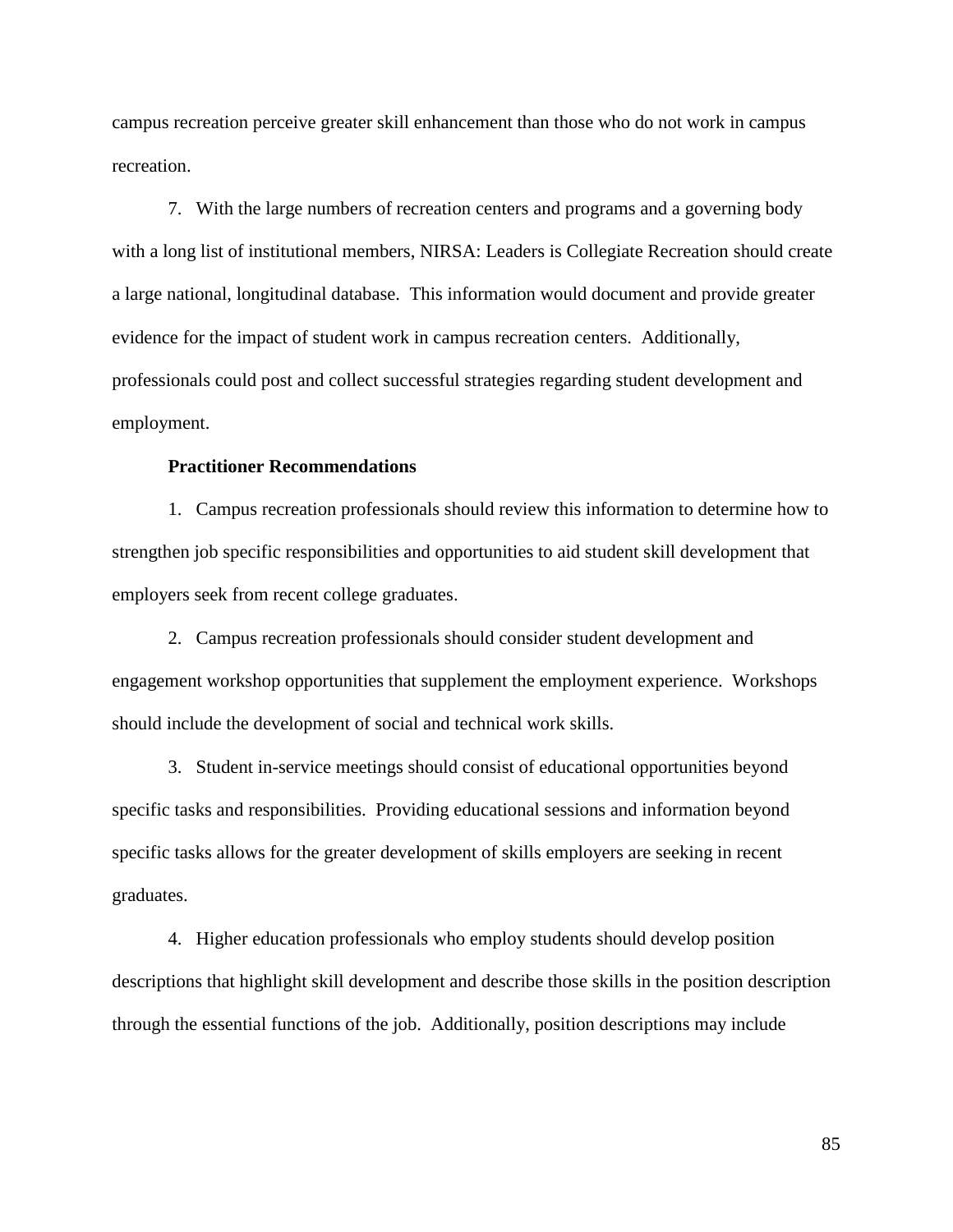outcomes of what a student employee should learn and develop as part of their employment experience.

5. Higher education professionals who employ students should develop methods to assist students in the demonstration of competency of skills. A recommended method to assess student employee competency is to host resume and interview workshops. Resume and interview workshops should provide students opportunities to demonstrate skill competency.

## **E. Discussion**

Student employees are an essential asset and enable a campus recreation department to operate efficiently. These student employees make up the very large majority of a campus recreation team and typically carry a full load of academic classes. Campus recreation professionals have to duty to provide worthwhile and meaningful experiences that assist in student learning. In the campus recreation profession, the student employment experience is commonly referred to as a co-curricular experience, supplementing the classroom setting. Students encounter a variety of settings and experiences throughout the collegiate careers all of which help them develop and be successful. Chickering's 7 vectors of student development is a common developmental theory to explain the progress of students. Chickering's vectors is also commonly referenced by campus recreation professionals when discussing student development by means of employment (Todaro, 1993; Toperzer et al., 2011).

Chickering's 7 vectors focus on the overall identify of student development. Students move through these vectors nonlinearly and sometimes repeating a vector. As a result of this study, student employment in the campus recreation setting demonstrates alignment with Chickering's 7 vectors, specifically related to developing competence, managing emotions, interpersonal relationships, and developing a purpose.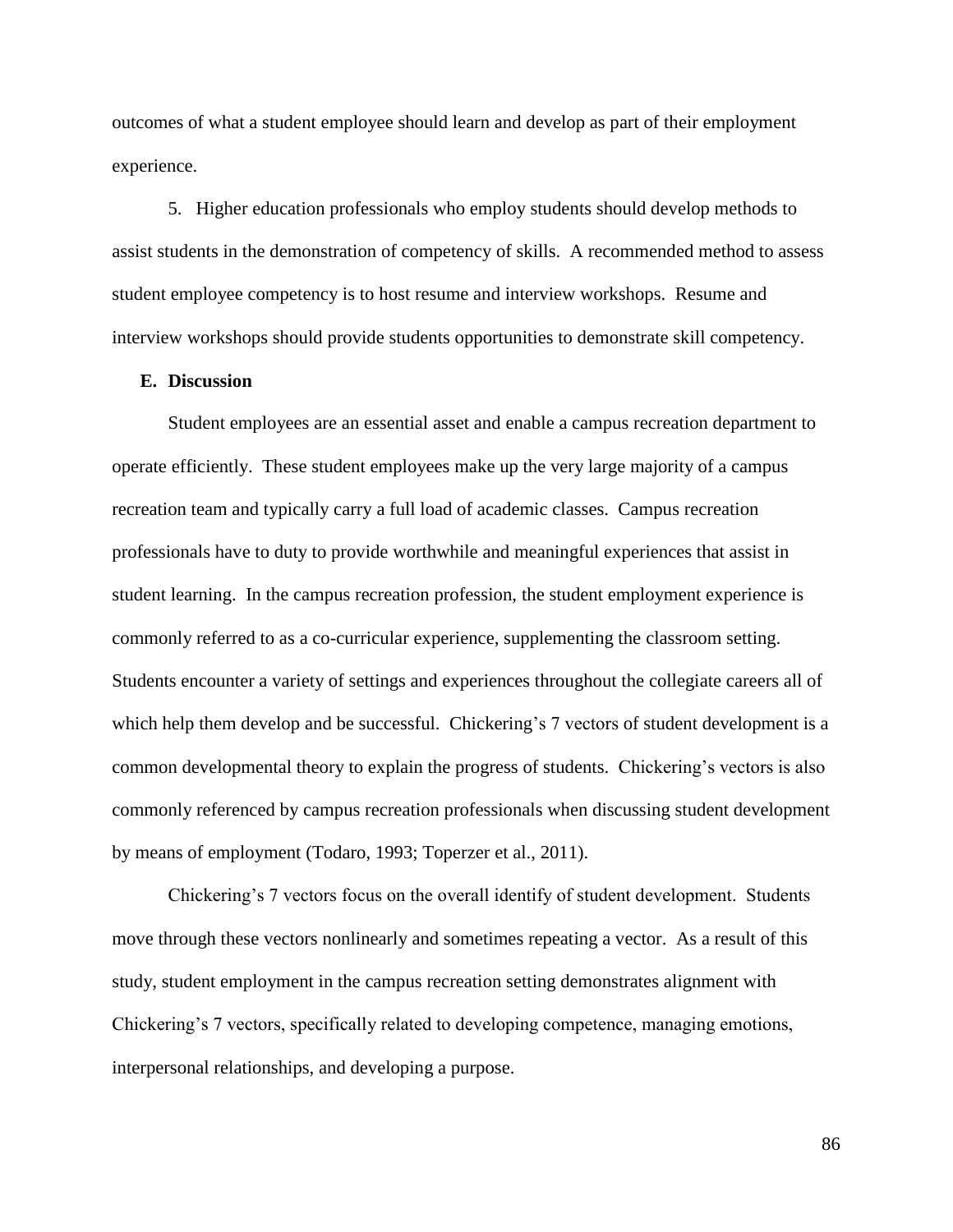## **Developing Competence**

To develop competence, Chickering discusses three types of competence; intellectual, manual skills, and interpersonal competency. Through the duties and responsibilities of the student employee positions, opportunities arise to develop competence across all three types. Problem solving and following written directions through a checklist or memo from a supervisor helps develop intellectual competence. The ability to physically complete a task or assignment provides the opportunity to develop manual skill competence. Lastly, in many student employee positions there is a need to work together with co-workers and work with members of the facility. The ability to work together develops interpersonal competency.

### **Managing Emotions**

Working with and for your peers, as well as serving the faculty, staff, and student body in the campus recreation setting can be a stressful and joyful opportunity. Students express a variety of emotions in their day. An employment experience in campus recreation, requires a service oriented mentality and attitude. Once a student employee arrives for a shift, they have to collect themselves and ensure outside influences are under control. Throughout the duration of a shift, the student employee must be prepared to resolve conflict and remain aware of their surrounding and control emotions. This experience assists students in moving through Chickering's vector, the management of emotions.

#### **Interpersonal Relationships**

Students who work in campus recreation serve many institutional constituents and a diverse student, staff, and faculty body. Working in campus recreation provides the opportunity for student employee to work with and serve those with different backgrounds and perspectives. Through this experience, student employees develop relationships, gain tolerances, and accept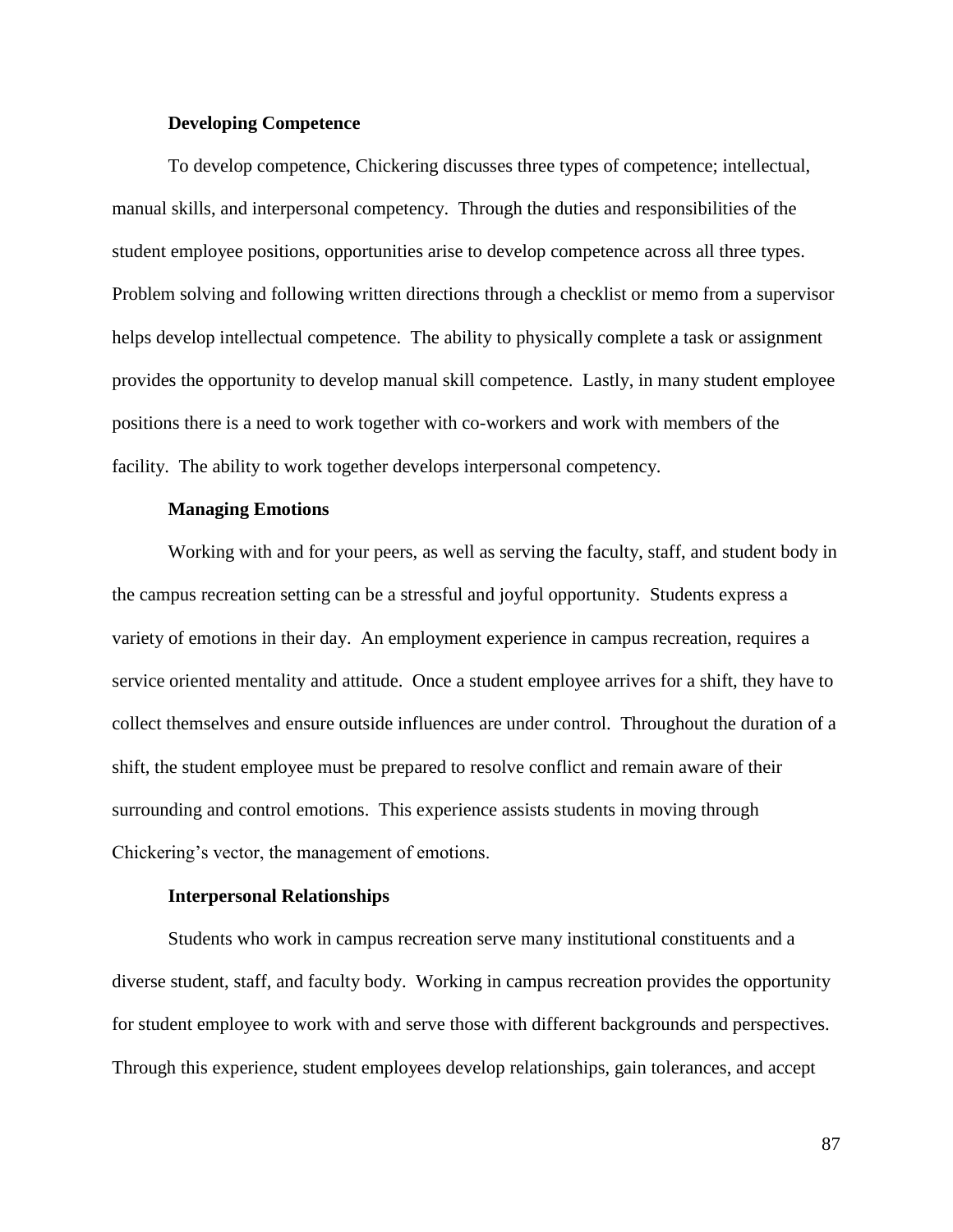others with different backgrounds. Developing an appreciation and respect for different beliefs, values, and backgrounds allow student employees in campus recreation to move through Chickering's vector of interpersonal relationships.

## **Developing a Purpose**

Student employees who participated in the focus group talked about the reasoning for obtaining employment to assist with finances, purchasing necessities, preparation for experiences after graduation, and building skills. These experiences lead to a sense of purpose. The experiences the student has as both an academic and employee help shape what they want to do, enjoy, and provides them satisfaction. These experiences lead to the students developing a purpose, navigating through another one of Chickering's vector.

## **F. Chapter Summary**

This chapter presented a summary of the study, conclusions, recommendations for future research and recommendations for practitioners. This research study demonstrates the positive relationship between student employment and student development in college, preparing students for experiences after graduation. The results of the study provide information for future research and best practices for higher education practitioners, specifically those in campus recreation and the amount of influence they hold in the development of student's lives.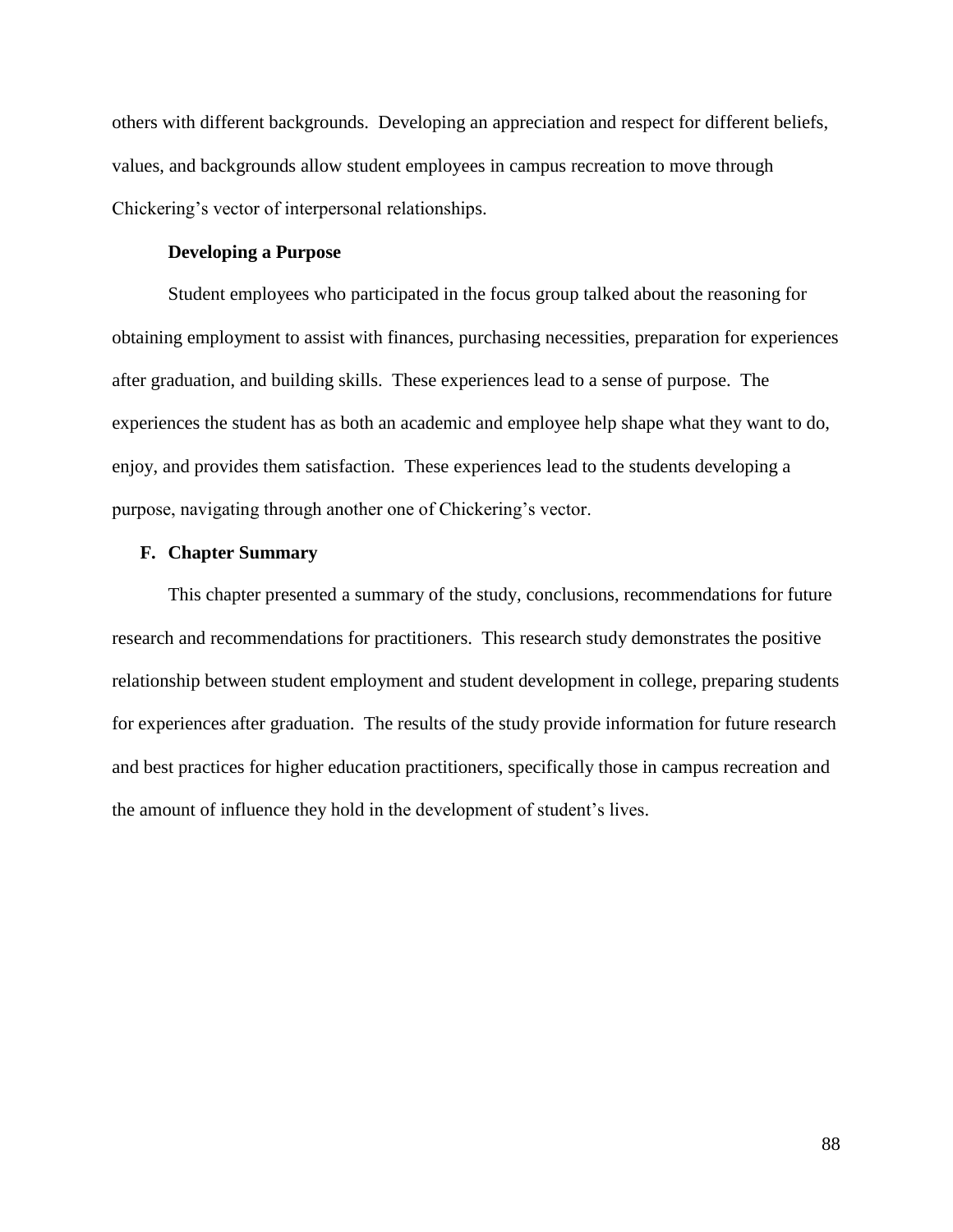## **References**

- Astin, A. (1975). *Preventing students from dropping out*. San Francisco, CA: Jossey-Bass.
- Astin, A. (1993). *What matters in college.* San Francisco, CA: Jossey-Bass.
- Astin, A. (1999). Student involvement: A developmental theory for higher education. *Journal of College Student Development, 40*(5), 518-529.
- Balbi, A. (2014). Survey finds students need work experience. *Strategic Finance, 96*(3), 24.
- Baum, S. (2010). Student work and the financial aid system. In L. Perna (Ed.), *Understanding the working college student: New research and its implications for policy and practice* (pp. 283-307). Sterling, VA: Stylus Publishing. LLC.
- Bean, J. P., & Metzner, B. S. (1985). A conceptual model of nontraditional undergraduate student attrition. *Review of Educational Research 55*(4), 485-540.
- Bok, D. C. (2013). *Higher education in America.* Prinecton: Princeton University Press.
- Blumenstyk, G. (2015, September 14). When a degree is just the beginning. *Chronicle of Higher Education*, available at http://chronicle.com/article/When-a-Degree-Is-Justthe/232969
- Braunstein, A., McGrath, M., & Pescatrice, D. (2001). Measuring the impact of financial factors on college persistence. *Journal of College Student Retention, 2*(3), 191-203.
- Broadbridge, A., & Swanson, V. (2006). Managing two roles: a theoretical study of students' employment whilst at university. *Community, Work, and Family, 9*, 159-179.
- Bureau of Labor Statistics. (2014). *American time use survey, September 2014.* Washington, DC: U.S. Department of Labor.
- Carlson, S. (2014). Want a college experience that matters? Get to work. *Chronicle of Higher Education, 60*(39), 32.
- Creswell, J. W. (2012). *Educational research: Planning, conducting, and evaluating quantitative and qualitative research.* Boston, MA: Pearson.
- Davis, J. (2012). *School enrollment and work status: 2011.* United States Census Bureau. http://www.census.gov/prod/2013pubs/acsbr11-14.pdf
- Dundes, L., & Marx, J. (2006). Balancing work and academics in college: why do students working 10-19 hours per week excel? *Journal of College Student Retention 8*(1), 107- 120.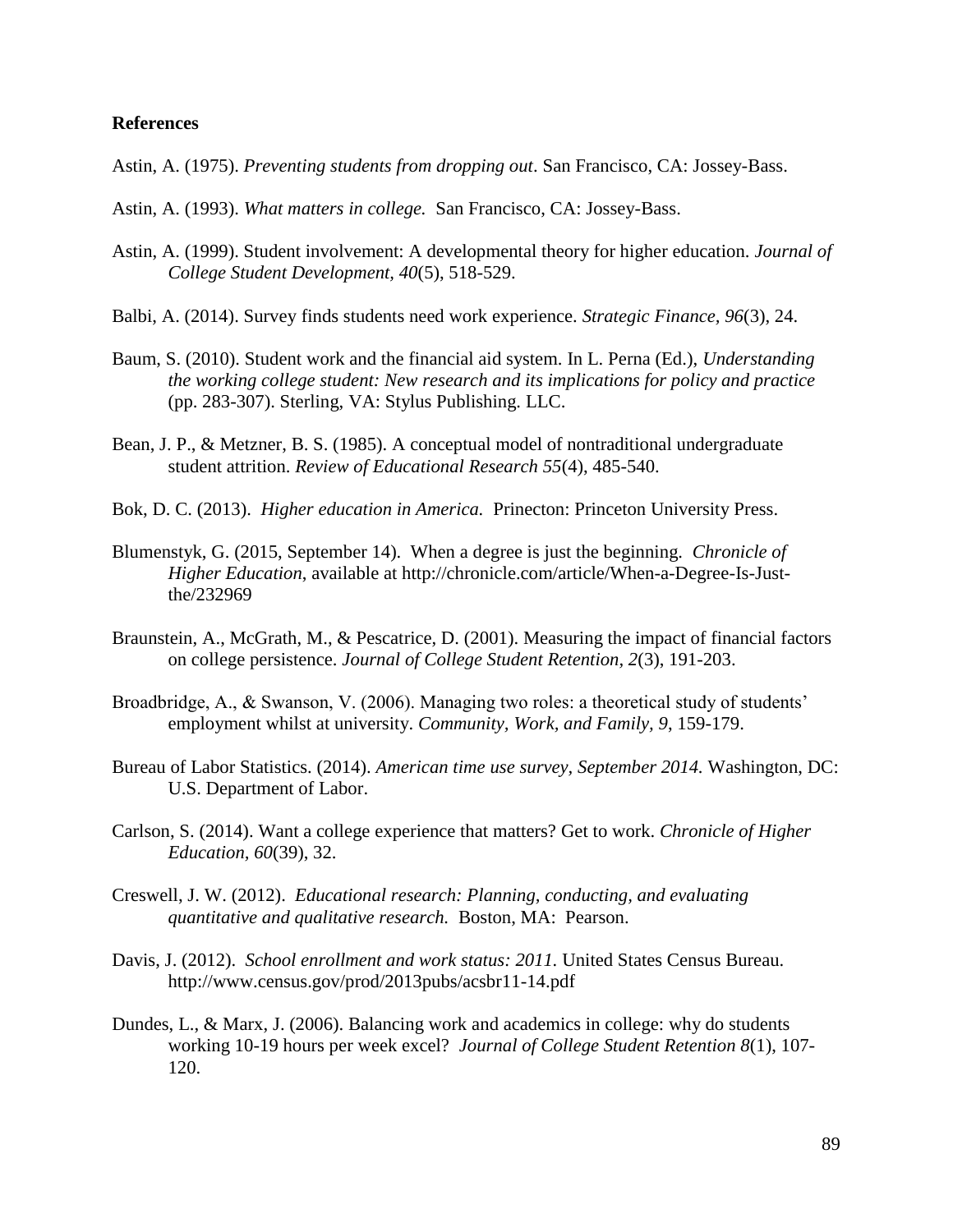- Ehrenberg, R. G., & Sherman, D. R. (1987). Employment while in college, academic achievement, and postcollege outcomes: a summary of results. *The Journal of Human Resources, 22*(1), 1-23.
- Elkins, D. J., Forrester, S. A., & Noel-Elkins, A. V. (2011). The contribution of campus recreational sports programs participation to perceived sense of campus community. *Recreational Sports Journal, 35*(1), 24-33.
- Evans, N. J., Forney, D. S., Guido, F. M., Patton, L. D., & Renn, K. A. (2010). *Student development in college.* San Francisco, CA: Jossey-Bass.
- Fresk, K. L., & Mullendore, R. H. (2012). Connecting student employment, involvement, and alumni affinity. *Recreational Sports Journal, 36*, 140-151.
- Furr, S. R., & Elling, T. W. (2000). The influence of work on college student development. *NASPA Journal, 37*(2), 454-470.
- Glass, G. V., & Hopkins, K. D. (1996). *Statistical methods in education and psychology.* Needham Heights, MA: Allyn and Bacon.
- Gleason, P. M. (1993). College student employment, academic progress, and postcollege labor market success. *Journal of Student Financial Aid, 23*(2), 5-14.
- Gravetter, F. J., & Wallnau, L. B. (1999). *Essentials of statistics for the behavioral sciences.*  Pacific Grove, CA: Brroks/Cole Publishing Company.
- Hackett, M. W. (2007). Exploring relationships between recreational sports employment and academic success. *Recreational Sports Journal, 31*(1), 69-74.
- Hall, S. (2013). Influence of campus recreation employment on student learning. *Recreational Sports Journal, 37*(2), 136-146.
- Hall, S. (2015). Linking the leadership identity development model to collegiate recreation and athletics. In D. A. Stenta and C. W. McFadden (eds.), *New directions for student leadership, 147*, 33-40.
- Hart Research Associates. (2015). *Falling short? College learning and career success, January 2015.* Washington, DC: Hart Research Associates.
- Hatcher, L. (2003). *Step by step basic statistics using SAS.* Cary, NC: SAS Publishing.
- Hood, A. B., Craig, A. F., & Ferguson, B. W. (1992). The impact of athletics, part-time employment, and other activities on academic achievement. *Journal of College Student Development, 33*(5), 447-453.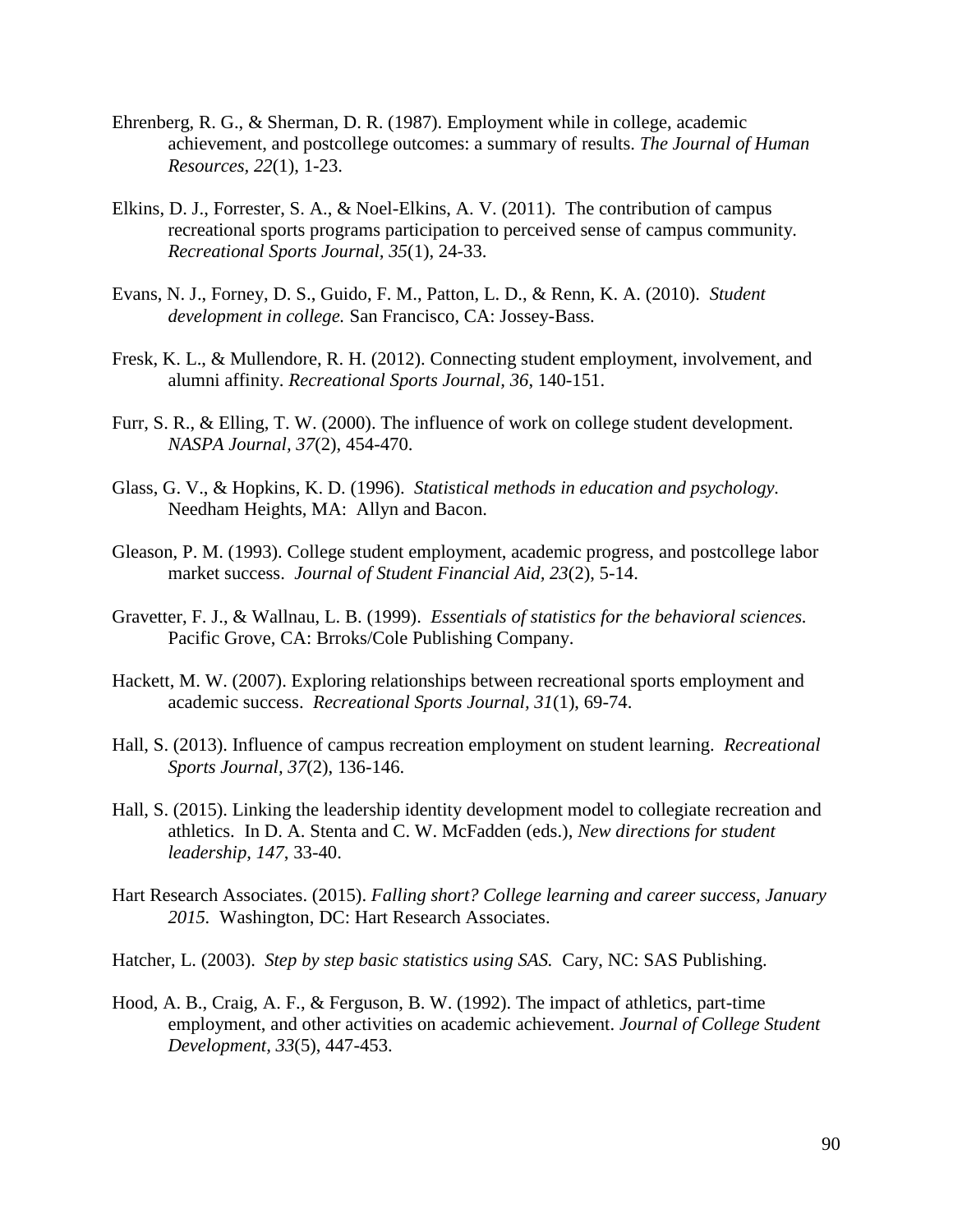- Jackson, D. (2014). Employability skill development in work-integrated learning: Barriers and best practice. *Studies in Higher Education, 40*(2), 350-367.
- Jacobson, H. A., & Shuyler, K. S. (2013). Student perceptions of academic and social effects of working in a university library. *Reference Services Review, 41*(3), 547-565.
- Johnson, J. E., Kaiser, A. N., & Bell, R. J. (2012). An examination of variables related to student employment in campus recreation programs. *Recreational Sports Journal 36*(2), 78-90.
- Johnstone, D. B. (2011). Financing higher education: Who should pay? In Altbach, Gumport, & Berdahl (Ed.), *American Higher Education in the Twenty-First Century Social, Political, and Economic Challenges* (pp 315-340). Baltimore: The Johns Hopkins University Press.
- Kampf, S. & Teske, E. J. (2013). Collegiate Recreation Participation and Retention. *Recreational Sports Journal, 37*(2), 85-96.
- Keeling, R. P. (2006). *Learning reconsidered 2.* Retrieved from [www.LearningReconsidered.org](http://www.learningreconsidered.org/) on September 5, 2007.
- King, J. W. (2002). *Crucial choices: How students' financial decisions affect their academic success.* Washington, DC: American Council on Education.
- Kroth, A., & Young, S. J. (2014). New professionals, new desires: What millennials want in their work. *Recreational Sports Journal, 38*(1), 23-32.
- Lewis, J. S. (2010). Workplace experiences that help students learn. In L. Perna (Ed.), *Understanding the working college student: New research and its implications for policy and practice* (pp. 283-307). Sterling, VA: Stylus Publishing. LLC.
- Mamiseishvili, K. (2010). Effects of employment on persistence of low-income, first-generation college students. *College Student Affairs Journal, 29*(1), 65-74.
- McFadden, C. W., & Carr J. W. (2015). Collegiate recreation student employee as student leader. In D. A. Stenta and C. W. McFadden (eds.), *New directions for student leadership 147*, p. 65–76.
- Miller, J, J. (2011). Impact of a university recreation center on social belonging and student retention. *Recreational Sports Journal, 35*(2), 117-129.
- Mounsey, R., Vandehey, M.A., & Diekhoff, G. M. (2013). Working and non-working university students: anxiety, depression, and grade point average. *College Student Journal, 47,*(2), 379-389.
- Mull, R. F., Bayless, K. G., Ross, C. M., & Jamieson, L. M. (2009). *Recreational sport management.* Champaign, IL: Human Kinetics.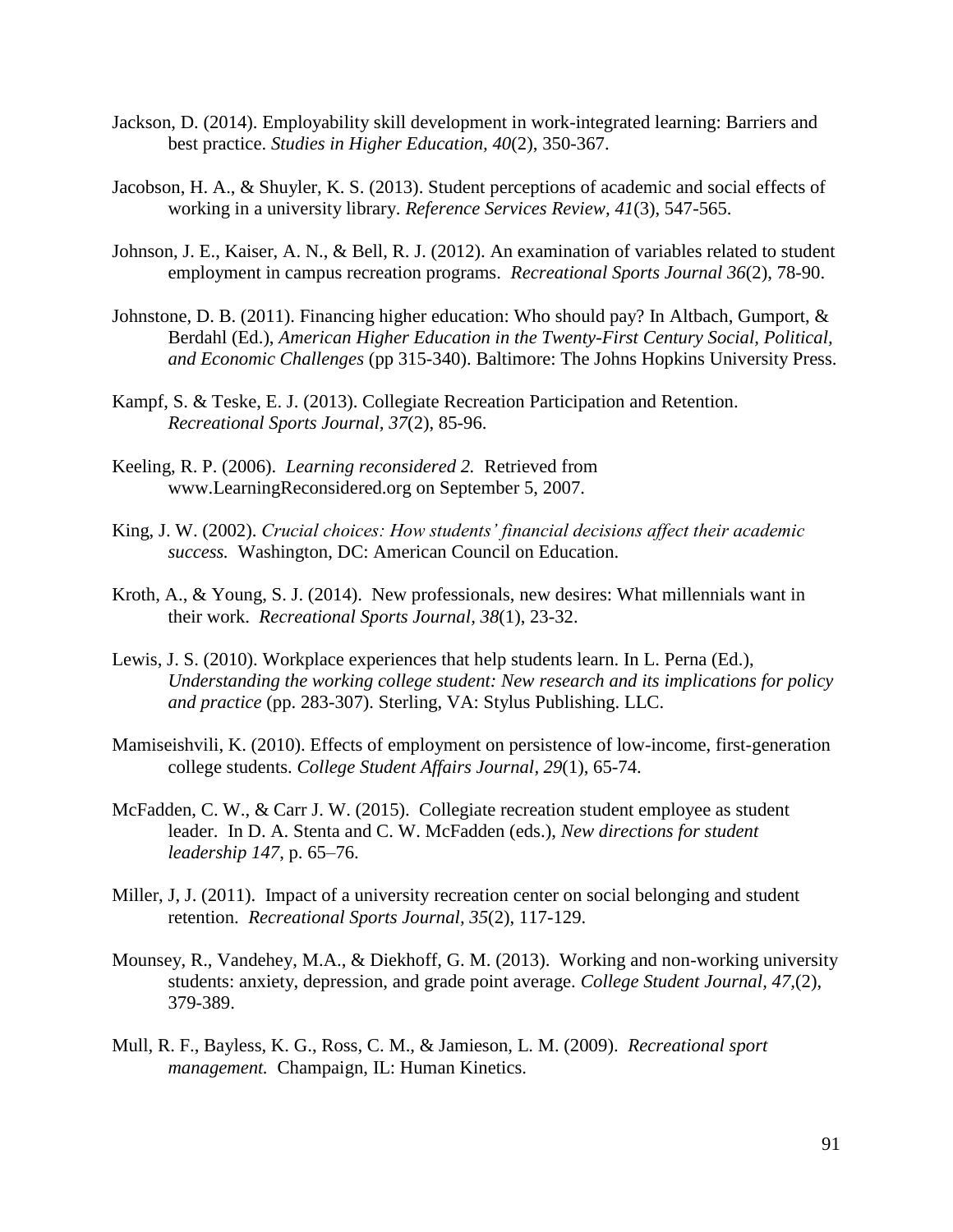- Mumper, A., Gladieux, L. E., King, J. E., & Corrigan, M. E. (2011). The federal government and higher education. In Altbach, Gumport, and Berdahl (Ed.), *American Higher Education in the Twenty-First Century Social, Political, and Economic Challenges* (pp 315-340). Baltimore, MD: The Johns Hopkins University Press.
- National Association of Colleges and Employers (NACE). (2014). *NACE job outlook 2015.* Bethlehem, PA: National Association of Colleges and Employers.
- National Intramural Recreational Sports Association (NIRSA). (2008). *Campus recreation essentials for the professional.* Champaign, IL: Human Kinetics.
- NIRSA: Leaders in Collegiate Recreation. (n.d.). *NIRSA history.* Retrieved from <http://nirsa.net/nirsa/about/history/> on October 26, 2015
- NIRSA: Leaders in Collegiate Recreation. (2010). *Collegiate recreational sport facilities construction report 2010-2015.* Retrieved from http://nirsa.net/nirsa/researchassessment/surveys-research-projects/
- Pascarella, E., & Terezini, P. (1985). *How college affects students: Findings and insights from twenty years of research.* San Francisco, CA: Jossey-Bass.
- Peck, A. (2014). Considering the impact of participation and employment of students in campus activities and collegiate recreation on the development of the skills employers desire most, [White paper]. Stephen F. Austin University.
- Perna, L. W. (2010). Conclusions and recommendations for policy, practice, and future research. In L. Perna (Ed.), *Understanding the working college student: New research and its implications for policy and practice* (pp. 283-307). Sterling, VA: Stylus Publishing. LLC.
- Pike, G. R., Kuh, G. D., & Massa-McKinley, R. (2008). First-year students' employment, engagement, and academic achievement: Untangling the relationship between work and grades. *NASPA Journal, 45*(4), 560-582.
- Riebe, L., & Jackson, D. (2014). The use of rubrics in benchmarking and assessing employability skills. *Journal of Management Education, 38*(3), 1-26.
- Riggert, S. C., Boyle, M., Petrosko, J. M. Ash, D., & Rude-Parkins, C. (2006). Student employement and higher education: empiricism and contradiction. *Review of Educational Research, 76*(1), 63-92.
- Selingo, J. J. (2013). College (un)bound: The future opf higher education and what it means for students. Boston, MA: Houghton Mifflin Harcourt.
- Shapiro, H. T. (2005). *A larger sense of purpose.* Princeton, NJ: Princeton University.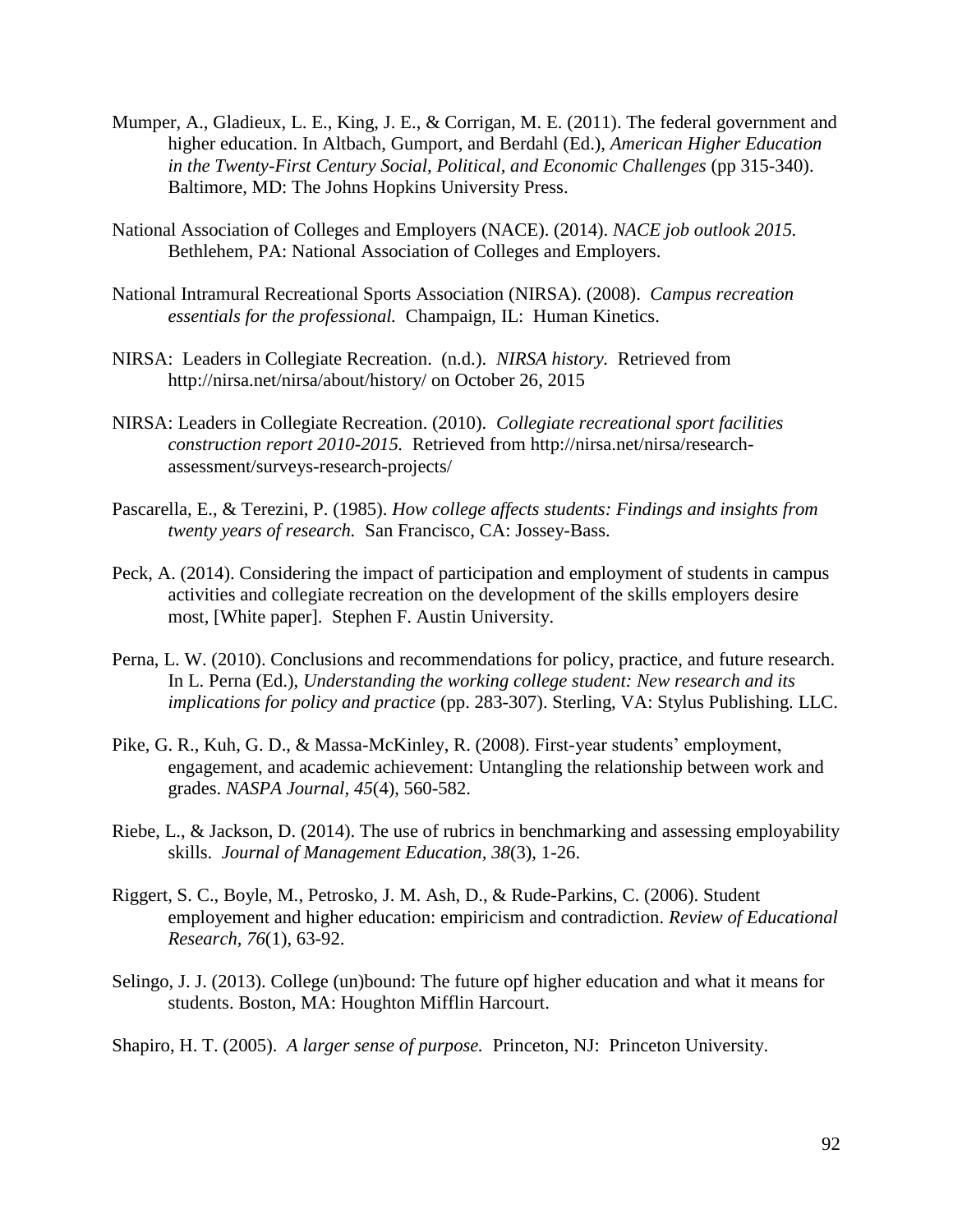- Tingle, J. K., Cooney, C., Asbury, S., & Tate, S. (2013). Developing a student employee leadership program: The importance of evaluating effectiveness. *Recreational Sports Journal, 37*, 2-13.
- Tinto, V. (1993). *Leaving college rethinking the causes and cures of student attrition.* Chicago, IL: The University of Chicago Press.
- Todaro, E. (1993). The impact of recreational sports on student development: a theoretical model. *NIRSA Journal, 17*(3), 23-26.
- Toperzer, L., Anderson, D. M., & Barcelona, R. J. (2011). Best practices in student development for campus recreation professionals. *Recreational Sports Journal, 35*(2), 145-156.
- Torres, A., Gross, J. P. K., & Dadashova, A. (2010). Traditional-age students becoming at-risk: does working threaten college students' academic success? *Journal of College Student Retention, 12*(1), 51-68.
- Tymon, A. (2013). The student perspective on employability. *Studies in Higher Education 38*(6), 841-856.
- University Recreation. (2014). *University Recreation annual report*. Fayetteville, AR: University of Arkansas, University Recreation.
- Warren, J. R. (2002). Reconsidering the relationship between student employment and academic outcomes: A new theory and better data. *Youth and Society, 33*(3), 366-393.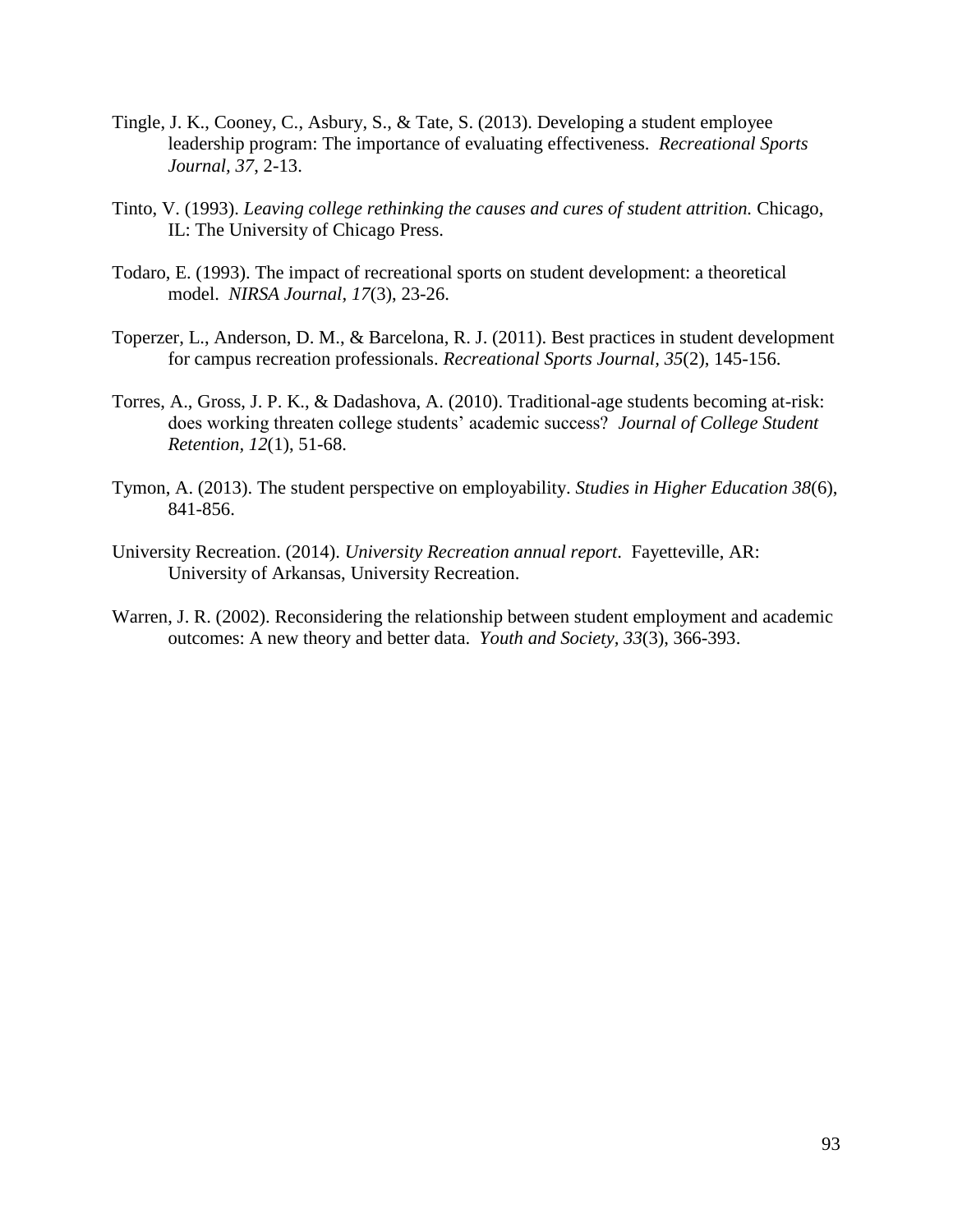# Appendix A

# **Letter of Informed Consent**

Dear University Recreation Student Staff Member:

The purpose for conducting this study is to identify the perception of campus recreation employment among students and its relevance to professional employment. The survey should take no longer than  $5 - 10$  minutes to complete.

Participation is voluntary. Responses will be confidential and only group data will be reported. Personally identifiable information is not being collected. Additionally, your supervisor is responsible for distribution and collection of the surveys. After completing the survey your supervisor will distribute the completed surveys to me in a sealed envelope.

Thank you, in advance, for your participation in this study. If you have any questions or concerns about the study or would like a copy of the findings, please contact or **Allen Michael Michael Michael Michael Michael Michael Michael Michael Michael Michael Michael Michael Mich** questions or concerns about your rights as a research participant, please contact the University's IRB Coordinator, at  $\qquad \qquad$  or by e-mail at irrat.

## Sincerely,

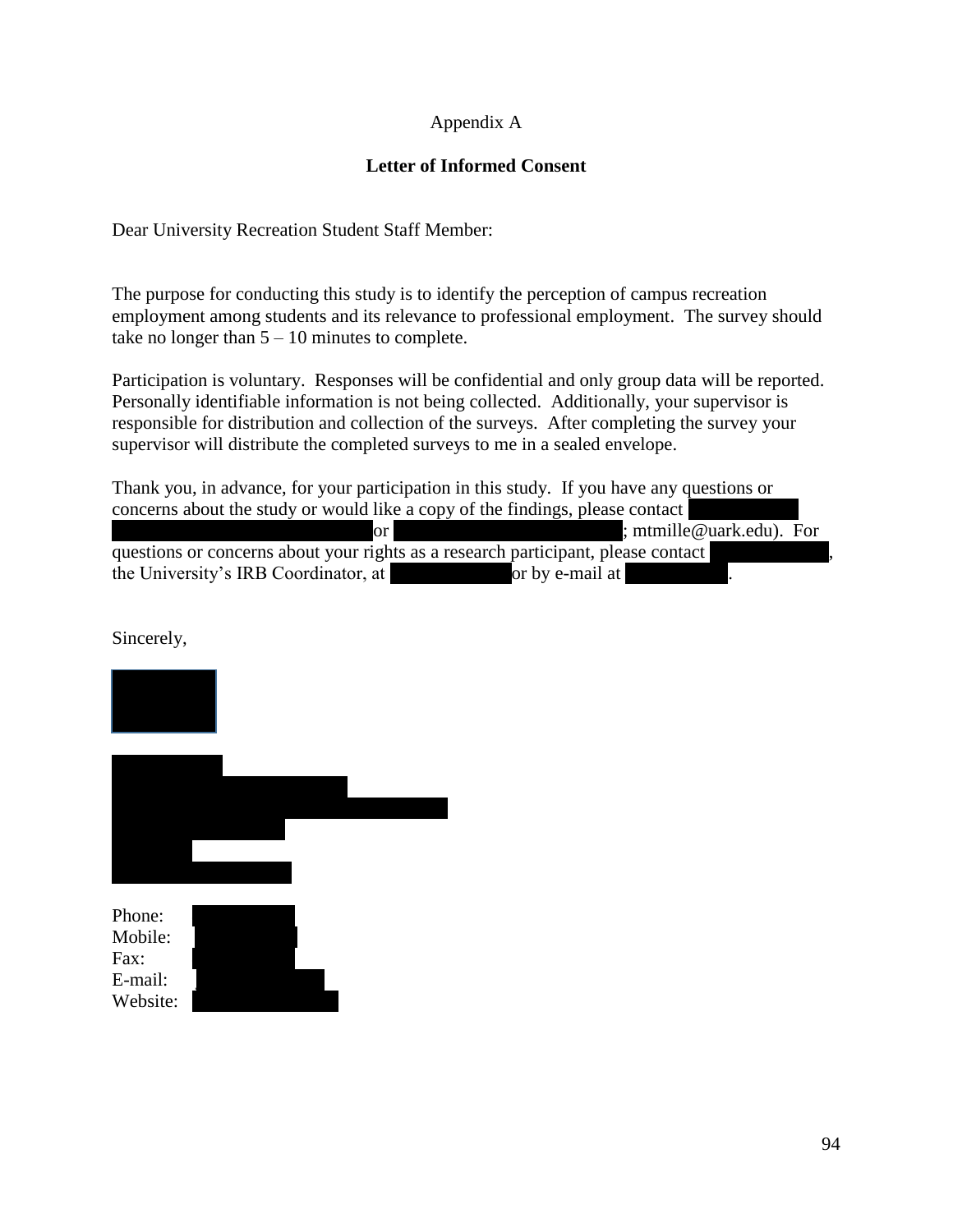## Appendix B

## **Survey of Perceived Outcomes of Campus Recreation Employees and Relevance to Professional Employment**

The purpose for conducting this study is to identify the perception of campus recreation employment among students and its relevance to professional employment. Participation is voluntary. Responses will be confidential and only group data will be reported.

If you have any questions or concerns about the study or would like a copy of the findings, please contact  $\overline{a}$  $\,$ 

## **Part I: Background Information**

*Please answer each question to the best of your ability. All responses will be held in strictest confidence and only group data will be reported.*

1. What is your sex?

\_\_\_\_\_ Male \_\_\_\_\_ Female \_\_\_\_\_ Other

2. Are you enrolled in University courses?

\_\_\_\_\_ Yes \_\_\_\_\_ No

3. What is your class standing?

\_\_\_\_ Freshman \_\_\_\_Sophomore \_\_\_\_Junior \_\_\_\_Senior \_\_\_\_Graduate

4. What is your cumulative grade point average?

0 to 1.99 **b** 2.00 to 2.99 **c** 3.00 or above

5. How many years have you been employed with University Recreation at the University of Arkansas?

Less than 2 years Two or more years

- 6. Select the program area in which you work the most:
	- \_\_\_\_\_\_\_\_Facility Operations
	- \_\_\_\_\_\_\_\_Intramural and Club Sports
	- \_\_\_\_\_\_\_\_Aquatics and Community Programs
	- Fitness & Wellness
	- Outdoors
	- \_\_\_\_\_\_\_\_Business Operations (Office Assistant, Accounting, etc.)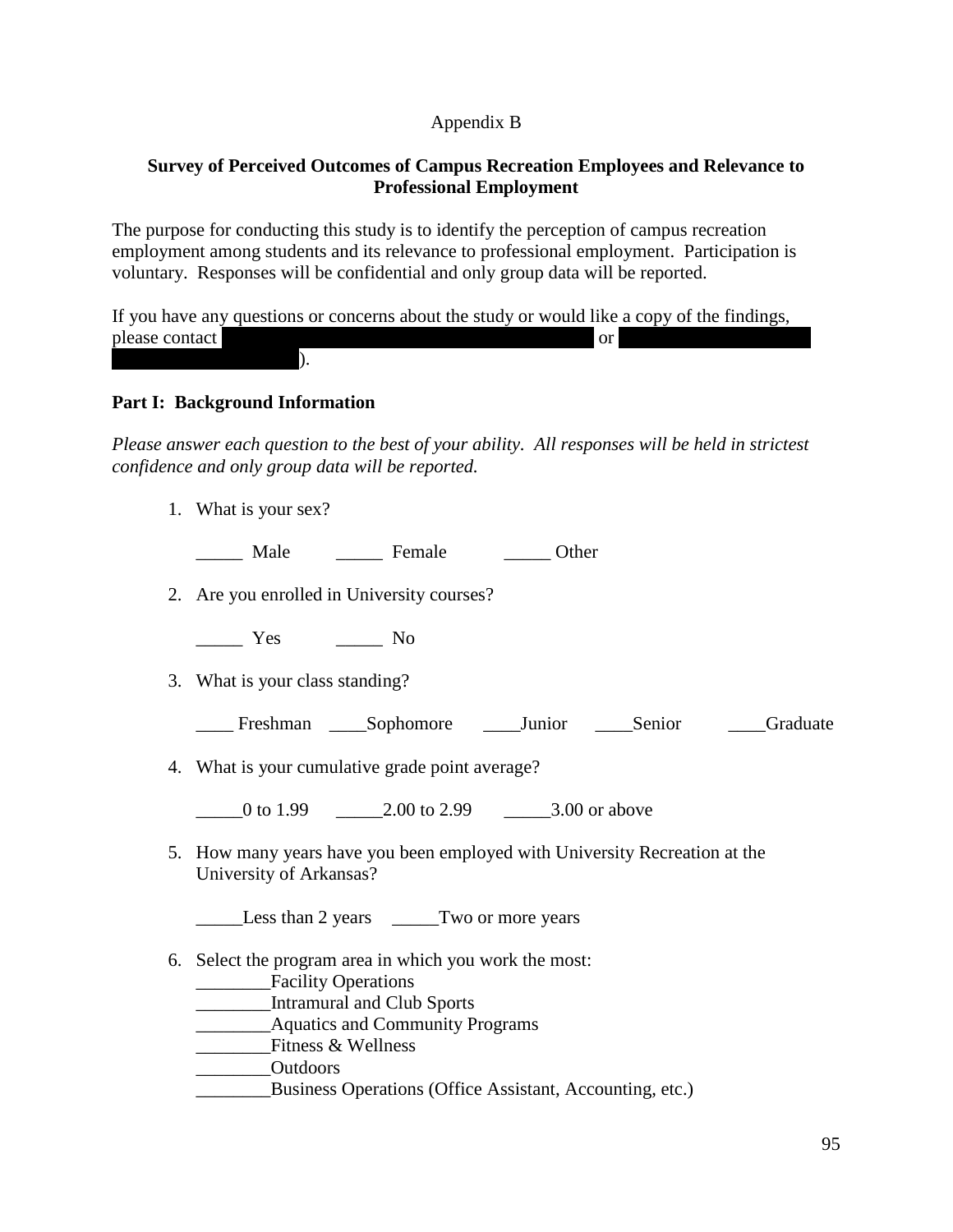# **Part II: Employment Experiences**

*Based on your employment at University Recreation, at the University of Arkansas, please rate to what extent your employment skills have been enhanced: Very High = 5; Somewhat High =*  4; Moderately = 3; Somewhat Low = 2; Not At All = 1.

|                |                                                                                              | Not At<br>All<br>(1) | Somewhat<br>Low<br>(2) | Moderately<br>(3) | Somewhat<br>High<br>(4) | Very<br>High<br>(5) |
|----------------|----------------------------------------------------------------------------------------------|----------------------|------------------------|-------------------|-------------------------|---------------------|
| $\overline{7}$ | Ability to work in a<br>team structure                                                       |                      |                        |                   |                         |                     |
| 8              | ability to make<br>decisions and solve<br>problems                                           |                      |                        |                   |                         |                     |
| 9              | ability to verbally<br>communicate with<br>persons inside and<br>outside the<br>organization |                      |                        |                   |                         |                     |
| 10             | ability to plan,<br>organize, and<br>prioritize work                                         |                      |                        |                   |                         |                     |
| 11             | ability to obtain and<br>process information                                                 |                      |                        |                   |                         |                     |
| 12             | ability to analyze<br>quantitative data                                                      |                      |                        |                   |                         |                     |
| 13             | technical<br>knowledge related<br>to the job                                                 |                      |                        |                   |                         |                     |
| 14             | proficiency with<br>computer software<br>programs                                            |                      |                        |                   |                         |                     |
| 15             | ability to create<br>and/or edit written<br>reports                                          |                      |                        |                   |                         |                     |
| 16             | ability to sell or<br>influence others                                                       |                      |                        |                   |                         |                     |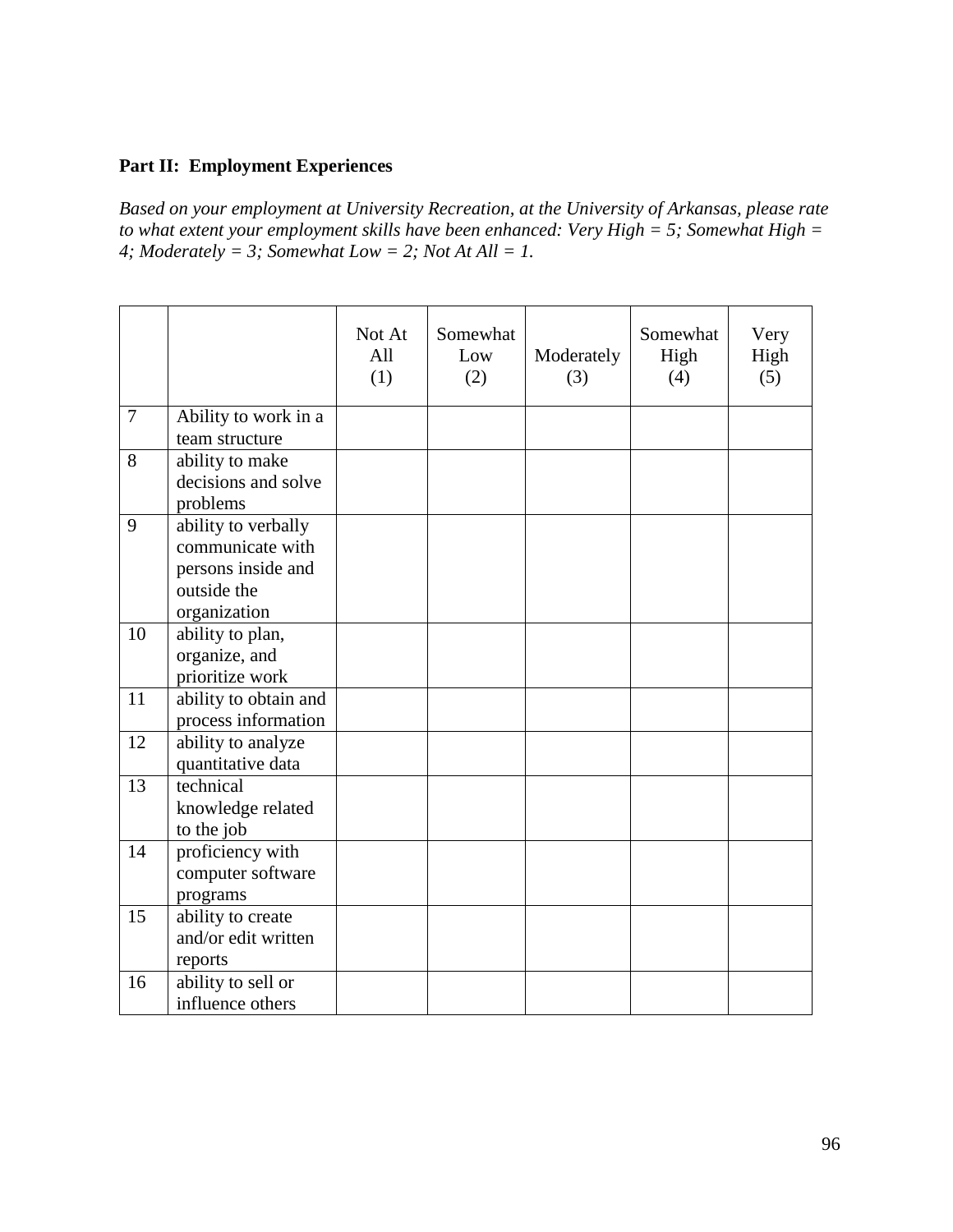# Appendix C

## **Student Employee Focus Group Meeting Questions**

- 1. As an enrolled student, why did you seek employment?
- 2. What did you hope to get out of the employment experience?
- 3. What skills do you think you have learned as a result of your employment with University Recreation?
- 4. What skills do you want to improve throughout or as a result of your employment with University Recreation?
- 5. Why did you pursue employment with University Recreation at the University of Arkansas?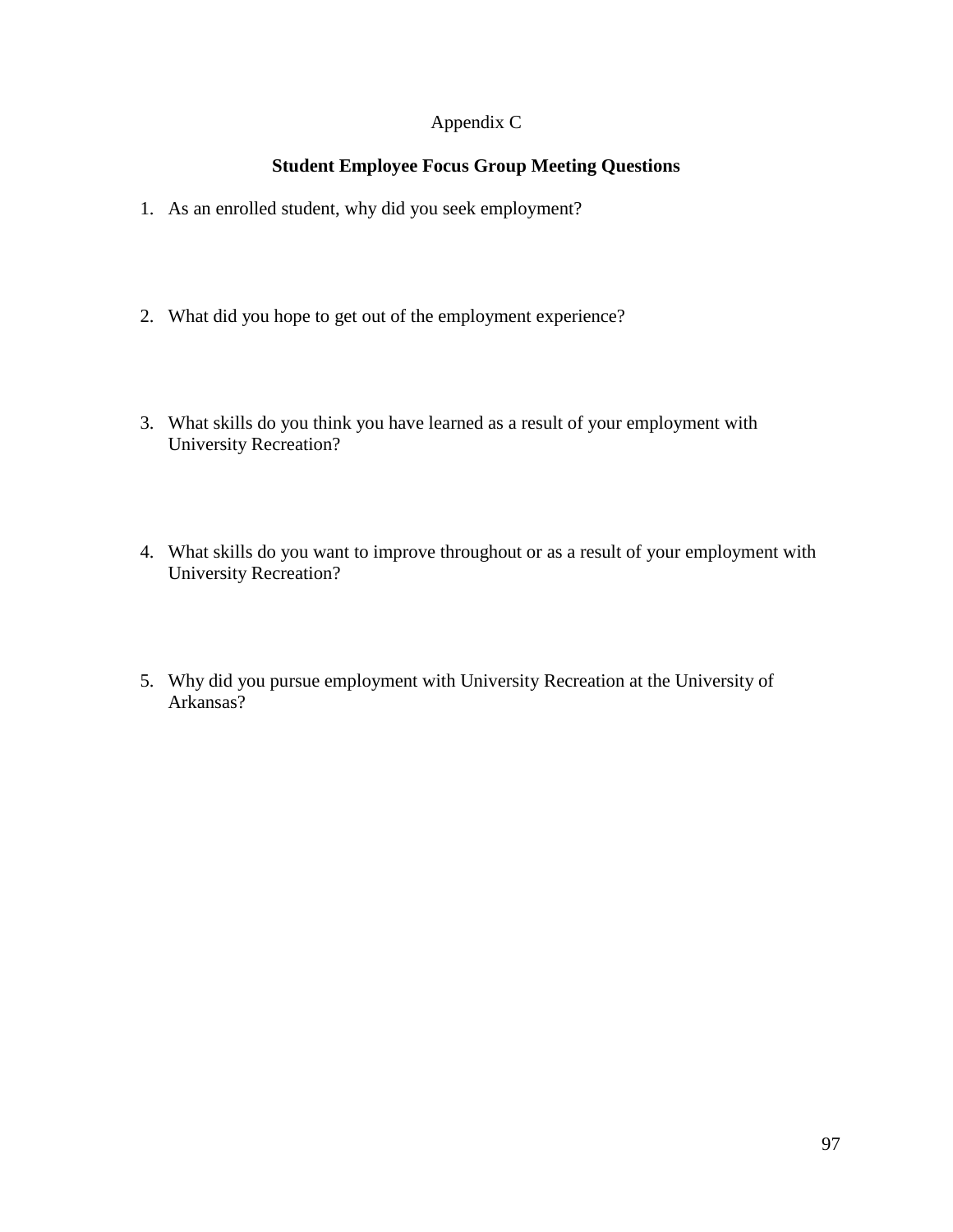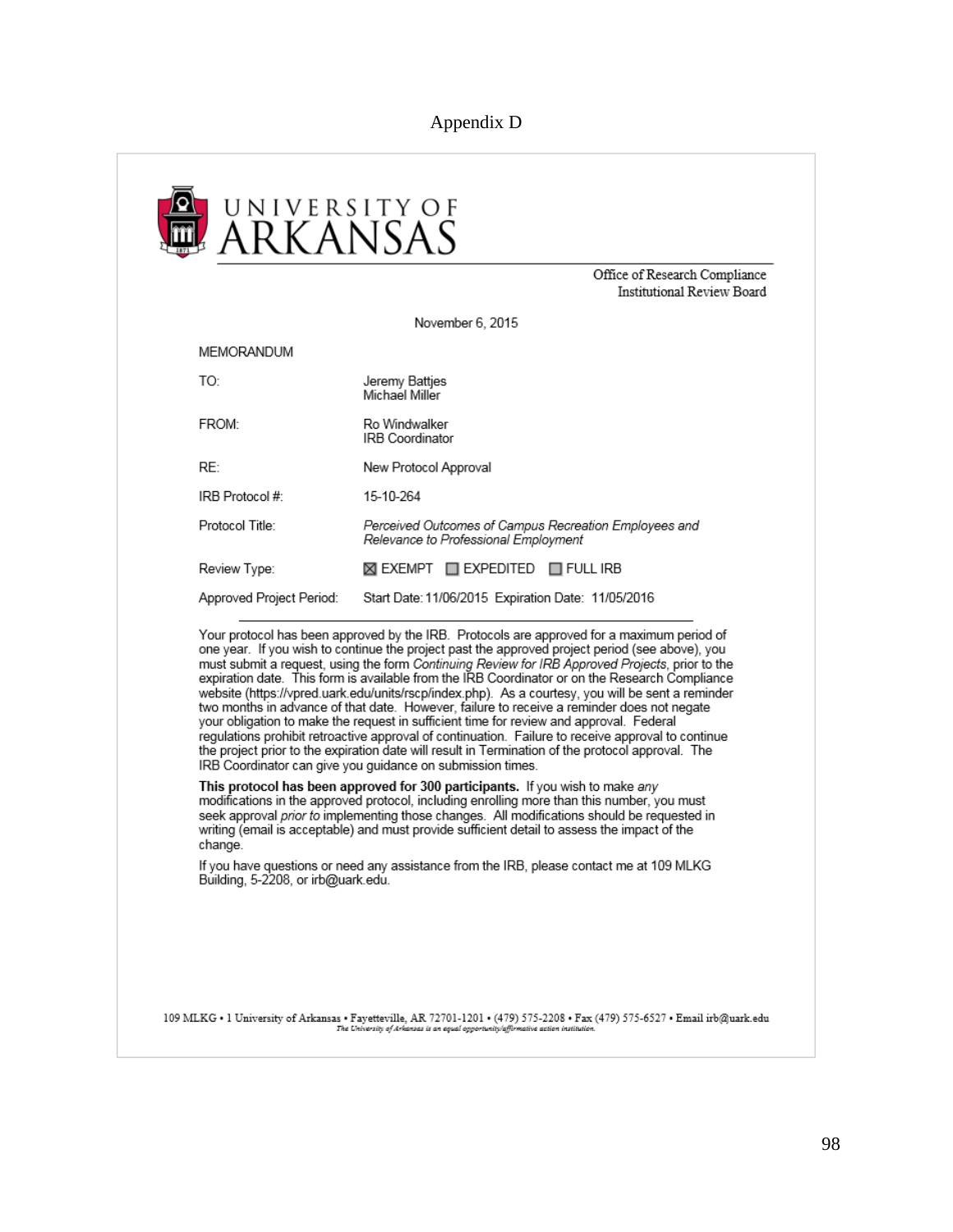# Appendix E

| <b>Position Available</b>          | Average Number of Students Employed |
|------------------------------------|-------------------------------------|
| <b>Bike Mechanic</b>               | 3                                   |
| Climbing Wall Supervisor           | 17                                  |
| Club Sport Supervisor              | 3                                   |
| <b>Facility Assistant</b>          | 50                                  |
| <b>Facility Supervisor</b>         | 15                                  |
| <b>Fitness Center Attendant</b>    | 60                                  |
| Fitness/Wellness Program Assistant | $\overline{2}$                      |
| Graphic Designer                   | 3                                   |
| <b>Group Fitness Instructor</b>    | 50                                  |
| <b>Group Fitness Monitor</b>       | 14                                  |
| <b>Information Systems</b>         | 1                                   |
| Instructor                         | 7                                   |
| Internships                        | $\overline{2}$                      |
| <b>Intramural Official</b>         | 35                                  |
| <b>Intramural Scorekeeper</b>      | 12                                  |
| <b>Intramural Supervisor</b>       | 11                                  |
| Lifeguard                          | 31                                  |
| <b>Marketing Assistant</b>         | 3                                   |
| Massage Therapist                  | $\overline{A}$                      |
| <b>Office Assistant</b>            | 14                                  |
| <b>Outdoor Center Supervisor</b>   | 17                                  |
| <b>Personal Trainer</b>            | 10                                  |
| <b>Practicum Students</b>          | $\overline{4}$                      |
| <b>Service Center Attendant</b>    | 25                                  |
| <b>Student Manager</b>             | 15                                  |
| <b>Swim Lessons Instructor</b>     | 6                                   |

# **Student Employee Position Available in University Recreation at the University of Arkansas**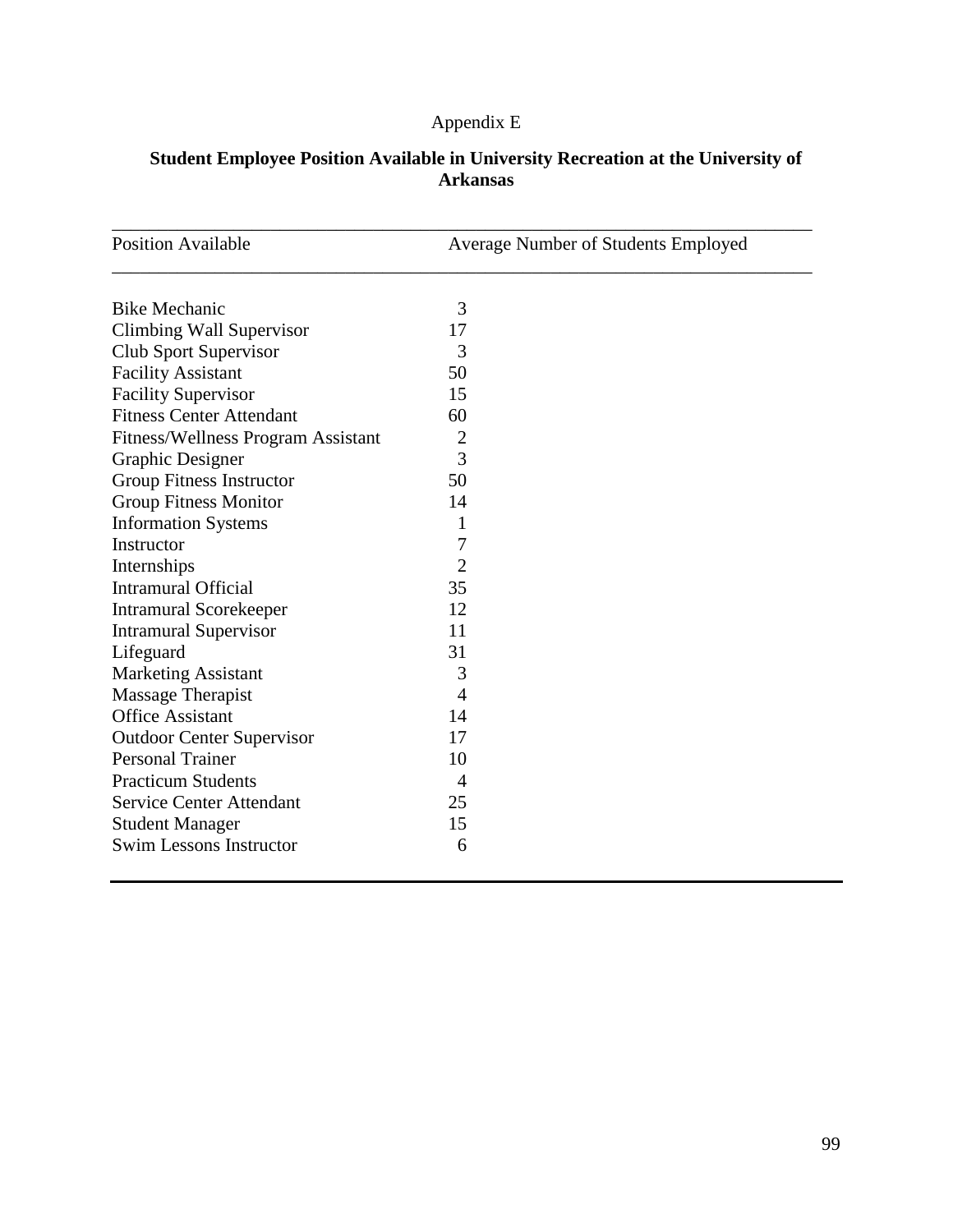# Appendix F

# **Student Employee Focus Group Responses**

# **As an enrolled student, why did you seek employment?**

| Response                      | Number of Responses |  |  |
|-------------------------------|---------------------|--|--|
|                               |                     |  |  |
| Independence                  | 11                  |  |  |
| <b>Employment experiences</b> | 9                   |  |  |
| Afford basic necessities      |                     |  |  |
| Socialization                 |                     |  |  |
| Something to do               |                     |  |  |
| Convenience                   |                     |  |  |
| Campus involvement            |                     |  |  |
| Help others                   |                     |  |  |
| Parents had jobs              |                     |  |  |
| <b>Financial awareness</b>    |                     |  |  |

## **What did you hope to get out of the employment experience?**

| <b>Employment experiences</b> | 11             |
|-------------------------------|----------------|
| Networking                    | 6              |
| Time Management               | 6              |
| <b>Teamwork</b>               | 5              |
| Problem solving               | 3              |
| Confidence                    | $\overline{2}$ |
| Leadership                    | $\overline{2}$ |
| <b>Conflict Resolution</b>    |                |
| Money                         |                |
|                               |                |